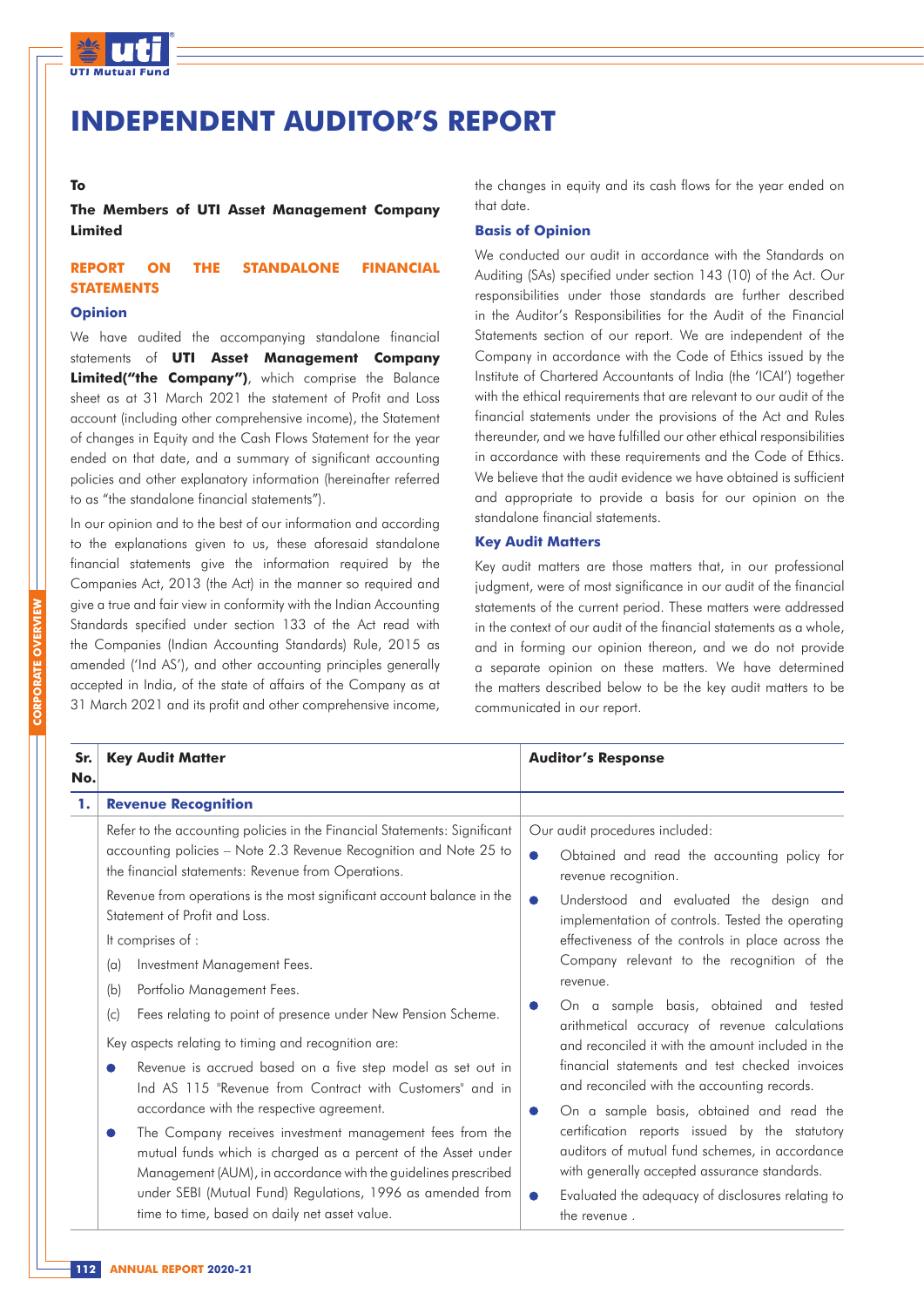| Sr.<br>No. | <b>Key Audit Matter</b>                                                                                                                                                                                                              | <b>Auditor's Response</b> |
|------------|--------------------------------------------------------------------------------------------------------------------------------------------------------------------------------------------------------------------------------------|---------------------------|
|            | Company also receives monthly AMC Fees from a Offshore fund<br>floated in India.                                                                                                                                                     |                           |
|            | Company is registered with Pension Fund Regulatory &<br>Development Authority (PFRDA), under NPS architecture<br>providing Point of Presence service to subscriber, for which the<br>Company receives service charges as applicable. |                           |

### **INFORMATION OTHER THAN THE STANDALONE FINANCIAL STATEMENTS AND AUDITOR'S REPORT THEREON**

The Company's Board of Directors are responsible for the preparation of the other information. The other information comprises the information included in the Management Discussion and Analysis, Board's Report including Annexures to Board's Report, Business Responsibility Report, Corporate Governance and Shareholder's Information, but does not include the standalone financial statements and our auditor's report thereon.

Our opinion on the standalone financial statements does not cover the other information and we do not express any form of assurance conclusion thereon.

In connection with our audit of the standalone financial statements, our responsibility is to read the other information identified above when it becomes available and, in doing so, consider whether the other information is materially inconsistent with the standalone financial statements or our knowledge obtained during the course of our audit or otherwise appears to be materially misstated.

When we read other information, if we conclude that there is a material misstatement therein, we are required to communicate the matter to those charged with governance and describe actions applicable in the applicable laws and regulations.

#### **MANAGEMENT'S RESPONSIBILITY FOR THE STANDALONE FINANCIAL STATEMENTS**

The Company's Board of Directors are responsible for the matters stated in Section 134(5) of the Companies Act, 2013 with respect to the preparation of these standalone financial statements that give a true and fair view of the Financial Position, financial performance, total comprehensive income, changes in equity and cash flows of the Company in accordance with the accounting principles generally accepted in India, including the Indian accounting Standards specified under section 133 of the Act read with the Companies (Indian Accounting Standards) Rules, 2015 as amended.

This responsibility also includes maintenance of adequate accounting records in accordance with the provisions of the Act for safeguarding the assets of the Company and for preventing and detecting frauds and other irregularities; selection and application of appropriate accounting policies; making judgements and estimates that are reasonable and prudent; and the design, implementation and maintenance of adequate internal financial controls, that were operating effectively for ensuring the accuracy and completeness of the accounting records, relevant to the preparation and presentation of the standalone financial statements that give a true and fair view and are free from material misstatement, whether due to fraud or error.

In preparing the standalone financial statements, Board of Directors are responsible for assessing the Company's ability to continue as a going concern, disclosing, as applicable, matters related to going concern and using the going concern basis of accounting unless management either intends to liquidate the Company or to cease operations, or has no realistic alternative but to do so. The Board of Directors are also responsible for overseeing the Company's financial reporting process.

### **AUDITOR'S RESPONSIBILITY FOR THE AUDIT OF STANDALONE FINANCIAL STATEMENTS**

Our objectives are to obtain reasonable assurance about whether the financial statements as a whole are free from material misstatement, whether due to fraud or error, and to issue an auditor's, report that includes our opinion. Reasonable assurance is a high level of assurance, but is not a guarantee that an audit conducted in accordance with SAs will always detect a material misstatement when it exists. Misstatements can arise from fraud or error and are consider material if, individually or in the aggregate, they could reasonably be expected to influence the economic decisions of users taken on the basis of these standalone financial statements.

As part of an audit in accordance with SAs, we exercise professional judgment and maintain professional skepticism throughout the audit. We also:

 $\bullet$ Identify and assess the risks of material misstatement of the standalone financial statements, whether due to fraud or error, design and perform audit procedures responsive to those risks, obtain audit evidence that is sufficient and appropriate to provide a basis for our opinion. The risk of not detecting a material misstatement resulting from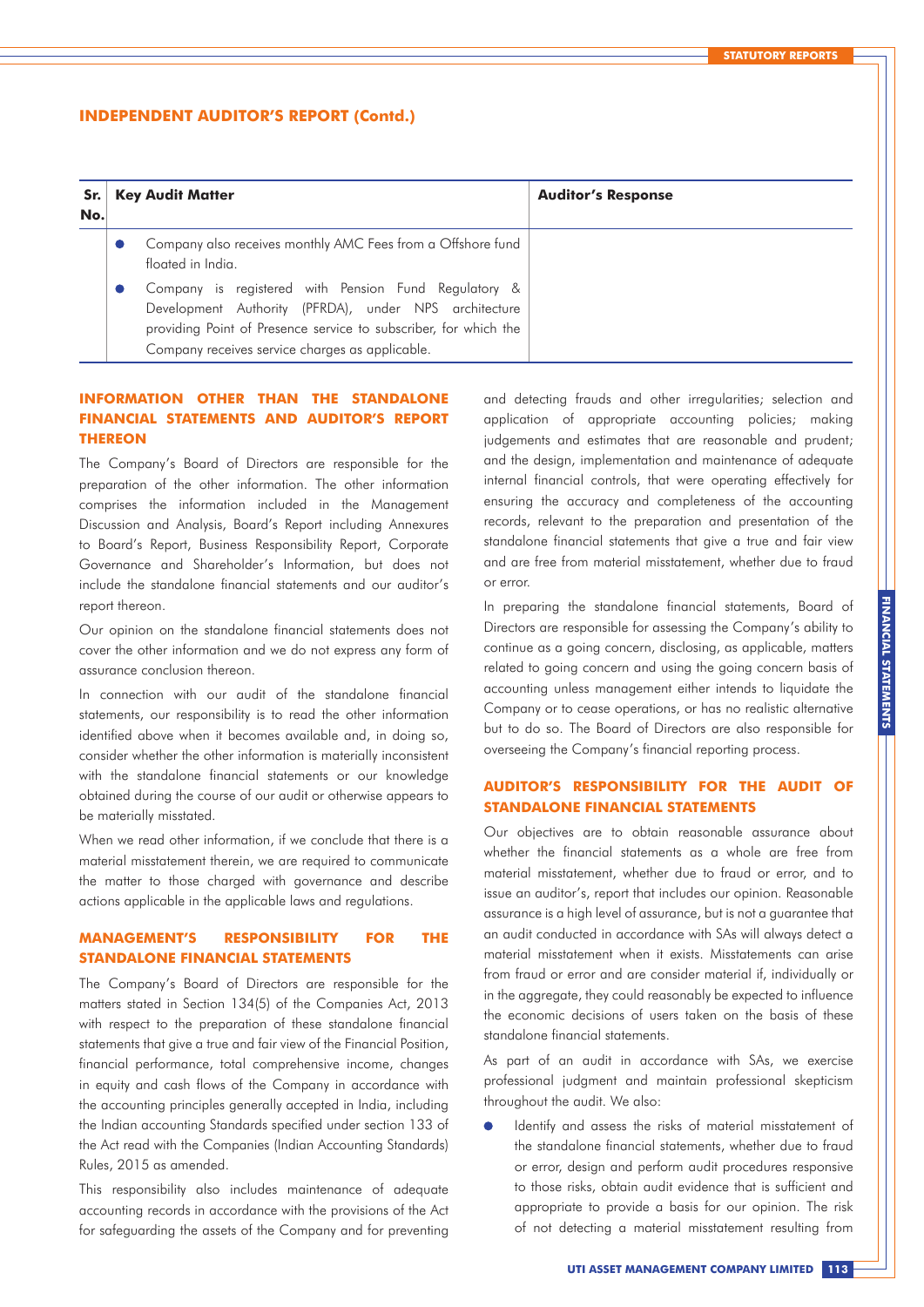

fraud is higher than for one resulting from error, as fraud may involve collusion, forgery, intentional omissions, misrepresentations, or the override of internal control.

- Obtain an understanding of internal control relevant to the audit in order to design audit procedures that are appropriate in the circumstances Under section 143(3) (i) of the Companies Act, 2013, we are also responsible for expressing our opinion on whether the Company has adequate internal financial controls system in place and the operating effectiveness of such controls.
- Evaluate the appropriateness of accounting policies used and the reasonableness of accounting estimates and related disclosures made by the Management.
- Conclude on the appropriateness of the Management's use of the going concern basis of accounting and, based on the audit evidence obtained, whether a material uncertainty exists related to events or conditions that may cast significant doubt on the appropriateness of this assumption. If we conclude that a material uncertainty exists, we are required to draw attention in our auditor's report to the related disclosures in the standalone financial statements or, if such disclosures are inadequate, to modify our opinion. Our conclusions are based on the audit evidence obtained up to the date of our auditor's report. However, future events or conditions may cause the Company to cease to continue as a going concern.
- Evaluate the overall presentation, structure and content of the standalone financial statements, including the disclosures, and whether the standalone financial statements represent the underlying transactions and events in a manner that achieves fair presentation.

We communicate with those charged with governance regarding, among other matters, the planned scope and timing of the audit and significant audit findings, including any significant deficiencies in internal control that we identify during our audit.

We also provide those charged with governance with a statement that we have complied with relevant ethical requirements regarding independence, and to communicate with them all relationships and other matters that may reasonably be thought to bear on our independence, and where applicable, related safeguards.

From the matters communicated with those charged with governance, we determine those matters that were of most significance in the audit of the standalone financial statements of the current period and are therefore the key audit matters. We describe these matters in our auditor's report unless law or regulation precludes public disclosure about the matter or when, in extremely rare circumstances, we determine that a matter should not be communicated in our report because the adverse consequences of doing so would reasonably be expected to outweigh the public interest benefits of such communication.

#### **REPORT ON OTHER LEGAL AND REGULATORY REQUIREMENTS**

As required by the Companies (Auditor's Report) Order, 2016 ("the order") issued by the Central Government in terms of Section 143 (11) of the Act, we give in the **"Annexure A"**, a statement of the matters specified in paragraph 3 and 4 of the Order, to the extent applicable.

- As required by Section 143 (3) of the Act, we report that:
	- a) We have sought and obtained all the information and explanations which to the best of our knowledge and belief were necessary for the purposes of our audit.
	- b) In our opinion, proper books of account as required by law have been kept by the Company so far as it appears from our examination of those books.
	- c) The Balance Sheet, the Statement of Profit and Loss (including other comprehensive income), the Cash Flow Statement and Statement of Changes in Equity dealt with by this Report are in agreement with the books of account.
	- d) In our opinion, the aforesaid Standalone Financial Statements comply with the Ind AS specified under Section 133 of the Act, read with Rule 3 of the Companies (Indian Accounting Standards) Rules, 2015.
	- e) On the basis of the written representations received from the directors as on 31 March 2021 and taken on record by the Board of Directors, none of the directors is disqualified as on 31 March 2021 from being appointed as a director in terms of Section 164 (2) of the Act.
	- f) With respect to the adequacy of the internal financial controls over financial reporting of the Company and the operating effectiveness of such controls, refer to our separate Report in "**Annexure B**" to this report
	- g) With respect to the matter to be included in the Auditor's Report under section 197(16) of the Act:

In our opinion and according to the information and explanation given to us, the remuneration paid by the Company to its directors during the current year is in accordance with the provision of section 197 of the Act. The remuneration paid to any director is not in excess of the limit laid down under section 197 of the Act. The Ministry of the Corporate Affairs has not prescribed other details under section 197 (16) of the Act which are required to commented upon by us.

h) With respect to the other matters to be included in the Auditor's Report in accordance with Rule 11 of the Companies (Audit and Auditors) Rules, 2014, in our opinion and to the best of our information and according to the explanations given to us: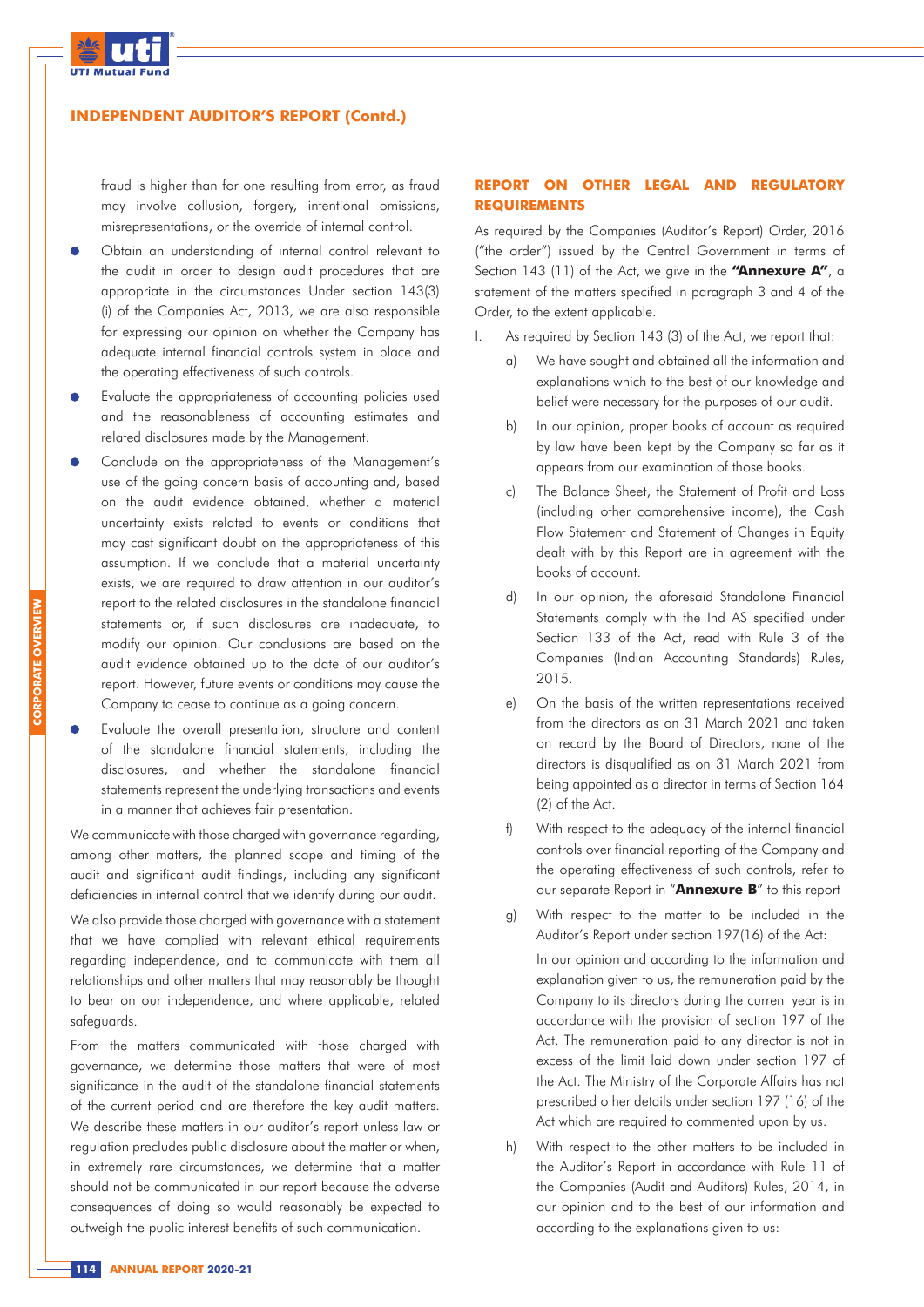- i. The Company has disclosed the impact of pending litigations on its financial position in its Standalone Financial Statements – Refer Note No. 33 & 34 to the Standalone Financial Statements.
- ii. The Company did not have any long-term contracts including derivative contracts for which there were any material foreseeable losses: and
- iii. There were no amounts which were required to be transferred to the Investor Education and Protection Fund by the Company.

#### For **G. D. Apte & Co.**

Chartered Accountants Firm registration number: 100515W

### **C.M. Dixit**

Partner Place : Mumbai Membership No: 017532 Date : April 28, 2021 UDIN : 21017532AAAAAC3790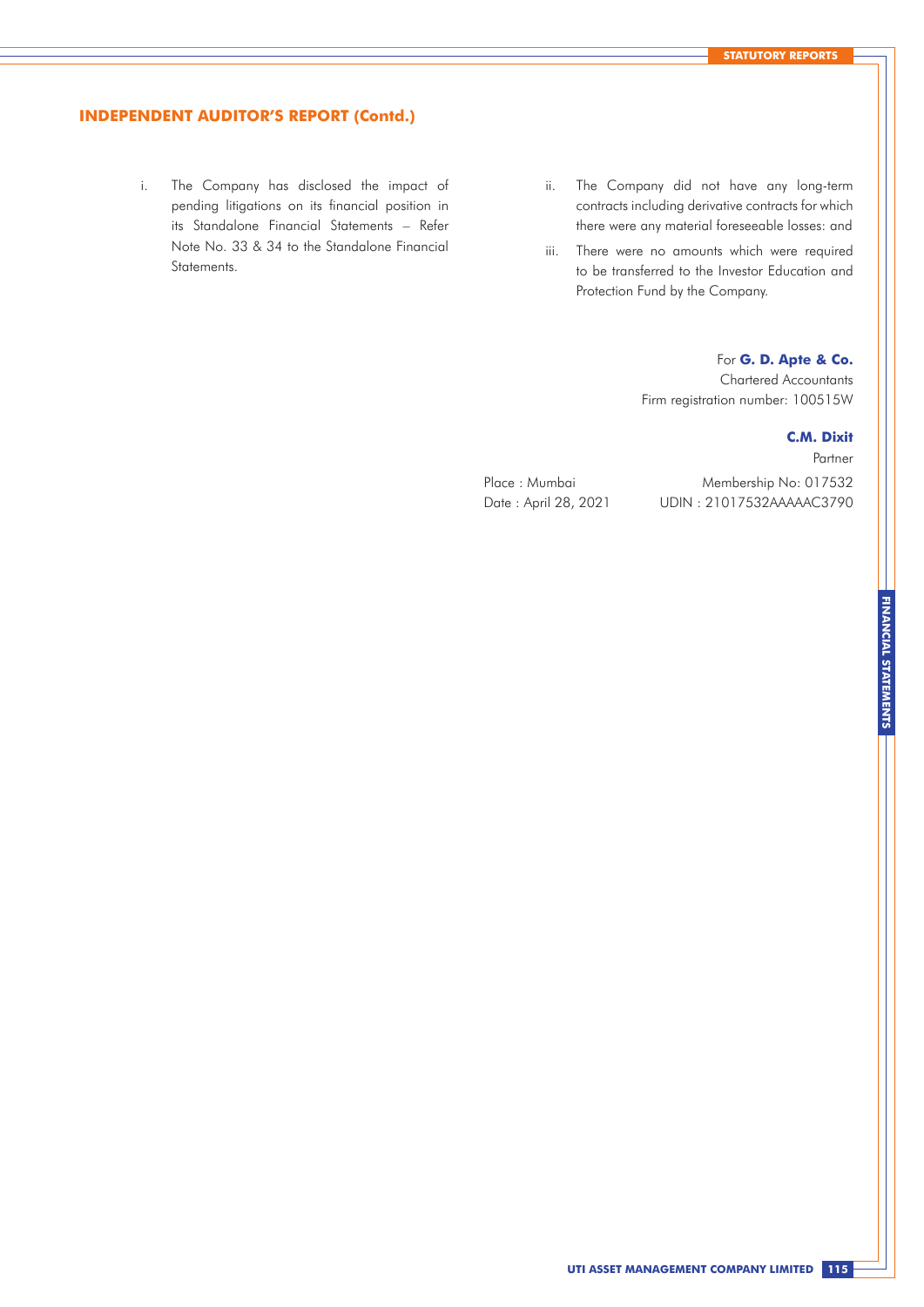

**ANNEXURE – A TO THE INDEPENDENT AUDITORS' REPORT ON THE STANDALONE FINANCIAL STATEMENTS OF UTI ASSET MANAGEMENT COMPANY LIMITED**

**(Referred to in paragraph I under the heading "Report on Other Legal and Regulatory Requirements" of our report of even date to the members of UTI Asset Management Company Limited on the Standalone Financial Statements for the year ended 31 March 2021)**

- i.
- a) The Company has maintained proper records showing full particulars including quantitative details and situation of property, plant and equipment.
- b) The Company has a program to physically verify its property, plant and equipment on a regular basis. In our opinion, this periodicity of physical verification is reasonable having regard to the size of the Company and the nature of its assets. No material discrepancies were noticed on such verification.
- c) According to the information and explanation given to us, the records examined by us and based on the examination of the conveyance deeds/registered sale deed provided to us, we report that, the title deeds, comprising all the immovable properties of land and buildings, which are freehold are held in the name of the Company as on Balance Sheet Date, except as stated in the Note No. 11 to the 'Financial Statements' as regards 'UTI Tower' at Bandra Kurla Complex, Mumbai, where the land on which building is constructed belongs to MMRDA and the balance period of lease remaining is 52 years. And the sale deed is yet to be executed.
- ii. The Company is a service Company primarily rendering assets management services and portfolio management services. Accordingly, it does not hold any inventories. Accordingly, reporting requirement under paragraph 3 (ii) of the Order is not applicable.
- iii. According to the information and explanations given to us, the Company has granted unsecured loan to UTI Capital Private Limited, covered in the register maintained under section 189 of the Act, in respect of which:
	- a) The terms and conditions of the grant of such loans are not prejudicial to the Company's interest.
- b) In the case of loan granted, the terms of arrangement stipulate any repayment schedule as prescribed. Payment of interest has been stipulated, and the receipts thereof are regular.
- c) There are no overdue amounts for more than ninety days in respect of the loans granted.
- iv. In our opinion and according to the information and explanation given to us, the Company has complied with the section 185 and section 186 of the Act in respect of loans given and investments made, and guarantee provided. According to the information and explanation given to us the Company has not provided any security.
- v. The Company has not accepted deposits from public hence directives issued by the Reserve Bank of India and the provisions of section 73 to 76 or any other relevant provisions of the Companies Act, 2013, and the rules framed there under are not applicable for the year under audit.
- vi. To the best of our knowledge and as explained, the Central Government has not specified the maintenance of cost records under clause 148(1) of the Companies Act, 2013, for the Company, and therefore the provisions of clause (vi) of the order are not applicable to the Company.
- vii. a) According to the information and explanations given to us and according to the records of the Company examined by us, in our opinion, the Company is generally regular in depositing with the appropriate authorities undisputed statutory dues including Provident Fund, Employees' State Insurance, Incometax, Sales Tax, Service Tax, Goods and Service Tax, duty of Custom, duty of Excise, Value Added Tax, Cess and any other statutory dues, wherever applicable. According to the information and explanations given to us, no undisputed amounts payable in respect of aforesaid dues were outstanding as at 31 March 2021 for a period of more than 6 months from the date they became payable.
	- b) According to the information and explanations given to us, there were no dues in respect of Income Tax, Duty of Excise, Duty of Customs, Sales Tax, Service Tax, Goods and Service Tax and Value Added Tax which have not been deposited on account of any dispute except the following:

(INR in crore)

| <b>Statue</b> | <b>Dues</b>  | Name of the Nature of Forum where the case is pending | Period to which<br>the Amount relates<br>(Financial Year) | <b>Amount</b><br>Involved | Gross   Amount  <br>Paid in<br><b>Protest</b> | <b>Amount</b><br><b>Unpaid</b> |
|---------------|--------------|-------------------------------------------------------|-----------------------------------------------------------|---------------------------|-----------------------------------------------|--------------------------------|
| Income Tax    | Income Tax   | Income Tax Appellate Tribunal                         | 2008-09                                                   | 5.26                      |                                               | 5.26                           |
| Act, 1961     | and Interest |                                                       | 2011-12                                                   | 1.22                      | 1.22                                          | 0.00                           |
|               |              |                                                       | 2012-13                                                   | l .33                     | 1.33                                          | 0.00                           |
|               |              | Commissioner of Income Tax - Appeals                  | 2009-10                                                   | 2.28                      |                                               | 2.28                           |
|               |              |                                                       | Total                                                     | 10.09                     | 2.55                                          | 7.54                           |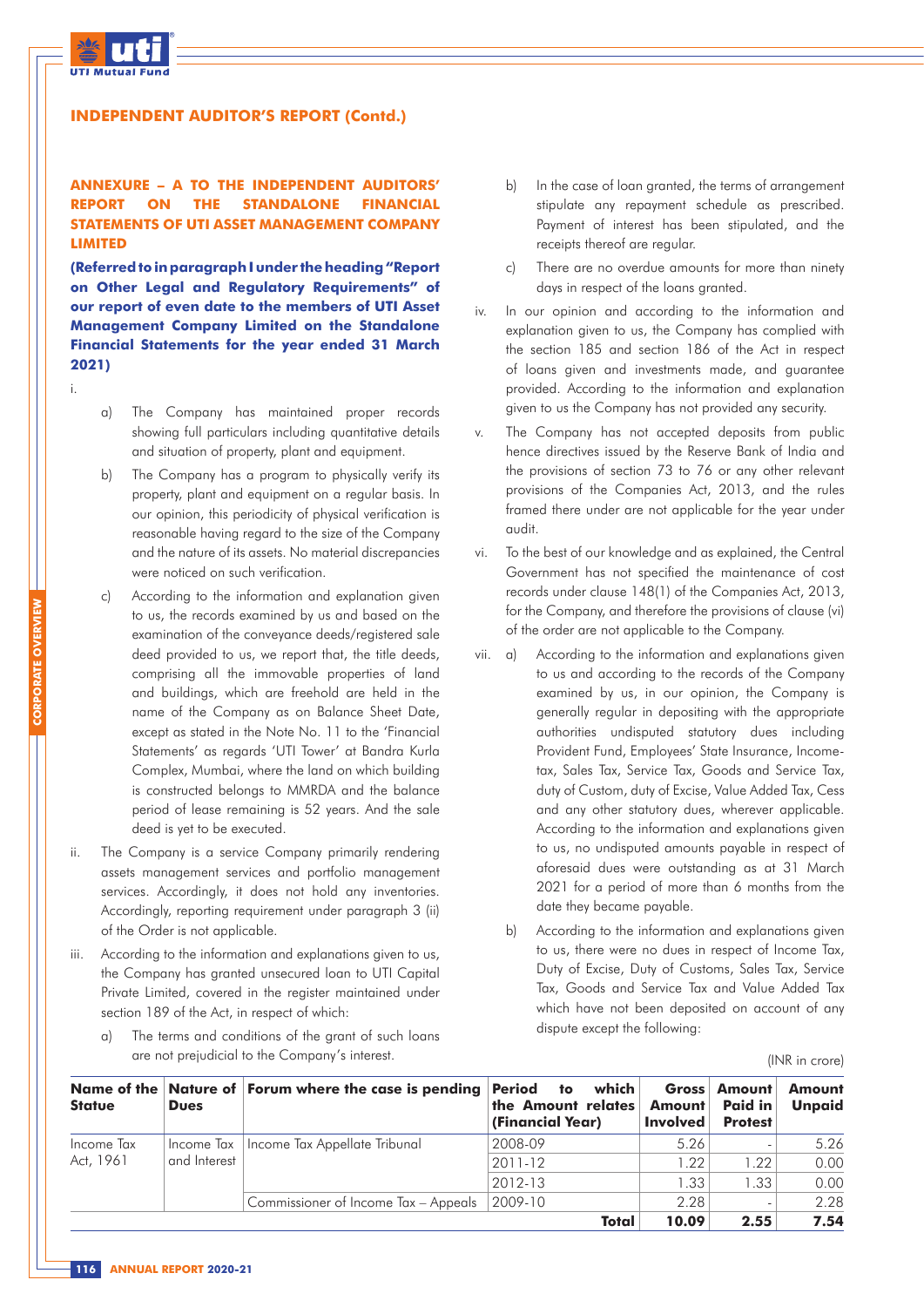- viii. The Company did not have any dues outstanding to any financial institutions / banks / Government or to the debenture holders during the year, hence question of default does not arise.
- ix. According to the information and explanations given to us and on the basis of examination of records, the Company has not raised money by way of or raised any money by way of initial public offer/further public offer or term loans during the year.
- x. According to the information and explanations given to us and on the basis of our examination of the records, no fraud by the Company or on the Company by its officers or employees has been noticed or reported during the year.
- xi. The managerial remuneration has been paid in accordance with the requisite approvals mandated by the provisions of section 197 read with Schedule V to the Act.
- xii. According to the information and explanations given to us, the Company is not a Nidhi Company thus reporting requirement under paragraph 3 (xii) of the Order is not applicable.
- xiii. According to the information and explanations given to us and based on our examination of records of the Company,

the transactions entered with related parties are in compliance with provisions of section 177 and 188 of the Act, where applicable and the details of such transactions are disclosed in the Standalone Financial Statements as required by the applicable accounting standards.

- xiv. According to the information and explanations given to us and based on our examination of records of the Company, the Company during the year has not made any preferential allotment or private placement of shares or fully or partly convertible debentures. hence reporting under paragraph 3 (xiv) of the Order are not applicable.
- xv. According to the information and explanations given to us and based on our examination of records of the Company, the Company during the year has not entered into any non cash transactions with directors or persons connected with the directors covered under the provisions of sec 192 of the Act and accordingly the provisions of clause (xv) of the Order are not applicable to the Company.
- xvi. In our opinion and according to the information and explanations given to us, the Company is not required to be registered under section 45-IA of the Reserve Bank of India Act, 1934.

For **G. D. Apte & Co.**

Chartered Accountants Firm registration number: 100515W

#### **C. M. Dixit**

**FINANCIAL STATEMENTS**

**FINANCIAL STATEMENTS** 

Partner Place : Mumbai Membership No: 017532 Date : April 28, 2021 UDIN : 21017532AAAAAC3790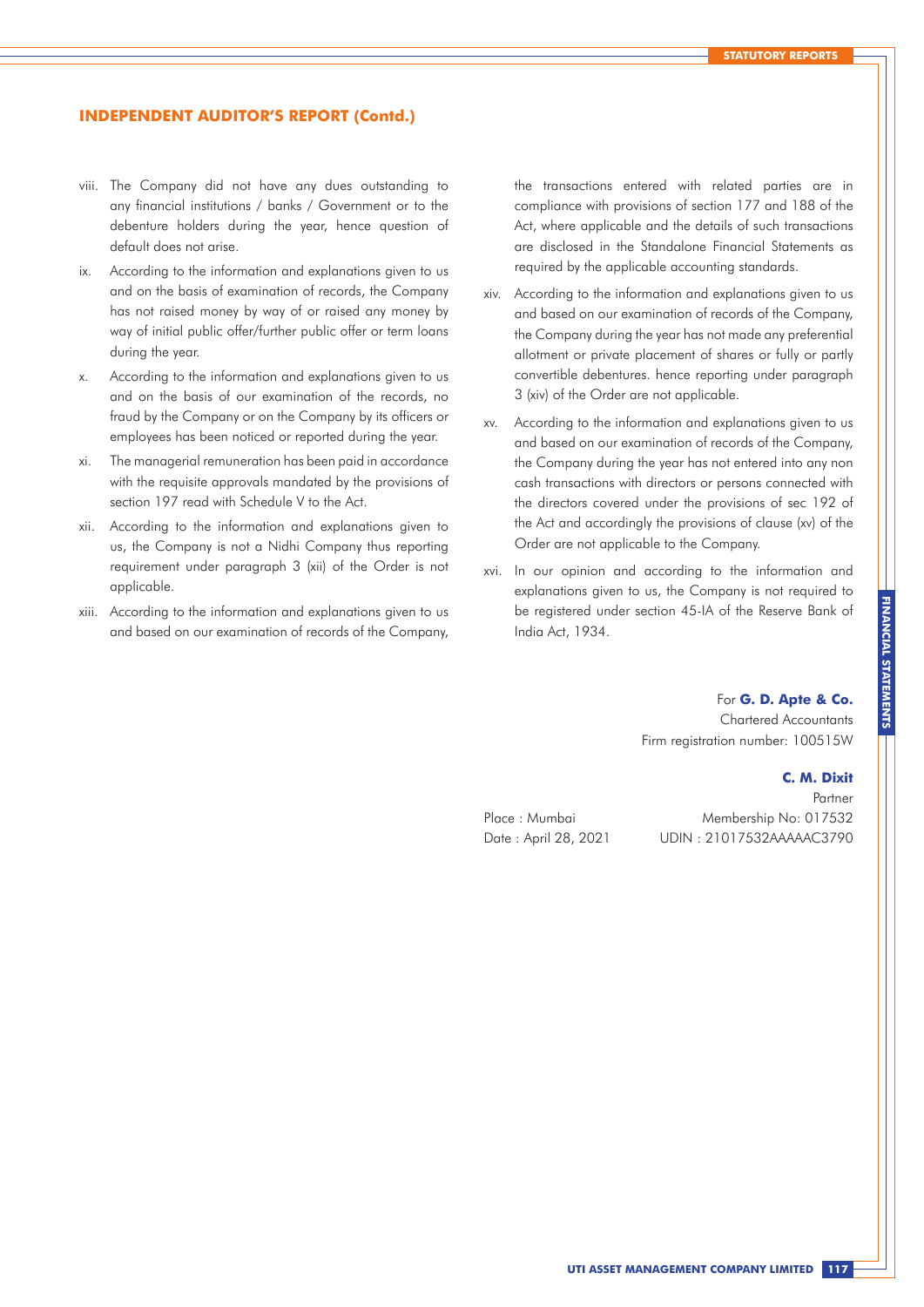

### **ANNEXURE "B" TO THE INDEPENDENT AUDITORS' REPORT ON STANDALONE FINANCIAL STATEMENTS OF UTI ASSET MANAGEMENT COMPANY LIMITED**

**(Referred to in paragraph I (f) under 'Report on Other Legal and Regulatory Requirements' of our report of even date of UTI Asset Management Company Limitedon the Standalone Financial Statements for the year ended 31 March 2021)**

### **REPORT ON THE INTERNAL FINANCIAL CONTROLS OVER FINANCIAL REPORTING UNDER CLAUSE (I) OF SUB-SECTION 3 OF SECTION 143 OF THE COMPANIES ACT, 2013 ("THE ACT")**

We have audited the internal financial controls over financial reporting of UTI Asset Management Company Limited ("the Company") as of 31 March 2021 in conjunction with our audit of the Standalone Financial Statements of the Company for the year ended on that date.

#### **Management's Responsibility for Internal Financial Controls**

The Company's management is responsible for establishing and maintaining internal financial controls based on the internal control over financial reporting criteria established by the Company considering the essential components of internal control stated in the Guidance Note on Audit of Internal Financial Controls Over Financial Reporting ("the Guidance Note") issued by the Institute of Chartered Accountants of India (ICAI). These responsibilities include the design, implementation and maintenance of adequate internal financial controls that were operating effectively for ensuring the orderly and efficient conduct of its business, including adherence to Company's policies, the safeguarding of its assets, the prevention and detection of frauds and errors, the accuracy and completeness of the accounting records, and the timely preparation of reliable financial information, as required under the Companies Act, 2013.

#### **Auditors' Responsibility**

Our responsibility is to express an opinion on the Company's internal financial controls over financial reporting based on our audit. We conducted our audit in accordance with the Guidance Note and the Standards on Auditing issued by the ICAI and deemed to be prescribed under Section 143(10) of the Companies Act, 2013, to the extent applicable to an audit of internal financial controls. Those Standards and the Guidance Note require that we comply with ethical requirements and plan and perform the audit to obtain reasonable assurance about whether adequate internal financial controls over financial reporting was established and maintained and if such controls operated effectively in all material respects.

Our audit involves performing procedures to obtain audit evidence about the adequacy of the internal financial controls system over financial reporting and their operating effectiveness. Our audit of internal financial controls over financial reporting included obtaining an understanding of internal financial controls over financial reporting, assessing the risk that a material weakness exists, and testing and evaluating the design and operating effectiveness of internal control based on the assessed risk. The procedures selected depend on the auditor's judgment, including the assessment of the risks of material misstatement of the Standalone Financial Statements, whether due to fraud or error.

We believe that the audit evidence we have obtained is sufficient and appropriate to provide a basis for our audit opinion on the Company's internal financial controls system over financial reporting.

### **Meaning of Internal Financial Controls over Financial Reporting**

A Company's internal financial control over financial reporting is a process designed to provide reasonable assurance regarding the reliability of financial reporting and the preparation of Standalone Financial Statements for external purposes in accordance with generally accepted accounting principles. A Company's internal financial control over financial reporting includes those policies and procedures that (1) pertain to the maintenance of records that, in reasonable detail, accurately and fairly reflect the transactions and dispositions of the assets of the Company; (2) provide reasonable assurance that transactions are recorded as necessary to permit preparation of Standalone Financial Statements in accordance with generally accepted accounting principles, and that receipts and expenditures of the Company are being made only in accordance with authorisations of management and directors of the Company; and (3) provide reasonable assurance regarding prevention or timely detection of unauthorised acquisition, use, or disposition of the Company's assets that could have a material effect on the Standalone Financial Statements.

### **Inherent Limitations of Internal Financial Controls over Financial Reporting**

Because of the inherent limitations of internal financial controls over financial reporting, including the possibility of collusion or improper management override of controls, material misstatements due to error or fraud may occur and not be detected. Also, projections of any evaluation of the internal financial controls over financial reporting to future periods are subject to the risk that the internal financial control over financial reporting may become inadequate because of changes in conditions, or that the degree of compliance with the policies or procedures may deteriorate.

#### **Opinion**

In our opinion, to the best of our information and according to the explanations given to us, the Company has, in all material respects, an adequate internal financial controls system over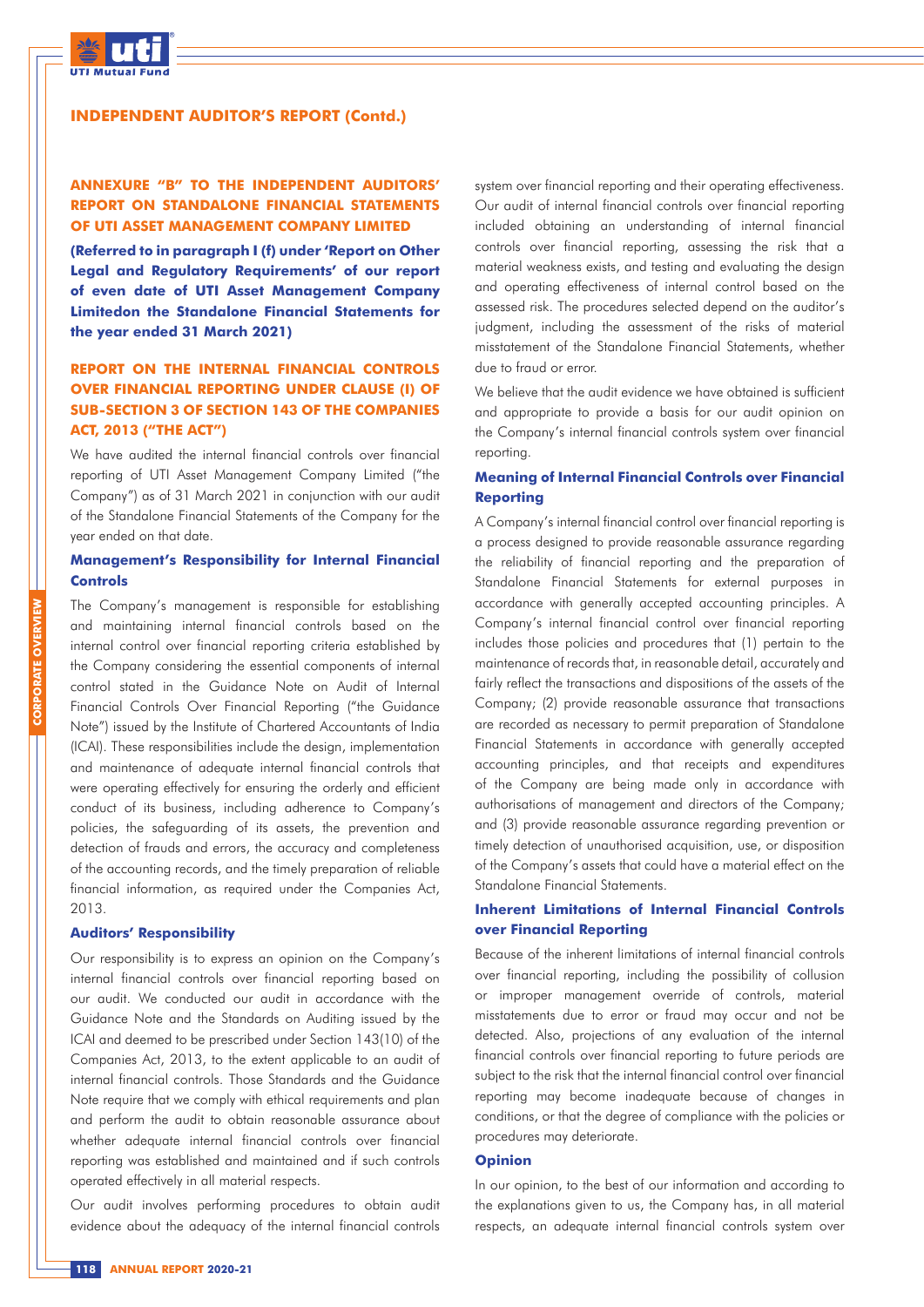financial reporting and such internal financial controls over financial reporting were operating effectively as of 31 March 2021, based on the internal control over financial reporting

criteria established by the Company considering the essential components of internal control stated in the Guidance Note issued by the ICAI.

#### For **G. D. Apte & Co.**

Chartered Accountants Firm registration number: 100515W

#### **C. M. Dixit**

Partner Place : Mumbai Membership No: 017532 Date : April 28, 2021 UDIN : 21017532AAAAAC3790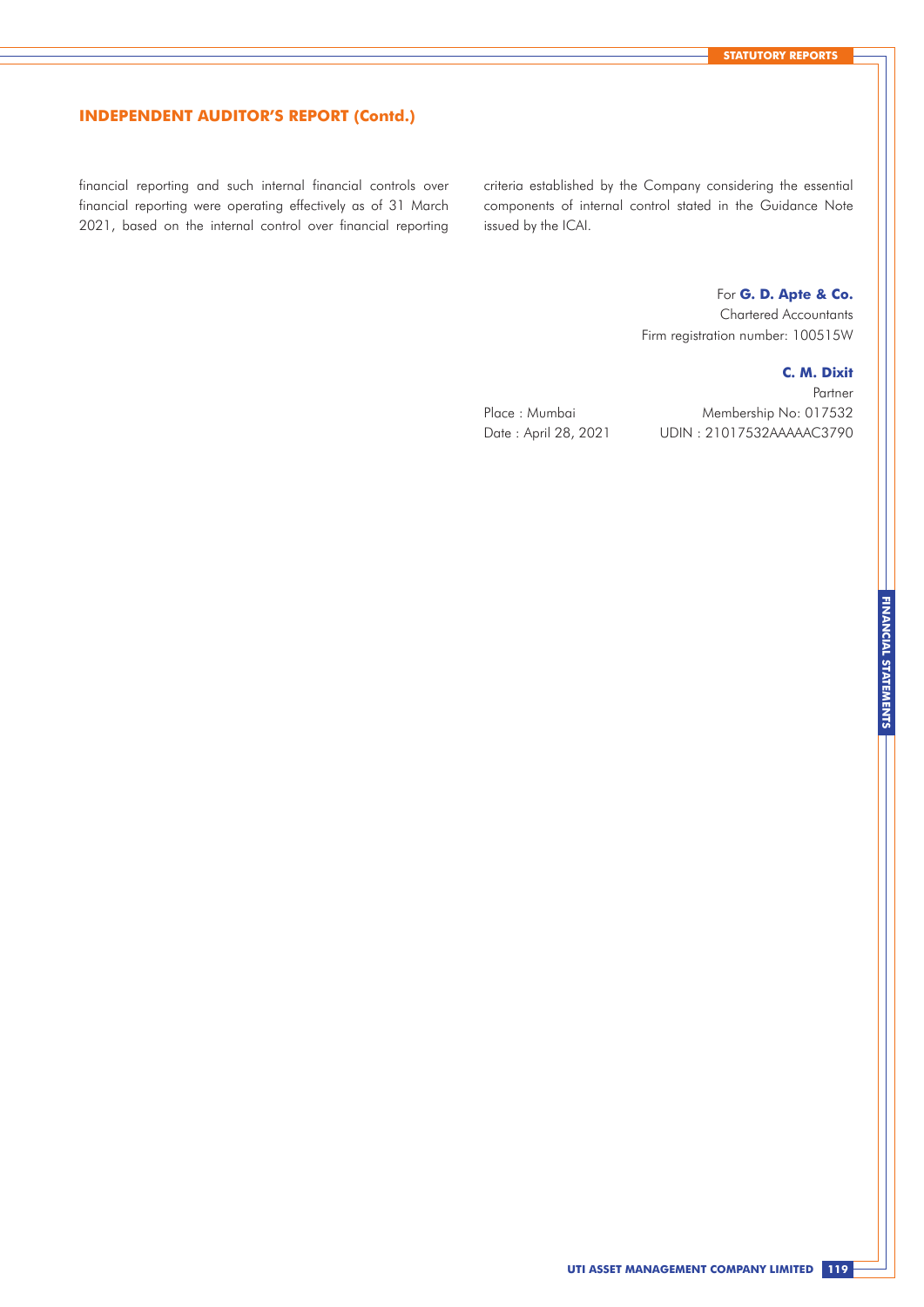

# **STANDALONE BALANCE SHEET**

**AS AT 31 MARCH 2021**

|                                                                               |                    |                               | (INR in crore)                |
|-------------------------------------------------------------------------------|--------------------|-------------------------------|-------------------------------|
| <b>Particulars</b>                                                            | <b>Note</b><br>No. | As at<br><b>31 March 2021</b> | As at<br><b>31 March 2020</b> |
| <b>ASSETS</b>                                                                 |                    |                               |                               |
| (1) Financial assets                                                          |                    |                               |                               |
| (a) Cash and cash equivalents                                                 | 3                  | 25.64                         | 0.55                          |
| (b) Receivable                                                                | $\overline{4}$     |                               |                               |
| Trade receivables<br>(i)                                                      |                    | 19.22                         | 24.22                         |
| (ii) Other receivables                                                        |                    | 4.72                          | 9.81                          |
| (c) Loans                                                                     | 5                  | 28.15                         | 43.90                         |
| (d) Investments in subsidiaries                                               | 6                  | 214.42                        | 211.92                        |
| (e) Investments                                                               | 7                  | 2,351.74                      | 2,057.20                      |
| Other financial assets<br>(f)                                                 | 8                  | 176.21                        | 153.36                        |
| <b>TOTAL FINANCIAL ASSETS</b>                                                 |                    | 2,820.10                      | 2,500.96                      |
| (2) Non - financial assets                                                    |                    |                               |                               |
| (a) Current tax assets (Net)                                                  | 9                  | 57.04                         | 43.89                         |
| (b) Deferred tax assets (Net)                                                 |                    |                               | $\omega$                      |
| (c) Investment property                                                       | 10                 | 10.21                         | 10.73                         |
| (d) Property, plant and equipments                                            | 11                 | 240.52                        | 250.21                        |
| (e) Right of use assets                                                       | 12                 | 96.13                         | 97.97                         |
| Capital work-in-progress<br>(f)                                               | 13                 | 4.35                          | 0.28                          |
| (g) Intangible assets under development                                       | 14                 | 0.78                          | 0.76                          |
| (h) Other Intangible assets                                                   | 15                 | 10.49                         | 11.66                         |
| (i) Other non financial assets                                                | 16                 | 17.46                         | 14.47                         |
| <b>TOTAL NON FINANCIAL ASSETS</b>                                             |                    | 436.98                        | 429.97                        |
| <b>Total Assets</b>                                                           |                    | 3,257.08                      | 2,930.93                      |
| <b>II. LIABILITIES AND EQUITY</b>                                             |                    |                               |                               |
| <b>LIABILITIES</b>                                                            |                    |                               |                               |
| (1) FINANCIAL LIABILITIES                                                     |                    |                               |                               |
| (a) Payables                                                                  |                    |                               |                               |
| (I) Trade payable                                                             | 17                 |                               |                               |
| total outstanding dues of micro enterprises and small enterprises             |                    | $\overline{\phantom{a}}$      |                               |
| (ii) total outstanding dues of creditors other than micro enterprises and     |                    |                               |                               |
| small enterprises                                                             |                    |                               |                               |
| (II) Other payable                                                            |                    |                               |                               |
| total outstanding dues of micro enterprises and small enterprises<br>(i)      |                    | 0.63                          | 0.80                          |
| (ii) total outstanding dues of creditors other than micro enterprises and     |                    | 75.92                         | 52.94                         |
| small enterprises                                                             |                    |                               |                               |
| (b) Other financial liabilities                                               | 18                 | 169.89                        | 170.78                        |
| <b>Total Financial Liabilities</b>                                            |                    | 246.44                        | 224.52                        |
| (2) NON-FINANCIAL LIABILITIES                                                 |                    |                               |                               |
| (a) Current tax liabilities (Net)                                             | 19                 | 26.81                         | 4.24                          |
| (b) Provisions                                                                | 20                 | 40.25                         | 75.76                         |
| (c) Deferred tax liabilities (Net)                                            | 21                 | 49.78                         | 24.64                         |
| (d) Other non financial liabilities<br><b>Total Non Financial Liabilities</b> | 22                 | 12.92<br>129.76               | 7.14                          |
| <b>EQUITY</b>                                                                 |                    |                               | 111.78                        |
| Equity share capital                                                          | 23                 |                               |                               |
| Other equity                                                                  | 24                 | 126.79<br>2,754.09            | 126.79<br>2,467.84            |
| <b>Total Equity</b>                                                           |                    | 2,880.88                      | 2,594.63                      |
| <b>TOTAL EQUITY AND LIABILITIES</b>                                           |                    |                               | 2,930.93                      |
|                                                                               |                    | 3,257.08                      |                               |

Summary of significant accounting policies 2

The accompanying notes are an integral part of the financial statements.

For and on behalf of the Board of Directors of UTI Asset Management Company Limited As per our Report of even date<br>For **G.D. Apte & Co.** 

Chartered Accountants FRN: 100515W

MRN: 017532 Place: Mumbai Date: The 28 April 2021 **D K Mehrotra Imtaiyazur Rahman** (DIN: 00142711)

**CA C.M. Dixit Surojit Saha Arvind Patkar** Partner Chief Finance Officer Company Secretary

Chief Executive Officer & Whole Time Director<br>(DIN: 01818725)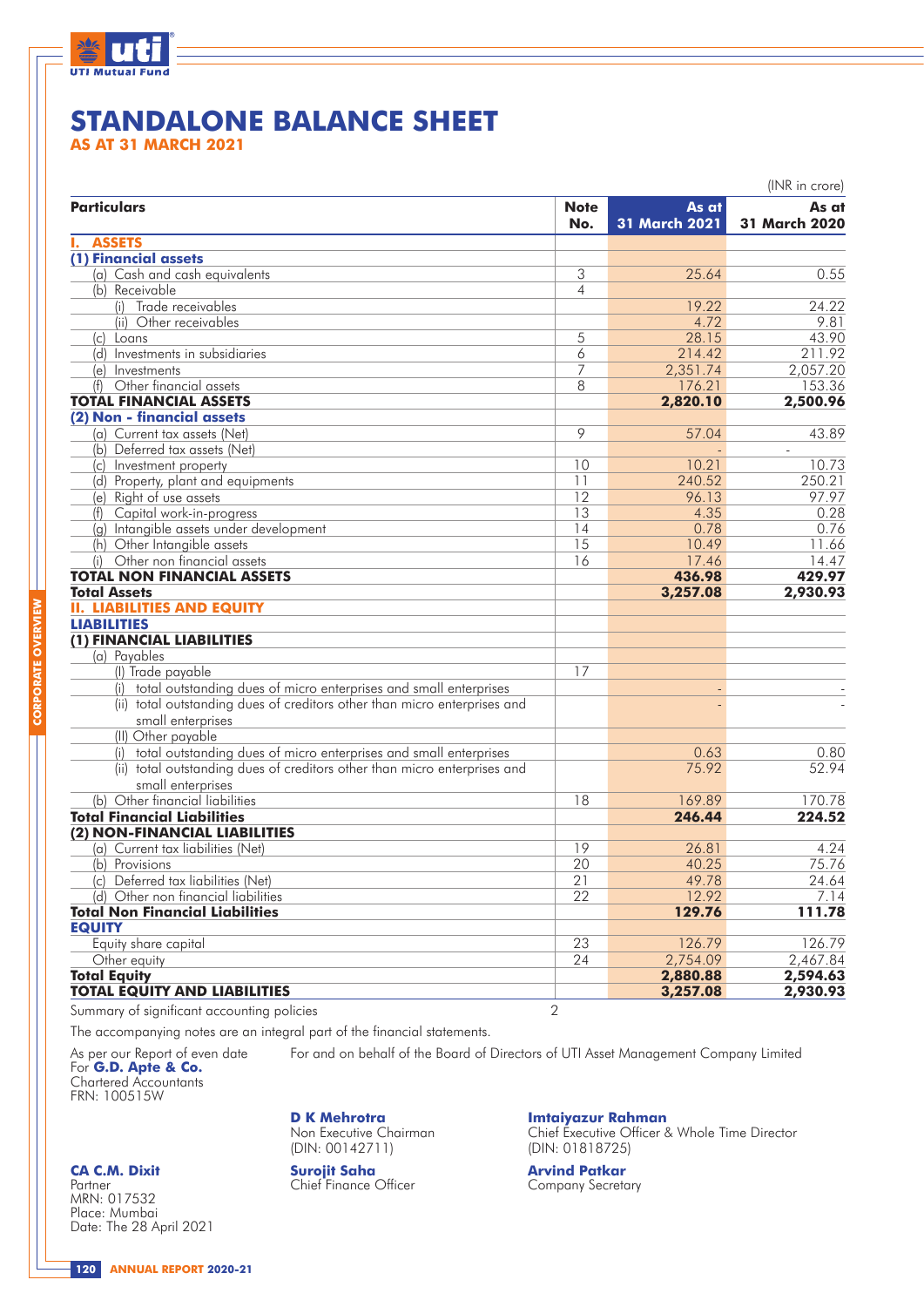# **STANDALONE STATEMENT OF PROFIT AND LOSS**

**FOR THE YEAR ENDED 31 MARCH 2021**

|                                                                                                                      |                   |                    |                                           | (INR in crore)                            |
|----------------------------------------------------------------------------------------------------------------------|-------------------|--------------------|-------------------------------------------|-------------------------------------------|
| <b>Particulars</b>                                                                                                   |                   | <b>Note</b><br>No. | <b>Year Ended</b><br><b>31 March 2021</b> | <b>Year Ended</b><br><b>31 March 2020</b> |
| <b>Revenue from operations</b>                                                                                       |                   | 25                 |                                           |                                           |
| (i)<br>Interest income                                                                                               |                   |                    | 16.10                                     | 15.79                                     |
| Dividend income<br>(ii)                                                                                              |                   |                    | 4.11                                      | 0.06                                      |
| Rental income<br>(iii)                                                                                               |                   |                    | 10.53                                     | 8.22                                      |
| Net gain/loss on fair value changes<br>(iv)                                                                          |                   |                    | 157.93                                    | 48.11                                     |
| Sale of services<br>(v)                                                                                              |                   |                    | 726.49                                    | 718.25                                    |
| Others - net gain/loss on sale of investments<br>(vi)                                                                |                   |                    | 25.40                                     | 41.10                                     |
| (I) Total Revenue from operations                                                                                    |                   |                    | 940.56                                    | 831.53                                    |
| (II) Other income                                                                                                    | $\mathbf{  }$     | 26                 | 27.59                                     | 30.26                                     |
| <b>Total Income</b>                                                                                                  | $III = (I + II)$  |                    | 968.15                                    | 861.79                                    |
| <b>EXPENSES</b>                                                                                                      |                   | 27                 |                                           |                                           |
| Fees and commision expense<br>(i)                                                                                    |                   |                    | 5.57                                      | 5.59                                      |
| Impairment on financial instruments<br>(ii)                                                                          |                   |                    |                                           | 8.74                                      |
| Employee benefits expenses<br>(iii)                                                                                  |                   |                    | 341.63                                    | 308.93                                    |
| Finance cost<br>(iv)                                                                                                 |                   |                    | 7.97                                      | 9.30                                      |
| Depreciation, amortisation and impairement<br>(v)                                                                    |                   |                    | 33.86                                     | 33.21                                     |
| Other expenses<br>(vi)                                                                                               |                   |                    | 121.30                                    | 119.73                                    |
| <b>Total Expenses</b>                                                                                                | $\mathsf{IV}$     |                    | 510.33                                    | 485.50                                    |
| Profit/(Loss) before exceptional items and tax                                                                       | $V = (III - IV)$  |                    | 457.82                                    | 376.29                                    |
| <b>Exceptional Items</b>                                                                                             | VI                |                    |                                           |                                           |
| <b>Profit Before Tax</b>                                                                                             | $V = V - V$       |                    | 457.82                                    | 376.29                                    |
| <b>Tax expenses</b>                                                                                                  |                   | 28                 |                                           |                                           |
| Current tax                                                                                                          |                   |                    | 81.00                                     | 72.60                                     |
| Tax adjustments for earlier years                                                                                    |                   |                    |                                           |                                           |
| Deferred tax                                                                                                         |                   |                    | 25.15                                     | (5.47)                                    |
| <b>Total tax expenses</b>                                                                                            | VIII              |                    | 106.15                                    | 67.13                                     |
| <b>Profit for the year</b>                                                                                           | $IX = VII - VIII$ |                    | 351.67                                    | 309.16                                    |
| <b>Other comprehensive income</b>                                                                                    |                   |                    |                                           |                                           |
| Items that will not be reclassified to profit or loss<br>A (i)<br>Remeasurement of defined benefit liability (asset) |                   | 26.1               | (7.19)                                    | (52.57)                                   |
| (ii) Income tax relating to items that will not be reclassified to<br>profit or loss                                 |                   | $28(A)$ II         |                                           | (11.08)                                   |
| (i) Items that will be reclassfied to profit or loss<br>В                                                            |                   |                    |                                           |                                           |
| (ii) Income tax relating to items that will be reclassified to profit<br>or loss                                     |                   |                    |                                           |                                           |
| <b>Total Other Comprehensive Income (net of tax)</b>                                                                 | X                 |                    | (7.19)                                    | (63.65)                                   |
| <b>Total Comprehensive Income</b>                                                                                    | $XI = IX + X$     |                    | 344.48                                    | 245.51                                    |
| Earning per equity share (for continuing operation)                                                                  | XII               |                    |                                           |                                           |
| [nominal value of share Rs.10 (31 March 2020: Rs.10)]                                                                |                   |                    |                                           |                                           |
| Basic (in INR) (Refer Note 32)                                                                                       |                   |                    | 27.74                                     | 24.38                                     |
| Diluted (in INR) (Refer Note 32)                                                                                     |                   |                    | 27.74                                     | 24.38                                     |

Summary of significant accounting policies 2

The accompanying notes are an integral part of the financial statements.

For **G.D. Apte & Co.** Chartered Accountants FRN: 100515W

MRN: 017532 Place: Mumbai Date: The 28 April 2021

As per our Report of even date For and on behalf of the Board of Directors of UTI Asset Management Company Limited

(DIN: 00142711)

**CA C.M. Dixit Surojit Saha Arvind Patkar**

**D K Mehrotra Imtaiyazur Rahman** Chief Executive Officer & Whole Time Director<br>(DIN: 01818725)

Company Secretary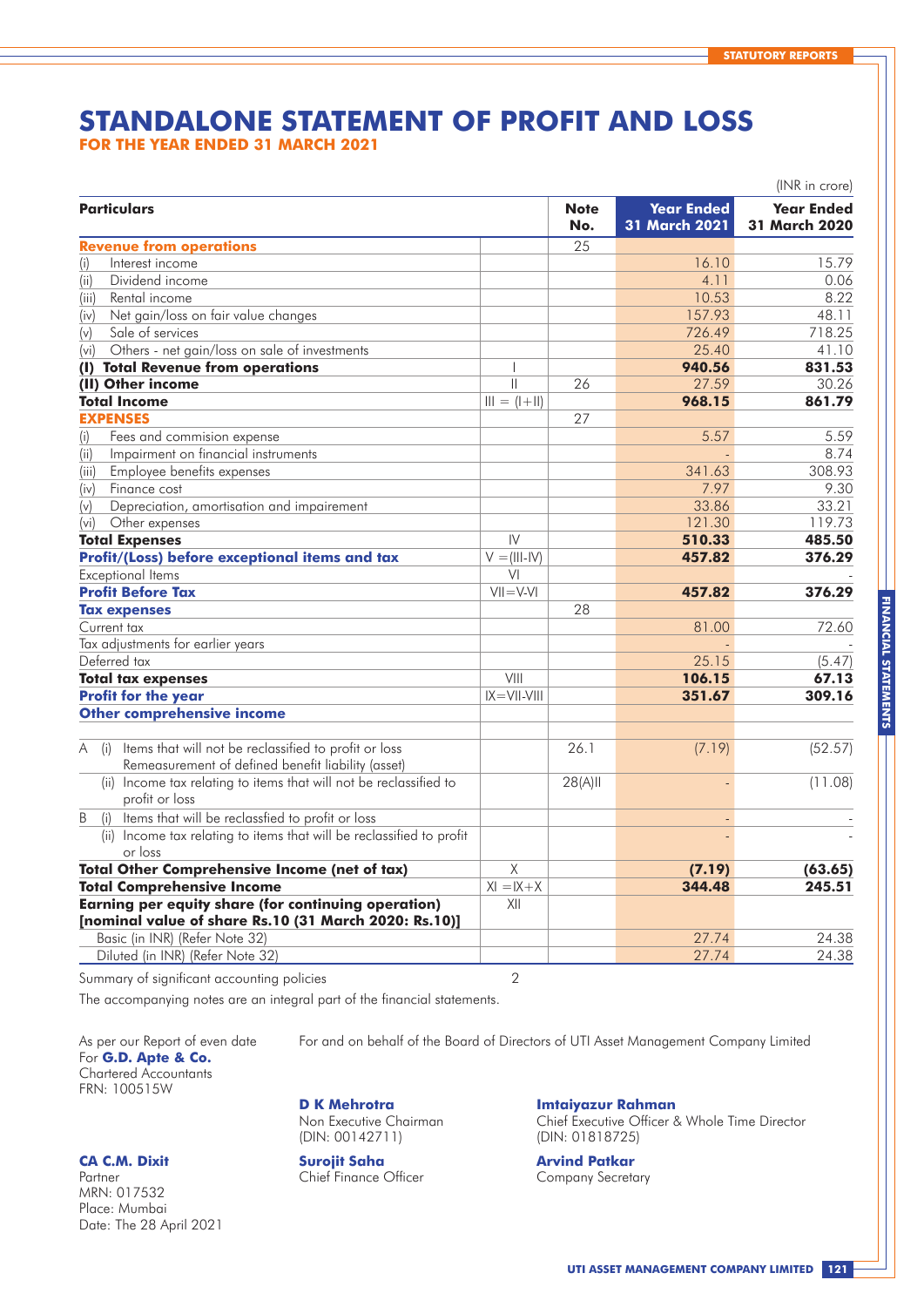

# **STANDALONE CASH FLOW STATEMENT**

**FOR THE YEAR ENDED 31 MARCH 2021**

|                                                                              |                                    | (INR in crore)                     |
|------------------------------------------------------------------------------|------------------------------------|------------------------------------|
| <b>Particulars</b>                                                           | <b>Year Ended</b><br>31 March 2021 | <b>Year Ended</b><br>31 March 2020 |
| <b>INDIRECT METHOD CASH FLOW FROM OPERATING ACTIVITIES</b>                   |                                    |                                    |
| <b>Net Profit &amp; Loss Before Taxation</b>                                 | 457.82                             | 376.29                             |
| Adjustment for                                                               |                                    |                                    |
| Depreciation and amortization expense                                        | 33.86                              | 33.21                              |
| Interest income                                                              | (16.10)                            | (15.79)                            |
| Dividend income                                                              | (4.11)                             | (0.06)                             |
| Rental income                                                                | (10.53)                            | (8.22)                             |
| Finance cost                                                                 | 7.97                               | 9.30                               |
| Expenses on the employee stock option scheme                                 | 28.08                              | 10.50                              |
| Provision no longer required withdrawn (net)                                 | 1.52                               | (3.20)                             |
| (Gain) / Loss on sale of investment                                          | (25.40)                            | (41.10)                            |
| (Gain) / Loss on fair value changes                                          | (157.93)                           | (48.11)                            |
| (Gain) / Loss on impairment of financial instrument                          |                                    | 8.74                               |
| Amortisation of employee loans                                               | 0.96                               | 1.09                               |
| Amortisation of Rent Deposit                                                 | (0.15)                             | (0.06)                             |
| Amortisation of Society Advance                                              | 0.01                               | 0.07                               |
| (Gain) / Loss on sale of Property, plant and equipments                      | 0.05                               | 0.17                               |
| <b>Operating profit before working capital changes</b>                       | 316.05                             | 322.83                             |
| <b>ADJUSTMENT FOR CHANGES IN WORKING CAPITAL</b>                             |                                    |                                    |
| (Increase)/ Decrease in Financial assets loans                               | 6.33                               | (7.70)                             |
| (Increase)/ Decrease in Other financial assets                               | (0.01)                             | (2.46)                             |
| (Increase)/ Decrease in Financial assets trade receivable                    | 5.00                               | (15.60)                            |
| (Increase)/ Decrease in Financial assets other receivable                    | 5.10                               | 26.44                              |
| (Increase)/ Decrease in Other non financials assets                          | (2.99)                             | 0.08                               |
| Increase/ (Decrease) in Financial liabilities trade payable                  | (1.52)                             | 1.50                               |
| Increase/ (Decrease) in Financial liabilities other payable                  | 22.81                              | (4.10)                             |
| Increase/ (Decrease) in Other financial liabilities                          | (1.83)                             | 6.12                               |
| Increase/ (Decrease) in Non financial liabilities - provisions               | (42.70)                            | (61.14)                            |
| Increase/ (Decrease) in Other non financial liabilities                      | 5.78                               | 1.48                               |
|                                                                              | (4.03)                             | (55.38)                            |
| <b>CASH GENERATED FROM OPERATIONS</b>                                        | 312.02                             | 267.45                             |
| Add/(Less) : Income tax paid                                                 | (71.58)                            | (86.09)                            |
| <b>Net Cash Flow from Operating Activities</b>                               | 240.44                             | 181.36                             |
| <b>CASH FLOW FROM INVESTING ACTIVITIES</b>                                   |                                    |                                    |
| (Purchase) / Sale of Property, plant and equipments/ Other intangible assets | (24.80)                            | (136.74)                           |
| Interest income                                                              | 16.10                              | 15.79                              |
| Dividend income                                                              | 4.11                               | 0.06                               |
| Rental income                                                                | 10.53                              | 8.22                               |
| Investments made during the Year                                             | (1,052.38)                         | (1, 535.97)                        |
| Investments sold during the Year                                             | 916.95                             | 1,440.18                           |
| Gain / (Loss) on sale of investments                                         | 1.32                               | 0.32                               |
| Advance given for IPO Expenses                                               | 8.60                               | (8.60)                             |
| <b>Net Cash Generated from Investing Activities</b>                          | (119.57)                           | (216.74)                           |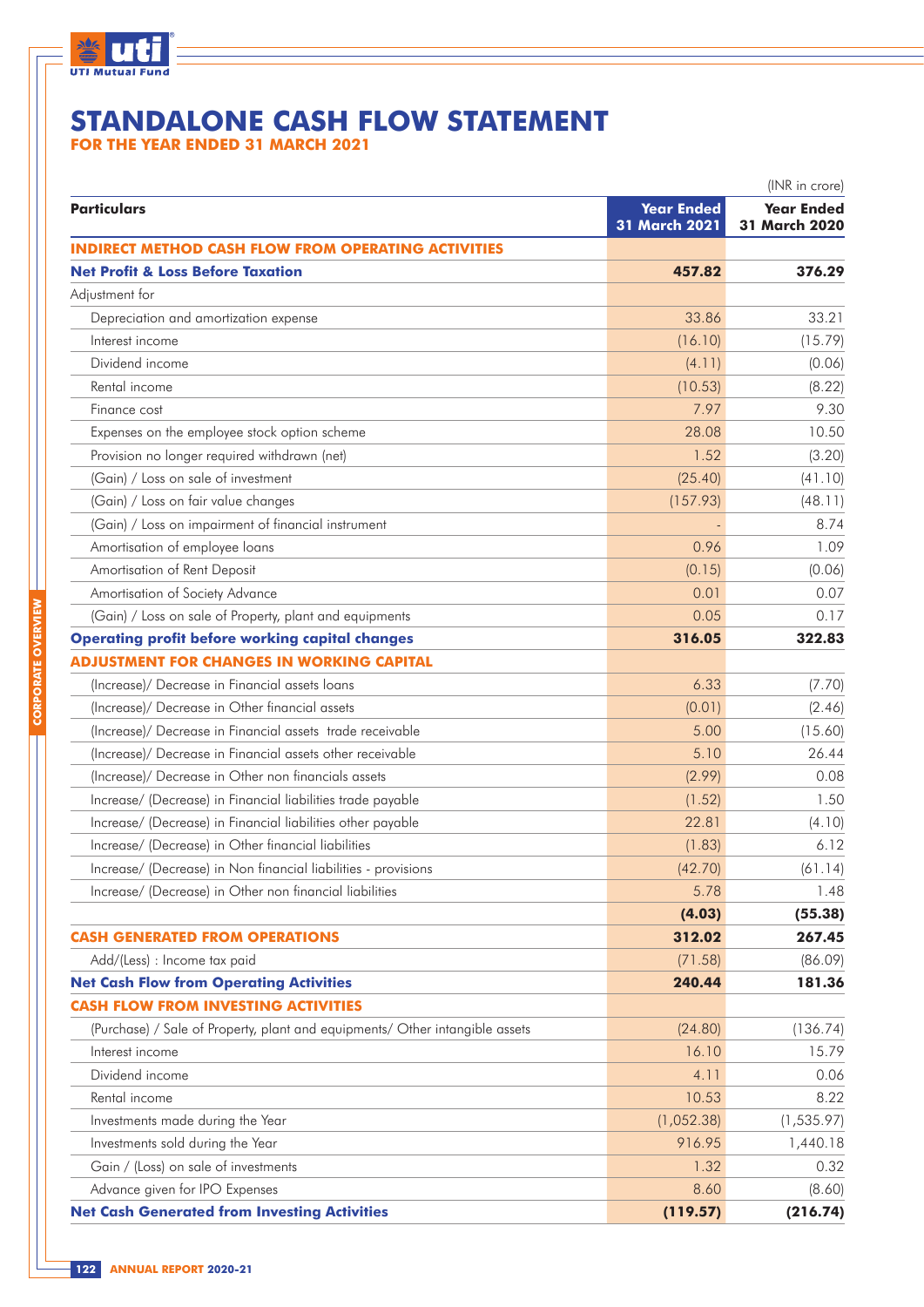### **STANDALONE CASH FLOW STATEMENT FOR THE YEAR ENDED 31 MARCH 2021 (Contd.)**

|                                                         |                                           | (INR in crore)                            |
|---------------------------------------------------------|-------------------------------------------|-------------------------------------------|
| <b>Particulars</b>                                      | <b>Year Ended</b><br><b>31 March 2021</b> | <b>Year Ended</b><br><b>31 March 2020</b> |
| <b>CASH FLOW FROM FINANCING ACTIVITIES</b>              |                                           |                                           |
| Dividend paid previous year                             | (88.75)                                   | (63.39)                                   |
| Corporate dividend distribution tax paid previous year  |                                           | (5.84)                                    |
| Movement in Lease Liability                             | (7.03)                                    | 96.33                                     |
| Net cash generated from financing activities            | (95.78)                                   | 27.10                                     |
| NET INCREASE/ (DECREASE) IN CASH AND CASH EQUIVALENT    | 25.09                                     | (8.28)                                    |
| Opening Cash and cash equivalents                       | 0.55                                      | 8.83                                      |
| <b>Closing Cash and cash equivalents</b>                | 25.64                                     | 0.55                                      |
| <b>COMPONENTS OF CASH AND CASH EQUIVALENT</b>           |                                           |                                           |
| <b>Cash and cash equivalents</b>                        |                                           |                                           |
| Balances with banks:                                    |                                           |                                           |
| On current accounts                                     | 25.64                                     | 0.55                                      |
| Cash on hand                                            |                                           |                                           |
| <b>Other bank balances</b>                              |                                           |                                           |
| Deposits with original maturity for more than 12 months |                                           |                                           |
|                                                         | 25.64                                     | 0.55                                      |

**Note:** Cash flow statement has been prepared under indirect method as set out in the Indian Accounting Standard 7 "Cash Flow Statements".

For **G.D. Apte & Co.** Chartered Accountants FRN: 100515W

As per our Report of even date For and on behalf of the Board of Directors of UTI Asset Management Company Limited

MRN: 017532 Place: Mumbai Date: The 28 April 2021 (DIN: 00142711) (DIN: 01818725)

Chief Finance Officer

**D K Mehrotra Imtaiyazur Rahman** Non Executive Chairman Chief Executive Officer & Whole Time Director

**CA C.M. Dixit**<br> **CA C.M. Dixit**<br> **CA C.M. Dixit**<br> **Surojit Saha Chick Company Secretary**<br>
Company Secretary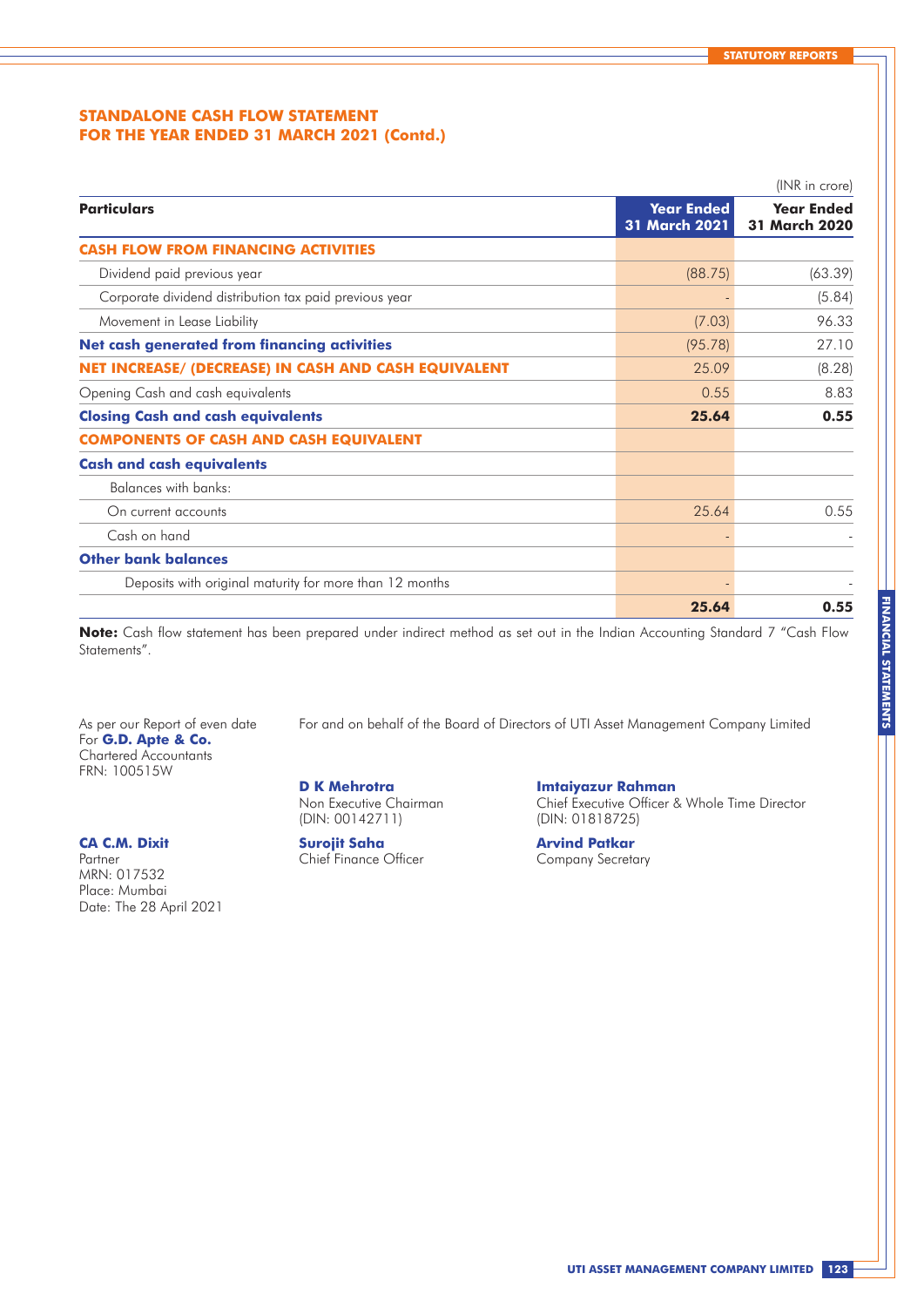

**CORPORATE OVERVIEW**

ORATE OVERVIEW

# **STANDALONE STATEMENT OF CHANGES IN EQUITY**

| A. EQUITY SHARE CAPITAL                                                |                                                                                                      |                                                                    |                                                                             |                                                                   |                                |                                                       |                                             |                                                   |                                                                                     | (INR in crore)                                                                              |
|------------------------------------------------------------------------|------------------------------------------------------------------------------------------------------|--------------------------------------------------------------------|-----------------------------------------------------------------------------|-------------------------------------------------------------------|--------------------------------|-------------------------------------------------------|---------------------------------------------|---------------------------------------------------|-------------------------------------------------------------------------------------|---------------------------------------------------------------------------------------------|
| Balance at the beginning of<br>the reporting year i.e.<br>  April 2019 | capital during 1 April 2019<br>to 31 March 2020<br>Changes in equity                                 | share                                                              |                                                                             | Balance at the end of the<br>reporting year i.e.<br>31 March 2020 |                                | capital during 1 April 2020                           | Changes in equity share<br>to 31 March 2021 |                                                   | Balance at the end of the<br>reporting year i.e.<br>31 March 2021                   |                                                                                             |
| 126.79                                                                 |                                                                                                      | ٠                                                                  |                                                                             |                                                                   | 126.79                         |                                                       |                                             | п                                                 |                                                                                     | 126.79                                                                                      |
| <b>OTHER EQUITY</b><br>۵ó                                              |                                                                                                      |                                                                    |                                                                             |                                                                   |                                |                                                       |                                             |                                                   |                                                                                     | (INR in crore)                                                                              |
| Particulars                                                            | the beginning<br><b>Balance at</b><br>reporting<br>(01 April<br>period<br>of the<br>2019)            | Changes in<br>accounting<br>policy or<br>period<br>errors<br>prior | beginning<br>reporting<br>Restated<br>balance<br>of the<br>period<br>at the | for the<br>Profit<br>year                                         | Addition<br>the year<br>During | income for<br>the year<br>hensive<br>compre-<br>Other | <b>Dividend</b><br>paid                     | earnings<br>retained<br>Transfer<br>$\frac{1}{2}$ | (31 March<br>end of the<br>reporting<br><b>Balance</b><br>period<br>at the<br>2020) | Figures at the<br>beginning of<br>the previous<br>reporting<br>(01 April<br>period<br>2018) |
|                                                                        | $\overline{\phantom{0}}$                                                                             | $\sim$                                                             | $= (1 + 2)$<br>S                                                            | 4                                                                 | 5                              | Ó                                                     | $\overline{\phantom{1}}$                    | $\infty$                                          | $6 - 7 - 8$<br>$(3 + 4 + 5$<br>$\vert\vert$<br>$\infty$                             | $\supseteq$                                                                                 |
| Reserves and Surplus                                                   |                                                                                                      |                                                                    |                                                                             |                                                                   |                                |                                                       |                                             |                                                   |                                                                                     |                                                                                             |
| (i) General reserve                                                    | 150.56                                                                                               |                                                                    | 150.56                                                                      |                                                                   |                                | $\mathbf{I}$                                          |                                             |                                                   | 150.56                                                                              | 150.56                                                                                      |
| (ii) Security premium reserve                                          | 35.61                                                                                                |                                                                    | 35.61                                                                       |                                                                   |                                | ٠                                                     |                                             |                                                   | 35.61                                                                               | 35.61                                                                                       |
| (iii) Share option outstanding account                                 |                                                                                                      |                                                                    |                                                                             |                                                                   | 10.50                          | ٠                                                     |                                             |                                                   | 10.50                                                                               |                                                                                             |
| (iv) Retained earnings                                                 | 2,132.20                                                                                             |                                                                    | 2,132.20                                                                    | 309.16                                                            |                                |                                                       | 69.23                                       |                                                   | 2,372.13                                                                            | 1,860.27                                                                                    |
| (v) Other comprehensive income                                         | $-37.31$                                                                                             |                                                                    | $-37.31$                                                                    |                                                                   |                                | $-63.65$                                              |                                             |                                                   | $-100.96$                                                                           | $-0.53$                                                                                     |
| <b>Total</b>                                                           | 2,281.06                                                                                             | ٠                                                                  | 2,281.06                                                                    | 309.16                                                            | 10.50                          | $-63.65$                                              | 69.23                                       | ٠                                                 | 2,467.84                                                                            | 2,045.91                                                                                    |
| Particulars                                                            | the beginning accounting<br><b>Balance at</b><br>reporting<br>(01 April<br>period<br>of the<br>2020) | Changes in<br>policy or<br>period<br>errors<br>prior               | beginning<br>reporting<br>Restated<br>balance<br>period<br>of the<br>at the | for the<br>Profit<br>year                                         | Addition<br>the year<br>During | income for<br>the year<br>compre-<br>hensive<br>Other | <b>Dividend</b><br>paid                     | earnings<br>retained<br>Transfer<br>$\frac{1}{2}$ | end of the<br>31 March<br>reporting<br><b>Balance</b><br>period<br>at the<br>2021)  | Figures at the<br>beginning of<br>the previous<br>reporting<br>(01 April<br>period<br>2019) |
|                                                                        |                                                                                                      | $\sim$                                                             | $(1 + 2)$<br>$\vert\vert$<br>S                                              | 4                                                                 | 5                              | $\infty$                                              | $\overline{\phantom{1}}$                    | $\infty$                                          | $6 - 7 - 8$<br>$(3 + 4 + 5)$<br>$\rm{II}$<br>$\sigma$                               | $\supseteq$                                                                                 |
| Reserves and Surplus                                                   |                                                                                                      |                                                                    |                                                                             |                                                                   |                                |                                                       |                                             |                                                   |                                                                                     |                                                                                             |
| (i) General reserve                                                    | 150.56                                                                                               | J.                                                                 | 150.56                                                                      | $\blacksquare$                                                    |                                | $\blacksquare$                                        |                                             | $\blacksquare$                                    | 150.56                                                                              | 150.56                                                                                      |
| (ii) Security premium reserve                                          | 35.61                                                                                                |                                                                    | 35.61                                                                       |                                                                   |                                |                                                       |                                             | $\blacksquare$                                    | 35.61                                                                               | 35.61                                                                                       |
| (iii) Share option outstanding account                                 | 10.50                                                                                                | $\blacksquare$                                                     | 10.50                                                                       |                                                                   | 30.52                          | $\blacksquare$                                        |                                             | $\blacksquare$                                    | 41.02                                                                               |                                                                                             |
| (iv) Retained earnings                                                 | 2,372.13                                                                                             |                                                                    | 2,372.13                                                                    | 351.67                                                            |                                | $\blacksquare$                                        | 88.75                                       | $\mathbf{I}$                                      | 2,635.05                                                                            | 2,132.20                                                                                    |
| (v) Other comprehensive income                                         | $-100.96$                                                                                            |                                                                    | $-100.96$                                                                   |                                                                   |                                | $-7.19$                                               |                                             | $\blacksquare$                                    | $-108.15$                                                                           | $-37.31$                                                                                    |
| <b>Total</b>                                                           | 2,467.84                                                                                             | J.                                                                 | 2,467.84                                                                    | 351.67                                                            | 30.52                          | $-7.19$                                               | 88.75                                       | J.                                                | 2,754.09                                                                            | 2,281.06                                                                                    |

**124 ANNUAL REPORT 2020-21**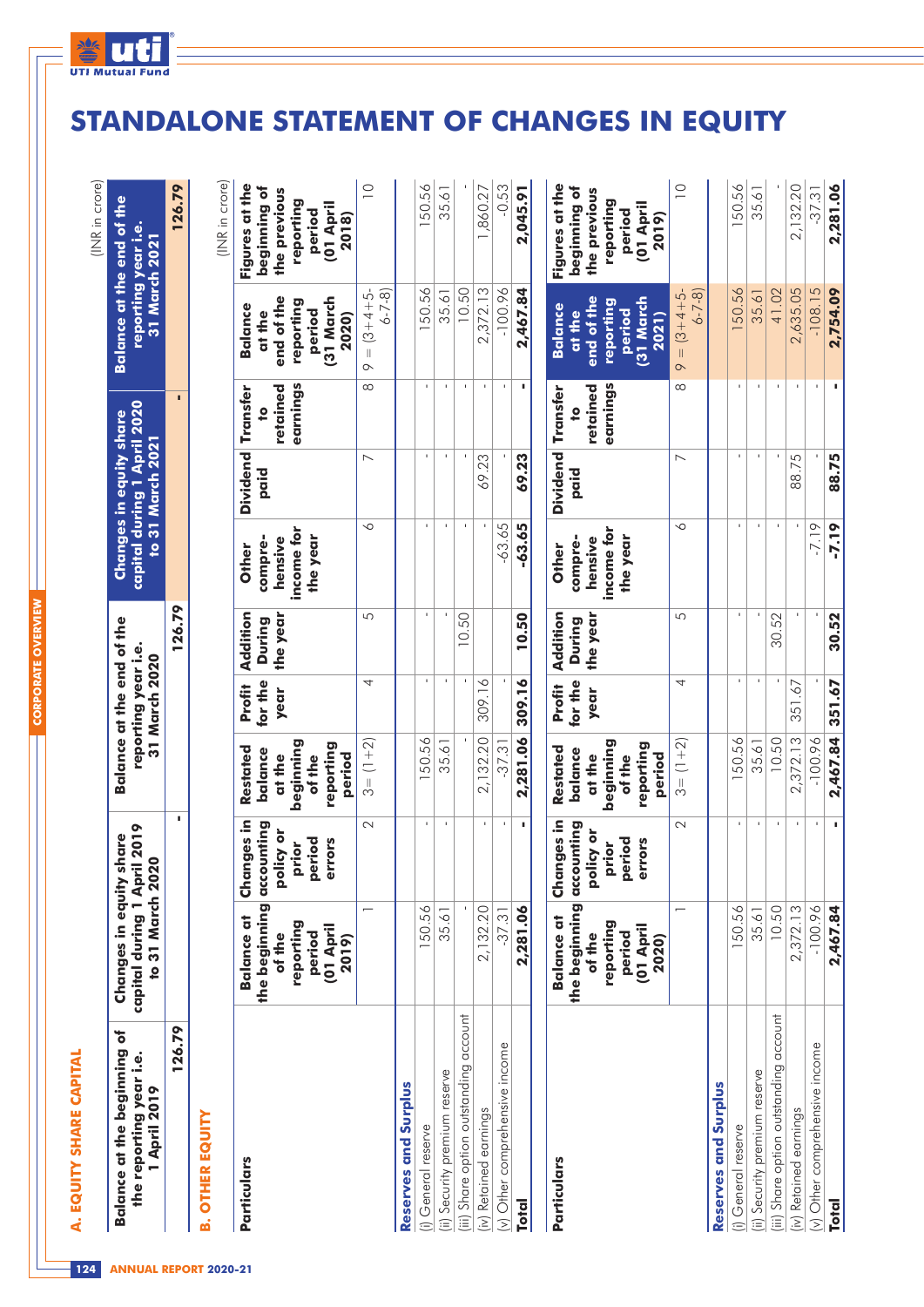# **NOTES TO STANDALONE FINANCIAL STATEMENTS**

**FOR THE YEAR ENDED 31 MARCH 2021**

#### **1. CORPORATE INFORMATION**

UTI Asset Management Company Limited (The Company) is a Public Limited Company domiciled in India, was incorporated on 14 November 2002 under the Companies Act, 1956 with the object to carry on activities of raising funds for and to render investment management services to schemes of UTI Mutual Fund and is registered with Securities and Exchange Board of India under the SEBI (Mutual Funds) Regulations, 1996. In terms of the Investment Management Agreement, UTI Trustee Company Private Limited ('the Trustee') has appointed the Company to manage the Mutual Fund. The registered office of the Company is located at UTI Tower, GN Block, Bandra Kurla Complex, Bandra (East), Mumbai 400051.

UTI Asset Management Company Limited is also undertaking portfolio management services to clients under Securities and Exchange Board of India (SEBI) (Portfolio Managers) Regulations, 1993 pursuant to a certificate granted by the SEBI. The said certificate is valid till it is suspended or cancelled by the Securities and Exchange Board of India.

The process of Initial Public Offer (IPO) of UTI Asset Management Company Limited has been completed successfully and the Company has been listed on the stock exchanges (National Stock Exchange and Bombay Stock Exchange) on 12 October 2020.

The Company has four wholly owned subsidiaries viz. UTI Venture Funds Management Company Private Limited, UTI International Limited, UTI Retirement Solutions Limited and UTI Capital Private Limited. The Company have also investment in India Infrastructure Development Fund (IIDF) and has treated this investment made in IIDF as subsidiary, as per requirement of Ind AS 110 "Consolidated Financial Statements".

The standalone financial statements were authorized for issue in accordance with resolution of Board of Directors passed on 28 April 2021.

#### **2. SIGNIFICANT ACCOUNTING POLICIES**

### **2.1 Preparation & Presentation of Financial Statements:**

#### **(A) STATEMENT OF COMPLIANCE**

The Financial Statements of the Company have been prepared in accordance with the provision of the Companies Act, 2013 and the Indian Accounting Standards (hereinafter referred to as the "Ind AS") as notified by Ministry of Corporate Affairs pursuant to section 133 of the Companies Act, 2013 read with rule 3 of the Companies (India Accounting Standards) Rules, 2015 and Companies (India Accounting Standards) Amendment Rules 2016 and other relevant provisions of the Act, as amended from time to time. In addition, the guidance notes/ announcements issued by the Institute of Chartered Accountants of India (ICAI) are also applied except where compliance with other statutory promulgations requires a different treatment.

#### **(B) BASIS OF MEASUREMENT**

The Company maintains accounts on accrual basis following the historical cost convention, except for certain financial instruments that are measured at fair value in accordance with Ind AS, Net defined benefit (asset)/ Liability which are measured at Fair value of plan assets less present value of defined benefit obligations, And Equity settled share based Payments which are measured at Fair value as on the grant date. The carrying value of all the items of property, plant and equipment and investment property as on date of transition is considered as the deemed cost.

All assets and liabilities for which fair value is measured or disclosed in the financial statements are categorized within the fair value hierarchy, described as follows, based on the degree to which the inputs to the fair value measurements are observable and the significance of the inputs to the fair value measurement in its entirety:

- Level 1 Inputs are quoted prices (unadjusted) in active markets for identical assets or liabilities
- Level 2 Inputs are other than quoted prices included within Level 1 that are observable for the asset or liability, either directly (i.e. as prices) or indirectly (i.e. derived from prices).
- Level 3 Inputs are not based on observable market data (unobservable inputs). Fair values are determined in whole or in part using a valuation model based on assumptions that are neither supported by prices from observable current market transactions in the same instrument nor are they based on available market data.

### **(C) PRESENTATION OF FINANCIAL STATEMENTS**

The Balance Sheet and the Statement of Profit and Loss are prepared and presented in the format prescribed in the Schedule III to the Companies Act, 2013 ("the Act"). The statement of cash flows has been prepared and presented as per the requirements of Ind AS 7 "Statement of Cash flows". The disclosure requirements with respect to items in the Balance Sheet and Statement of Profit and Loss, as prescribed in the Schedule III to the Act, are presented by way of notes forming part of the financial statements.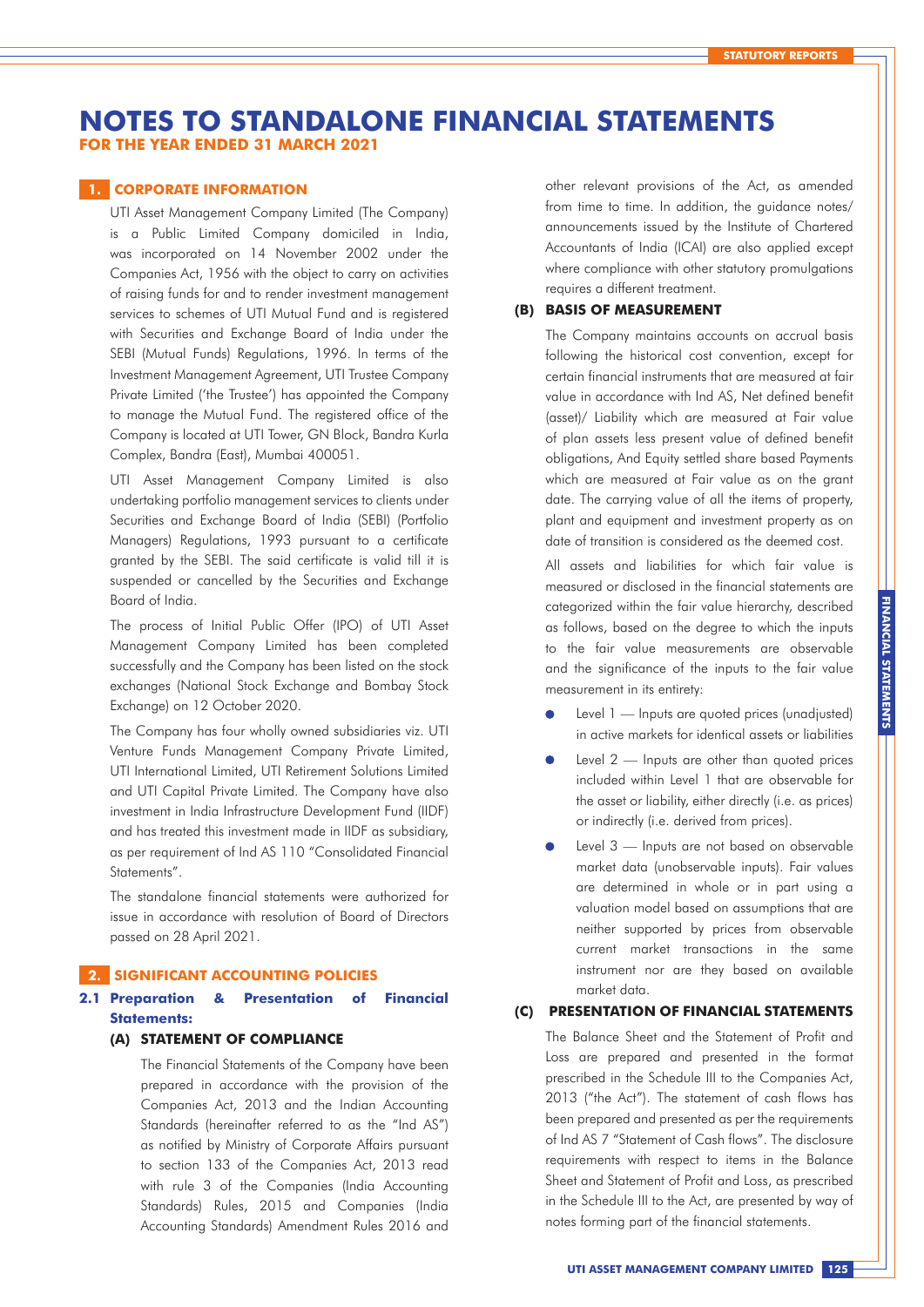

Indian Rupee is the Company's functional currency and the currency of the primary economic environment in which the Company operates. Accordingly, the management has determined that financial statement are presented in Indian Rupees. All amounts have been rounded off to the nearest crore up to two decimal places unless otherwise indicated. Per share data are presented in Indian Rupees to two decimals places.

#### **2.2 Use of Estimates & Judgments:**

### **(A) KEY SOURCES OF ESTIMATION:**

The preparation of the Financial Information in accordance with Ind AS requires use of judgments, estimates and assumptions that affect the application of accounting policies and the reported amounts of assets, liabilities, income and expenses. The actual results may differ from these estimates.

Estimates and underlying assumptions are reviewed on an ongoing basis. Revision to accounting estimates are recognised prospectively. Assumptions and estimation uncertainties that have a significant risk of resulting in a material adjustment are as follows:

### **Useful lives of property, plant and equipment**

The Company estimates the useful lives of property, plant and equipment based on the period over which the assets are expected to be available for use. The estimation of the useful lives of property, plant and equipment is based on collective assessment of industry practice, internal technical evaluation and on the historical experience with similar assets. It is possible, however, that future results from operations could be materially affected by changes in estimates brought about by changes in factors mentioned above. The amounts and timing of recorded expenses for any period would be affected by changes in these factors and circumstances. The estimated useful lives are reviewed periodically and are updated if expectations differ from previous estimates due to physical wear and tear, technical or commercial obsolescence and legal or other limits on the use of the assets.

### **Usefull life Intangible assets**

The useful life is based on a reasonable estimate.

**Future obligations in respect of retirement benefit plans**

The obligation arising from defined benefit plan is determined on the basis of actuarial assumptions. Key actuarial assumptions include discount rate, trends in salary escalation, actuarial rates and life expectancy. The discount rate is determined by reference to market yields at the end of the reporting period on government bonds. The period to maturity of the underlying bonds correspond to the probable maturity of the post-employment benefit obligations. Due to complexities involved in the valuation and its long term nature, defined benefit obligation is sensitive to changes in these assumptions. All assumptions are reviewed at each reporting period.

#### **Provision for income tax**

Provision for income taxes is the estimated amount that the Company expects to pay in income taxes for the current year. The amount of this provision is derived by adjusting the reported net income of the Company with a variety of permanent differences and temporary differences.

#### **Measurement of deferred tax assets**

In determining the recoverability of deferred income tax assets, the Company primarily considers current and expected profitability of applicable operating business segments and their ability to utilize any recorded tax assets. The Company reviews its deferred income tax assets at every reporting period end, taking into consideration the availability of sufficient current and projected taxable profits, reversals of taxable temporary differences and tax planning strategies.

### **Provisions, contingent assets and liabilities**

Provisions are liabilities of uncertain amount or timing recognised where a legal or constructive obligation exists at the balance sheet date, as a result of a past event, where the amount of the obligation can be reliably estimated and where the outflow of economic benefit is probable. Contingent liabilities are possible obligations that may arise from past event whose existence will be confirmed only by the occurrence or non-occurrence of one or more uncertain future events which are not fully within the control of the Company. The Company exercises judgment and estimates in recognizing the provisions and assessing the exposure to contingent liabilities relating to pending litigations. Judgment is necessary in assessing the likelihood of the

**CORPORATE OVERVIEW**

**OVERVIEW**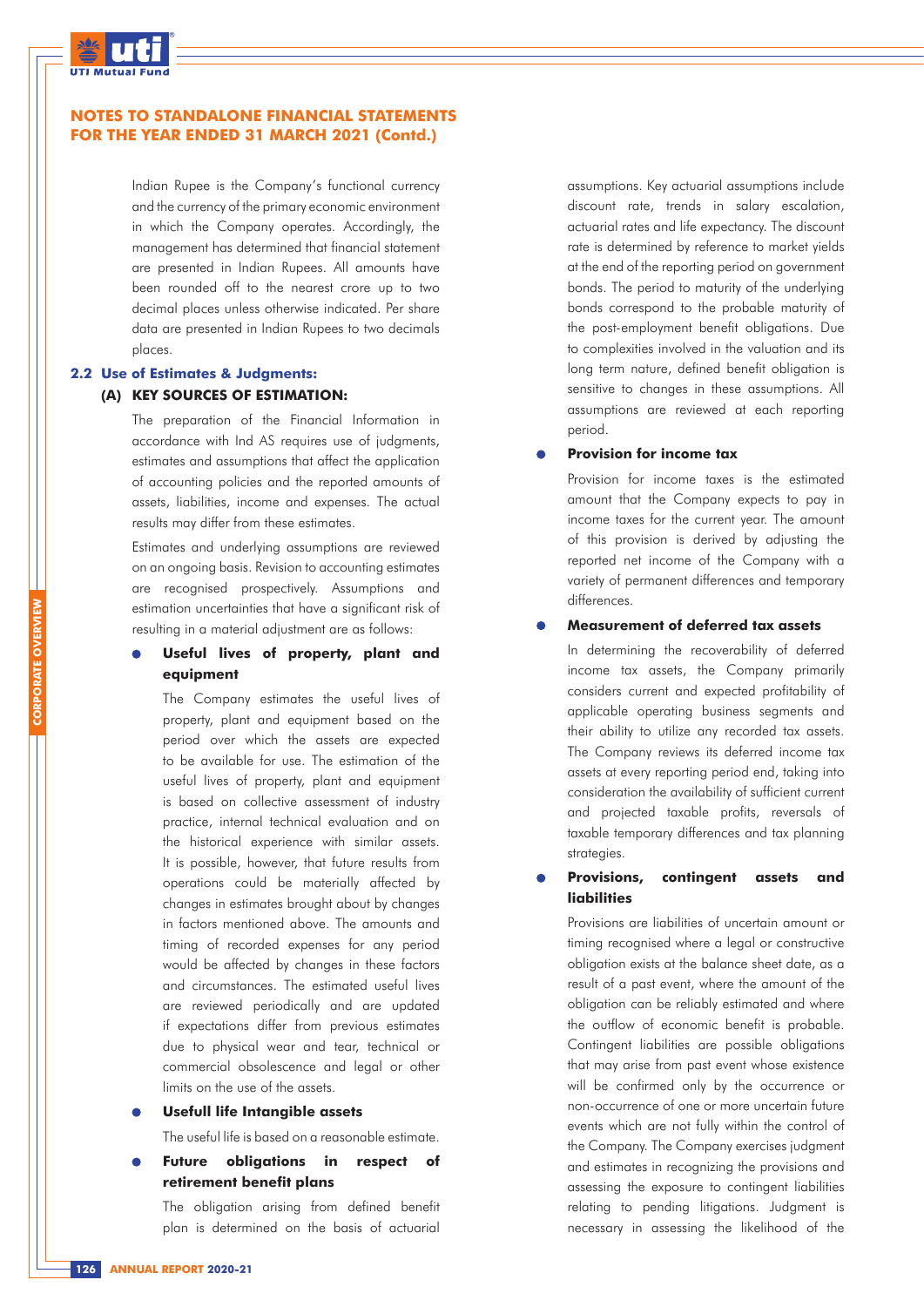success of the pending claim and to quantify the possible range of financial settlement. Due to this inherent uncertainty in the evaluation process, actual losses may be different from originally estimated provision.

#### **Fair value measurement**

All financial assets / liabilities are required to be measured at fair value on initial recognition. In case of financial liabilities/assets which are required to subsequently be measured at amortized cost, interest is accrued using the effective interest method.

#### **Share based payments**

The fair value of options has been estimated as on the grant date using Black - Scholes model. The key assumptions used in Black – Scholes model for calculating the fair value of option under ESOS 2007 has been stipulated in note no 42.

#### **Lease term**

The Company determines the lease term as the non-cancellable term of the lease, together with any periods covered by an option to extend the lease if it is reasonably certain to be exercised, or any periods covered by an option to terminate the lease, if it is reasonably certain not to be exercised.

### **(B) CRITICAL ASSUMPTIONS, ESTIMATION AND UNCERTAINTIES:**

The following are the critical judgments, apart from those involving estimation, that the Management have made in the process of applying the Company's accounting policies and that have the significant effect on the amounts recognized in the financial statements:

#### **Determination of control in case of investments held by the Company:**

Judgment is required in assessing the level of control obtained in a transaction to acquire an interest in another entity; depending upon the facts and circumstances in each case, the Company may obtain control, joint control or significant influence over the entity or arrangement. Transactions which give the Company control of a business are business combinations. If the Company obtains joint control of an arrangement, judgment is also required to assess whether the arrangement is a joint operation or a joint venture. If the Company has neither control nor joint control, it may be in a position to exercise significant influence over the entity, which is then classified as an associate.

The investment portfolio of the Company includes investment in mutual Fund scheme, investment in IIDF investment in Ascent India Fund III, investment in MF Utilities and investment in Institutional Investor Advisory Services India Limited and investment SDOF, which have been examined on the principles laid down in Ind AS 110, to assess whether control exist on the following parameters:

- (a) Power over the investee
- (b) Exposure, or rights to variable returns from its involvement with the investee and
- (c) The ability to use its power over the investee to affect the amount of the investor's returns, in terms of delegated power, tradeoff between kick-out rights and aggregate economic interest.

Accordingly, the Company has concluded that it does not have control over investment in Mutual Fund, investment in SDOF, SDOF II, investment in Ascent India Fund III, investment in MF Utilities and investment in Institutional Investor Advisory Services India Limited but has control in case of investment in IIDF, hence disclosed the same in line with the disclosure of the investment in subsidiaries.

### **(C) ACCOUNTING POLICY ON LEASES – IND AS 116**

#### **Leases**

The Company has applied Ind AS 116 using the modified retrospective method and therefore the comparative information has not been restated and continues to be reported under Ind AS 17. Lease liabilities and right of use of assets were both recorded at the present value of future lease payments, thus no impact was recorded on the opening retained earnings.

#### **Significant accounting policy**

Policy applicable from 1 April 2019 at inception of a contract, the Company assesses whether a contract is, or contains, a lease. A contract is, or contains, a lease if the contract conveys the right to control the use of an identified asset for a period of time in exchange for consideration. To assess whether a contract conveys the right to control the use of an identified asset, the Company assesses whether:

The contract involves the use of an identified asset – this may be specified explicitly or implicitly and should be physically distinct or represent substantially all of the capacity of a physically distinct asset. If the supplier has a substantive substitution right, then the asset is not identified; –– the Company has the right to obtain substantially all of the economic benefits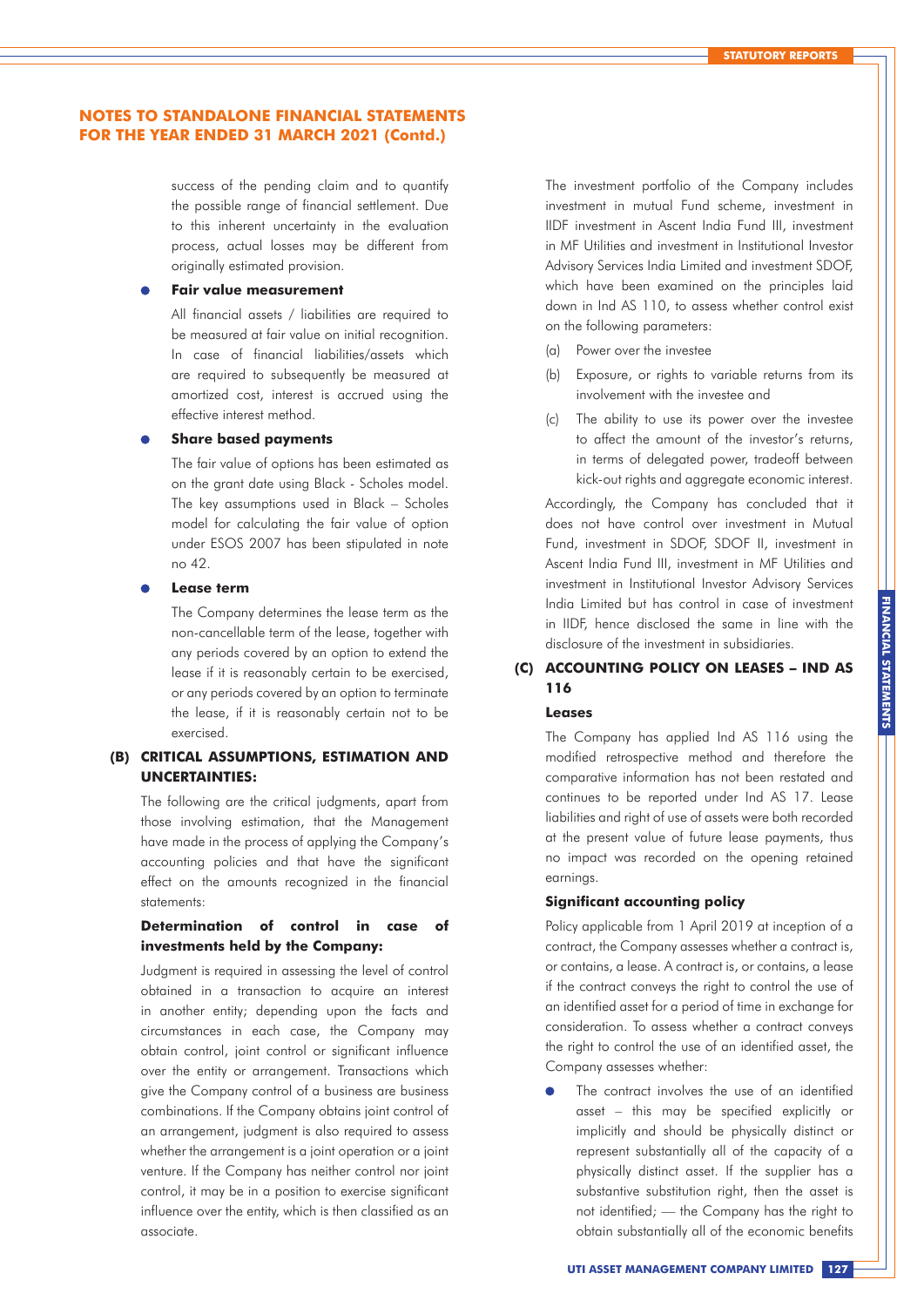

from use of the asset throughout the period of use; and

- The Company has the right to direct the use of the asset. The Company has this right when it has the decision-making rights that are most relevant to changing how and for what purpose the asset is used. In rare cases where the decision about how and for what purpose the asset is used is predetermined, the Company has the right to direct the use of the asset if either:
- The Company has the right to operate the asset; or
- The Company designed the asset in a way that predetermines how and for what purpose it will be used.

This policy is applied to contracts entered into, or changed, on or after 1 April 2019. At inception or on reassessment of a contract that contains a lease component, the Company allocates the consideration in the contract to each lease component on the basis of their relative stand-alone prices.

#### **As a lessee**

The Company recognizes a right-of-use asset and a lease liability at the lease commencement date. The right-of-use asset is initially measured at cost, which comprises the initial amount of the lease liability adjusted for any lease payments made at or before the commencement date.

The right-of-use asset is subsequently depreciated using the straight-line method from the commencement date to the earlier of the end of the useful life of the right-of-use asset or the end of the lease term. The estimated useful lives of right-of-use assets are determined on the same basis as those of property and equipment. In addition, the right-of-use asset is periodically reduced by impairment losses, if any, and adjusted for certain re measurements of the lease liability.

The lease liability is initially measured at the present value of the lease payments that are not paid at the commencement date, discounted using the interest rate implicit in the lease or, if that rate cannot be readily determined, then Company's incremental borrowing rate. The Company uses its incremental borrowing rate as the discount rate.

Lease payments included in the measurement of the lease liability comprise the fixed payments, including in-substance fixed payments. The lease liability is measured at amortized cost using the effective interest method.

#### **Short-term leases and leases of low-value assets**

The Company has elected not to recognize right-ofuse assets and lease liabilities for short-term leases of Diesel Generator (DG) set that have a lease term of 12 months or less and leases of low-value assets, including IT equipment.

Accordingly, the Company has adopted Ind AS 116 - Leases and applied it to all lease contracts existing on April 01, 2019 using the modified retrospective method. Consequently, the cumulative adjustment has been taken on the date of initial application i.e. April 01, 2019. Based on the same and as permitted under the specific transitional provisions in the standard, the Company is not required to restate the comparative figures. Since the Company has adopted the modified retrospective method, there is no impact arises in the opening retained earnings. The effect of this adoption is not material to the profit for the period and earnings per share.

#### **Under Ind AS 17**

In the comparative period, as a lessee the Company classified leases that transfer substantially all of the risks and rewards of ownership as finance leases. When this was the case, the leased assets were measured initially at an amount equal to the lower of their fair value and the present value of the minimum lease payments. Minimum lease payments were the payments over the lease term that the lessee was required to make, excluding any contingent rent. Subsequently, the assets were accounted for in accordance with the accounting policy applicable to that asset.

Assets held under other leases were classified as operating leases and were not recognized in the Company's statement of financial position. Payments made under operating leases were recognized in profit or loss on a straight-line basis over the term of the lease. Lease incentives received were recognized as an integral part of the total lease expense, over the term of the lease.

#### **2.3 Revenue Recognition:**

The Company has adopted Ind AS 115 w.e.f. 1 April 2018 using the modified retrospective approach. Impact on the financial statements upon adoption of Ind AS 115 is not material considering the natures and size of business of the Company. The Company recognizes revenue from contracts with customers based on a five step model as set out in Ind AS 115 to determine when to recognize revenue and at what amount.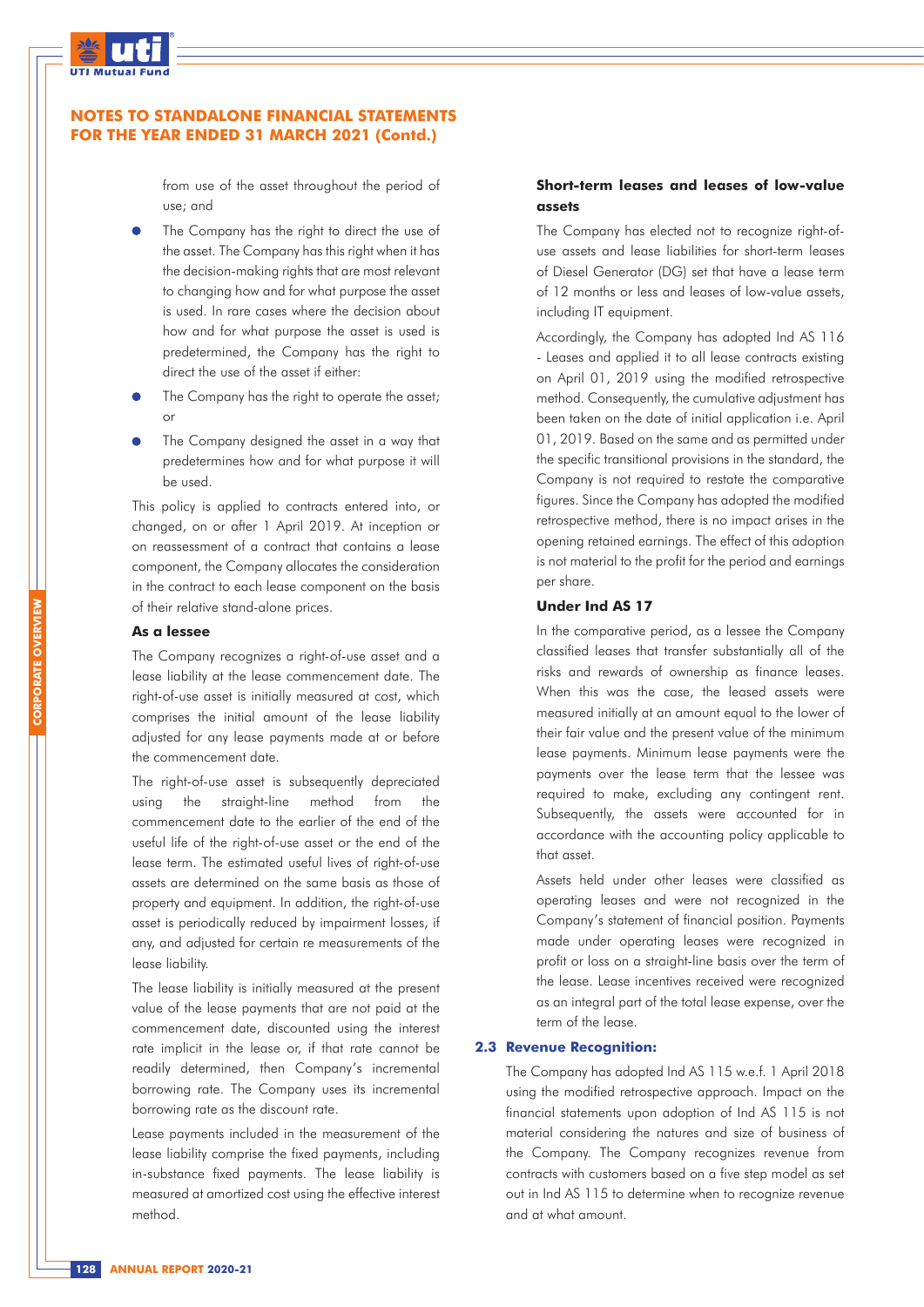The Company applies for the five - step approach for recognition of revenue.

- Identification of contract(s) with customer
- Identification of separate performance obligation in the contract
- Determination of transition price
- Allocation of transaction price to the separate performance obligation, and
- Recognition of revenue when (or as) each performance obligation is satisfied.

#### **A. REVENUE**

Revenue is measured at the fair value of consideration received or receivable. Revenue is recognized only when it can be reliably measured and it is probable that future economic benefits will flow to the Company. Revenue is measured based on the consideration specified in the contract with a customer and excludes amounts collected on behalf of third parties. The Company recognizes revenue when it transfers control over service to a customer.

- a) Management fees are accounted over a period of time for each of the management and advisory agreement entered. Fees from advisory services are accounted as per the advisory mandates entered into with the clients on completion of the performance obligation.
- b) Interest income from a financial asset is recognized when it is probable that the economic benefits will flow to the Company and the amount of income can be measured reliably.
	- Interest income or expense is recognized using the effective interest method.

The 'effective interest rate' is the rate that exactly discounts estimated future cash payments or receipts through the expected life of the financial instrument to:

- The gross carrying amount of the financial asset; or
- The amortized cost of the financial liability.
- c) Dividend income is recognized when the Company's right to receive dividend is established.

If the consideration promised in a contract includes a variable amount, an entity estimates the amount of consideration to which it will be entitled in exchange for transferring the promised services to a customer. An amount of consideration can vary because of discounts, rebates, refunds, credits, price concessions, incentives, performance bonuses, or other similar items. The promised consideration can also vary if an entitlement to the consideration is contingent on the occurrence or non-occurrence of a future event.

### **B. CONTRACT COSTS**

In accordance with Ind AS - 115, incremental costs to obtain a contract are capitalized and amortized over the contract term if the costs are expected to be recoverable. The Company does not capitalize incremental costs to obtain a contract where the contract duration is expected to be one year or less.

#### **C. Arrangements with Multiple Performance Obligations**

The Company's contracts with customers may include multiple performance obligations. For such arrangements, the Company allocates revenue to each performance obligation based on its relative standalone selling price, which is generally determined based on the price charged to customers.

### **D. CONTRACT ASSETS AND LIABILITIES:**

Contract assets relate primarily to the Company's rights to consideration for work completed but not billed at each reporting date. Contract assets are transferred to receivables when the rights become unconditional. This usually occurs when the Company issues an invoice to a customer.

Contract liabilities primarily relate to consideration received in advance from customers, for which the performance obligation is yet to be satisfied.

#### **Nature of services:**

The Company principally generates revenue from providing portfolio management services to its clients and from investment management fees earned from UTI Mutual Fund where UTI AMC is appointed as an investment manager.

| <b>Services</b>       | Nature, timing of satisfaction of performance obligations and significant         |
|-----------------------|-----------------------------------------------------------------------------------|
|                       | payment terms                                                                     |
| Investment Management | UTI AMC has been appointed as an investment manager for UTI Mutual Fund. The      |
| Fees & Portfolio      | Company receives investment management fees from the mutual funds which is        |
| Management Fees       | charged as a percent of the Asset Under Management (AUM) on a weekly basis and is |
|                       | invoiced on a weekly basis to UTI Mutual Fund. The maximum amount of management   |
|                       | fee that can be charged is subject to SEBI regulations.                           |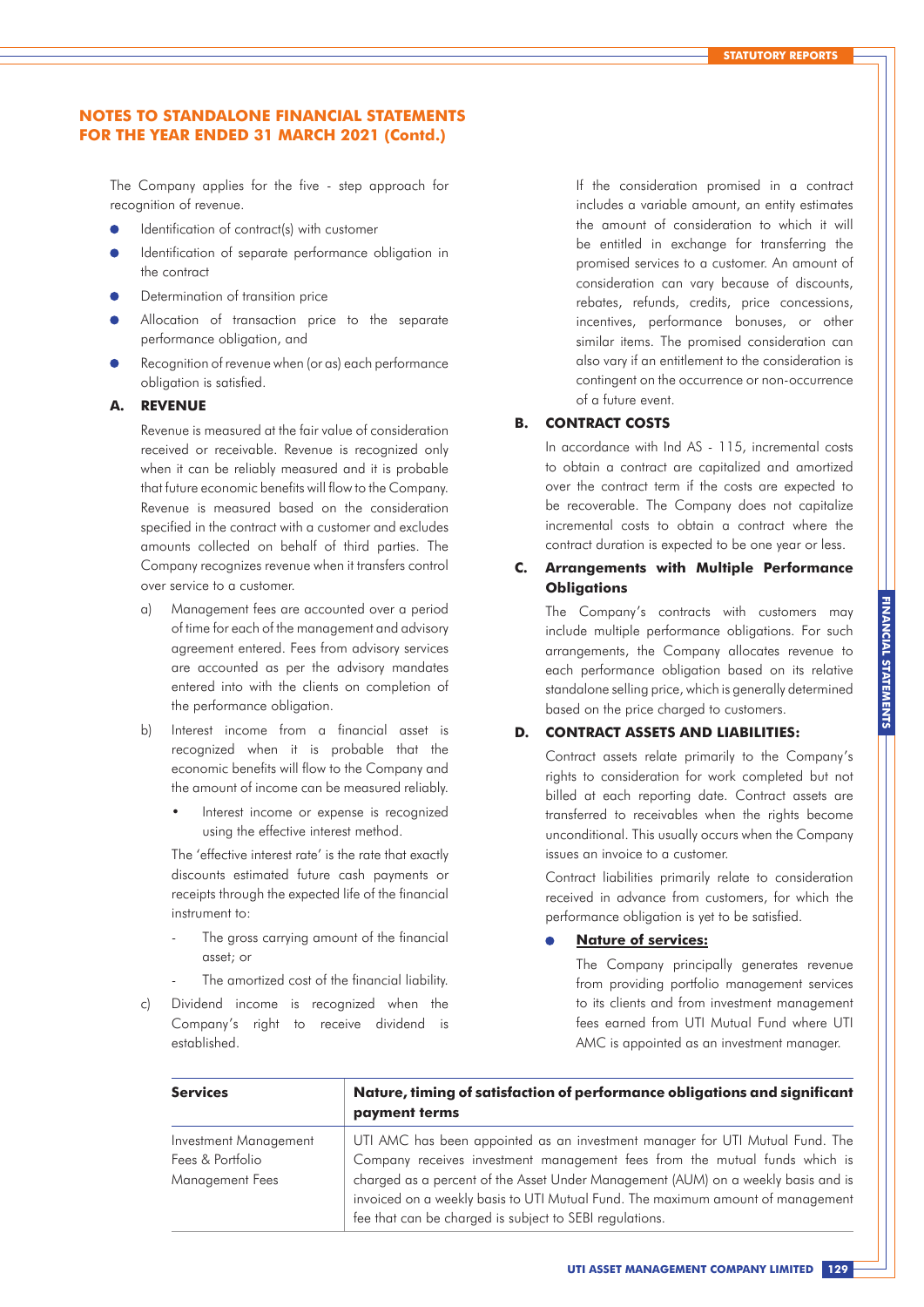

| <b>Services</b> | Nature, timing of satisfaction of performance obligations and significant<br>payment terms                                                                                                                                                                                                                                                                                                                                                                                                                                                                                                                                                                                                                                                                                                                                                                                                                                                                                                                                                                                                                                                                                        |
|-----------------|-----------------------------------------------------------------------------------------------------------------------------------------------------------------------------------------------------------------------------------------------------------------------------------------------------------------------------------------------------------------------------------------------------------------------------------------------------------------------------------------------------------------------------------------------------------------------------------------------------------------------------------------------------------------------------------------------------------------------------------------------------------------------------------------------------------------------------------------------------------------------------------------------------------------------------------------------------------------------------------------------------------------------------------------------------------------------------------------------------------------------------------------------------------------------------------|
|                 | Management fees are accounted for on accrual basis in accordance with the Investment<br>Management and Advisory Agreement with the UTI Trustee Company Private Limited,<br>Services Agreement with the Administrator of the Specified Undertaking of Unit Trust of<br>India (SUUTI) and the agreements with the clients of the Wealth Management Division of<br>UTI Asset Management Company Limited. It is based on the audited net asset value as<br>recorded by the Schemes of UTI Mutual Fund. Fees from SUUTI are charged based on<br>mutual agreement. Management Fees from Portfolio Management Services is charged<br>on the basis of agreements with the clients based on the audited portfolio values<br>recorded by the Wealth Management Division of UTI Asset Management Company<br>Limited. UTI AMC Limited also receives monthly AMC Fees from 2 Offshore funds<br>floated in India (India Fund & India Pharma Fund). UTI AMC Limited is registered with<br>Pension Fund Regulatory & Development Authority (PFRDA), under NPS architecture<br>providing Point of Presence service to subscriber, for which the Company receives<br>service charges as applicable. |
|                 | Therefore, the contract includes a single performance obligation (series of distinct<br>services) that is satisfied over the time and the management fees and the performance<br>fee earned are considered as variable consideration which are included in the<br>transaction price only to the extent that no significant revenue reversal will occur (i.e.<br>when the uncertainties related to the variability are resolved).<br>Management fees recognized are in line with SEBI (Mutual Fund) Regulation, 1996<br>(SEBI Regulations) as amended from time to time, based on daily net asset value.                                                                                                                                                                                                                                                                                                                                                                                                                                                                                                                                                                           |

GST is not received by the Company on its own account. Rather, it is collected by Company on behalf of the government. Accordingly, it is excluded from revenue.

#### **2.4 Property, plant and equipment:**

Property, plant and equipment are stated at cost of acquisition less accumulated depreciation, and impairment losses, if any. The cost of acquisition is inclusive of duties, freight and other incidental expenses related to acquisition and installation of the assets. Subsequent expenditure related to an item of Property, Plant and Equipment is added to its book value, only if it increases the future benefits from existing asset beyond its previously assessed standard of performance. Capital work in progress is stated at cost.

For transition to Ind AS, the Company has elected to adopt as deemed cost, the carrying value of PPE measured as per I-GAAP less accumulated depreciation and cumulative impairment on the transition date of April 1, 2017. In respect of revalued assets, the value as determined by valuers as reduced by accumulated depreciation and cumulative impairment is taken as cost on transition date.

The present value of the expected cost for the decommissioning of an asset after its use is included in the cost of the respective asset if the recognition criteria for a provision are met.

Gains or losses arising from disposal of Property, Plant and equipments are measured as the differences between the net disposal proceeds and carrying amount of asset and are recognized in the Statement of Profit and Loss when the asset is disposed.

Property, plant and equipment which are not ready for intended use as on the date of Balance Sheet are disclosed as "Capital work in progress and Capital advance".

Depreciation method is reviewed at each financial year end to reflect the expected pattern of consumption of the future economic benefits embodied in the asset. The estimated useful life and residual values are also reviewed at each financial year end and the effect of any change in the estimates of useful life/residual value is accounted on prospective basis.

Where cost of a part of the asset ("asset component") is significant to total cost of the asset and useful life of that part is different from the useful life of the remaining asset, useful life of that significant part is determined separately and such asset component is depreciated over its separate useful life.

The Company provides depreciation on Property, plant & equipment in the manner prescribed in schedule II to Companies Act, 2013 on straight line method (SLM) on pro-rata basis, based on prescribed useful life of assets which are as under: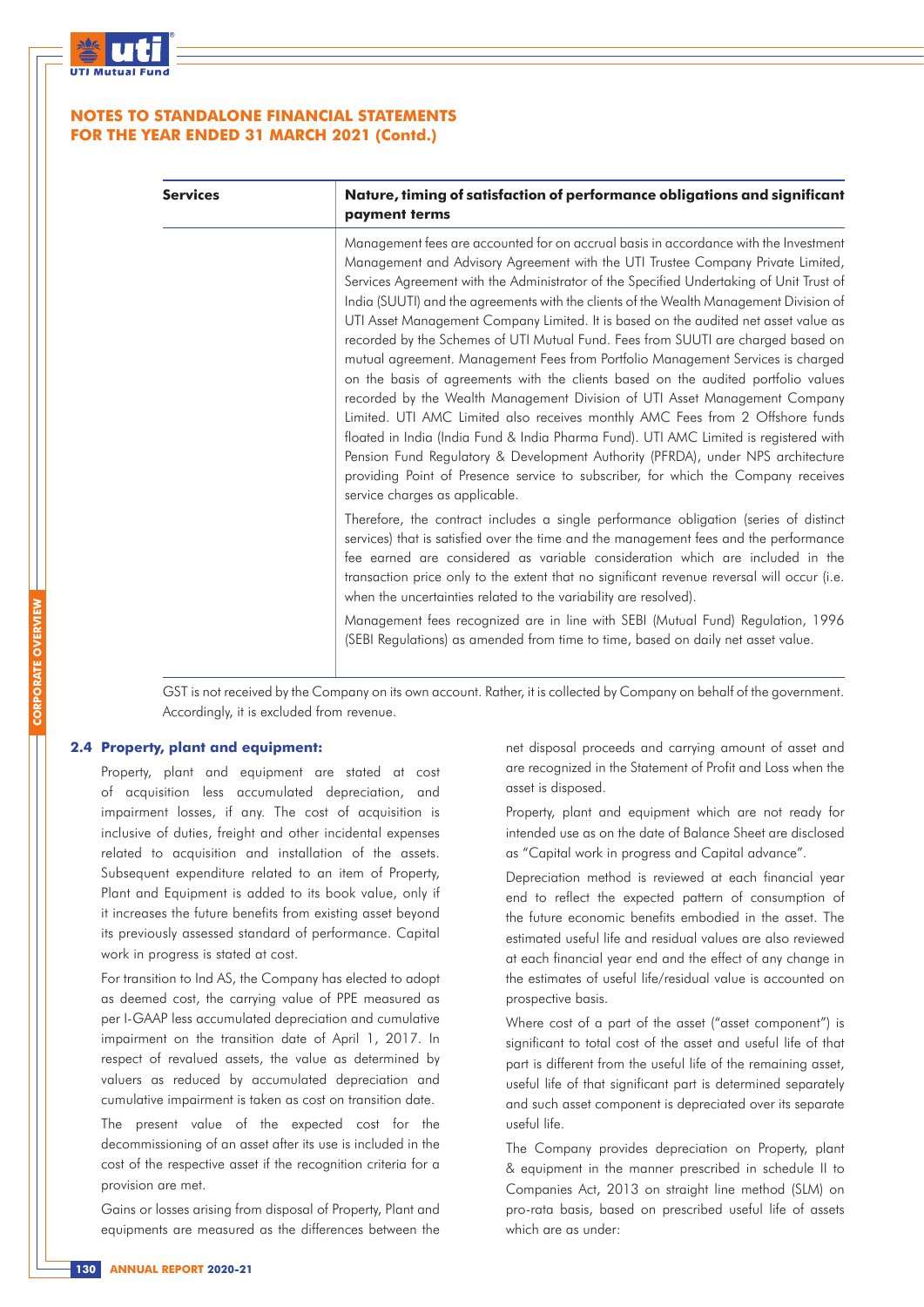| <b>Description of</b> | Useful Lives in years                       |                                    |  |  |
|-----------------------|---------------------------------------------|------------------------------------|--|--|
| <b>Assets</b>         | As per the<br><b>Companies</b><br>Act, 2013 | As per<br>management's<br>estimate |  |  |
| Building*             | 60                                          | 60                                 |  |  |
| Server & Network      | 6                                           |                                    |  |  |
| Computer & Laptop     | 3                                           | 3                                  |  |  |
| Office Equipment      | 5                                           | 5                                  |  |  |
| Furniture             | 10                                          | 10                                 |  |  |
| Vehicle **            | 8                                           |                                    |  |  |

\*In order to the determine the useful life of building, the Company has considered the total useful life as suggested in companies' act, while determining the same we have taken into account the period for the underlying assets which has been used by the previous owner.

\* The Company, based on technical assessment and with best management estimate, depreciates certain items of building over estimated useful life which are different from the useful life prescribed in Schedule II to the Companies Act, 2013. The management believes that these estimated useful lives are realistic and reflect fair approximation of the period over which the assets are likely to be used.

\*\* Management believes that the useful life of asset reflects the period over which it is expected to be used.

Assets costing individually INR 5000 or less are depreciated at the rate of 100% on pro-rata basis. Considering the materiality aspect, residual value 5 % of the cost has been taken only for buildings.

### **2.5 Intangible Assets:**

Intangible assets acquired separately are measured on initial recognition at cost. Such cost includes purchase price, borrowing cost, and cost directly attributable to brining the asset to its working condition for the intended use. Thereafter intangible assets are carried at cost less any accumulated amortisation and accumulated impairment losses.

Software are amortized over a period of 3 years on straight line method (SLM) on pro-rata basis.

Gains or losses arising from de-recognition of an intangible asset are measured as the difference between the net disposal value and the carrying amount of the asset and are recognized in the Statement of Profit & Loss. Intangible assets not ready for the intended use on the date of the Balance Sheet are disclosed as "intangible assets under development".

Intangible assets are amortized on straight line basis over the estimated useful life. The method of amortisation and useful life is reviewed at the end of each accounting year with the effect of any changes in the estimate being accounted for on a prospective basis.

Amortisation on impaired assets is provided by adjusting the amortisation charge in the remaining periods so as to allocate the asset's revised carrying amount over its remaining useful life.

#### **2.6 Investment Properties:**

Investment properties are measured initially at cost, including transaction costs. Subsequent to initial recognition, investment properties are stated at cost less accumulated depreciation and accumulated impairment loss, if any.

Depreciation is recognized using straight line method so as to write off the cost of the investment property less their residual values over their useful lives specified in Schedule II to the Companies Act, 2013 or in case of assets where the useful life was determined by technical evaluation, over the useful life so determined. Depreciation method is reviewed at each financial year end to reflect the expected pattern of consumption of the future benefits embodied in the investment property. The estimated useful life and residual values are also reviewed at each financial year end and the effect of any change in the estimates of useful life/ residual value is accounted on prospective basis.

Though the Company measures investment property using cost based measurement, the fair value of investment property is disclosed in the notes.

Investment properties are derecognized either when they have been disposed of or when they are permanently withdrawn from use and no future economic benefit is expected from their disposal. The difference between the net disposal proceeds and the carrying amount of the asset is recognized in the Statement of profit or loss in the period of de-recognition.

#### **2.7 Financial Instruments**

A financial instrument is any contract that gives rise to a financial asset of one entity and a financial liability or equity instrument of another entity.

### **A. FINANCIAL ASSETS:**

#### **1. Initial recognition and measurement**

Financial assets, with the exception of loans, are initially recognized on the trade date, i.e., the date that the Company becomes a party to the contractual provisions of the instrument. Loans are recognized when funds are transferred to the customers' account. Transaction costs that are directly attributable to the acquisition or issue of financial assets and financial liabilities, which are not at fair value through profit or loss, are adjusted to the fair value on initial recognition. Purchase and sale of financial assets are recognized using trade date accounting.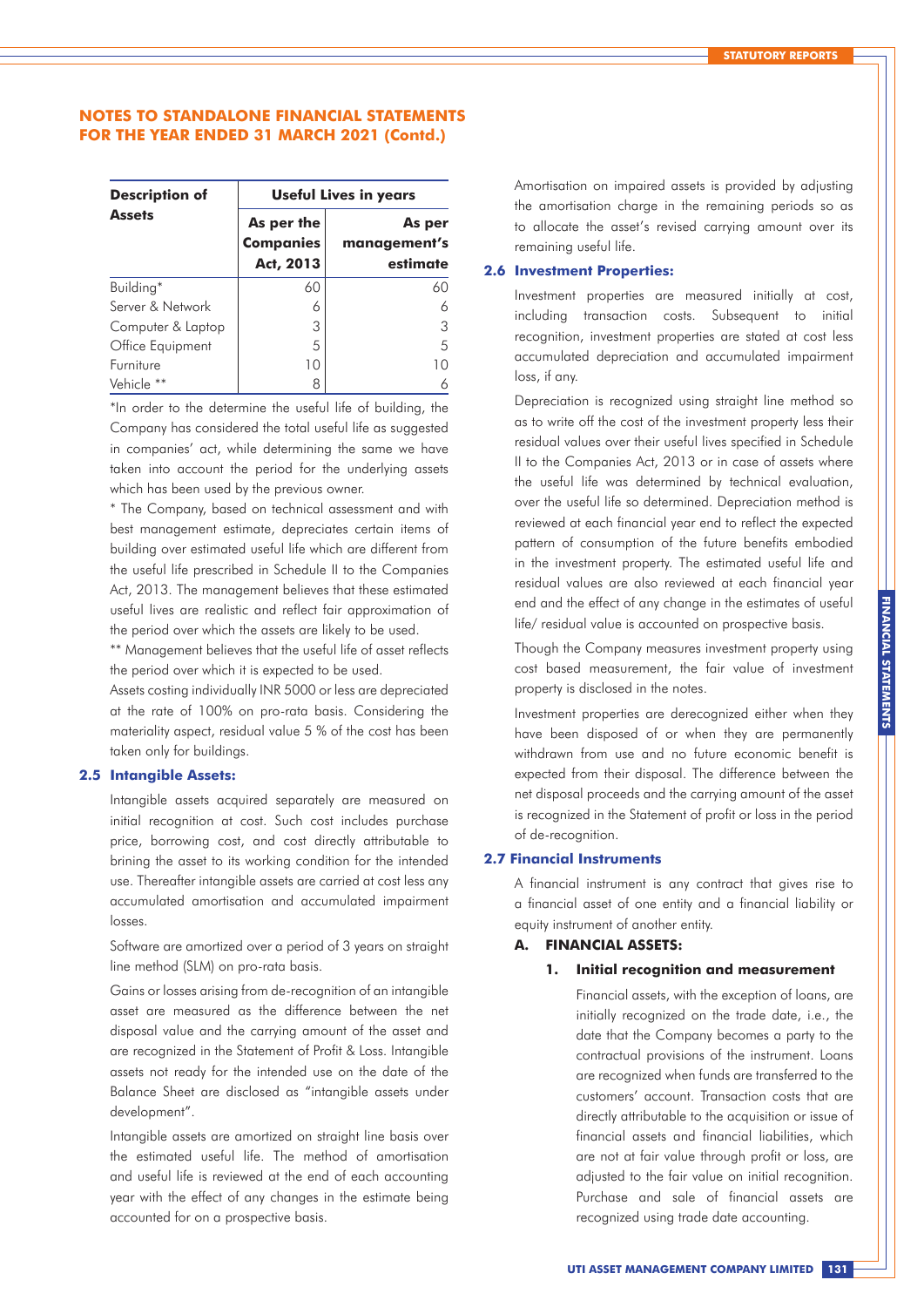

The financial assets and financial liabilities are offset and presented on net basis in the Balance Sheet when there is a current legally enforceable right to set-off the recognized amounts and it is intended to either settle on net basis or to realise the asset and settle the liability simultaneously.

#### **2. Subsequent recognition and measurement**

The Company classifies all of its financial assets based on the business model for managing the assets and the asset's contractual terms, measured at either:

- a) Amortized cost
- b) FVOCI (Fair value through other comprehensive income).

c) FVTPL (Fair value through profit and loss). As per Ind AS 109, Financial Assets have to be measured as follows:

### **a) Financial assets carried at amortized cost (AC)**

Financial assets that are held within a business model whose objective is to hold financial assets in order to collect contractual cash flows that are solely payments of principal and interest, are subsequently measured at amortized cost using the effective interest rate ('EIR') method less impairment, if any. The amortisation of EIR and loss arising from impairment, if any is recognized in the Statement of Profit and Loss.

### **b) Financial assets at fair value through other comprehensive income (FVTOCI)**

Financial assets that are held within a business model whose objective is achieved by both, selling financial assets and collecting contractual cash flows that are solely payments of principal and interest, are subsequently measured at fair value through other comprehensive income. Fair value movements are recognized in the other comprehensive income (OCI). Interest income measured using the EIR method and impairment losses, if any are recognized in the Statement of Profit and Loss.

### **c) Financial assets at fair value through profit or loss (FVTPL)**

Investments in equity instruments are classified as at FVTPL, unless the Company irrevocably elects on initial recognition to present subsequent changes in FVOCI for equity instruments which are not held for trading. Debt instruments that do not meet the amortized cost or FVOCI criteria are measured at FVTPL. In addition, debt instruments that meet the amortized cost or FVOCI criteria but are designated as at FVTPL are measured at FVTPL. A debt instrument that meets the amortized cost or FVTOCI criteria may be designated as at FVTPL upon initial recognition if such designation eliminates or significantly reduces a measurement or recognition inconsistency that would arise from measuring assets or liabilities or recognizing the gains and losses on them on different bases. Financial assets at FVTPL are measured at fair value at the end of each reporting period, with any gains or losses arising on re-measurement recognized in profit or loss. The net gain or loss recognized in profit or loss is included in the "Revenue from Operations" line item. The transaction cost directly attributable to the acquisition of financial asset at fair value through profit and loss is immediately recognized to profit and loss.

**3.** Investment in equity instruments issued by subsidiaries, Associates and Joint Ventures are measured at cost less impairment.

#### **4. De-recognition**

The Company has transferred its rights to receive cash flows from the asset or the Company has transferred substantially all the risks and rewards of the asset, or the Company has neither transferred nor retained substantially all the risks and rewards of the asset, but has transferred control of the asset. On de-recognition of a financial asset in its entirety, the difference between the carrying amount measured at the date of de-recognition and the consideration received is recognized in profit or loss.

#### **5. Impairment**

In accordance with Ind AS at each reporting date, the Company assesses whether financial assets carried in the books are credit-impaired. Financial assets are said to be credit impaired, when one or more events that have a detrimental impact on the estimated future cash flows of the financial assets have occurred.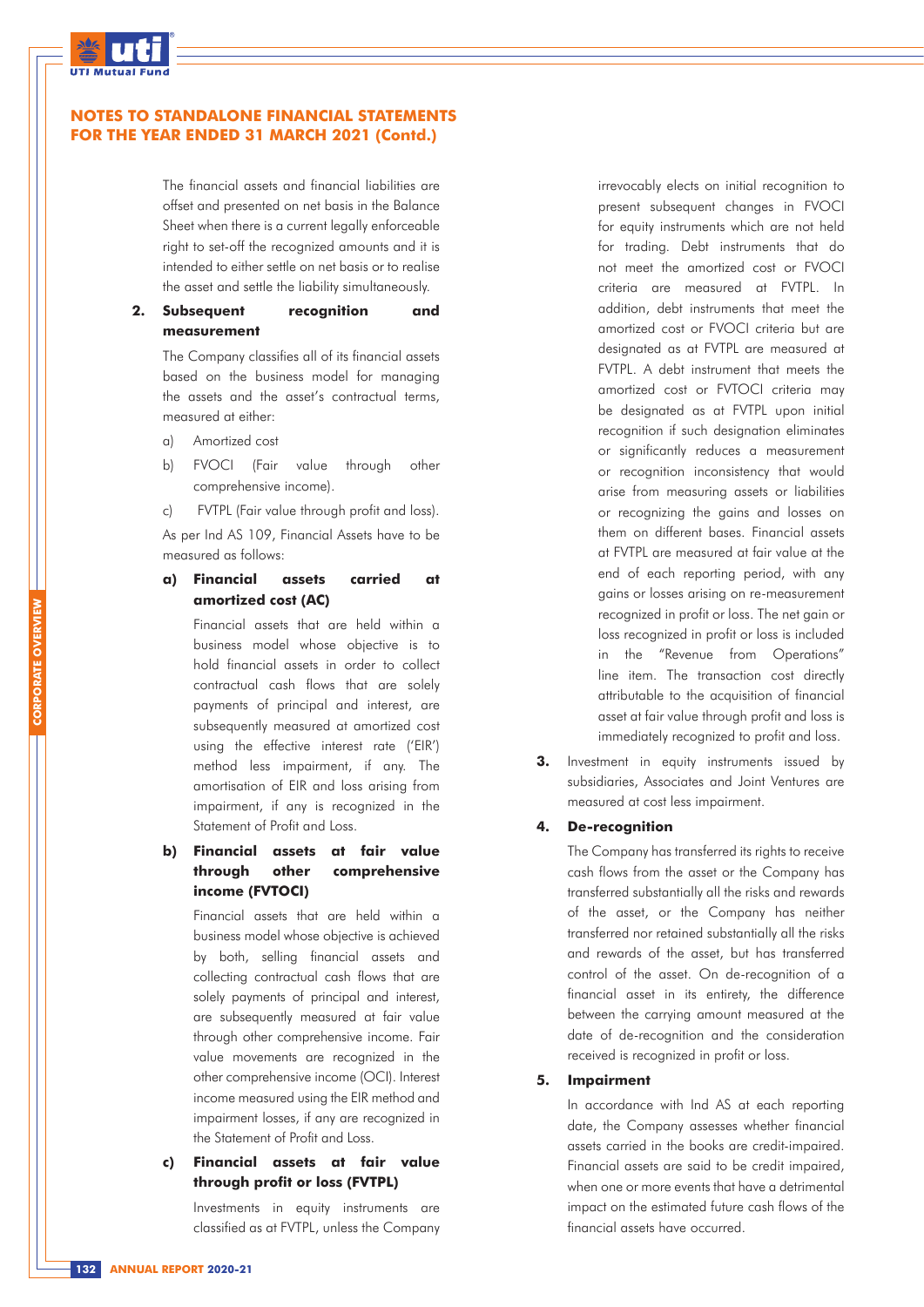This process also includes, whether there is any indication that those assets were impaired. If any such indication exists, the recoverable amount of the asset is estimated in order to determine the extent of impairment loss. Recoverable amount is determined:

- (i) In the case of an individual asset, at the higher of the net selling price and the value in use; and
- (ii) In the case of a cash generating unit (a Company of assets that generates identified, independent cash flows), at the higher of the cash generating unit's net selling price and the value in use.

In assessing value in use, the estimated future cash flows expected from the continuing use of the asset and from its disposal are discounted to their present value using a pre-tax discount rate that reflects the current market assessments of time value of money and the risks specific to the asset. The reduction is treated as an impairment loss and is recognized in the Statement of Profit and Loss. Investment in IIDF, is carried at deemed cost which was fair valued as on the transition date of Ind AS, i.e. on 01.04.2017. The Investment Managers of IIDF has got the extention for the fund for another 2 year i.e. till 12.05.2023. The investment in IIDF has been fair valued to the NAV as on March 2021 according to the guidelines of Ind AS 36.

### **B. FINANCIAL LIABILITIES:**

#### **1. Initial recognition and measurement**

As per Ind AS 32, a financial liability is any liability that is a contractual obligation to deliver cash or another financial asset to another entity, or to exchange financial assets & liabilities with another entity under conditions that are potentially unfavourable to the entity.

A financial guarantee contract is a contract that requires the issuer to make specified payments to reimburse the holder for a loss it incurs because a specified debtor fails to make payments when due in accordance with the terms of a debt instrument.

All financial liabilities are recognized initially at fair value and, in the case of loans and borrowings and payables, net of directly attributable transaction costs.

### **2. Subsequent recognition and measurement**

Financial liabilities are carried at amortized cost using the effective interest method. For trade and other payables maturing within one year from the balance sheet date, the carrying amounts approximate fair value due to the short maturity of these instruments.

Financial guarantee contracts, if not designated as at FVTPL, are subsequently measured at the amount of impairment loss allowance or the amount recognized at inception net of cumulative income amortisation, whichever is higher.

#### **3. De-recognition**

A financial liability (or a part of a financial liability) is derecognized from the Company's Balance Sheet when the obligation specified in the contract is discharged or cancelled or expires.

#### **2.8 Transactions in Foreign Currency:**

Transactions in foreign currency are accounted for at the average rate of exchange prevailing for the period fees are payable. Exchange differences, if any, arising out of transactions settled during the year are recognized in the Statement of Profit and Loss. Monetary Assets and Liabilities denominated in foreign currencies as at the Balance Sheet date are translated at the closing exchange rate. The exchange differences, if any, are recognized in the Statement of Profit and Loss.

The Company has a 100% owned subsidiary UTI International Limited, Guernsey, UTI Investment Management Company (Mauritius) Limited (subsidiary of UTI International Limited, Guernsey), UTI Private Equity Limited (UTI PEL), Mauritius (P) Limited (Subsidiary of UTI Venture Funds Management Company (P) Limited) and UTI International (Singapore) Private Limited (subsidiary of UTI International Limited, Guernsey). The amount payable as business support / marketing fees to the subsidiary in respect of domestic funds is converted into INR for the period it is payable at the periodic average rate.

### **2.9 Employee Benefits Expenses:**

#### **Short Term Employee Benefits:**

The undiscounted amount of short term employee benefits falling due within twelve months of rendering the service are classified as short term employee benefit and are expensed out in the period in which the employee renders the related service.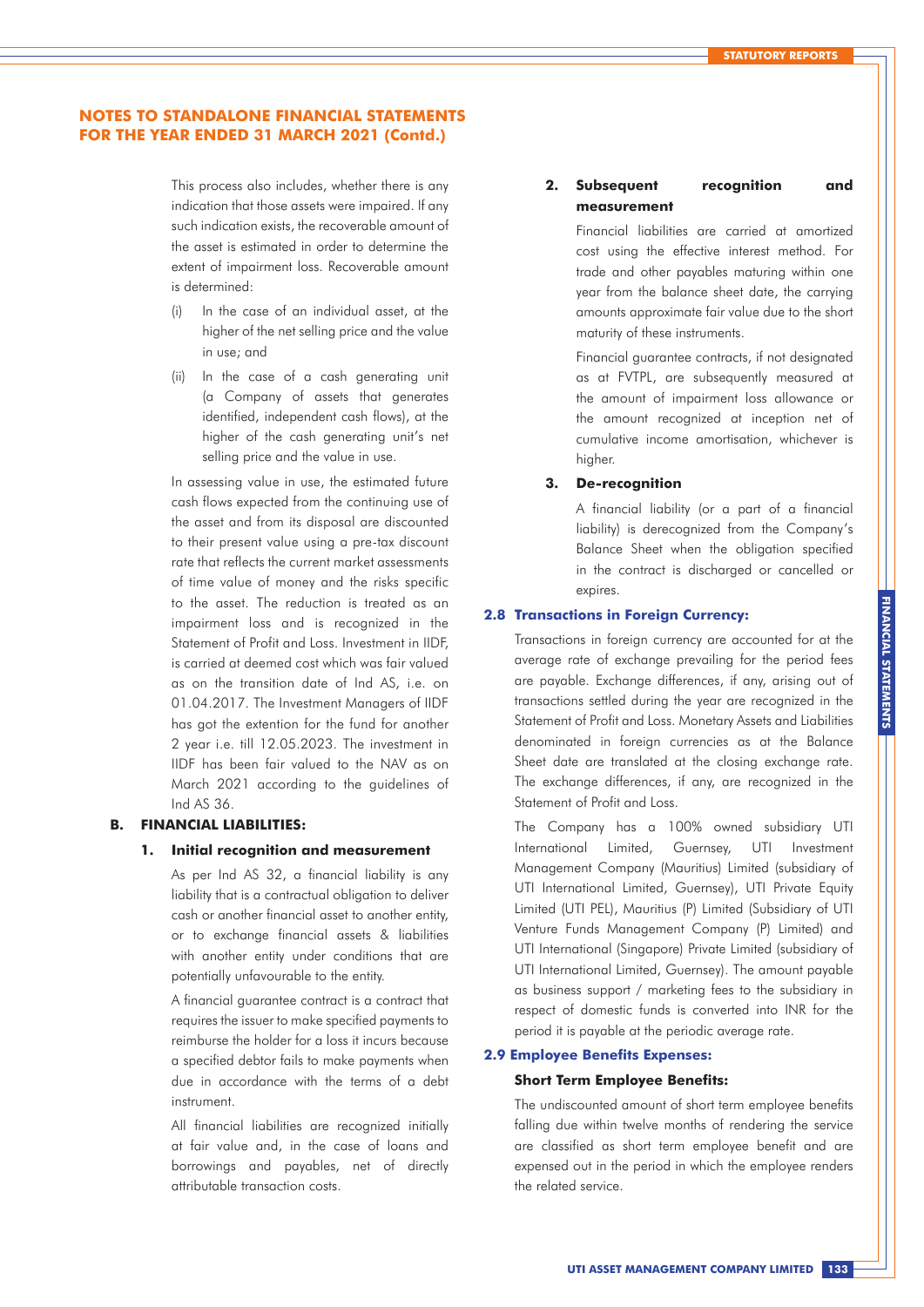

#### **Defined Contribution Plans:**

A defined contribution plan is a post-employment benefit plan under which the Company pays specified contributions to a separate entity. Contributions to defined contribution schemes such as employees provident fund scheme is charged as an expenses based on the amount of contribution required to be made as when services are rendered by the employees. In case of UTI, Provident Fund for eligible employees is managed by the Company through trust "UTI AMC Employees Provident Fund". UTI AMC EPF is covered under "The Provident Funds Act, 1925".

#### **Defined Benefit Plans:**

For defined benefit plans, the amount recognized as 'Employee benefit expenses' in the Statement of Profit and Loss is the cost of accruing employee benefits promised to employees over the year and the costs of individual events such as past/future service benefit changes and settlements (such events are recognized immediately in the Statement of Profit and Loss). The amount of net interest expense calculated by applying the liability discount rate to the net defined benefit liability or asset is charged or credited to 'Finance costs' in the Statement of Profit and Loss. Any differences between the interest income on plan assets and the return actually achieved, and any changes in the liabilities over the year due to changes in actuarial assumptions or experience adjustments within the plans, are recognized immediately in 'Other comprehensive income' and subsequently not reclassified to the Statement of Profit and Loss. In case of pension fund, if the contribution payable to the scheme for service received before the balance sheet date exceeds the contribution already paid, the deficit payable to the scheme is recognized as a liability after deducting the contribution already paid. The Company expenses its contribution to the statutory provident fund @ 10% of the basic salary and additional pay, wherever applicable, for each employee.

The defined benefit plan surplus or deficit on the Balance Sheet date comprises fair value of plan assets less the present value of the defined benefit liabilities (using a discount rate by reference to market yields on government bonds at the end of the reporting period).

All defined benefit plans obligations are determined based on valuations, as at the Balance Sheet date, made by independent actuary using the projected unit credit method.

#### **Share-based payment transactions:**

The Employee Stock Option Scheme provides for the grant of options to acquire equity shares of the Company to its eligible employees are measured at fair value of the equity instruments at the grant date. The period of vesting and period of exercise are as specified within the respective

schemes. Details regarding the determination of the fair value of equity settled share based payments transactions are set out in Note 42.

The fair value determined at the grant date of the equity settled share based payments is expensed on a straight line basis over the vesting period, based on the Company's estimate of equity instruments that will eventually vest, with a corresponding increase in equity. At the end of each reporting period, the Company revives its estimate of the number of equity instruments expected to vest. The impact of the revision of original estimates, if any, is recognised in Statement of profit and loss such that the cumulative expenses reflect the revised estimate, with a corresponding adjustment to Share based options outstanding account. The dilutive effect of outstanding options is reflected as additional share dilution in the computation of diluted earnings per share. Also the employee stock option granted to the eligible employees of the subsidiary companies are accounted in accordance with the guidelines of Ind AS 102 – Share based payments.

#### **Other Long Term Employee Benefits:**

Other long term employee benefits include accumulated compensated absences that are entitled to be carried forward for future availment subject to Company's policies. The Company's liability towards accumulated compensated absences are accrued and provided for on the basis of an actuarial valuation using Projected Unit Credit Method at the end of the reporting period.

### **2.10 Cash & Cash Equivalents:**

Cash and cash equivalent in the balance sheet comprise cash at banks and on hand and short-term deposits with an original maturity of three months or less, which are subject to an insignificant risk of changes in value.

For the purpose of the statement of cash flows, cash and cash equivalents consist of cash and short-term deposits, as defined above, net of outstanding bank overdrafts as they are considered an integral part of the Company's cash management.

#### **2.11 New fund offer expenses of mutual fund:**

Expenses relating to new fund offer of mutual fund schemes are charged in the statement of profit & loss in the year in which such expenses are accrued.

#### **2.12 Taxes on Income:**

The tax expense for the period comprises current and deferred tax. Tax is recognized in Statement of Profit and Loss, except to the extent that it relates to items recognized in the comprehensive income or in equity. In which case, the tax is also recognized in other comprehensive income or equity.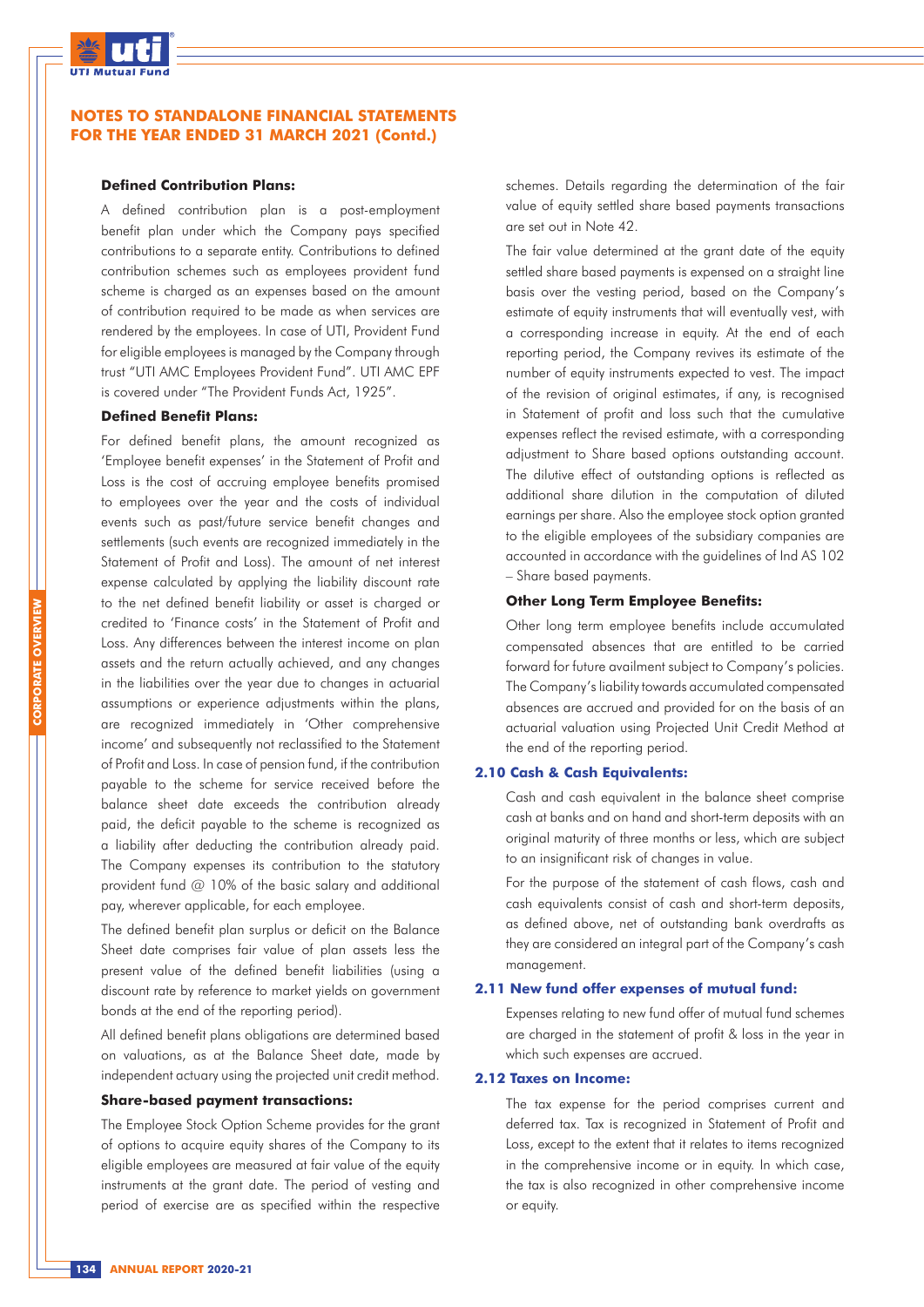#### **Current Tax:**

Tax on income for the current period is determined on the basis of taxable income and tax credits computed in accordance with the provisions of the Income Tax Act 1961, and based on the expected outcome of assessments/ appeals.

### **Deferred Tax:**

Deferred income taxes reflect the impact of current period temporary differences between taxable income and accounting income for the period and reversal of temporary differences of earlier periods. Deferred tax assets and liabilities are measured using the tax rates and tax laws that have been enacted or substantively enacted by the balance sheet date. Deferred tax liabilities are generally recognized for all taxable temporary differences, except where the Company is able to control the reversal of the temporary difference and it is probable that the temporary difference will not reverse in the foreseeable future. Deferred tax assets are generally recognized for all taxable temporary differences to the extent that is probable those taxable profits will be available against which those deductible temporary differences can be utilized.

The carrying amount of deferred tax assets is reviewed at the end of each reporting period and reduced to the extent that it is no longer probable that sufficient taxable profits will be available to allow all or part of the asset to be recovered.

Unrecognized deferred tax assets are re-assessed at each reporting date and are recognized to the extent that it has become probable that future taxable profits will allow the deferred tax asset to be recovered.

Deferred tax relating to items recognized outside profit or loss is recognized either in other comprehensive income or in equity. Deferred tax items are recognized in correlation to the underlying transaction either in OCI or directly in equity.

Deferred tax assets and deferred tax liabilities are offset if a legally enforceable right exists to set off current tax assets against current tax liabilities and the deferred taxes relate to the same taxable entity and the same taxation authority.

#### **2.13 Contingencies & Provisions:**

In accordance with Ind AS 37, provisions are recognized when there is a present obligation as a result of a past event, it is probable that an outflow of resources embodying economic benefits will be required to settle the obligation, and a reliable estimate can be made of the amount of the obligation.

Contingent liabilities are not recognized in books of accounts. They are disclosed by way of notes, unless the possibility of an outflow of resources embodying economic benefits is remote.

Contingent assets are not recognized in financial statements. However, when the realisation of income is virtually certain, then the related asset is not a contingent asset and its recognition is appropriate. A contingent asset is disclosed, only where an inflow of economic benefits is probable.

### **2.14 Impairment of Assets (Other than Financial Assets):**

At each Balance Sheet date, the management reviews the carrying amounts of assets to determine whether there is any indication that those assets were impaired. If any such indication exists, the recoverable amount of the asset is estimated in order to determine the extent of impairment loss. Recoverable amount is determined:

- (i) In the case of an individual asset, at the higher of the net selling price and the value in use; and
- (ii) In the case of a cash generating unit (a Company of assets that generates identified, independent cash flows), at the higher of the cash generating unit's net selling price and the value in use.

In assessing value in use, the estimated future cash flows expected from the continuing use of the asset and from its disposal are discounted to their present value using a pre-tax discount rate that reflects the current market assessments of time value of money and the risks specific to the asset. The reduction is treated as an impairment loss and is recognized in the Statement of Profit and Loss.

Reversal of impairment loss is recognized immediately as income in the Statement Profit and Loss.

#### **2.15 Earnings per share**

#### **A) BASIC EARNINGS PER SHARE**

Basic earnings per share is computed by dividing profit after tax attributable to the equity shareholders by the weighted average number of equity shares outstanding during the reporting period.

#### **B) DILUTED EARNINGS PER SHARE**

Dilutive earnings per share is computed and disclosed using the weighted average number of equity and dilutive equity equivalent shares outstanding during the period, except when the results would be antidilutive.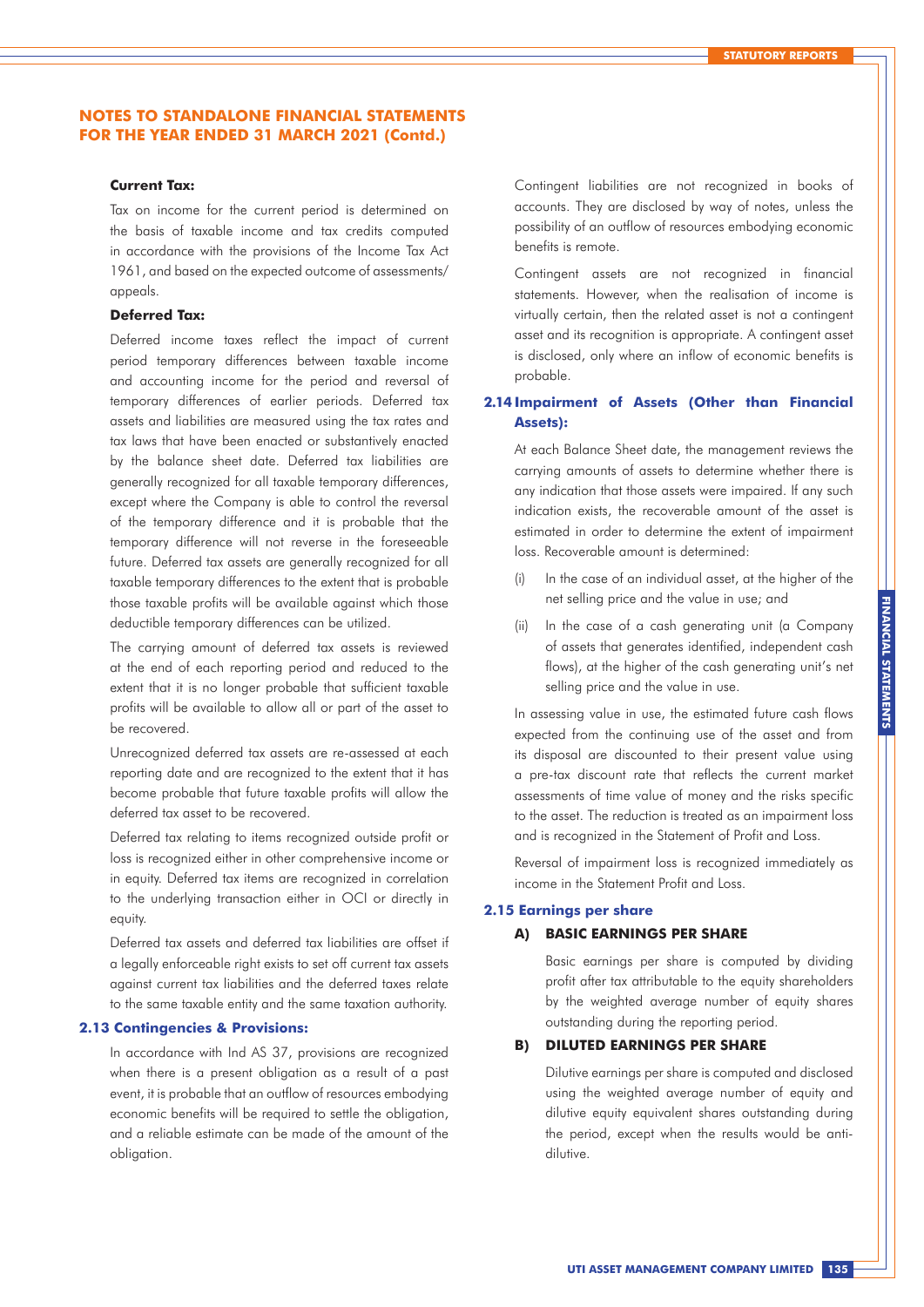

### **3. CASH AND CASH EQUIVALENTS**

|                     |       | (INR in crore)                       |
|---------------------|-------|--------------------------------------|
| <b>Particulars</b>  | As at | As at<br>31 March 2021 31 March 2020 |
| Cash on hand        |       |                                      |
| On current accounts | 25.64 | 0.55                                 |
|                     | 25.64 | 0.55                                 |

### **4. RECEIVABLE**

|      |                    |                                                        |                               | (INR in crore)         |
|------|--------------------|--------------------------------------------------------|-------------------------------|------------------------|
|      | <b>Particulars</b> |                                                        | As at<br><b>31 March 2021</b> | As at<br>31 March 2020 |
| (i)  |                    | <b>Trade receivables</b>                               |                               |                        |
|      |                    | Outstanding for a period exceeding six months          |                               |                        |
|      |                    | from the date they are due for payment                 |                               |                        |
|      |                    | (Unsecured, considered good)                           | 1.31                          | 5.92                   |
|      |                    |                                                        | 1.31                          | 5.92                   |
|      | <b>Others</b>      |                                                        |                               |                        |
|      |                    | (Unsecured, considered good)                           | 17.91                         | 18.30                  |
|      |                    |                                                        | 17.91                         | 18.30                  |
|      |                    |                                                        | 19.22                         | 24.22                  |
| (ii) |                    | <b>Other receivables</b>                               |                               |                        |
|      |                    | (a) Receivable from Structured Debt Opportunities Fund | 0.28                          |                        |
|      |                    | Others                                                 | 0.04                          |                        |
|      |                    |                                                        | 0.32                          |                        |
|      |                    | (b) Advances to related parties                        |                               |                        |
|      |                    | (Unsecured, considered good)                           |                               |                        |
|      |                    | Receivable from UTI International Limited              | $\overline{\phantom{a}}$      |                        |
|      |                    | Receivable from UTI Capital Private Limited            |                               | 0.07                   |
|      |                    | Receivable from UTI Retirement Solutions Limited       | 0.57                          |                        |
|      |                    |                                                        | 0.57                          | 0.07                   |
|      | (c)                | <b>Other advances</b>                                  |                               |                        |
|      |                    | (Unsecured, considered good)                           |                               |                        |
|      |                    | Receivable from UTI Mutual Fund                        | 3.83                          | 9.74                   |
|      |                    |                                                        | 3.83                          | 9.74                   |
|      |                    | Total $(a)+(b)+(c)$                                    | 4.72                          | 9.81                   |

## **5. LOANS**

|                                                        |       | (INR in crore)                       |
|--------------------------------------------------------|-------|--------------------------------------|
| <b>Particulars</b>                                     | As at | As at<br>31 March 2021 31 March 2020 |
| Loans to employees *                                   | 16.00 | 18.63                                |
| Provision for loans & advances                         |       | (0.06)                               |
| Loan to UTI Employees Co-operative Credit Society Ltd. |       | 0.35                                 |
| Short term loan to UTI Capital Ltd.                    | 3.00  | 6.00                                 |
| Security deposits                                      | 6.76  | 3.84                                 |
| Advances recoverable in cash or kind                   | 2.39  | 15.14                                |
|                                                        | 28.15 | 43.90                                |

\* Loans are measured at amortised cost as per the requirement of IND AS 109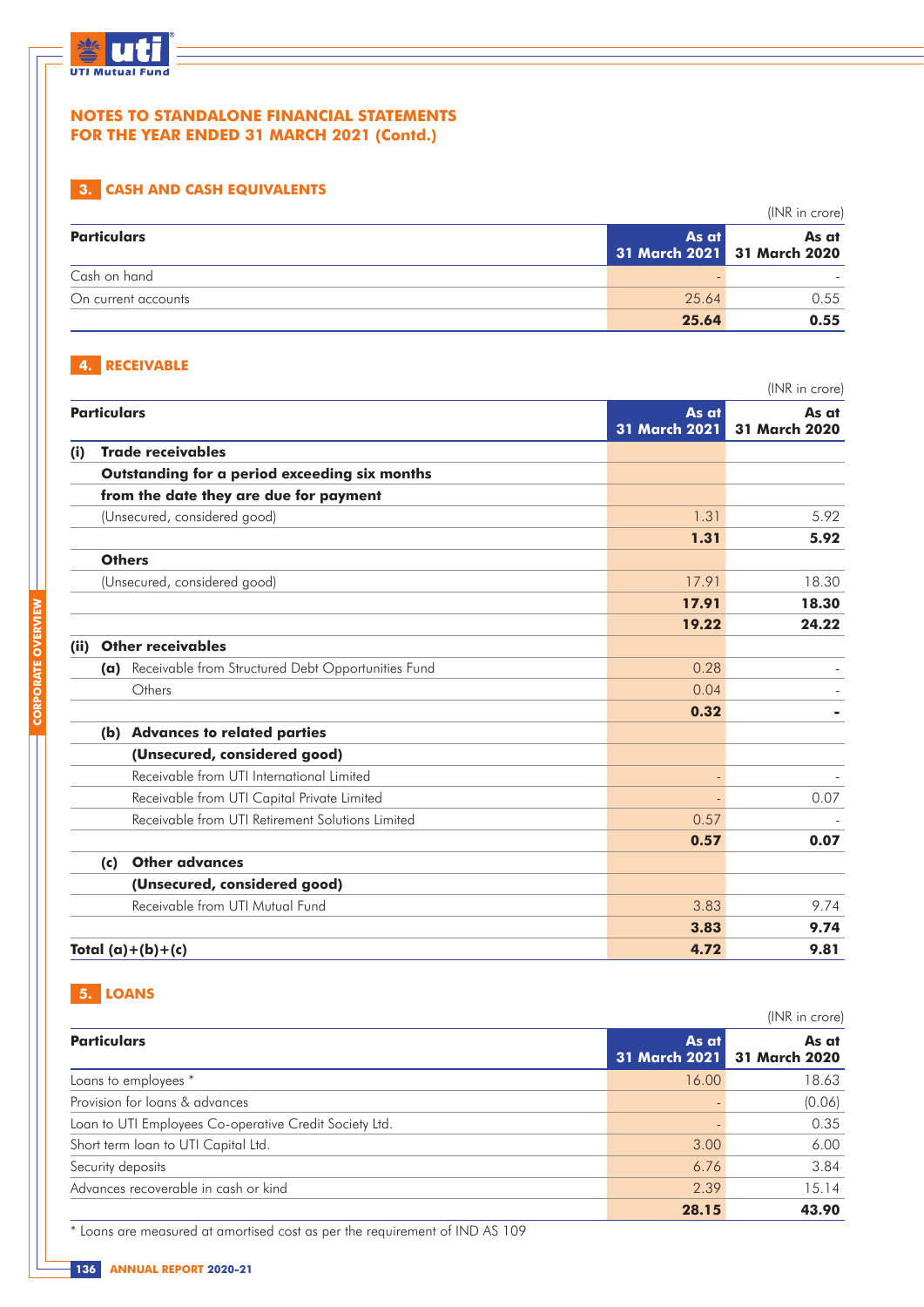### **6. INVESTMENTS IN EQUITY SHARES OF WHOLLY OWNED SUBSIDIARIES**

|                                                                            |                                 |                                                          |              |                                 |                                                          | (INR in crore) |
|----------------------------------------------------------------------------|---------------------------------|----------------------------------------------------------|--------------|---------------------------------|----------------------------------------------------------|----------------|
| <b>Details of Investments</b>                                              |                                 | <b>As at 31 March 2021</b>                               |              |                                 | As at 31 March 2020                                      |                |
|                                                                            | <b>Amortised</b><br><b>Cost</b> | <b>At Fair Value</b><br>through<br><b>Profit or Loss</b> | <b>Total</b> | <b>Amortised</b><br><b>Cost</b> | <b>At Fair Value</b><br>through<br><b>Profit or Loss</b> | Total          |
| a. Investments in wholly owned subsidiaries<br>(Unquoted)                  | 210.54                          |                                                          | 210.54       | 208.10                          |                                                          | 208.10         |
| b. Investments units of Venture Fund                                       |                                 | 3.88                                                     | 3.88         |                                 | 12.55                                                    | 12.55          |
| <b>Total gross Investments (A)</b>                                         | 210.54                          | 3.88                                                     | 214.42       | 208.10                          | 12.55                                                    | 220.65         |
| Investments In equity shares of wholly owned<br>subsidiaries outside India | 165.86                          |                                                          | 165.86       | 164.75                          |                                                          | 164.75         |
| Investments In equity shares of wholly owned<br>subsidiaries in India      | 44.68                           | 3.88                                                     | 48.56        | 43.35                           | 12.55                                                    | 55.90          |
| Total (B)                                                                  | 210.54                          | 3.88                                                     | 214.42       | 208.10                          | 12.55                                                    | 220.65         |
| Less: Allowance for Impairment (C)                                         |                                 |                                                          |              |                                 | 8.73                                                     | 8.73           |
| Total net Investments (D=A-C)                                              | 210.54                          | 3.88                                                     | 214.42       | 208.10                          | 3.82                                                     | 211.92         |

### **7. INVESTMENTS**

| <b>Details of Investments</b>      |                                 | <b>As at 31 March 2021</b>                               |                     | As at 31 March 2020             |                                                          |                   |  |
|------------------------------------|---------------------------------|----------------------------------------------------------|---------------------|---------------------------------|----------------------------------------------------------|-------------------|--|
|                                    | <b>Amortised</b><br><b>Cost</b> | <b>At Fair Value</b><br>through<br><b>Profit or Loss</b> | <b>Total</b>        | <b>Amortised</b><br><b>Cost</b> | <b>At Fair Value</b><br>through<br><b>Profit or Loss</b> | Total             |  |
| Structured entities                |                                 | 2.67                                                     | 2.67                |                                 | 2.64                                                     | 2.64              |  |
| Units of Mutual Fund schemes       |                                 | 2,073.57                                                 | 2,073.57            |                                 | 1,771.05                                                 | 1,771.05          |  |
| Units of Venture Fund              |                                 | 275.50                                                   | 275.50              |                                 | 283.51                                                   | 283.51            |  |
| <b>Total gross Investments (A)</b> | ٠                               |                                                          | $2,351.74$ 2,351.74 | ۰                               |                                                          | 2,057.20 2,057.20 |  |
| Investments outside India          | Е                               |                                                          |                     |                                 |                                                          |                   |  |
| Investments in India               |                                 | 2,351.74                                                 | 2,351.74            |                                 | 2,057.20                                                 | 2,057.20          |  |
| Total (B)                          | -                               |                                                          | $2,351.74$ 2,351.74 |                                 |                                                          | 2,057.20 2,057.20 |  |
| Less: Allowance for impairment (C) | ┍                               |                                                          |                     |                                 |                                                          |                   |  |
| Total net Investments (D=A-C)      | Ξ                               |                                                          | $2,351.74$ 2,351.74 |                                 |                                                          | 2,057.20 2,057.20 |  |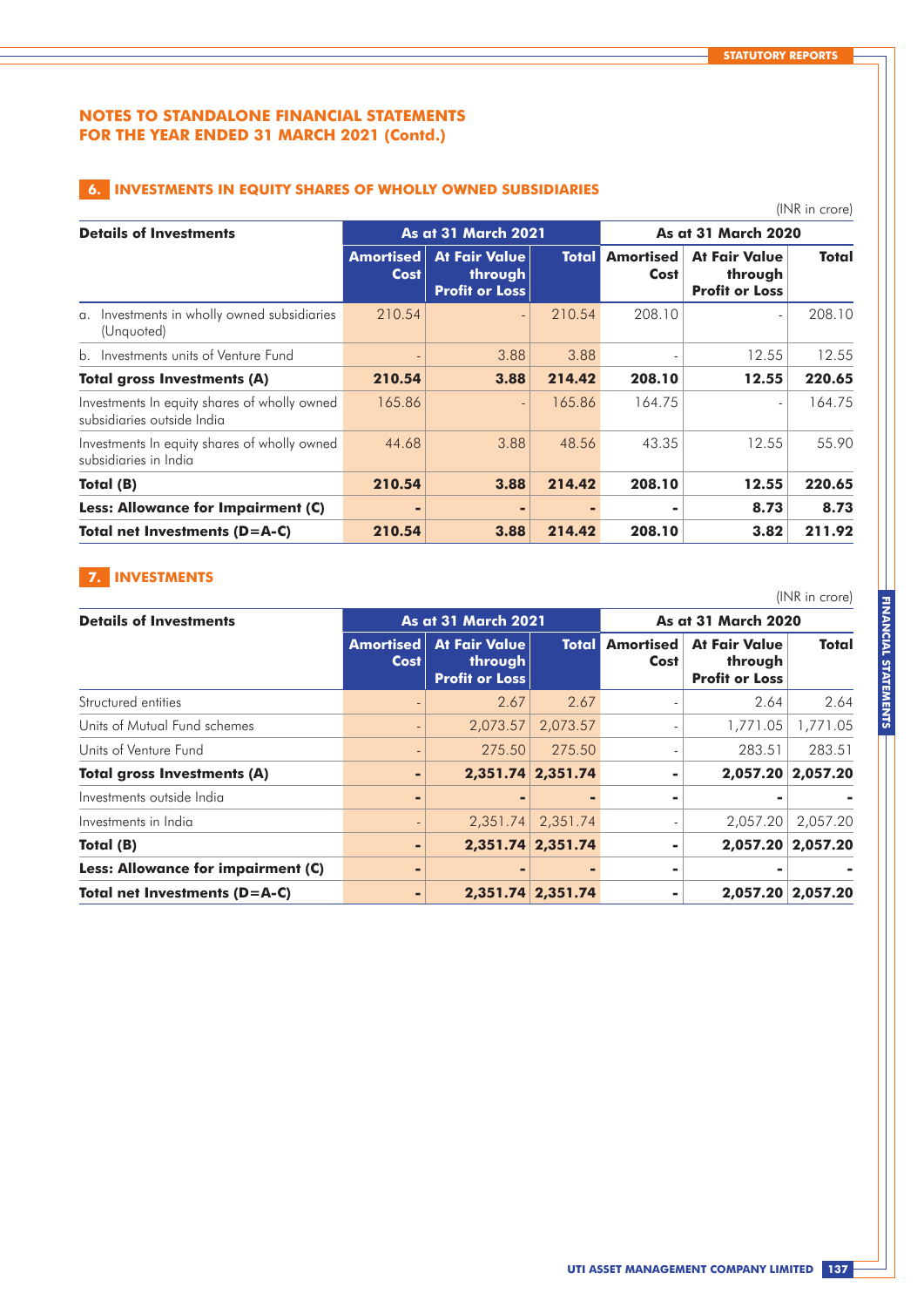

### **8. OTHER FINANCIAL ASSETS**

|                                 |                               | (INR in crore)                |
|---------------------------------|-------------------------------|-------------------------------|
| <b>Particulars</b>              | As at<br><b>31 March 2021</b> | As at<br><b>31 March 2020</b> |
| <b>Other financial assets</b>   |                               |                               |
| Receivable from UTI Mutual Fund | 0.07                          | 0.07                          |
| VSS Liability Fund              | 27.00                         | 25.56                         |
| <b>Investor Education Fund</b>  | 6.06                          | 13.46                         |
| Offshore Development Fund       | 30.18                         | 26.05                         |
| (a)                             | 63.31                         | 65.14                         |
| <b>Other bank balances</b>      |                               |                               |
| Deposits pledged with bank      | 108.30                        | 85.46                         |
| (b)                             | 108.30                        | 85.46                         |

### **Deposits pledged with bank against bank overdraft and bank guarantee.**

Term deposits with a carrying amount of INR 54.82 crore (Previous year INR 50 crore) are held as pledge for overdraft account, Performance bank guarantee to Employees Provident Fund Organisation(EPFO) INR 10 crore (Previous year INR 20 crore), Pension Fund Regulatory and Development Authority (PFRDA) INR 0.46 crore (Previous year INR 0.40 crore), Employee State Insurance Corporation (ESIC) INR 10 crore (Previous year: 10 crore) and Coal Mines Provident Fund Organization (CMPFO) INR 1 crore (Previous year 1 crore) . Postal Life Insurance (PLI) INR 1.20 crore (Pervious year NIL), National Stock Exchange (NSE) INR 18.60 crore (Previous Year NIL)

| <b>Others</b>                                 |        |        |
|-----------------------------------------------|--------|--------|
| Application money - UTI Liquid Cash Fund/FMPs |        |        |
| Interest accrued on fixed deposits            | 4.55   | 2.65   |
| Interest accrued on investments               | -      |        |
| Interest accrued on loan to UTI Capital Ltd.  | 0.05   | 0.11   |
| Gratuity benefits - assets                    |        |        |
| (c)                                           | 4.60   | 2.76   |
| $Total = (a)+(b)+(c)$                         | 176.21 | 153.36 |

### **9. CURRENT TAX ASSETS (NET)**

|                                               |       | (INR in crore)                       |
|-----------------------------------------------|-------|--------------------------------------|
| <b>Particulars</b>                            | As at | As at<br>31 March 2021 31 March 2020 |
| Advance income-tax (Net of provision for tax) | 57.04 | 43.89                                |
|                                               | 57.04 | 43.89                                |

### **10. INVESTMENT PROPERTY**

|                      |                                     |                       |                                                                   |                                |                                                                                             |      |                                |                                                                                                              |                     | (INR in crore)               |
|----------------------|-------------------------------------|-----------------------|-------------------------------------------------------------------|--------------------------------|---------------------------------------------------------------------------------------------|------|--------------------------------|--------------------------------------------------------------------------------------------------------------|---------------------|------------------------------|
| <b>Category Name</b> |                                     |                       | <b>GROSS BLOCK (AT COST)</b>                                      |                                |                                                                                             |      | <b>DEPRECIATION</b>            |                                                                                                              | <b>NET BLOCK</b>    |                              |
|                      | cost<br>(As at 31<br>March<br>2019) | $dur$ ing<br>the year | <b>Opening Additions Deductions Closing</b><br>during the<br>year | (As at<br>31<br>March<br>2020) | <b>Opening</b><br>Total accumulated<br>cost depreciation<br>(As at 31<br><b>March 2019)</b> | vear | <b>For Deductions/</b><br>year | Closing<br>the Adjustments accumulated<br>during the depreciation   March<br>(As at 31<br><b>March 2020)</b> | As at<br>31<br>2020 | As at<br>31<br>March<br>2019 |
| Buildings            | 12.29                               |                       |                                                                   | 12.29                          | 1.04                                                                                        | 0.52 |                                | .56                                                                                                          | 10.73               | 11.25                        |
|                      | 12.29                               |                       |                                                                   | 12.29                          | 1.04                                                                                        | 0.52 |                                | 1.56                                                                                                         | 10.73               | 11.25                        |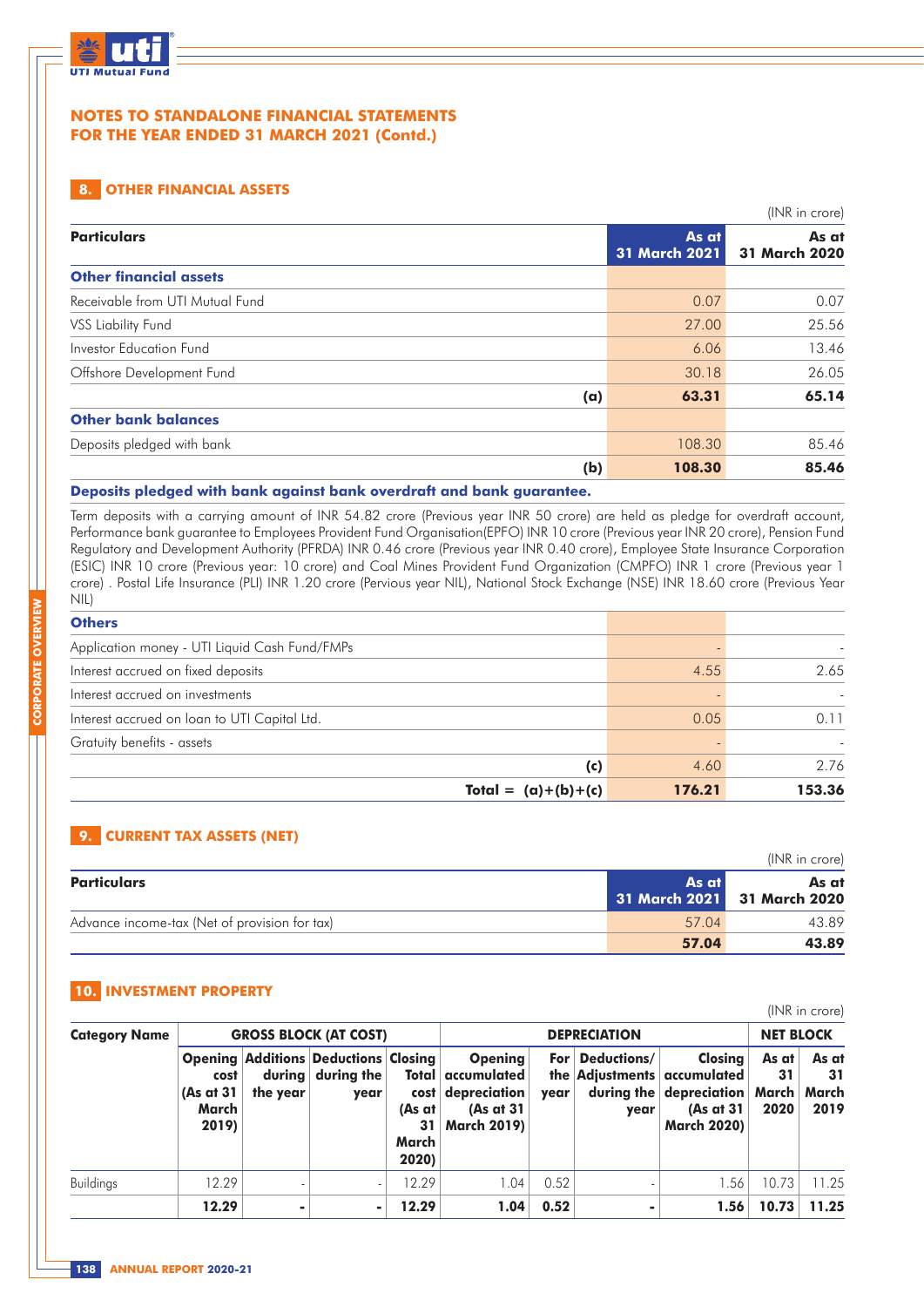|                      |                                     |                       |                                                                   |                                                    |                                                                                                    |      |                                |                                                                                                                         |                     | (INR in crore)      |  |
|----------------------|-------------------------------------|-----------------------|-------------------------------------------------------------------|----------------------------------------------------|----------------------------------------------------------------------------------------------------|------|--------------------------------|-------------------------------------------------------------------------------------------------------------------------|---------------------|---------------------|--|
| <b>Category Name</b> |                                     |                       | <b>GROSS BLOCK (AT COST)</b>                                      |                                                    |                                                                                                    |      | <b>DEPRECIATION</b>            |                                                                                                                         |                     | <b>NET BLOCK</b>    |  |
|                      | cost<br>(As at 31<br>March<br>2020) | $dur$ ing<br>the year | <b>Opening Additions Deductions Closing</b><br>during the<br>year | (As <sub>at</sub> )<br>31<br><b>March</b><br>2021) | <b>Opening</b><br><b>Total</b> accumulated<br>cost depreciation<br>(As at 31<br><b>March 2020)</b> | year | <b>For Deductions/</b><br>year | <b>Closing</b><br>the Adjustments accumulated<br>during the depreciation March March<br>(As at 31<br><b>March 2021)</b> | As at<br>31<br>2021 | As at<br>31<br>2020 |  |
| <b>Buildings</b>     | 12.29                               |                       |                                                                   | 12.29                                              | .56                                                                                                | 0.52 |                                | 2.08                                                                                                                    | 10.21               | 10.73               |  |
|                      | 12.29                               | ۰                     | ٠                                                                 | 12.29                                              | 1.56                                                                                               | 0.52 |                                | 2.08                                                                                                                    | 10.21               | 10.73               |  |

i) Lease rent of INR 1.40 crore (Previous year :INR 1.17 crore) has been received during the year 01 April 2020 to 31 March 2021 for Investment property.

#### **A. Reconciliation of carrying amount**

| <b>Cost or Deemed cost ( Gross carrying amount)</b> |       |
|-----------------------------------------------------|-------|
| Balance as at 31 March 2020                         | 12.29 |
| Balance as at 31 March 2021                         | 12.29 |
| <b>Accumulated depreciation</b>                     |       |
| Balance as at 31 March 2020                         | 1.56  |
| Depreciation for the year ended 31 March 2021       | 0.52  |
| Balance as at 31 March 2021                         | 2.08  |
| <b>Carrying amounts</b>                             |       |
| As at 31 March 2020                                 | 10.73 |
| As at 31 March 2021                                 | 10.21 |
| <b>Fair value</b>                                   |       |
| As at 31 March 2020                                 | 36.41 |
| As at 31 March 2021                                 | 41.49 |

#### **B. Information regarding income and expenditure of investment property**

|                                                                                             |                               | (INR in crore)                |
|---------------------------------------------------------------------------------------------|-------------------------------|-------------------------------|
| <b>Particulars</b>                                                                          | As at<br><b>31 March 2021</b> | As at<br><b>31 March 2020</b> |
| Rental Income derived from investment property                                              | 1.40                          |                               |
| Direct operating expenses (including repair maintenance) that generate rental income        | -                             |                               |
| Direct operating expenses (including repair maintenance) that do not generate rental income | $\overline{\phantom{0}}$      |                               |
| Profit arising from investment properties before depreciation and indirect expenses         |                               |                               |
| Less: Depreciation                                                                          | (0.52)                        | (0.52)                        |
| Profit arising from investment properties before indirect expenses                          | 0.88                          | 0.65                          |

#### **C. Measurement of fair values**

#### **i. Fair value hierarchy**

The fair value of investment property has been determined by external, independent property valuers, having appropriate recognised professional qualifications and recent experience in the location and category of the property being valued.

#### **ii. Valuation techniques**

Considering the locality, age, mode of construction, the fair and reasonable market value arrived by the independent valuer vide valuation report dated 05 March 2021 as at 31 March 2021 is INR 41.49 crore (31 March 2020: INR 36.41 crore). The value derived by the valuer for the property is after considering the economic usefulness to the prospective purchaser, functional and economic obsolescence, technical potentiality, financial bankruptcy, management lapses, technical in competency in running the unit. The factors will enable valuer to arrive at very realistic and reasonable figures of reliability in the present market.

(INR in crore)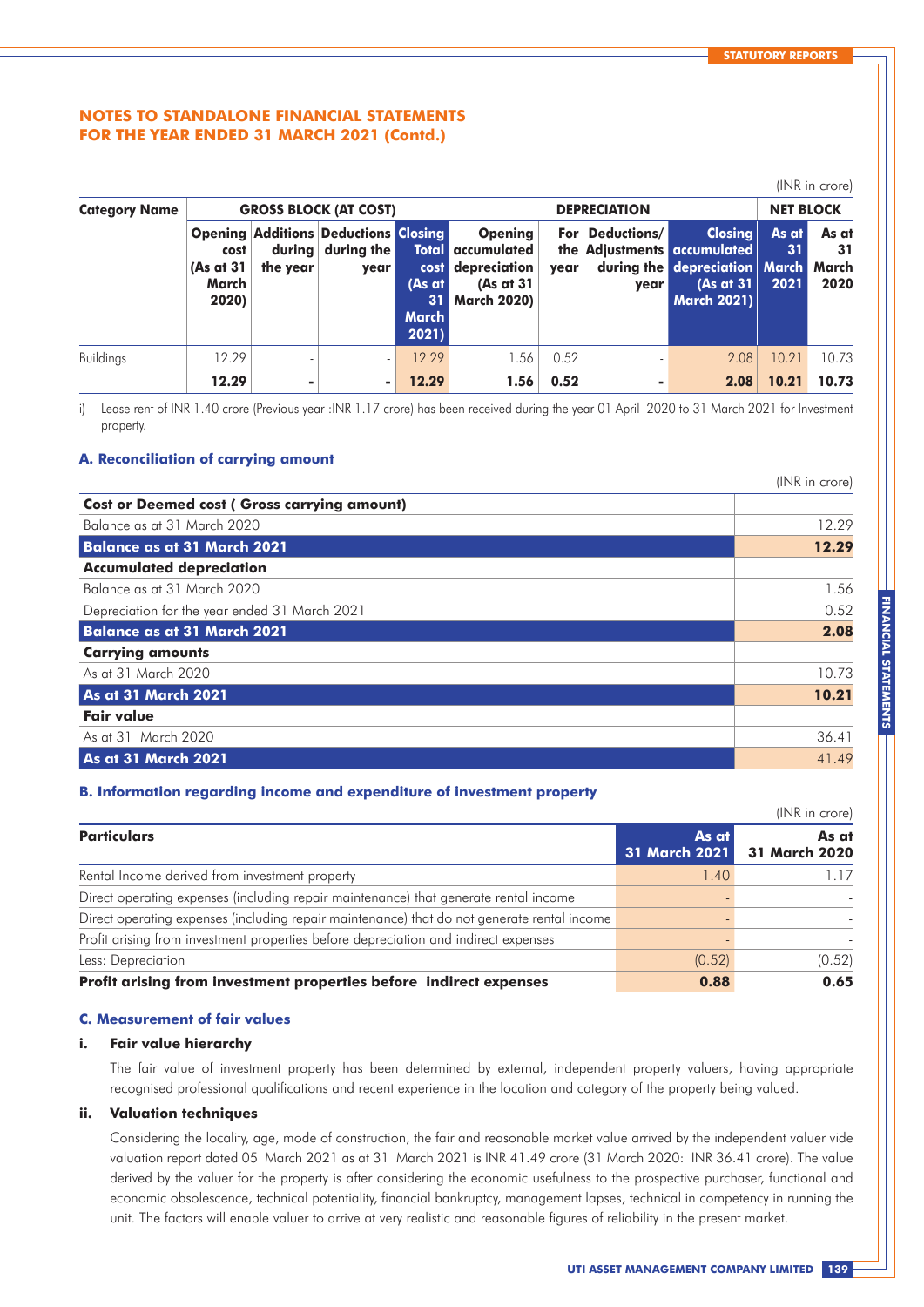

### **11. PROPERTY, PLANT AND EQUIPMENTS**

|                                          |                                     |                       |                                                                   |                                |                                                                                             |                 |                     |                                                                                                                     |                                | (INR in crore)               |
|------------------------------------------|-------------------------------------|-----------------------|-------------------------------------------------------------------|--------------------------------|---------------------------------------------------------------------------------------------|-----------------|---------------------|---------------------------------------------------------------------------------------------------------------------|--------------------------------|------------------------------|
| <b>Category Name</b>                     |                                     |                       | <b>GROSS BLOCK (AT COST)</b>                                      |                                |                                                                                             |                 | <b>DEPRECIATION</b> |                                                                                                                     | <b>NET BLOCK</b>               |                              |
|                                          | cost<br>(As at 31<br>March<br>2019) | $dur$ ing<br>the year | <b>Opening Additions Deductions Closing</b><br>during the<br>year | (As at<br>31<br>March<br>2020) | <b>Opening</b><br>Total accumulated<br>cost depreciation<br>(As at 31<br><b>March 2019)</b> | For $ $<br>year | Deductions/<br>year | <b>Closing</b><br>the Adjustments accumulated<br>during the $\vert$ depreciation<br>(As at 31<br><b>March 2020)</b> | As at<br>31<br>March  <br>2020 | As at<br>31<br>March<br>2019 |
| <b>Tangible Assets</b>                   |                                     |                       |                                                                   |                                |                                                                                             |                 |                     |                                                                                                                     |                                |                              |
| <b>Buildings</b>                         | 250.17                              |                       |                                                                   | 250.17                         | 13.37                                                                                       | 6.68            |                     | 20.05                                                                                                               | 230.12                         | 236.80                       |
| IT Equipment<br>- Computers &<br>Laptops | 5.03                                | 1.25                  | 2.06                                                              | 4.22                           | 2.17                                                                                        | 1.99            | 2.04                | 2.12                                                                                                                | 2.10                           | 2.86                         |
| IT Equipment -<br>Servers & Networks     | 2.72                                | 5.07                  |                                                                   | 7.79                           | 1.20                                                                                        | 1.19            |                     | 2.39                                                                                                                | 5.40                           | 1.52                         |
| Furniture & Fixtures                     | 3.45                                | 1.51                  | 0.67                                                              | 4.29                           | 0.43                                                                                        | 0.88            | 0.61                | 0.70                                                                                                                | 3.59                           | 3.02                         |
| Vehicles                                 | 4.06                                | 1.81                  | 1.35                                                              | 4.52                           | 0.86                                                                                        | 0.86            | 0.88                | 0.84                                                                                                                | 3.68                           | 3.20                         |
| Office Equipment                         | 6.55                                | 2.23                  | 1.11                                                              | 7.67                           | 1.15                                                                                        | 2.21            | 1.01                | 2.35                                                                                                                | 5.32                           | 5.40                         |
|                                          | 271.98                              | 11.87                 | 5.19                                                              | 278.66                         |                                                                                             | 19.18 13.81     | 4.54                |                                                                                                                     |                                | 28.45 250.21 252.80          |

| <b>Category Name</b>                            |                                     |                    | <b>GROSS BLOCK (AT COST)</b>                                      |                                       | <b>DEPRECIATION</b>                                                                                |                 |                     |                                                                                                                   | <b>NET BLOCK</b>    |                              |
|-------------------------------------------------|-------------------------------------|--------------------|-------------------------------------------------------------------|---------------------------------------|----------------------------------------------------------------------------------------------------|-----------------|---------------------|-------------------------------------------------------------------------------------------------------------------|---------------------|------------------------------|
|                                                 | cost<br>(As at 31<br>March<br>2020) | during<br>the year | <b>Opening Additions Deductions Closing</b><br>during the<br>year | (As at<br>31<br><b>March</b><br>2021) | <b>Opening</b><br><b>Total accumulated</b><br>cost depreciation<br>(As at 31<br><b>March 2020)</b> | For $ $<br>year | Deductions/<br>year | <b>Closing</b><br>the Adjustments accumulated<br>during the depreciation March<br>(As at 31<br><b>March 2021)</b> | As at<br>31<br>2021 | As at<br>31<br>March<br>2020 |
| <b>Tangible Assets</b>                          |                                     |                    |                                                                   |                                       |                                                                                                    |                 |                     |                                                                                                                   |                     |                              |
| <b>Buildings</b>                                | 250.17                              |                    |                                                                   | 250.17                                | 20.05                                                                                              | 6.68            |                     | 26.73                                                                                                             | 223.44              | 230.12                       |
| <b>IT Equipment</b><br>- Computers &<br>Laptops | 4.22                                | 0.46               | 0.09                                                              | 4.59                                  | 2.12                                                                                               | 1.25            | 0.09                | 3.28                                                                                                              | 1.31                | 2.10                         |
| IT Equipment -<br>Servers & Networks            | 7.79                                | 1.02               | 0.26                                                              | 8.55                                  | 2.39                                                                                               | 1.06            | 0.26                | 3.19                                                                                                              | 5.36                | 5.40                         |
| Furniture & Fixtures                            | 4.29                                | 0.59               | 0.15                                                              | 4.73                                  | 0.70                                                                                               | 0.61            | 0.14                | 1.17                                                                                                              | 3.56                | 3.59                         |
| Vehicles                                        | 4.52                                | 0.42               | 0.23                                                              | 4.71                                  | 0.84                                                                                               | 0.88            | 0.15                | 1.57                                                                                                              | 3.14                | 3.68                         |
| Office Equipment                                | 7.67                                | 0.43               | 0.33                                                              | 7.77                                  | 2.35                                                                                               | 1.98            | 0.27                | 4.06                                                                                                              | 3.71                | 5.32                         |
|                                                 | 278.66                              | 2.92               | 1.06                                                              | 280.52                                | 28.45                                                                                              | 12.46           | 0.91                |                                                                                                                   | 40.00 240.52 250.21 |                              |

i) Buildings include an area admeasuring 1,28,997.73 sq.feet and 36,096.90 sq.feet in UTI Towers, Bandra Kurla Complex, Mumbai, acquired from SUUTI and Bank of Baroda respectively on outright basis in different years. The land on which the building is constructed belongs to MMRDA and the balance period of lease remaining is 52 years. The sale deed of UTI Tower is yet to be executed.

ii) Buildings include 2 flats under operating cancellable lease having acquisition value of Rs.8.29 crore and Accumulated depreciation of INR 3.19 crore (Previous year : INR 2.85 crore).

iii) Lease rent of INR 0.74 crore (Previous year : INR 0.70 crore) has been received during the year 01 April 2020 to 31 March 021 for above 2 flats.

iv) With effect from 01 October 2016 based on the newly introduced company car policy for officers, the useful life of Vehicles is changed from 8 years to 6 years on straight line method. Further, no residual value would be considered for Vehicle. Depreciation has been charged w.e.f. 01 October 2016 based on the revised estimated useful life of Vehicles.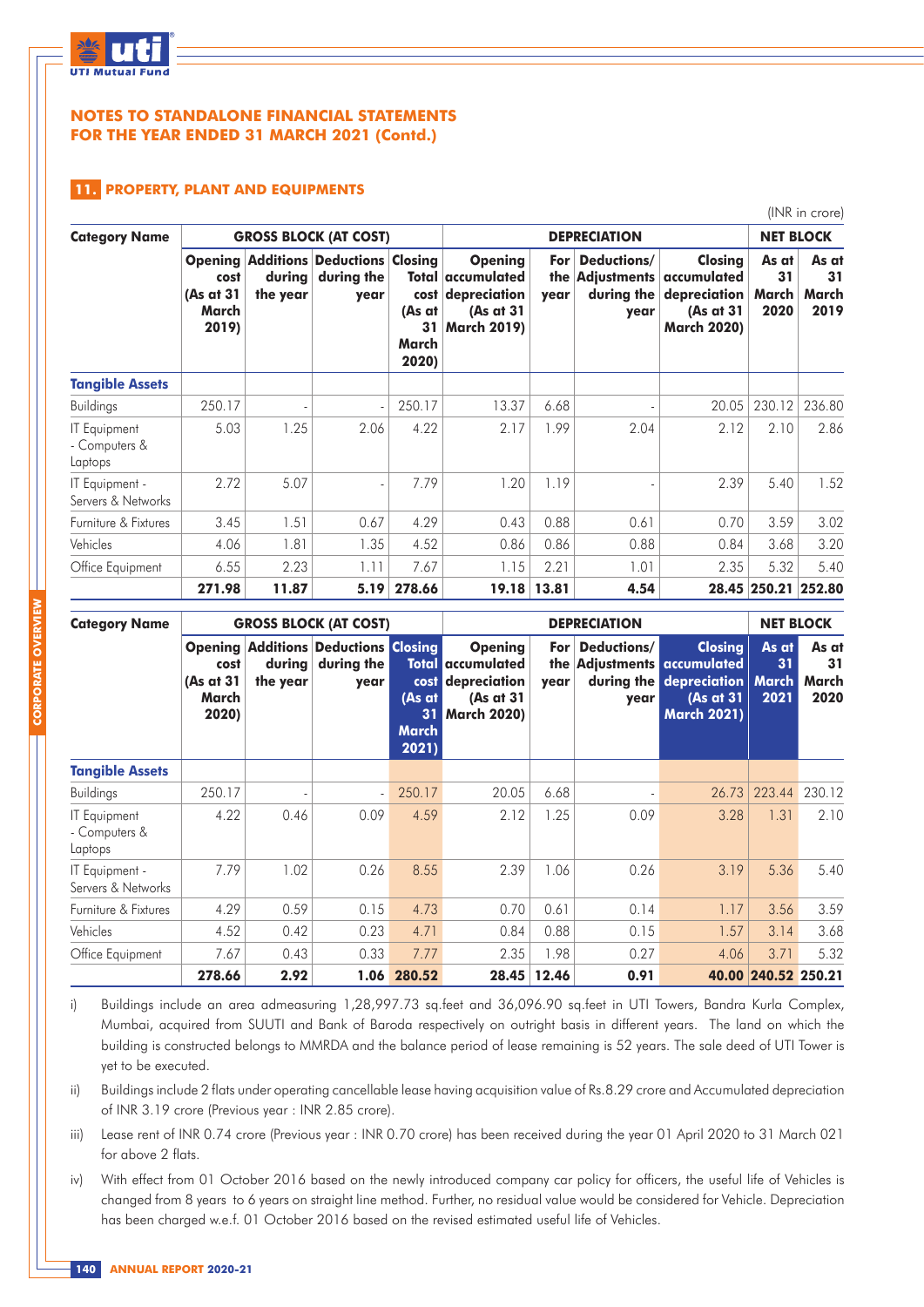### **12. RIGHT OF USE ASSETS**

| <b>Category Name</b> |                                     | <b>GROSS BLOCK (AT COST)</b> |                                                                          |                                  |                                                                                             | <b>DEPRECIATION</b> |                                |                                                                                                                |                     | <b>NET BLOCK</b>              |  |
|----------------------|-------------------------------------|------------------------------|--------------------------------------------------------------------------|----------------------------------|---------------------------------------------------------------------------------------------|---------------------|--------------------------------|----------------------------------------------------------------------------------------------------------------|---------------------|-------------------------------|--|
|                      | cost<br>(As at 31<br>March<br>2019) | the year                     | <b>Opening Additions Deductions Closing</b><br>during during the<br>year | $(As$ at<br>31<br>March<br>2020) | <b>Opening</b><br>Total accumulated<br>cost depreciation<br>(As at 31<br><b>March 2019)</b> | year                | <b>For Deductions/</b><br>year | Closina<br>the Adiustments accumulated<br>during the depreciation   March  <br>(As at 31<br><b>March 2020)</b> | As at<br>31<br>2020 | As at<br>-31<br>March<br>2019 |  |
| Leased premises      |                                     | 114.74                       |                                                                          | 114.74                           |                                                                                             | 16.77               |                                | 16.77                                                                                                          | 97.97               |                               |  |
|                      |                                     | 114.74                       |                                                                          | 114.74                           | $\blacksquare$                                                                              | 16.77               |                                | 16.77                                                                                                          | 97.97               | ٠                             |  |

| <b>Category Name</b> |                                     |          | <b>GROSS BLOCK (AT COST)</b>                                             |                          | <b>DEPRECIATION</b>                                                                                   |             |                                |                                                                                                                           | <b>NET BLOCK</b>    |                     |
|----------------------|-------------------------------------|----------|--------------------------------------------------------------------------|--------------------------|-------------------------------------------------------------------------------------------------------|-------------|--------------------------------|---------------------------------------------------------------------------------------------------------------------------|---------------------|---------------------|
|                      | cost<br>(As at 31<br>March<br>2020) | the year | <b>Opening Additions Deductions Closing</b><br>during during the<br>year | (As at<br>March<br>2021) | <b>Opening</b><br><b>Total accumulated</b><br>cost depreciation<br>(As at 31<br><b>31 March 2020)</b> | year        | <b>For Deductions/</b><br>year | <b>Closing</b><br>the Adjustments accumulated<br>during the depreciation March March<br>(As at $31$<br><b>March 2021)</b> | As at<br>31<br>2021 | As at<br>31<br>2020 |
| Leased premises      | 114.74                              | 13.93    |                                                                          | 128.67                   | 16.77                                                                                                 | 14.67       | (1.10)                         | 32.54                                                                                                                     | 96.13               | 97.97               |
|                      | 114.74                              | 13.93    |                                                                          | $-128.67$                |                                                                                                       | 16.77 14.67 | (1.10)                         | 32.54                                                                                                                     | 96.13               | 97.97               |

### **13. CAPITAL WORK-IN-PROGRESS**

|                          |       | (INR in crore)                       |
|--------------------------|-------|--------------------------------------|
| <b>Category Name</b>     | As at | As at<br>31 March 2021 31 March 2020 |
| Capital work-in-progress | 4.35  | 0.28                                 |
|                          | 4.35  | 0.28                                 |

## **14. INTANGIBLE ASSETS UNDER DEVELOPMENT**

|                                     |       | (INR in crore)                       |
|-------------------------------------|-------|--------------------------------------|
| <b>Category Name</b>                | As at | As at<br>31 March 2021 31 March 2020 |
| Intangible assets under development | 0.78  | 0.76                                 |
|                                     | 0.78  | 0.76                                 |

**FINANCIAL STATEMENTS**

**UTI ASSET MANAGEMENT COMPANY LIMITED 141**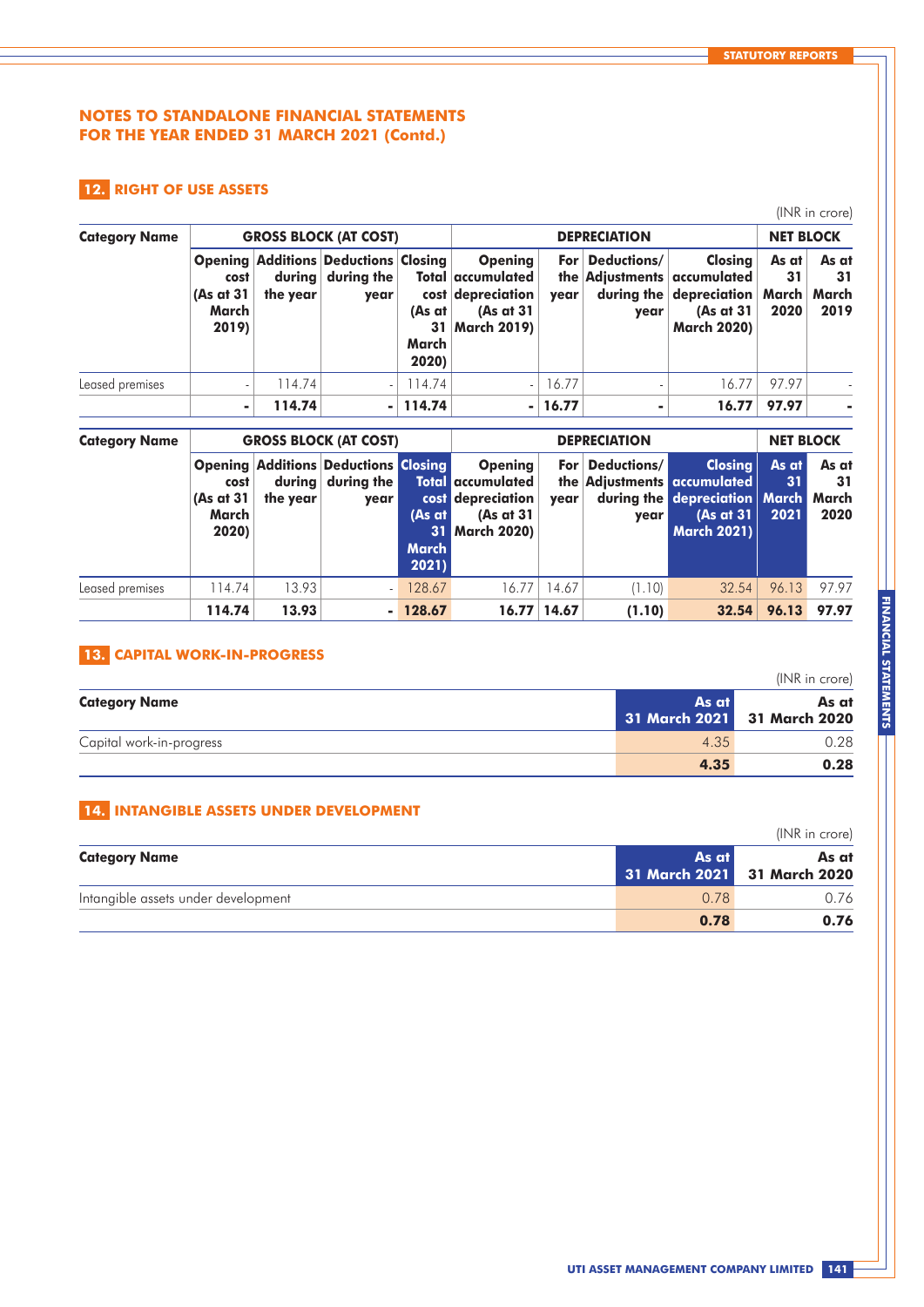

### **15. OTHER INTANGIBLE ASSETS**

| <b>Category Name</b>     | <b>GROSS BLOCK (AT COST)</b><br><b>DEPRECIATION</b> |                    |                                                                   |                                |                                                                                             |      |                          | (INR in crore)<br><b>NET BLOCK</b>                                                                             |                     |                               |
|--------------------------|-----------------------------------------------------|--------------------|-------------------------------------------------------------------|--------------------------------|---------------------------------------------------------------------------------------------|------|--------------------------|----------------------------------------------------------------------------------------------------------------|---------------------|-------------------------------|
|                          | cost<br>(As at 31<br>March<br>2019)                 | during<br>the year | <b>Opening Additions Deductions Closing</b><br>during the<br>year | (As at<br>31<br>March<br>2020) | <b>Opening</b><br>Total accumulated<br>cost depreciation<br>(As at 31<br><b>March 2019)</b> | year | For Deductions/<br>year  | Closing<br>the Adjustments accumulated<br>during the depreciation   March  <br>(As at 31<br><b>March 2020)</b> | As at<br>31<br>2020 | As at<br>-31<br>March<br>2019 |
| <b>Computer Software</b> | 6.56                                                | 10.43              |                                                                   | 16.99                          | 3.23                                                                                        | 2.10 | $\overline{\phantom{a}}$ | 5.33                                                                                                           | 11.66               | 3.33                          |
|                          | 6.56                                                | 10.43              | ۰.                                                                | 16.99                          | 3.23                                                                                        | 2.10 | ۰.                       | 5.33                                                                                                           | 11.66               | 3.33                          |

| <b>Category Name</b>     | <b>GROSS BLOCK (AT COST)</b>        |          |                                                                          |                                       | <b>DEPRECIATION</b>                                                                                   |      |                                |                                                                                                                         | <b>NET BLOCK</b>    |                     |
|--------------------------|-------------------------------------|----------|--------------------------------------------------------------------------|---------------------------------------|-------------------------------------------------------------------------------------------------------|------|--------------------------------|-------------------------------------------------------------------------------------------------------------------------|---------------------|---------------------|
|                          | cost<br>(As at 31<br>March<br>2020) | the year | <b>Opening Additions Deductions Closing</b><br>during during the<br>year | (As <sub>at</sub> )<br>March<br>2021) | <b>Opening</b><br><b>Total accumulated</b><br>cost depreciation<br>(As at 31<br><b>31 March 2020)</b> | year | <b>For Deductions/</b><br>year | $C$ losing<br>the Adjustments accumulated<br>during the depreciation March March<br>(As at 31 $ $<br><b>March 2021)</b> | As at<br>31<br>2021 | As at<br>31<br>2020 |
| <b>Computer Software</b> | 16.99                               | 5.04     | ٠                                                                        | 22.03                                 | 5.33                                                                                                  | 6.21 | $\overline{a}$                 | 11.54                                                                                                                   | 10.49               | 11.66               |
|                          | 16.99                               | 5.04     | ×.                                                                       | 22.03                                 | 5.33                                                                                                  | 6.21 | ۰                              | 11.54                                                                                                                   | 10.49               | 11.66               |

### **16. OTHER NON FINANCIAL ASSETS**

|                                                        |     |                               | (INR in crore)         |
|--------------------------------------------------------|-----|-------------------------------|------------------------|
| <b>Particulars</b>                                     |     | As at<br><b>31 March 2021</b> | As at<br>31 March 2020 |
| <b>Capital advances</b>                                |     | 1.21                          | 0.06                   |
|                                                        | (a) | 1.21                          | 0.06                   |
| <b>Other advances</b>                                  |     |                               |                        |
| Advance to pension fund                                |     | $\overline{\phantom{a}}$      |                        |
|                                                        | (b) |                               |                        |
| <b>Deferred loans and deposits</b>                     |     |                               |                        |
| Loans to employees                                     |     | 3.58                          | 4.54                   |
| Loan to UTI Employees Co-operative Credit Society Ltd. |     |                               | 0.01                   |
| Rent deposits                                          |     | 2.64                          | 2.49                   |
|                                                        | (c) | 6.22                          | 7.04                   |
| Total $I = (a)+(b)+(c)$                                |     | 7.43                          | 7.10                   |
| Other assets                                           |     |                               |                        |
| Prepaid expenses                                       |     | 10.03                         | 7.37                   |
| <b>Total II</b>                                        |     | 10.03                         | 7.37                   |
| Total I+ II                                            |     | 17.46                         | 14.47                  |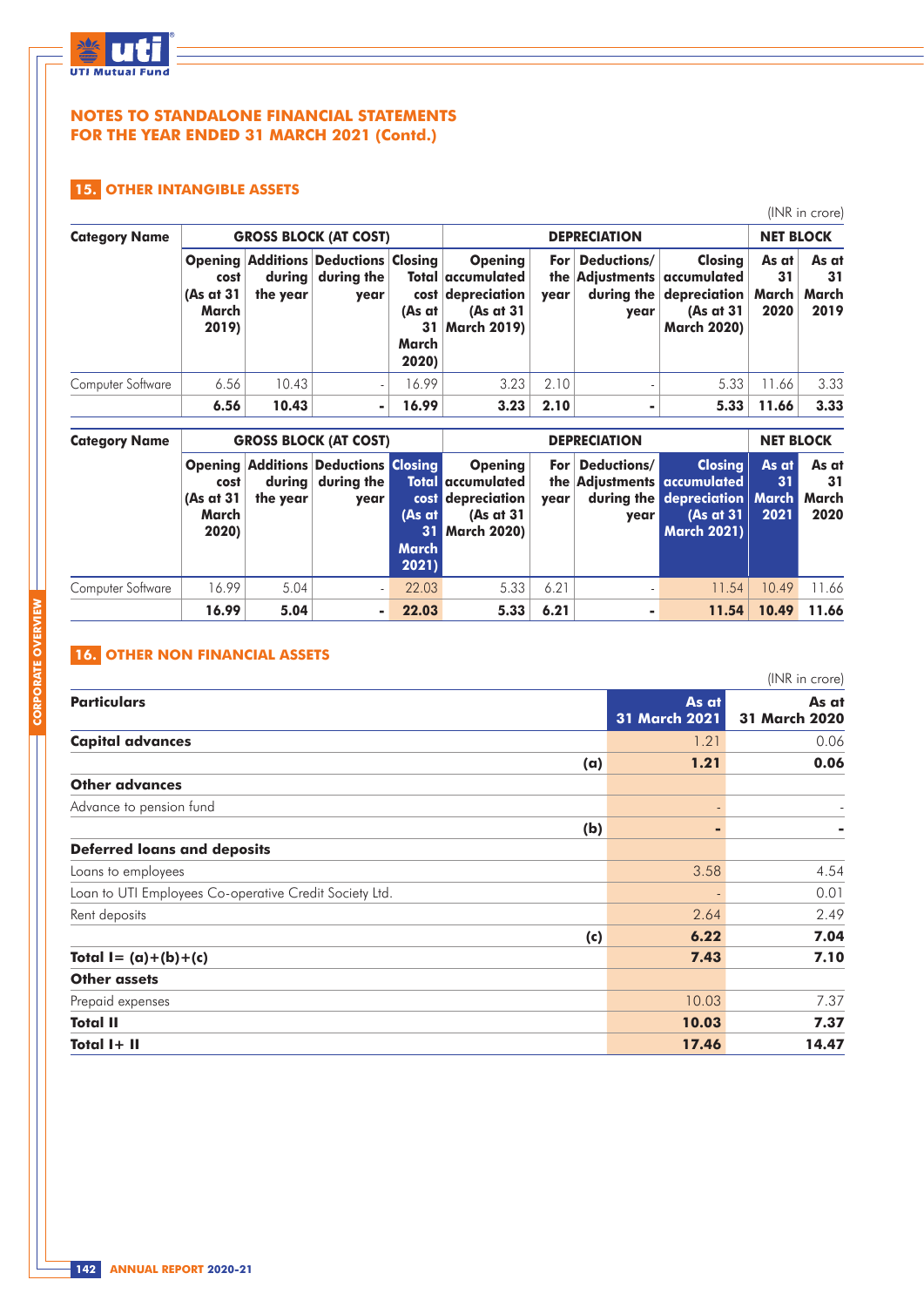### **17. (A) FINANCE LIABILITIES**

|                                                                                                |                               | (INR in crore)                |
|------------------------------------------------------------------------------------------------|-------------------------------|-------------------------------|
| <b>Particulars</b>                                                                             | As at<br><b>31 March 2021</b> | As at<br><b>31 March 2020</b> |
| <b>Borrowings (Secured, considered good)</b>                                                   |                               |                               |
| (I) Trade payables                                                                             |                               |                               |
| total outstanding dues of micro enterprises and small enterprises<br>(i)                       |                               |                               |
| total outstanding dues of creditors other than micro enterprises and small enterprises<br>(ii) |                               |                               |
|                                                                                                |                               |                               |
| (II) Other payable                                                                             |                               |                               |
| total outstanding dues of micro enterprises and small enterprises<br>(i)                       | 0.63                          | 0.80                          |
|                                                                                                | 0.63                          | 0.80                          |
| total outstanding dues of creditors other than micro enterprises and small enterprises<br>(ii) |                               |                               |
| Accrued benefits to employees                                                                  | 38,00                         | 42.17                         |
| Payable to UTI Mutual Fund                                                                     | 0.04                          |                               |
| Retention money                                                                                | 0.99                          | 0.78                          |
| Other payables                                                                                 | 36.89                         | 9.99                          |
|                                                                                                | 75.92                         | 52.94                         |

In the opinion of the management, the balances of trade payables are stated at book value and are payable.

#### **Dues to Micro, Small and Medium Enterprises**

Trade payables do not include any amount payable to Micro, Small and Medium Enterprises. Under the Micro, Small and Medium Enterprises Development Act, 2006, (MSMEDA) which came into force from October 02, 2006, certain disclosures are required to be made relating to Micro, Small and Medium enterprises. On the basis of the information and records available with the management, the following disclosures are made for the amounts due to the Micro, Small and Medium enterprises, who have registered with the competent authorities.

|                                                                                                 |                      | (IIVA III COLE) |
|-------------------------------------------------------------------------------------------------|----------------------|-----------------|
| <b>Particulars</b>                                                                              | As at                | As at           |
|                                                                                                 | <b>31 March 2021</b> | 31 March 2020   |
| Principal amount remaining unpaid to any supplier as at the year end                            | 0.63                 | 0.80            |
| Interest due thereon                                                                            | <b>NIL</b>           | <b>NIL</b>      |
| Amount of interest paid by the company in terms of section 16 of the MSMEDA, along with         | <b>NIL</b>           | <b>NIL</b>      |
| the amount of the payment made to the supplier beyond the appointed day during the              |                      |                 |
| accounting year                                                                                 |                      |                 |
| Amount of interest due and payable for the year of delay in making payment (which have          | <b>NIL</b>           | <b>NIL</b>      |
| been paid but beyond the appointed day during the year) but without adding the interest         |                      |                 |
| specified under the MSMEDA                                                                      |                      |                 |
| Amount of interest accrued and remaining unpaid at the end of the accounting year               | <b>NIL</b>           | <b>NIL</b>      |
| The amount of further interest remaining due and payable even in the succeeding years,          | <b>NIL</b>           | <b>NIL</b>      |
| until such date when the interest dues above are actually paid to the small enterprise, for the |                      |                 |
| purpose of disallowance of a deductible expenditure under section 23 of the Micro, Small        |                      |                 |
| and Medium Enterprises Development Act, 2006.                                                   |                      |                 |
| <b>Borrowings (Other than debt securities)</b>                                                  |                      |                 |
| From Banks                                                                                      | <b>NIL</b>           | <b>NIL</b>      |
|                                                                                                 |                      |                 |

 $(INID \text{ in } error)$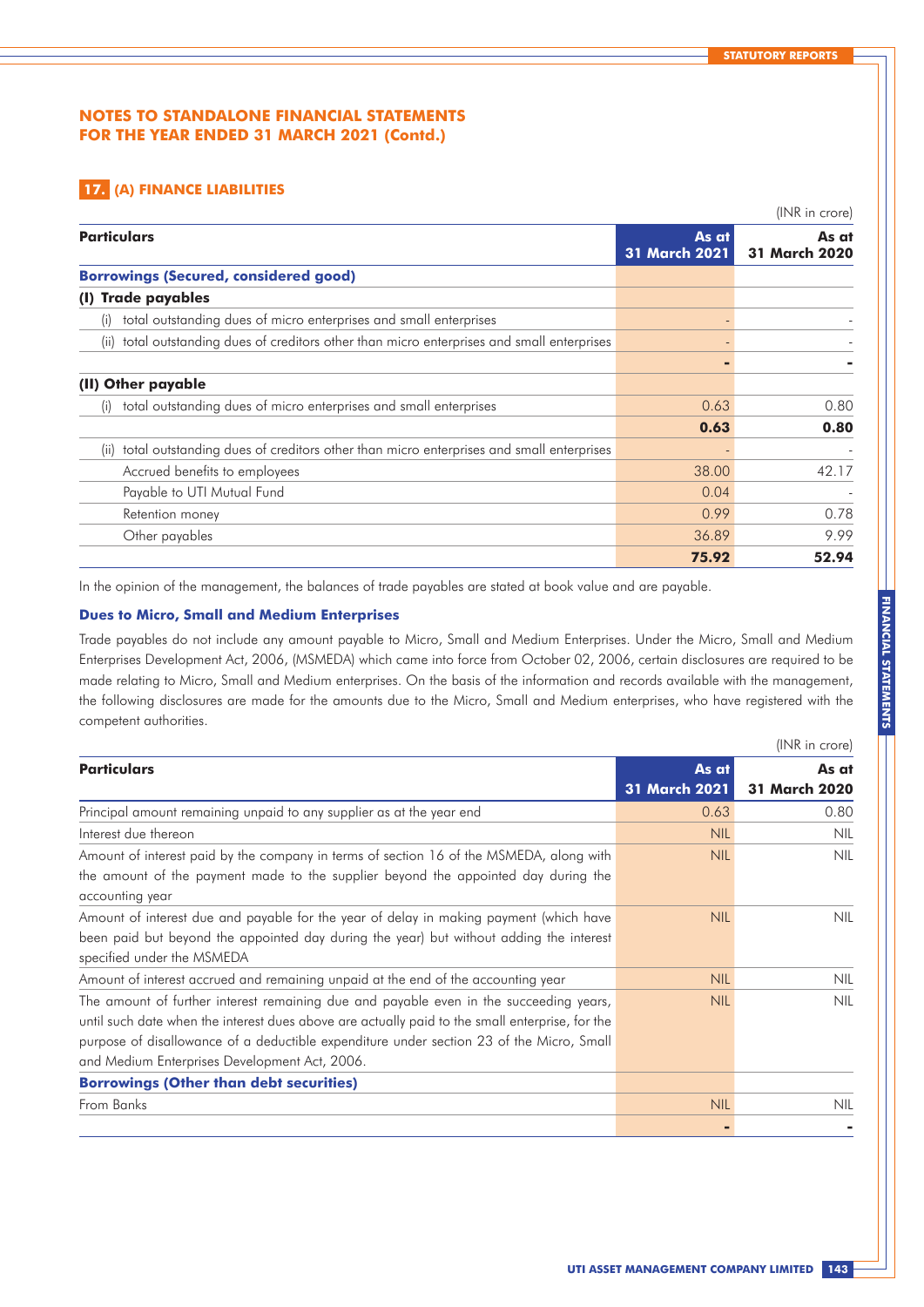

### **18. OTHER FINANCIAL LIABILITIES**

|                                           | (INR in crore) |               |  |  |  |  |
|-------------------------------------------|----------------|---------------|--|--|--|--|
| <b>Particulars</b>                        | As at          | As at         |  |  |  |  |
|                                           | 31 March 2021  | 31 March 2020 |  |  |  |  |
| VSS Liability Fund                        | 27.00          | 25.56         |  |  |  |  |
| <b>Investor Education Fund</b>            | 6.06           | 13.46         |  |  |  |  |
| Offshore Development Fund                 | 30.18          | 26.05         |  |  |  |  |
| Payable to SUUTI towards security deposit | 0.08           | 0.08          |  |  |  |  |
| Lease liability *                         | 106.57         | 105.63        |  |  |  |  |
|                                           | 169.89         | 170.78        |  |  |  |  |

\* Lease liability is created on account of implementation of IND AS 116 for leased premises

### **19. CURRENT TAX LIABILITIES (NET)**

|                                               |       | (INR in crore)                       |
|-----------------------------------------------|-------|--------------------------------------|
|                                               | As at | As at<br>31 March 2021 31 March 2020 |
| Provision for Income Tax (Net of Advance tax) | 26.81 | 4 2 4                                |
|                                               | 26.81 | 4.24                                 |

## **20. PROVISIONS**

|                                        |                      | (INR in crore)       |
|----------------------------------------|----------------------|----------------------|
| <b>Particulars</b>                     | As at                | As at                |
|                                        | <b>31 March 2021</b> | <b>31 March 2020</b> |
| <b>Provision for employee benefits</b> |                      |                      |
| Provision for gratuity                 | 12.56                | 12.94                |
| Provision for leave encashment         | 5.83                 | 9.99                 |
| Provision for pension                  | 21.47                | 52.44                |
| a                                      | 39.86                | 75.37                |
| <b>Other provisions</b>                |                      |                      |
| Provision for litigations              | 0.39                 | 0.39                 |
| b                                      | 0.39                 | 0.39                 |
| Total $a + b$                          | 40.25                | 75.76                |

### **Provision for litigations**

The canteen services were discontinued from 25 February 2004 against which a case was filed by The Contract Labour Udyog Kamgar Union in 2005. The company has made a provision of INR 0.39 crore (Previous year INR 0.39 crore) in case the verdict is against the company.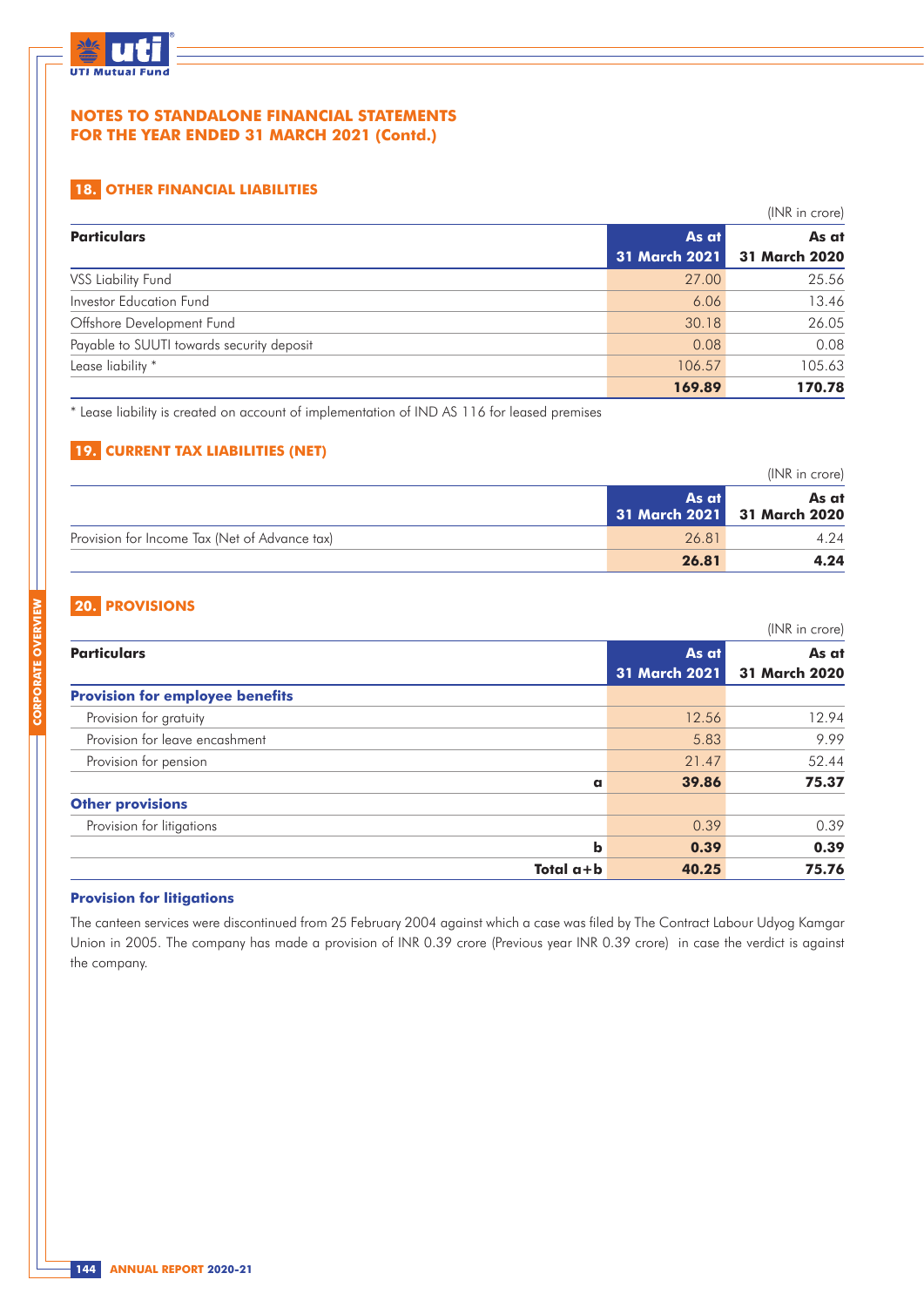### **21. DEFERRED TAX LIABILITY (NET)**

|                                                                    |                               | (INR in crore)                |
|--------------------------------------------------------------------|-------------------------------|-------------------------------|
| <b>Particulars</b>                                                 | As at<br><b>31 March 2021</b> | As at<br><b>31 March 2020</b> |
| <b>Deferred tax liability:</b><br>i)                               |                               |                               |
| On account of depreciation on Property, plant and equipments<br>a) | 30.00                         | 28.82                         |
| Net impact of IND - AS for investments<br>b)                       | 28.18                         | 6.95                          |
| Net impact of IND - AS for Lease liability<br>$\mathsf{C}$         | 24.20                         | 24.66                         |
| Total 'a'                                                          | 82.38                         | 60.43                         |
| ii) Deferred tax asset:                                            |                               |                               |
| Net impact of IND - AS for Investments<br>a)                       |                               |                               |
| Net impact of IND - AS for Loans<br>b)                             | 1.00                          | 1.15                          |
| Net impact of IND - AS for Deposits<br>$\mathsf{C}$                | 0.15                          | 0.08                          |
| Net impact of IND - AS for Right of use assets<br>d)               | 26.82                         | 26.58                         |
| On account of Unabsorbed Losses<br>$\epsilon$                      | 4.63                          | 7.98                          |
| Total 'b'                                                          | 32.60                         | 35.79                         |
| Net Deferred tax liability (a-b)                                   | 49.78                         | 24.64                         |

### **22. OTHER NON FINANCIAL LIABILITIES**

|                               |       | (INR in crore)                       |
|-------------------------------|-------|--------------------------------------|
| <b>Particulars</b>            | As at | As at<br>31 March 2021 31 March 2020 |
| Goods and service tax payable | 7.25  | 3.44                                 |
| TDS payable                   | 5.67  | 3.70                                 |
|                               | 12.92 | 7.14                                 |

## **23. EQUITY SHARE CAPITAL**

|                                                                          |                                 | (INR in crore)                |
|--------------------------------------------------------------------------|---------------------------------|-------------------------------|
| <b>Particulars</b>                                                       | As at<br>31 March 2021 <b>1</b> | As at<br><b>31 March 2020</b> |
| <b>Authorised</b>                                                        |                                 |                               |
| 20.00 crore (31 March 2020: 20.00 crore) equity shares of Rs.10/- each   | 200.00                          | 200.00                        |
| Issued, subscribed and fully paid up                                     |                                 |                               |
| 12.679 crore (31 March 2020; 12.679 crore) equity shares of Rs.10/- each | 126.79                          | 126.79                        |

### **a) Reconciliation of the equity shares outstanding at the beginning and at the end of the reporting year**

| <b>Particulars</b>                                                      | As at 31 March 2021       |                        | As at 31 March 2020       |                        |
|-------------------------------------------------------------------------|---------------------------|------------------------|---------------------------|------------------------|
|                                                                         | No. of<br>shares<br>crore | <b>INR</b> in<br>crore | No. of<br>shares<br>crore | <b>INR</b> in<br>crore |
| At the beginning of the year                                            | 12.679                    | 126.79                 | 12.679                    | 126.79                 |
| Add: Share issued on exercise of Employee Stock Options during the year |                           |                        |                           |                        |
| Add: Share issued during the year                                       |                           |                        |                           |                        |
| Bought back during the reporting year                                   | ▬                         |                        |                           |                        |
| At the close of the year                                                | 12.679                    | 126.79                 | 12.679                    | 126.79                 |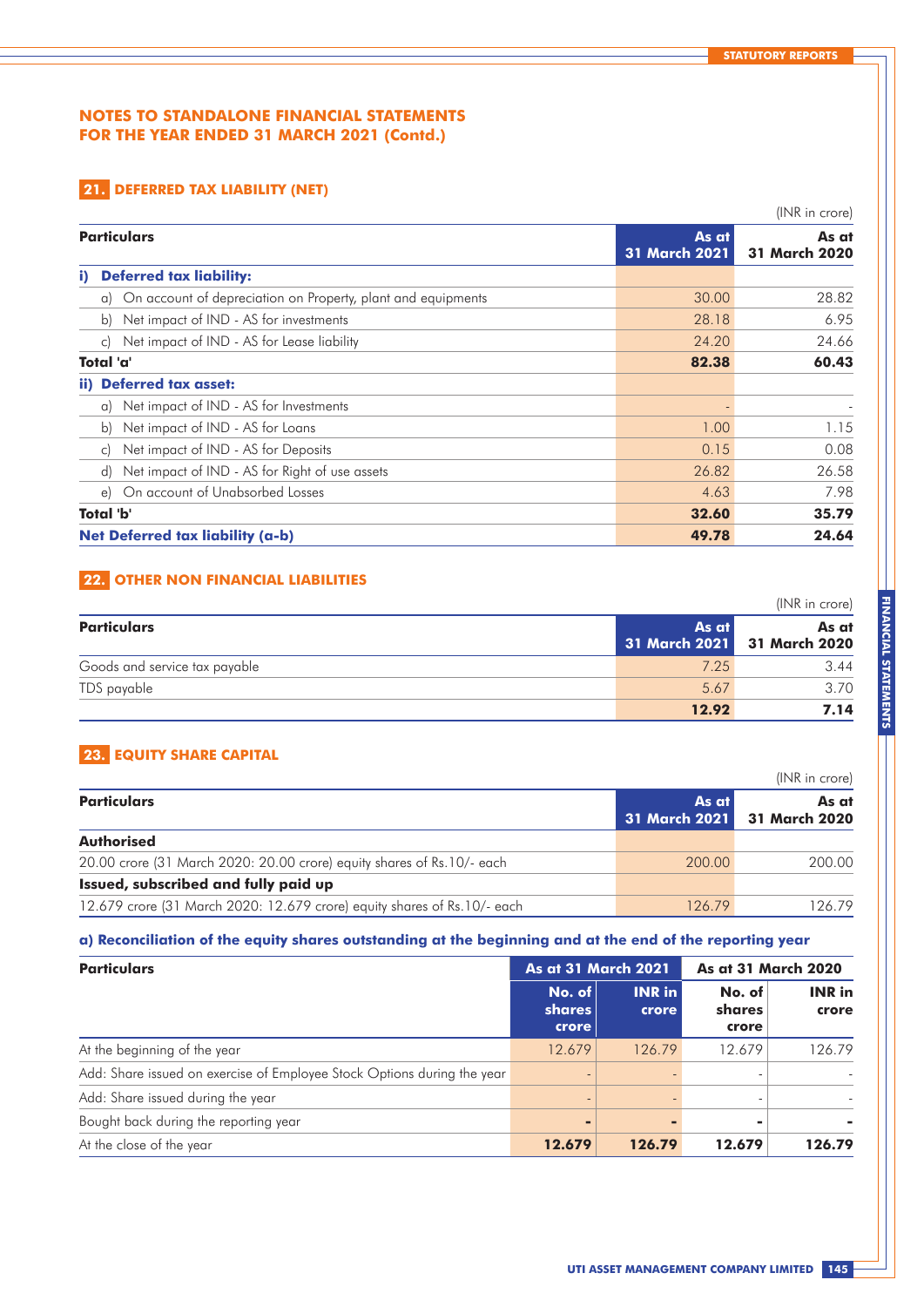

### **b) Terms/rights attached to equity shares**

The Company has only one class of equity shares having a par value of Rs.10 per share. Each holder of equity shares is entitled to one vote per share. The Company declares and pays dividend in Indian rupees. The dividend proposed by the Board of Directors is subject to the approval of the shareholders in the ensuing Annual General Meeting.

In the event of liquidation of the company, the holders of equity shares will be entitled to receive remaining assets of the company, after distribution of all preferential amounts. The distribution will be in proportion to the number of equity shares held by the shareholders.

**c)** Aggregate number of bonus shares issued, shares issued for consideration other than cash and shares bought back during the period of five years immediately preceding the reporting date: NIL

#### **d) Details of shareholders holding more than 5% shares in the company:**

| <b>Particulars</b>                     |                               | <b>As at 31 March 2021</b>     |                           | As at 31 March 2020 |  |
|----------------------------------------|-------------------------------|--------------------------------|---------------------------|---------------------|--|
|                                        | <b>shares</b><br><b>crore</b> | No. of $\sqrt{ }$ $\%$ Holding | No. of<br>shares<br>crore | % Holding           |  |
| Equity shares of Rs.10 each fully paid |                               |                                |                           |                     |  |
| State Bank of India                    | 1.2665                        | 9.99%                          | 2.3125                    | 18.24%              |  |
| Life Insurance Corporation of India    | 1.2665                        | 9.99%                          | 2.3125                    | 18.24%              |  |
| Bank of Baroda                         | 1.2665                        | 9.99%                          | 2.3125                    | 18.24%              |  |
| Punjab National Bank                   | 1.9321                        | 15.24%                         | 2.3125                    | 18.24%              |  |
| T. Rowe Price International Limited    | 2.9161                        | 23.00%                         | 3.2965                    | 26.00%              |  |
| Mirge Asset Mutual Fund                | 0.7055                        | 5.56%                          |                           |                     |  |
|                                        | 9.3533                        | 73.77%                         | 12.5465                   | 98.96%              |  |

As per records of the company, including its register of shareholders/members and other declarations received from shareholders regarding beneficial interest, the above shareholding represents both legal and beneficial ownership of shares.

#### **e) Initial Public Offering**

During the current financial year, the Company had completed the initial public offering ('IPO') through an offer for sale of 3,89,87,081 equity shares (1,04,59,949 equity shares each by State Bank India, Life Insurance Corporation of India, Bank of Baroda and 38,03,617 equity shares each by Punjab National Bank & T. Rowe Price International Limited) of face value of INR 10 each at a price of INR 554 per equity share aggregating up to INR 2,159.88 crore. The equity shares of the Company were listed on National Stock Exchange of India Limited ('NSE') and BSE Limited ('BSE') on 12 October 2020.

#### **f) Share Based Payment to Employees under Employee Stock Option Scheme :**

The Company introduced an Employee Stock Option Scheme called the "UTI AMC Employee Stock Option Scheme -2007. Each Employee on the rolls of the Company as on 16 December 2019 and few Employees from its subsidiaries were granted options. The vesting of the options is from expiry of one year from grant date till four years from grant date as per Plan. Under the scheme, 21,91,554 equity shares have been granted to the eligible employees and each option entitles the holder thereof to apply for and be allotted number of Equity Share granted of the Company having face value of INR 10 each for an exercise price of INR 728/- during the exercise period. Out of the 21,91,554 options granted 74,593 Options are lapsed, therefore, the total no of options outstanding as on 31 March 2021 is 21,16,961 options, Out of which 753,478 Options are vested as on 31 March 2021 pending for excercise.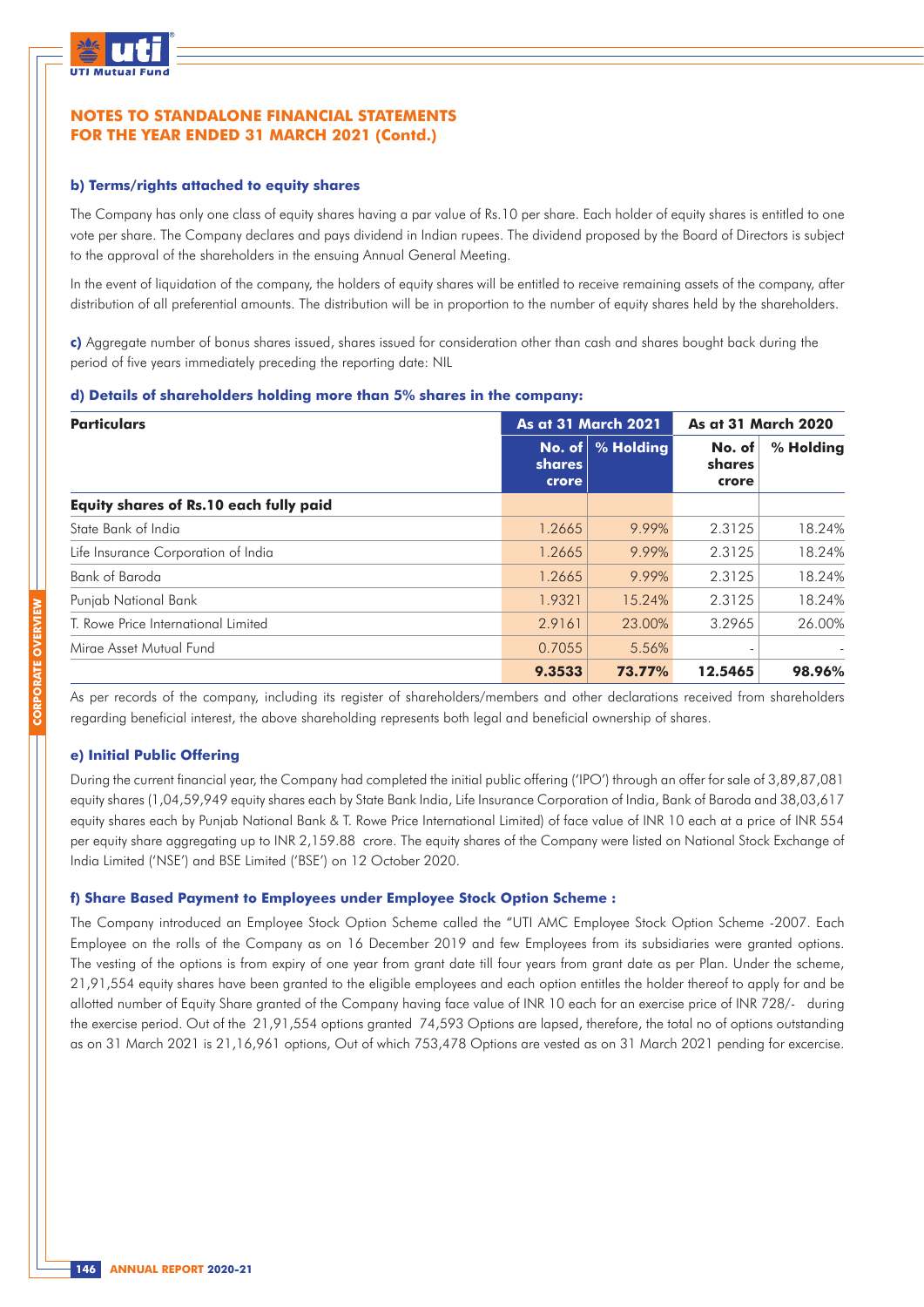### **24. OTHER EQUITY**

|                                                                                  |                               | (INR in crore)         |
|----------------------------------------------------------------------------------|-------------------------------|------------------------|
| <b>Particulars</b>                                                               | As at<br><b>31 March 2021</b> | As at<br>31 March 2020 |
| <b>General reserve</b><br>i)                                                     |                               |                        |
| Balance as per the last financial statements                                     | 150.56                        | 150.56                 |
| Add: amount transferred from surplus balance in the statement of profit and loss |                               |                        |
| <b>Closing Balance</b>                                                           | 150.56                        | 150.56                 |
| ii) Security premium account                                                     |                               |                        |
| Balance as per the last financial statements                                     | 35.61                         | 35.61                  |
| Add: Security premium received during the year                                   |                               |                        |
|                                                                                  | 35.61                         | 35.61                  |
| iii) Share option outstanding account                                            |                               |                        |
| Balance as per the last financial statements                                     | 10.50                         |                        |
| Add: Share option expense during the year                                        | 30.52                         | 10.50                  |
|                                                                                  | 41.02                         | 10.50                  |
| iv) Retained earnings                                                            |                               |                        |
| Balance as per the last financial statements                                     | 2,372.13                      | 2,132.20               |
| Profit for the year                                                              | 351.67                        | 309.16                 |
| Less: Appropriations                                                             |                               |                        |
| Final equity dividend (Note No. 45)                                              | 88.75                         | 63.39                  |
| (31 March 2020: INR 7.00 per share)                                              |                               |                        |
| Tax on equity dividend                                                           |                               | 5.84                   |
| Total appropriation                                                              | 88.75                         | 69.23                  |
| <b>Net balance</b>                                                               | 2,635.05                      | 2,372.13               |
| Other comprehensive Income (OCI)<br>V)                                           |                               |                        |
| Balance as per the last financial statements                                     | (100.96)                      | (37.31)                |
| Add: Movement in OCI (Net) during the year                                       | (7.19)                        | (63.65)                |
|                                                                                  | (108.15)                      | (100.96)               |
| <b>Total Other Equity</b>                                                        | 2,754.09                      | 2,467.84               |

#### **A. Nature and purpose of reserve**

#### **a) General reserve**

The general reserve is used from time to time to transfer profits from retained earnings for appropriation purposes. As the general reserve is created by a transfer from one component of equity to another and is not an item of other comprehensive income, items included in the general reserve will not be reclassified subsequently to profit or loss.

#### **b) Security premium account**

Securities Premium is used to record the premium (amount received in excess of face value of equity shares) on issue of shares. The reserve can be utilised only for limited purposes such as issuance of bonus shares in accordance with the provisions of the Companies Act, 2013.

#### **c) Share option outstanding account**

The share options outstanding account is used to recognise the grant date fair value of options issued to employees under share based payments arrangement over the vesting period.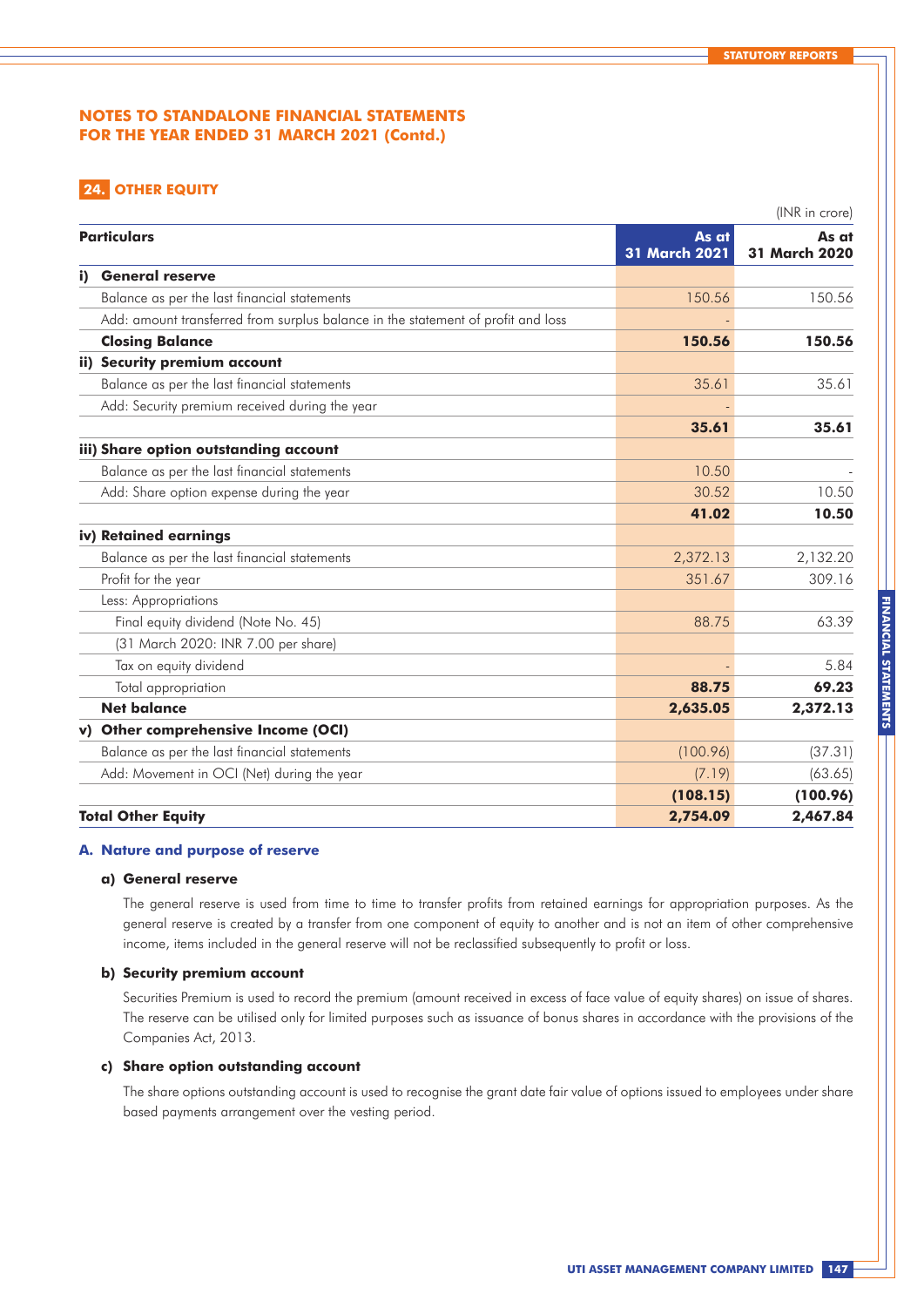

### **25. REVENUE FROM OPERATIONS**

|    |                                                             |                                           | (INR in crore)                     |
|----|-------------------------------------------------------------|-------------------------------------------|------------------------------------|
|    | <b>Particulars</b>                                          | <b>Year Ended</b><br><b>31 March 2021</b> | <b>Year Ended</b><br>31 March 2020 |
| i) | <b>Interest income</b>                                      |                                           |                                    |
|    | Interest on loans to employees                              | 1.02                                      | 1.26                               |
|    | Interest income from investments                            | 7.89                                      | 11.14                              |
|    | Interest on deposit with bank                               | 5.81                                      | 5.32                               |
|    | Interest on loans to UTI Capital Ltd.                       | 0.34                                      | 0.37                               |
|    | Net impact of notional interest on employee loans           | 1.23                                      | (1.77)                             |
|    | Net impact of notional interest on ECCSL                    | 0.01                                      | 0.06                               |
|    | Net impact of notional interest on deposits                 | (0.20)                                    | (0.59)                             |
|    |                                                             | 16.10                                     | 15.79                              |
|    | ii) Dividend income                                         |                                           |                                    |
|    | Investment in subsidiaries                                  | 4.00                                      |                                    |
|    | Investments                                                 | 0.11                                      | 0.06                               |
|    |                                                             | 4.11                                      | 0.06                               |
|    | iii) Rental income                                          | 10.53                                     | 8.22                               |
|    |                                                             | 10.53                                     | 8.22                               |
|    | iv) Net gain/loss on fair value changes                     | 157.93                                    | 48.11                              |
|    |                                                             | 157.93                                    | 48.11                              |
|    | v) Sale of services                                         |                                           |                                    |
|    | <b>Details of services rendered</b>                         |                                           |                                    |
|    | Management fees                                             | 725.62                                    | 717.45                             |
|    | Advisory fees                                               | 0.14                                      | 0.18                               |
|    | <b>Other operating revenues</b>                             |                                           |                                    |
|    | Fees relating to point of presence under New Pension Scheme | 0.73                                      | 0.62                               |
|    |                                                             | 726.49                                    | 718.25                             |
|    | vi) Others                                                  |                                           |                                    |
|    | Net gain/loss on sale of investments                        | 25.40                                     | 41.10                              |
|    |                                                             | 25.40                                     | 41.10                              |

### **26. OTHER INCOME**

|                                                  |                                    | (INR in crore)                            |
|--------------------------------------------------|------------------------------------|-------------------------------------------|
| <b>Particulars</b>                               | <b>Year Ended</b><br>31 March 2021 | <b>Year Ended</b><br><b>31 March 2020</b> |
| Exchange differences (net)                       |                                    |                                           |
| Provision no longer required withdrawn (net)     | (1.52)                             | 3.20                                      |
| Support service fees on inter branch billing GST | 27.33                              | 26.30                                     |
| Other non operating income                       | 1.78                               | 0.76                                      |
|                                                  | 27.59                              | 30.26                                     |

### **26.1 OTHER COMPREHENSIVE INCOME**

|                                                        |                                                  | (INR in crore)    |
|--------------------------------------------------------|--------------------------------------------------|-------------------|
| <b>Particulars</b>                                     | <b>Year Ended</b><br>31 March 2021 31 March 2020 | <b>Year Ended</b> |
| Re-measurement during the year in Defined Benefit Plan | (7.19)                                           | (52.57)           |
|                                                        | (7.19)                                           | (52.57)           |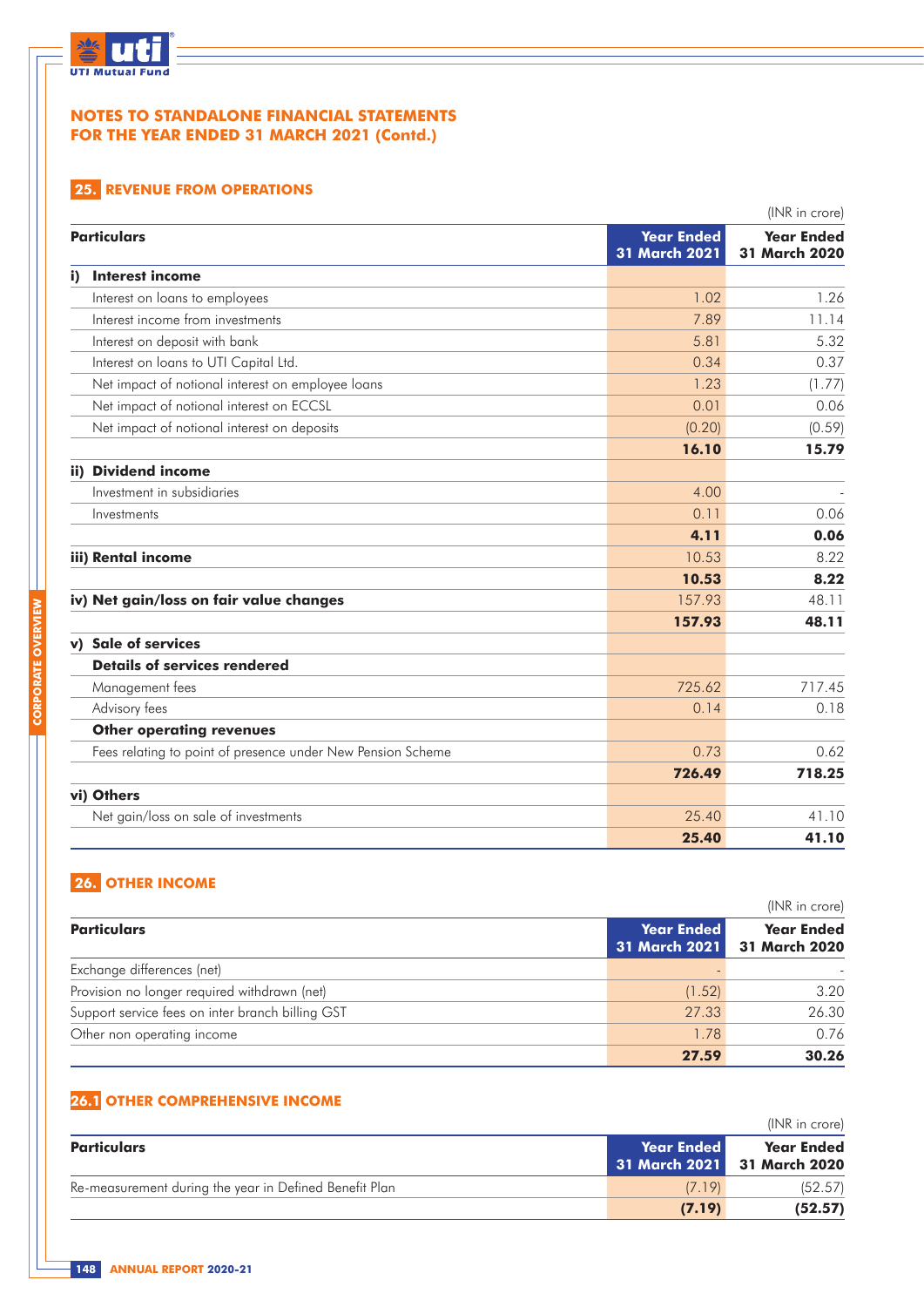### **27. EXPENSES**

|      |                                              |                                           | (INR in crore)                     |
|------|----------------------------------------------|-------------------------------------------|------------------------------------|
|      | <b>Particulars</b>                           | <b>Year Ended</b><br><b>31 March 2021</b> | <b>Year Ended</b><br>31 March 2020 |
| (i)  | <b>Fees and commission expense</b>           |                                           |                                    |
|      | Marketing fees and commission                | 5.57                                      | 5.59                               |
|      |                                              | 5.57                                      | 5.59                               |
| (ii) | <b>Impairment on financial instruments</b>   |                                           |                                    |
|      | Investment in Venture Fund                   | $\overline{\phantom{a}}$                  | 8.74                               |
|      |                                              | ٠                                         | 8.74                               |
|      | (iii) Employee benefits expenses             |                                           |                                    |
|      | Salaries and wages                           | 255.78                                    | 238.06                             |
|      | Contribution to provident and other funds    | 11.51                                     | 11.49                              |
|      | Expenses on the employee stock option scheme | 28.08                                     | 10.50                              |
|      | Gratuity expense                             | 3.00                                      | 5.76                               |
|      | Leave encashment expense                     | 13.26                                     | 15.82                              |
|      | Pension expense                              | 12.66                                     | 8.67                               |
|      | Staff welfare expenses                       | 16.38                                     | 17.54                              |
|      | Amortisation of employee loans               | 0.96                                      | 1.09                               |
|      | Discount on housing loan benefits            |                                           |                                    |
|      |                                              | 341.63                                    | 308.93                             |
| (iv) | <b>Finance costs</b>                         |                                           |                                    |
|      | Interest expense on lease liability          | 7.97                                      | 9.30                               |
|      | Other borrowing costs                        |                                           |                                    |
|      |                                              | 7.97                                      | 9.30                               |
| (v)  | Depreciation, amortisation and impairment    |                                           |                                    |
|      | Depreciation of tangible assets              | 12.98                                     | 14.34                              |
|      | Amortization of intangible assets            | 6.21                                      | 2.10                               |
|      | Amortization of right of use assets          | 14.67                                     | 16.77                              |
|      |                                              | 33.86                                     | 33.21                              |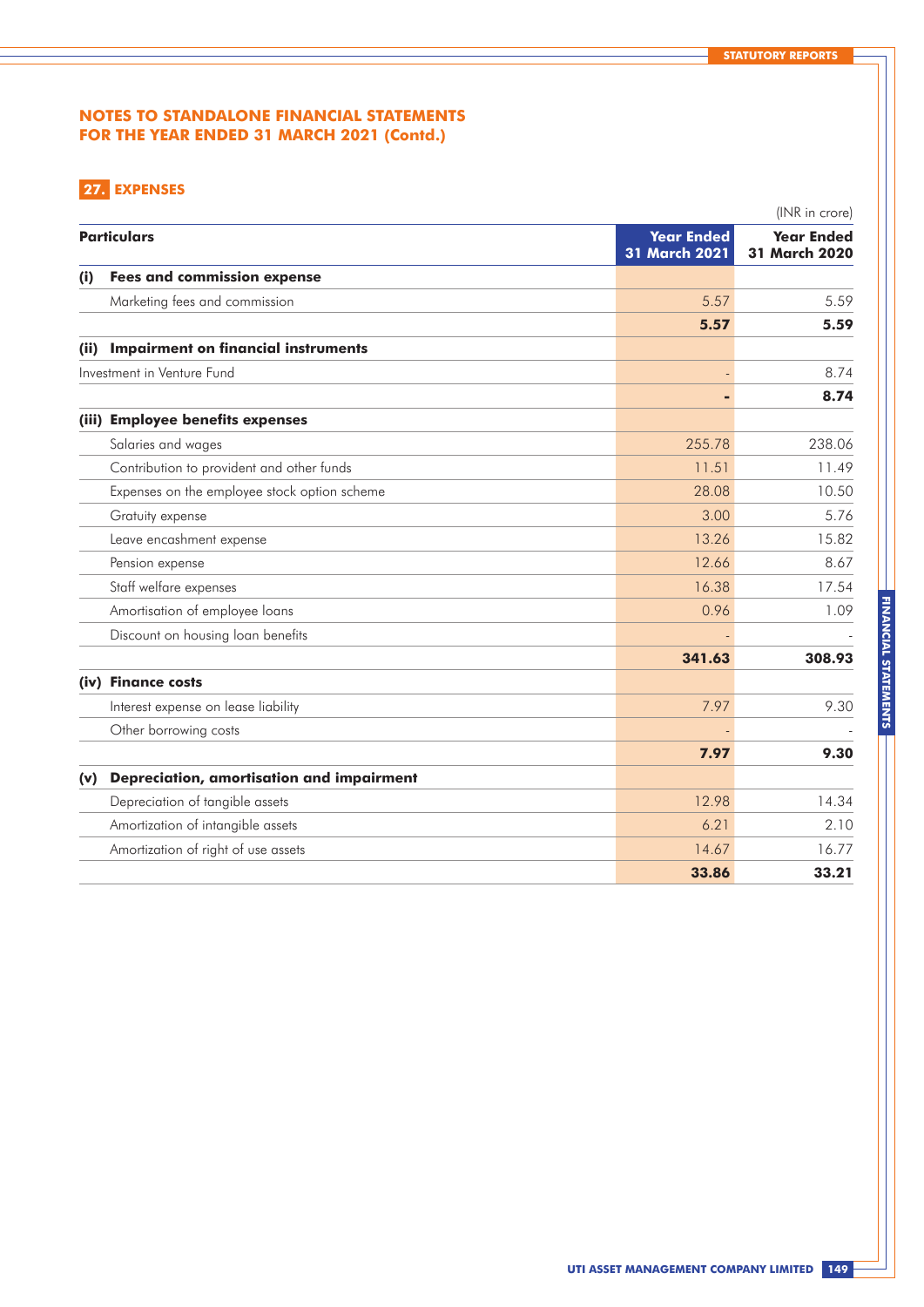

|  |                                                      |                                           | (INR in crore)                     |
|--|------------------------------------------------------|-------------------------------------------|------------------------------------|
|  | <b>Particulars</b>                                   | <b>Year Ended</b><br><b>31 March 2021</b> | <b>Year Ended</b><br>31 March 2020 |
|  | (vi) Other expenses                                  |                                           |                                    |
|  | Power and fuel                                       | 3.50                                      | 5.71                               |
|  | Rent                                                 | 0.22                                      | 0.86                               |
|  | Rates and taxes                                      | 2.78                                      | 2.24                               |
|  | Insurance                                            | 0.15                                      | 0.20                               |
|  | Repairs and maintenance                              |                                           |                                    |
|  | Computer and office equipment                        | 3.37                                      | 1.41                               |
|  | Buildings/Office premises                            | 10.08                                     | 14.41                              |
|  | Others                                               | 0.01                                      | 0.04                               |
|  | Advertising and business promotion                   | 8.87                                      | 13.71                              |
|  | Travelling and conveyance                            | 3.59                                      | 9.90                               |
|  | Communication costs                                  | 3.72                                      | 2.78                               |
|  | Printing and stationery                              | 0.83                                      | 0.99                               |
|  | Legal and professional fees                          | 47.11                                     | 45.13                              |
|  | Directors sitting fees                               | 1.37                                      | 0.72                               |
|  | Payment to auditors (Refer (i) below)                | 0.37                                      | 0.39                               |
|  | Exchange differences (net)                           |                                           |                                    |
|  | Bad debts/advances written off                       |                                           |                                    |
|  | Loss on sale of property, plant and equipments (net) | 0.05                                      | 0.17                               |
|  | Membership fees & subscription                       | 15.79                                     | 10.55                              |
|  | Scheme expenses                                      |                                           |                                    |
|  | Computer consumables                                 | 0.50                                      | 0.47                               |
|  | Corporate social responsibility expenses             | 14.40                                     | 5.41                               |
|  | Other expenses                                       | 4.59                                      | 4.64                               |
|  |                                                      | 121.30                                    | 119.73                             |
|  | <b>Payment to auditors</b><br>(i)                    |                                           |                                    |
|  | As auditors:                                         |                                           |                                    |
|  | Audit fees                                           | 0.17                                      | 0.17                               |
|  | Consolidation audit fees                             | 0.05                                      | 0.05                               |
|  | Tax audit fees                                       | 0.05                                      | 0.05                               |
|  | Limited review fees                                  | 0.06                                      | 0.07                               |
|  | In other capacity                                    |                                           |                                    |
|  | Other services (certification fees)                  | 0.04                                      | 0.05                               |
|  | Reimbursement of expenses                            | 0.00                                      |                                    |
|  |                                                      | 0.37                                      | 0.39                               |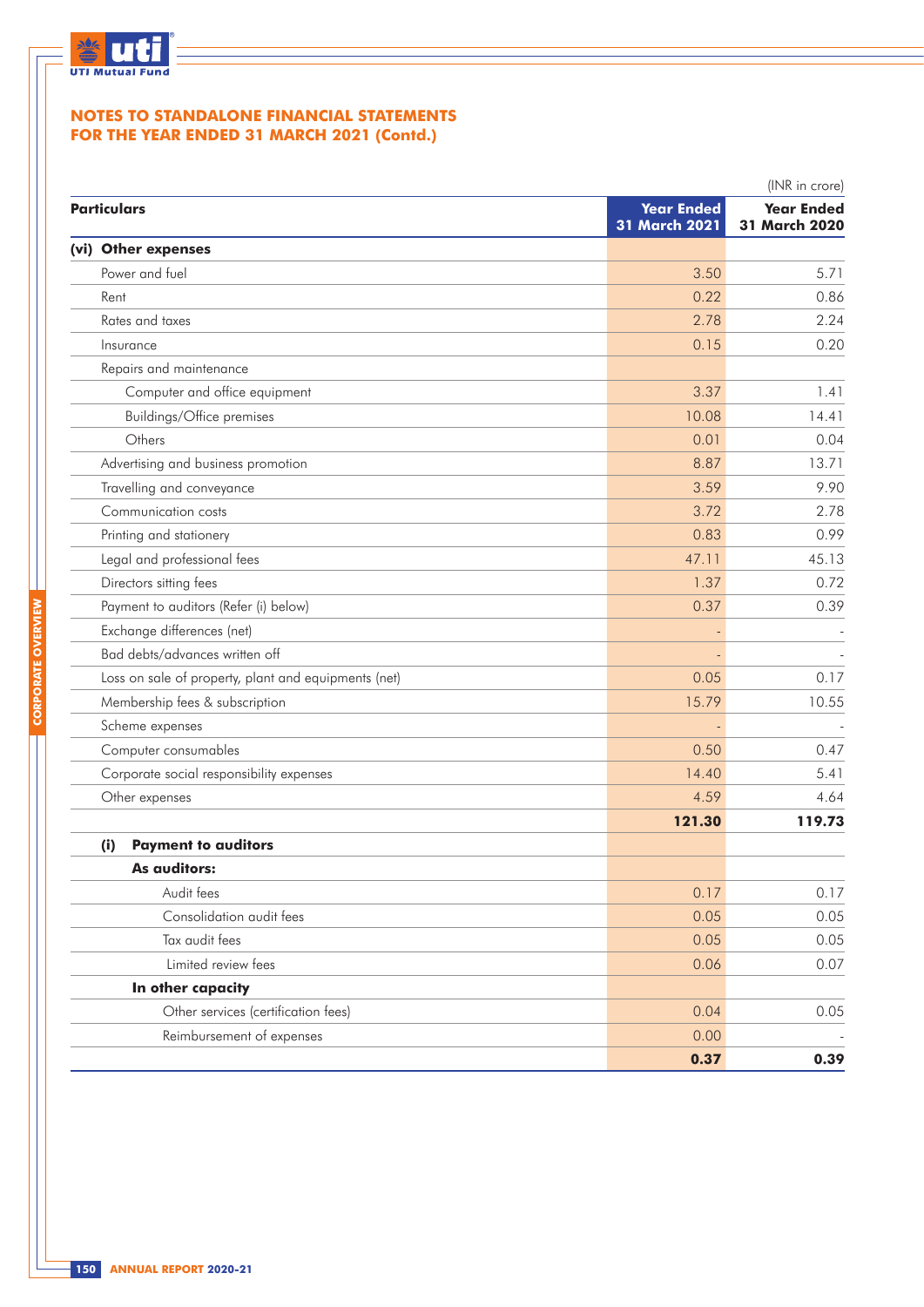### **28. INCOME TAX**

#### **A. Amount recognised in Statement of Profit and Loss :**

|               |                                                                                                                   |                                           | (INR in crore)                            |
|---------------|-------------------------------------------------------------------------------------------------------------------|-------------------------------------------|-------------------------------------------|
|               | <b>Particulars</b>                                                                                                | <b>Year Ended</b><br><b>31 March 2021</b> | <b>Year Ended</b><br><b>31 March 2020</b> |
| I)            | Tax expenses recognised in the Statement of Profit and Loss                                                       |                                           |                                           |
|               | <b>Current tax:</b>                                                                                               |                                           |                                           |
|               | Current period                                                                                                    | 81.00                                     | 72.60                                     |
|               | Tax adjustment for earlier years                                                                                  |                                           |                                           |
|               | <b>Deferred tax:</b>                                                                                              |                                           |                                           |
|               | Relating to origination and reversal of temporary differences                                                     | 25.15                                     | (5.47)                                    |
|               | Income tax reported in the statement of Profit and Loss                                                           | 106.15                                    | 67.13                                     |
| $\mathbf{II}$ | Tax on other comprehensive income                                                                                 |                                           |                                           |
|               | The tax (charge)/credit arising on income and expenses recognised in other<br>comprehensive income is as follows: |                                           |                                           |
|               | <b>Deferred tax:</b>                                                                                              |                                           |                                           |
|               | On items that will be reclassified to profit or loss                                                              |                                           |                                           |
|               | (Gain) / Loss on remeasurement of net defined benefit plans                                                       |                                           | (11.08)                                   |
|               | Income tax reported in the Statement of Profit and Loss                                                           |                                           | (11.08)                                   |

### **B. Reconciliation of Current Tax**

|                                                                                |                                           | (INR in crore)                            |
|--------------------------------------------------------------------------------|-------------------------------------------|-------------------------------------------|
| <b>Particulars</b>                                                             | <b>Year Ended</b><br><b>31 March 2021</b> | <b>Year Ended</b><br><b>31 March 2020</b> |
| Profit before tax as per books (A)                                             | 457.82                                    | 376.29                                    |
| Applicable Tax Rate (Effective Tax Rate)                                       | 25.17%                                    | 25.17%                                    |
| Computed Tax Expenses (B)                                                      | 115.22                                    | 94.71                                     |
| Tax effect of the amount which are not taxable in calculating taxable income : |                                           |                                           |
| Effect of tax on CSR Expenses                                                  | 3.62                                      | 1.36                                      |
| Effect of Profit & Loss on Investments (including MTM)                         | (35.51)                                   | (10.05)                                   |
| <b>Effect of Depreciation</b>                                                  | (0.02)                                    | (10.69)                                   |
| Effect for IND AS 116 - Lease Accounting                                       | 0.11                                      | 0.09                                      |
| Effect for Income which are deferred as per Income Tax                         | 24.66                                     | 5.57                                      |
| <b>Effect for Actuarial Valuation</b>                                          | (2.82)                                    | (12.90)                                   |
| Other                                                                          | 0.88                                      | (0.96)                                    |
| Total effect of tax adjustment (C)                                             | 106.15                                    | 67.13                                     |
| Effective tax rate (in Percentage) ( $D = C/A$ )                               | 23.19                                     | 17.84                                     |

### **29. EARNINGS IN FOREIGN CURRENCY (ACCRUAL BASIS)**

|                 |                                           | (INR in crore)    |
|-----------------|-------------------------------------------|-------------------|
| Particulars     | Year Ended<br>31 March 2021 31 March 2020 | <b>Year Ended</b> |
| Management fees | 6.86                                      | 4.85              |
|                 | 6.86                                      | 4.85              |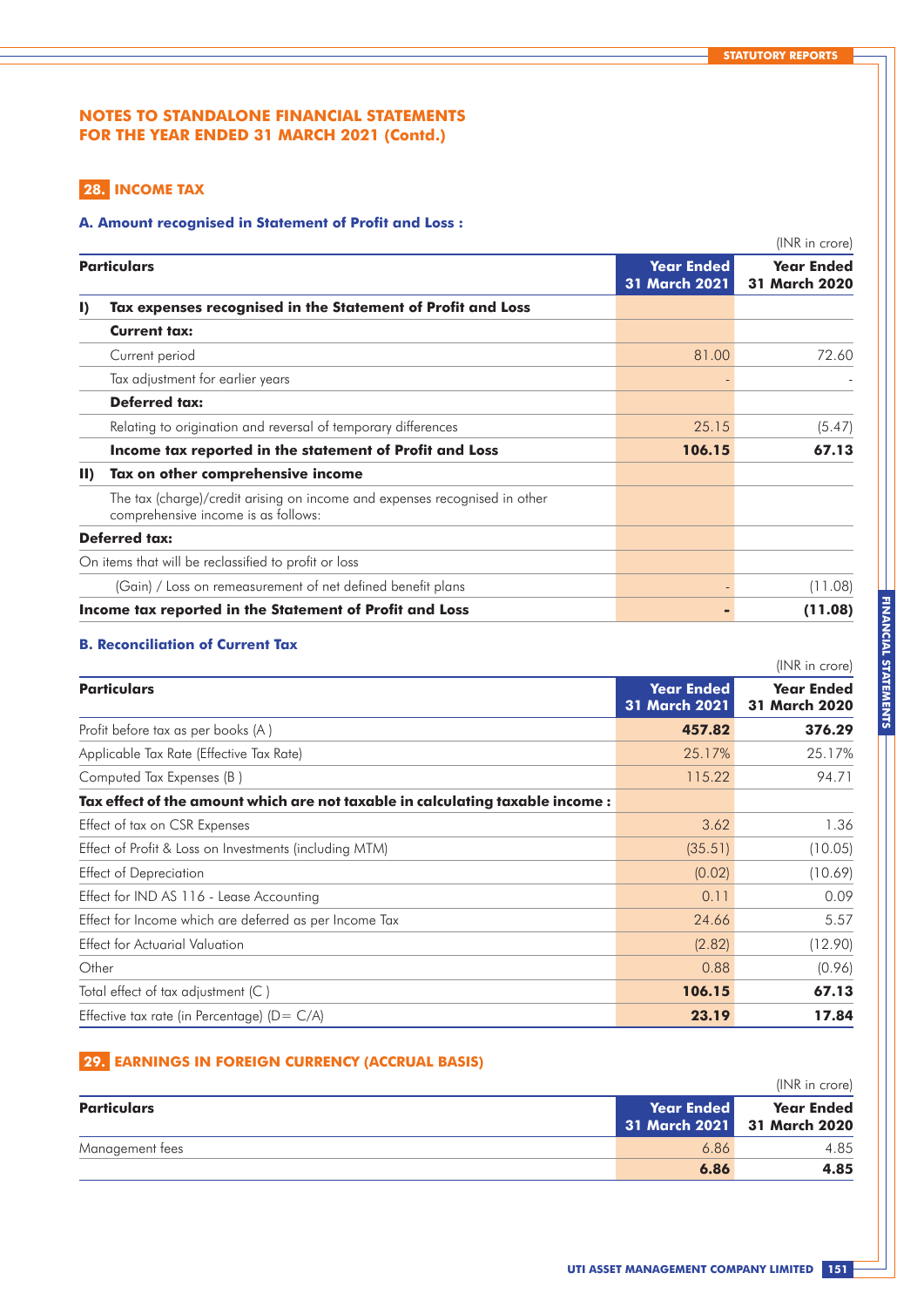

### **30. EXPENDITURE IN FOREIGN CURRENCY (ACCRUAL BASIS)**

|                               |                             | (INR in crore)                     |
|-------------------------------|-----------------------------|------------------------------------|
| <b>Particulars</b>            | Year Ended<br>31 March 2021 | <b>Year Ended</b><br>31 March 2020 |
| Travelling expenses           |                             | 0.27                               |
| Professional fees and others  | 7.26                        | 1.59                               |
| Business support service fees | 4.99                        | 4.99                               |
|                               | 12.25                       | 6.85                               |

### **31. RELATED PARTY DISCLOSURES**

In terms of Indian Accounting Standard 24 'Related Party Disclosures' , the Company has entered into transactions with the following related parties in the ordinary courses of business.

### **i) Names of related parties where control exists with whom transactions have occurred**

| Investor with significant influence | T Rowe Price International Limited (23.00%)                                                                        |  |  |  |  |  |
|-------------------------------------|--------------------------------------------------------------------------------------------------------------------|--|--|--|--|--|
| Subsidiaries                        | UTI Venture Funds Management Company Private Limited (100%)                                                        |  |  |  |  |  |
|                                     | UTI International Limited, Guernsey. (100%)                                                                        |  |  |  |  |  |
|                                     | UTI Retirement Solutions Limited, India (100%)                                                                     |  |  |  |  |  |
|                                     | UTI Capital Private Limited, India (100%)                                                                          |  |  |  |  |  |
|                                     | India Infrastructure Development Fund (25.87 %) ****                                                               |  |  |  |  |  |
| Stepdown subsidiaries               | UTI International (Singapore) Private Limited. (100% subsidiary of UTI International Limited, Guernsey)            |  |  |  |  |  |
|                                     | UTI Investment Management Company (Mauritius) Limited. (100% subsidiary of UTI International<br>Limited, Guernsey) |  |  |  |  |  |
|                                     | UTI Private Equity Limited (100% subsidiary of UTI Venture Funds Management Company (P) Limited)                   |  |  |  |  |  |
| <b>Other Related Parties</b>        | UTI AMC Ltd Employees Provident Fund                                                                               |  |  |  |  |  |
|                                     | UTI AMC Ltd Pension Fund                                                                                           |  |  |  |  |  |
| Key management person               | Mr. Imtaiyazur Rahman (CEO & WTD),                                                                                 |  |  |  |  |  |
|                                     | Mr. Dinesh Kumar Mehrotra (Chairman & Independent Director)                                                        |  |  |  |  |  |
|                                     | Mr. Deepak Kumar Chatterjee (Independent Director)                                                                 |  |  |  |  |  |
|                                     | Mr. Edward Cage Bernard (Non - Executive Director)                                                                 |  |  |  |  |  |
|                                     | Mr. Flemming Madsen (Non - Executive Director)                                                                     |  |  |  |  |  |
|                                     | Mr. Narasimhan Seshadri (Independent Director)                                                                     |  |  |  |  |  |
|                                     | Ms. Uttara Dasgupta (Independent Director)*                                                                        |  |  |  |  |  |
|                                     | Mr. Ashok Shah (Independent Director)**                                                                            |  |  |  |  |  |
|                                     | Ms. Dipali Hemant Sheth (Independent Director)                                                                     |  |  |  |  |  |
|                                     | Ms. Jayashree Vaidhyanathan (Independent Director)                                                                 |  |  |  |  |  |
|                                     | Mr .Rajeev Kakar (Independent Director)                                                                            |  |  |  |  |  |
|                                     | Mr. Surojit Saha (CFO)                                                                                             |  |  |  |  |  |
|                                     | Mr. Kiran Vohra (CS)***,                                                                                           |  |  |  |  |  |
|                                     | Mr. Arvind Patker (CS),                                                                                            |  |  |  |  |  |

\* Ms. Uttara Dasgupta ceased to be an Independent Director of the Company with effect from the conclusion of the 17<sup>th</sup> Annual General Meeting held on 27 November 2020

\*\* Mr. Ashok Shah ceased to be an Independent Director of the Company with effect from the conclusion of the 17<sup>th</sup> Annual General Meeting held on 27 November 2020

\*\*\* Mr. Kiran Vohra ceases to be Company secretary w.e.f. 11 December 2019

\*\*\*\* The above mentioned fund have been consolidated as per the requirement of IND AS 110. An investor controls an investee when it is exposed, or has rights, to variable returns from its involvement with the investee and has the ability to affect those returns through its power over the investee.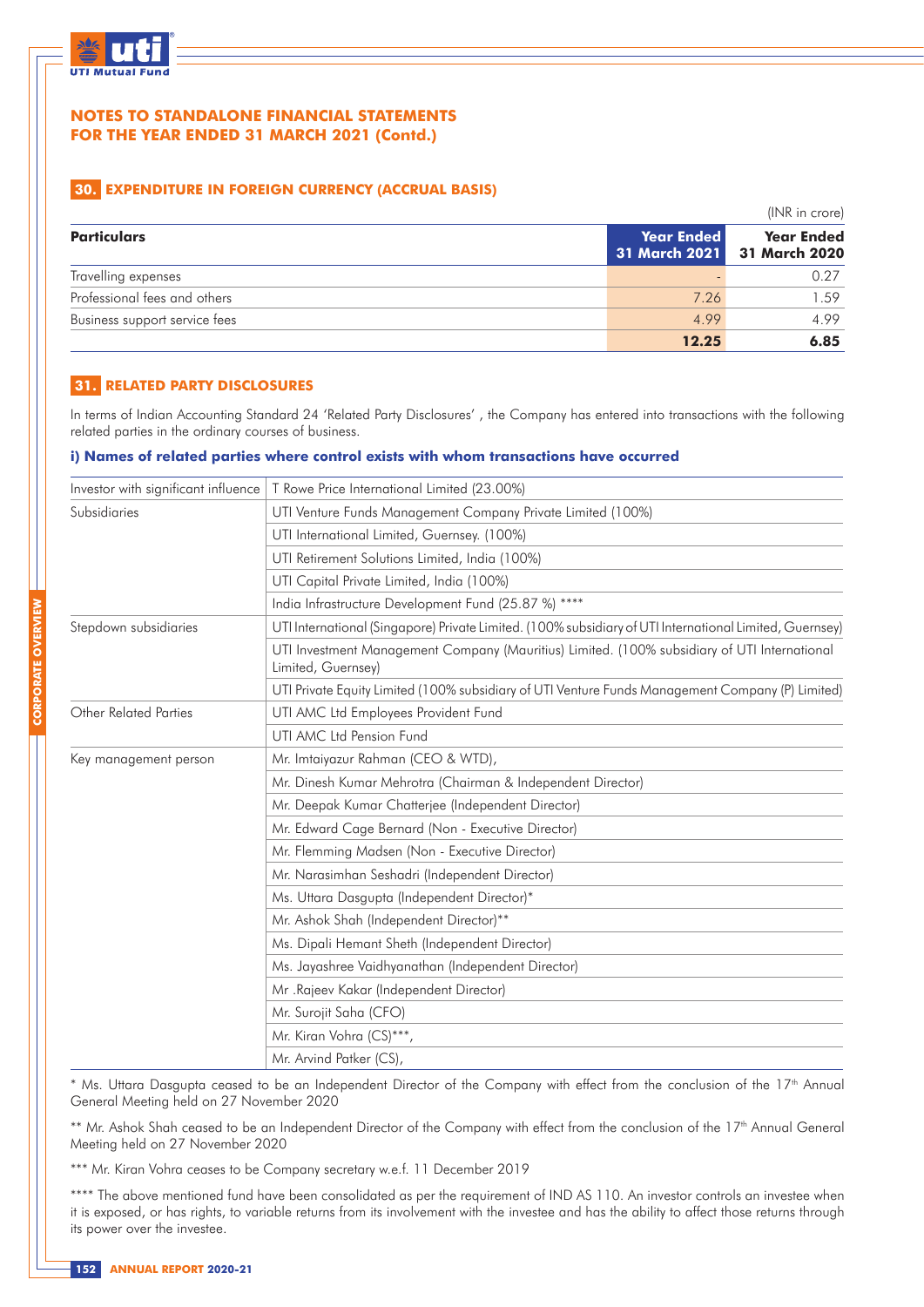### **ii) Related parties transactions**

| <b>Name of</b><br>Sr.<br><b>Related Party</b><br>No. |                                              | <b>Nature of Transactions</b>                                                            |                                     | <b>Year Ended</b><br>31 March 2021                    | (ITAIN III CLOTE)<br><b>Year Ended</b><br>31 March 2020 |                                          |  |
|------------------------------------------------------|----------------------------------------------|------------------------------------------------------------------------------------------|-------------------------------------|-------------------------------------------------------|---------------------------------------------------------|------------------------------------------|--|
|                                                      |                                              |                                                                                          | Transactions $\mid$<br>for the year | <b>Outstanding Transactions</b><br>at the year<br>end | for the year                                            | <b>Outstanding</b><br>at the year<br>end |  |
|                                                      | UTI International<br>Limited                 | Reimbursement towards IPO expenses                                                       | 4.10                                |                                                       | 0.05                                                    | 0.05                                     |  |
| 2                                                    | UTI International<br>(Singapore) Private     | <b>Business Support Service Fees</b><br>(Expenese)                                       | 4.99                                | 1.49                                                  | 4.99                                                    | 1.11                                     |  |
|                                                      | Limited                                      | PMS Fees (Income)                                                                        | 5.10                                | 1.95                                                  | 3.11                                                    | 0.92                                     |  |
|                                                      |                                              | Reimbursement towards IPO expenses                                                       | 1.60                                |                                                       | 0.01                                                    |                                          |  |
| 3                                                    | UTI Investment                               | PMS Fees (Income)                                                                        | 1.76                                | 0.34                                                  | 1.74                                                    | 0.43                                     |  |
|                                                      | Management<br>Company<br>(Mauritius) Limited | Reimbursement towards IPO expenses                                                       | 0.16                                |                                                       |                                                         |                                          |  |
| 4                                                    | <b>UTI</b> Retirement                        | Rent Income                                                                              | 0.20                                |                                                       | 0.20                                                    |                                          |  |
|                                                      | Solutions Limited                            | Reimbursement received towards<br>employee benefit expenses &<br>administrative Expenses | 2.65                                | 0.57                                                  | 1.58                                                    | 0.08                                     |  |
| 5                                                    | <b>UTI Capital Private</b>                   | Rent Income                                                                              | 0.07                                |                                                       | 0.51                                                    |                                          |  |
|                                                      | Limited                                      | Reimbursement received towards<br>administrative Expense                                 |                                     |                                                       | 0.32                                                    |                                          |  |
|                                                      |                                              | Interest Income                                                                          | 0.34                                | 0.05                                                  | 0.37                                                    | 0.11                                     |  |
|                                                      |                                              | Reimbursement towards IPO expenses                                                       | 0.20                                |                                                       | 0.36                                                    | 0.36                                     |  |
|                                                      |                                              | Loan repaid                                                                              | 3.00                                | 3.00                                                  | 6.00                                                    | 6.00                                     |  |
| 6                                                    | <b>UTI Venture Funds</b>                     | Reimbursement towards IPO expenses                                                       | 0.02                                |                                                       | 0.13                                                    | 0.13                                     |  |
|                                                      | Management<br>Company Private<br>Limited     | Dividend Received                                                                        | 4.00                                |                                                       |                                                         |                                          |  |
|                                                      | T Rowe Price                                 | Reimbursement towards Expenses                                                           | 0.61                                |                                                       | 0.43                                                    |                                          |  |
|                                                      | International<br>Limited                     | Dividend Paid                                                                            | 18.37                               |                                                       | 16.48                                                   |                                          |  |
| 8                                                    | India Infrastructure                         | Investment                                                                               |                                     |                                                       |                                                         |                                          |  |
|                                                      | Development Fund                             | Redemption                                                                               |                                     |                                                       | 10.42                                                   |                                          |  |
| 9                                                    | UTI AMC Ltd<br>Employees<br>Provident Fund   | Contribution to the fund                                                                 | 18.75                               |                                                       | 20.37                                                   | 0.64                                     |  |
| 10                                                   | UTI AMC Ltd<br>Pension Fund                  | Contribution to the fund                                                                 | 4.46                                |                                                       | 3.75                                                    |                                          |  |

 $(INIP)$  in  $cron$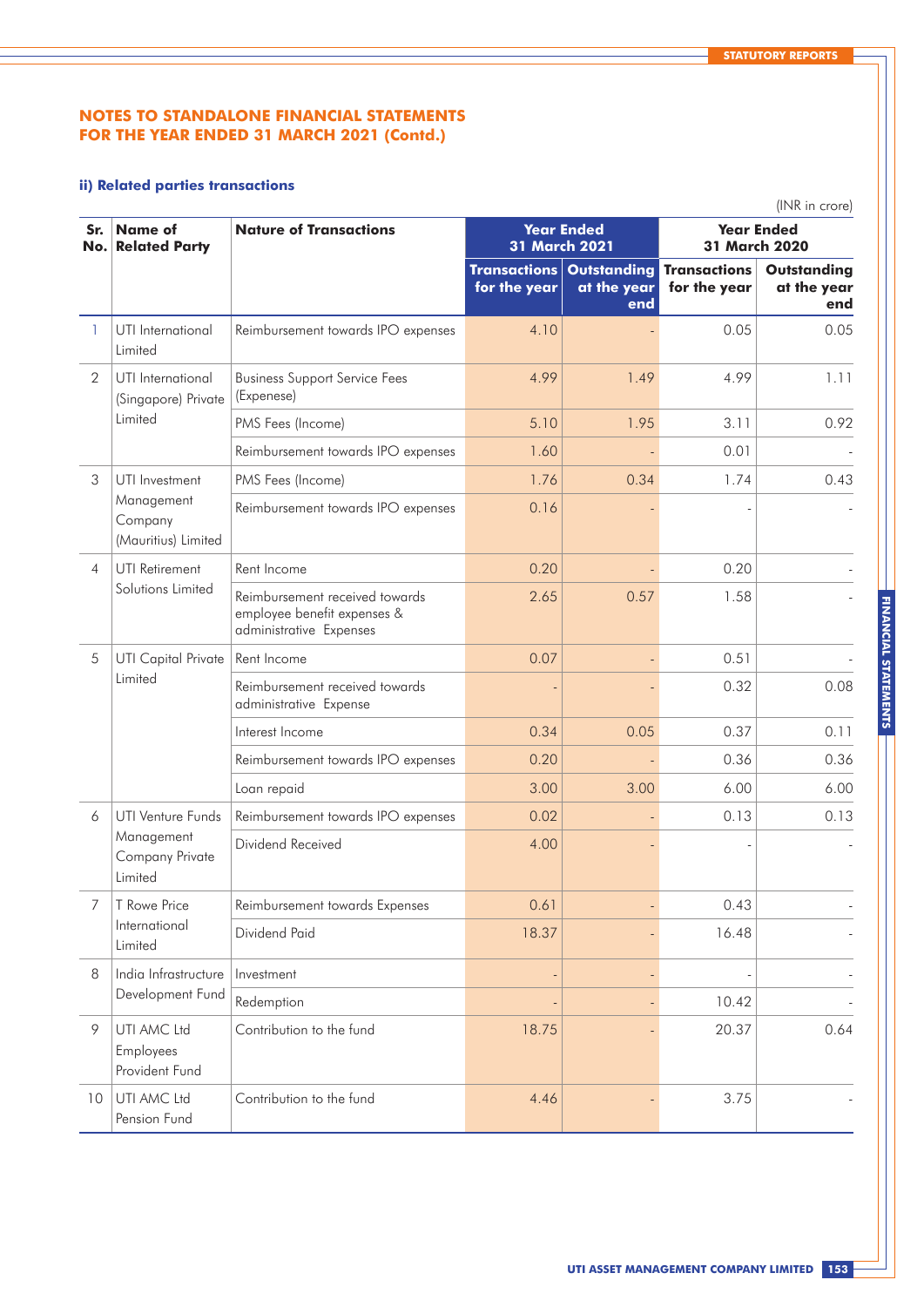

#### **iii) Details of remuneration & Dividend paid to Company's KMPs**

|                |                                | (INR in crore)                      |                                           |  |  |  |
|----------------|--------------------------------|-------------------------------------|-------------------------------------------|--|--|--|
| Sr.<br>No.     | <b>Nature of Transactions</b>  | Year Ended<br><b>31 March 2021</b>  | <b>Year Ended</b><br><b>31 March 2020</b> |  |  |  |
|                |                                | <b>Transactions</b><br>for the year | <b>Transactions</b><br>for the year       |  |  |  |
|                | Short term employee benefits * | 6.49                                | 5.99                                      |  |  |  |
|                | Post employee benefits         | 0.09                                | 0.78                                      |  |  |  |
| 3              | <b>Share Based Payments</b>    | 2.78                                | 0.93                                      |  |  |  |
| $\overline{4}$ | <b>Director Sitting Fees</b>   | 1.37                                | 0.72                                      |  |  |  |
| 5              | Dividend on Equity Shares      | 0.00                                | 0.00                                      |  |  |  |

(0.00 indicates amount less than INR 0.005 crore)

### **32. EARNINGS PER SHARE**

Earnings per share (EPS) are computed in accordance with IND AS 33

|                                                                                                | (INR in crore)                            |                                           |  |  |
|------------------------------------------------------------------------------------------------|-------------------------------------------|-------------------------------------------|--|--|
| <b>Particulars</b>                                                                             | <b>Year Ended</b><br><b>31 March 2021</b> | <b>Year Ended</b><br><b>31 March 2020</b> |  |  |
| Profit after tax (In crore)                                                                    | 351.67                                    | 309.16                                    |  |  |
| Weighted average number of equity shares used as denominator for calculating EPS<br>(In crore) | 12.68                                     | 12.68                                     |  |  |
| Nominal value per share (INR)                                                                  | 10.00                                     | 10.00                                     |  |  |
| Basic EPS (INR)                                                                                | 27.74                                     | 24.38                                     |  |  |
| Diluted EPS (INR)                                                                              | 27.74                                     | 24.38                                     |  |  |

\*Share under ESOP scheme are not considered in the calculations of Diluted EPS because they are antidilutive for the current year. Basic earnings per share and Diluted earnings per share are the same.

### **33. CONTINGENT LIABILITIES**

|                                                               |                          | (INR in crore)                |
|---------------------------------------------------------------|--------------------------|-------------------------------|
| <b>Particulars</b>                                            | As at I<br>31 March 2021 | As at<br><b>31 March 2020</b> |
| A. To the extent not provided for                             |                          |                               |
| Claims against the Company not acknowledged as debts (i)      | 3.37                     | 3.09                          |
| Other money for which the Company is contingently liable (ii) | 0.01                     | 0.01                          |
| Bank guarantee (iii)                                          | 41.20                    | 31 40                         |

#### **Contingent liabilities:**

#### **A. To the extent not provided for**

(i) Estimated liability for the Consumer Disputes Redressal Forum cases pending in courts for the dispute pertaining to the schemes of UTI Mutual Fund is INR 1.55 crore.

Ex-Registrars & Transfer Agents filed a recovery suit of Rs.3.19 crore against the Company, Administrators of SUUTI and UTI Trustee Company Private Limited in the year 2003 regarding termination of their agreement as registrars. The Company also filed a cross suit against them in the Hon'ble Bombay High Court for Rs.1.37 crore for lack of service. Honourable court directed both the parties to frame the issue for arguments. The Company is hopeful of a positive outcome in its favour and there-fore no provision is made. Net liability is INR 1.82 crore.

- (ii) The orders cum demand notices for INR 0.01 crore (Previous Year INR 0.01 crore) is pending with Income Tax Office TDS on various grounds. The Company has filed appeals to the appellate authority on the said orders mentioning that all the payments have been duly complied. The grounds of appeal are well supported in law. As a result, the Company does not expect the demand to crystalise into a liability.
- (iii) Bank guarantee of INR 0.40 crore issued to Pension Fund Regulatory and Development Authority (PFRDA) (including on behalf of a subsidiary INR 0.2 crore), INR 10 crore to Employees Provident Fund Organisation (EPFO), INR 10 crore to Employees State Insurance Corporation (ESIC), INR 1 crore to Coal Mines Provident Fund Organisation (CMPFO), INR 1.2 crore to Postal life insurance & INR 18.60 crore to National Stock Exchange.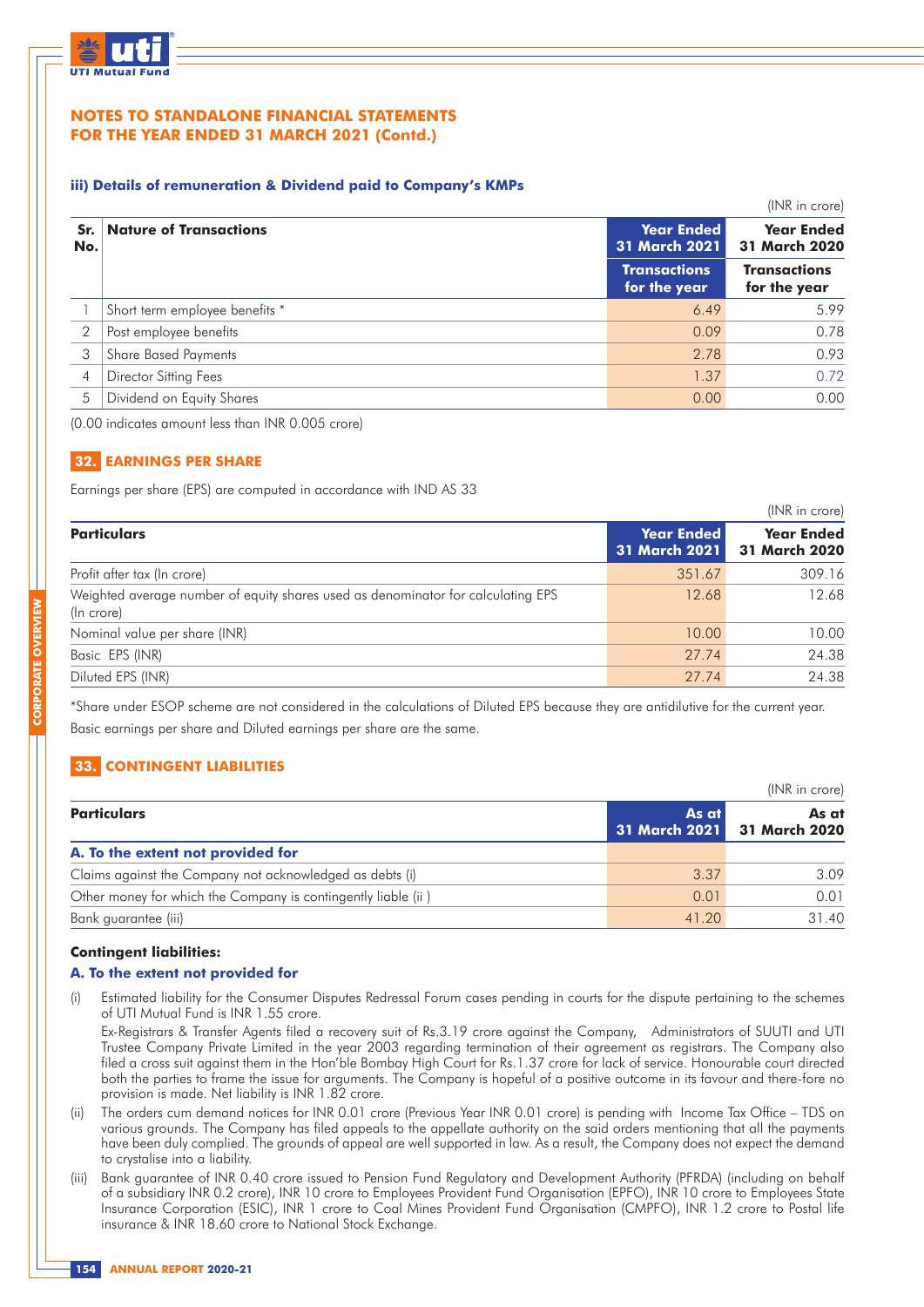#### **B. Other Contingent liabilities where financial impact is not ascertainable, comprises:**

- (i) A case was filed before the CGIT, Mumbai by AIUTEA against the Company in respect of left over Class III and Class IV Staff on demanding pension option. The honourable presiding officer, CGIT, Mumbai pronounced the verdict dated 28 February 2007 for pension option. The matter was taken with the Government of India, which advised the Company to seek legal option. The Company filed an appeal in the High Court, Bombay challenging the order of CGIT. The Hon'ble High Court vide its order dated 05/05/17 allowed the appeal of AMC by quashing and setting aside the order of CGIT. AIUTEA has filed a Review Petition to review the order dated 05/05/2017 of Hon'ble Justice K K Tated in WP no. 1792 of 2007 filed by UTI AMC Ltd. Hon'ble Court vide its order dated 31/08/2017, rejected the review petition of the petitioner stating that "the only endeavor is to re-argue the entire matter, which is not permitted". AIUTEA has filed a petition before Hon'ble Supreme Court of India challenging the order of the Bombay High Court. Therefore, financial liability at this juncture cannot be crystallised.
- (ii) In connection to UTI India Fund Unit Scheme 1986 managed by UTI Mutual Fund, as assessment order has been passed by the Income Tax Department, disallowing the exemption under section 10(23D) of Income Tax Act, for an aggregate amount of INR 41.82 crore, as well as penalty notice. As appeal has been filed with CIT(A) against the demand order along with proper approval of GOI and the RBI and other documents. These appeal are presently pending. Our Company has deposited an amount of INR 1.83 crore with Income Tax Department in this regards.
- (iii) A case has been filed by UTI Retired and VSS Employees Social Association against the Company before the Hon'ble Bombay High Court for giving a fresh opportunity for pension option after pay revision 2001 and arrears of pension with 12% interest on the same. The case is pending for further proceedings.
- (iv) A case has been filed by UTI Retired and VSS Employees Social Association against the Company before the Bombay High Court for payment of dearness allowance with pension or periodic review of the pension. At present the case is pending for further proceedings and the Company is disputing the case of the petitioners.
- (v) There are 10 cases against UTI Mutual Fund or key personnel, relating to normal operation of UTI MF, pending for final outcome.
- (vi) UTI Asset Management Company Ltd renders Point of Presence (POP) services. PFRDA has issued a Show Cause Notice (SCN) to UTI AMC Ltd in February 2020. This has been issued to show cause as to why inquiry should not be held under the PFRDA Act and the Adjudication Regulations against the Noticee and as to why suitable penalty as per sub-section (1)(c) & (5) of section 28 of PFRDA Act 2013 should not be recommended against the Noticee for the allegations/violations of the PFRDA Act and the POP Regulations. Under sub-section (1)(c) of section 28, penalty can be imposed which may extend to one crore rupees or five times the amount of profits made or losses avoided, whichever is higher. Under sub-section (5) of section 28, penalty can be imposed which may extend to one crore rupees or five times the amount of profits made or losses avoided, whichever is higher. UTI AMC has filed detailed reply to PFRDA in February 2020 denying all the allegations made in the SCN. The Company is hopeful of the outcome in it's favour and the liability cant be crystalised at this point of time.
- (vii) In connection with India Debt Opportunities Fund Ltd. Mauritius and the India Debt Opportunities Scheme (Domestic Scheme), SEBI has issued a Show Cause Notice (SCN) to UTI Asset Management Company Limited and UTI Mutual Fund in January 2020 alleging violation of SEBI FPI Regulations and SEBI MF Regulations. The SCN has been issued to UTI AMC Ltd and UTI MF to show cause as to why inquiry should not be held under the Adjudication Rules for imposing penalty under section 15 HB of the SEBI Act 1992 which shall not be less than rupees one lac but which may extend to rupees one crore. UTI AMC Ltd and UTI MF have filed their detailed replies to SEBI in March 2020 denying all the allegations made in the SCN. The Company is hopeful of the outcome in it's favour and there-fore financial liability at this junction can't be crystalised.
- (viii) The Income Tax re-assessment order for the Assessment Year 2009-10 has been passed raising a demand of INR 5.26 crore. An Appeal have been filed against the order before ITAT.

The Income Tax assessment order for Assessment Year 2010-11 have been passed raising a demand of INR 2.28 crore. An Appeal have been filed against such order before CIT (A).

#### **34. INCOME TAX RELATED MATTER**

- The assessment of Assessment Year 2012-13 has been completed and there is a dispute of income tax amounting to INR 1.22 crore. An Appeal have been filed against the order before ITAT.
- (ii) The assessment of Assessment Year 2013-14 has been completed and there is a dispute of income tax amounting to INR 1.33 crore. An Appeal have been filed against the order before ITAT.

#### **35. CAPITAL AND OTHER COMMITMENTS**

- (a) Estimated amount of contracts remaining to be executed on capital accounts INR 3.86 crore.
- (b) As on 31 March 2021, the Company has commitments of INR 170.00 crore towards Structured Debt Opportunity Fund II and INR 43.55 crore to LIC Housing Finance Ltd - Housing & Infrastructure Fund.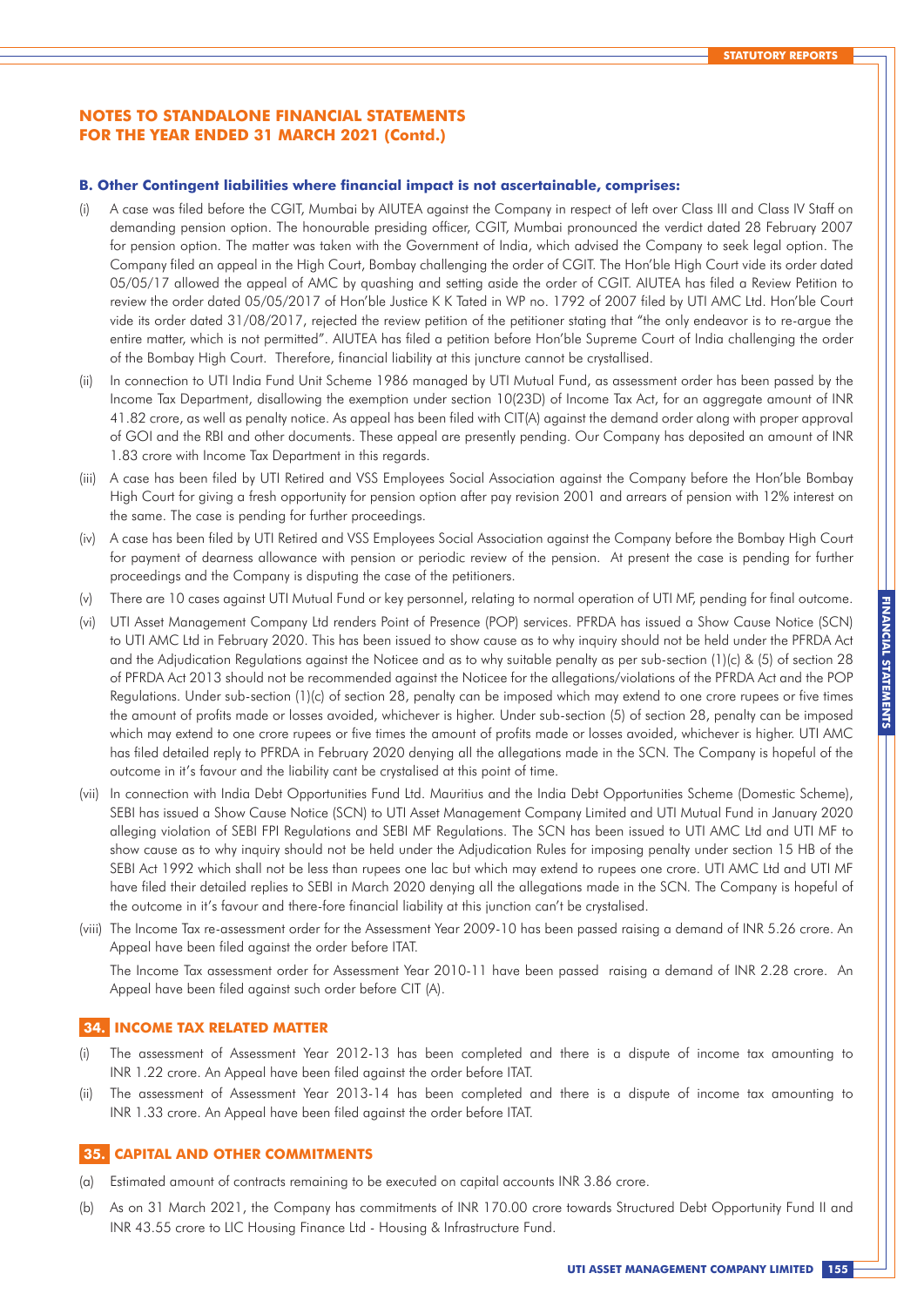

### **36. MATURITY ANALYSIS OF ASSETS AND LIABILITIES**

The table below shows an analysis of assets and liabilities analysed according to when they are expected to be recovered or settled (INR in crore)

| <b>Particulars</b><br><b>Note</b>                   |     |                                      | As at 31 March 2021              |              | As at 31 March 2020           |                           |              |  |
|-----------------------------------------------------|-----|--------------------------------------|----------------------------------|--------------|-------------------------------|---------------------------|--------------|--|
|                                                     | No. | <b>Within</b><br>12<br><b>Months</b> | <b>After 12</b><br><b>Months</b> | <b>Total</b> | Within<br>12<br><b>Months</b> | After 12<br><b>Months</b> | <b>Total</b> |  |
| <b>ASSETS</b><br>ъ.                                 |     |                                      |                                  |              |                               |                           |              |  |
| (1) Financial assets                                |     |                                      |                                  |              |                               |                           |              |  |
| (a) Cash and cash equivalents                       | 3   | 25.64                                |                                  | 25.64        | 0.55                          |                           | 0.55         |  |
| (b) Receivable                                      | 4   |                                      |                                  |              |                               |                           |              |  |
| (i) Trade receivables                               |     | 16.93                                | 2.29                             | 19.22        | 22.85                         | 1.37                      | 24.22        |  |
| (ii) Other receivables                              |     | 4.72                                 |                                  | 4.72         | 9.81                          |                           | 9.81         |  |
| (c) Loans                                           | 5   | 9.05                                 | 19.10                            | 28.15        | 25.28                         | 18.62                     | 43.90        |  |
| (d) Investments in subsidiaries                     | 6   |                                      | 214.42                           | 214.42       | 3.81                          | 208.11                    | 211.92       |  |
| (e) Investments                                     | 7   | 979.77                               | 1,371.97                         | 2,351.74     | 592.18                        | 1,465.02                  | 2,057.20     |  |
| (f) Other financial assets                          | 8   | 23.21                                | 153.00                           | 176.21       | 1.44                          | 151.92                    | 153.36       |  |
| <b>Total Financial Assets</b>                       |     |                                      | 1,059.32 1,760.78                | 2,820.10     | 655.92                        | 1,845.04                  | 2,500.96     |  |
| (2) Non - financial assets                          |     |                                      |                                  |              |                               |                           |              |  |
| (a) Current tax assets (Net)                        | 9   | 57.04                                |                                  | 57.04        | 43.89                         |                           | 43.89        |  |
| (b) Deferred tax assets (Net)                       |     |                                      |                                  |              |                               |                           |              |  |
| (c) Investment property                             | 10  |                                      | 10.21                            | 10.21        |                               | 10.73                     | 10.73        |  |
| (d) Property, plant and equipments                  | 11  |                                      | 240.52                           | 240.52       |                               | 250.21                    | 250.21       |  |
| (e) Right of use assets                             | 12  |                                      | 96.13                            | 96.13        |                               | 97.97                     | 97.97        |  |
| (f) Capital work-in-progress                        | 13  | 4.35                                 |                                  | 4.35         | 0.28                          |                           | 0.28         |  |
| (g) Intangible assets under development             | 14  | 0.78                                 |                                  | 0.78         | 0.76                          |                           | 0.76         |  |
| (h) Other intangible assets                         | 15  |                                      | 10.49                            | 10.49        |                               | 11.66                     | 11.66        |  |
| (i) Other non financial assets                      | 16  | 11.24                                | 6.22                             | 17.46        | 7.43                          | 7.04                      | 14.47        |  |
| <b>Total Non Financial Assets</b>                   |     | 73.41                                | 363.57                           | 436.98       | 52.36                         | 377.61                    | 429.97       |  |
| <b>TOTAL ASSETS</b>                                 |     |                                      | $1,132.73$ 2,124.35              | 3,257.08     |                               | 708.28 2,222.65           | 2,930.93     |  |
| <b>II. LIABILITIES AND EQUITY</b>                   |     |                                      |                                  |              |                               |                           |              |  |
| <b>LIABILITIES</b>                                  |     |                                      |                                  |              |                               |                           |              |  |
| (1) Financial liabilities                           |     |                                      |                                  |              |                               |                           |              |  |
| (a) (I) Trade payable                               | 17  |                                      |                                  |              |                               |                           |              |  |
| (i) total outstanding dues of micro enterprises     |     |                                      |                                  |              |                               |                           |              |  |
| and small enterprises                               |     |                                      |                                  |              |                               |                           |              |  |
| (ii) total outstanding dues of creditors other than |     |                                      |                                  |              |                               |                           |              |  |
| micro enterprises and small enterprises             |     |                                      |                                  |              |                               |                           |              |  |
| (II) Other payable                                  |     |                                      |                                  |              |                               |                           |              |  |
| (i) total outstanding dues of micro enterprises     |     | 0.63                                 |                                  | 0.63         | 0.80                          |                           | 0.80         |  |
| and small enterprises                               |     |                                      |                                  |              |                               |                           |              |  |
| (ii) total outstanding dues of creditors other than |     | 74.03                                | 1.89                             | 75.92        | 51.32                         | 1.62                      | 52.94        |  |
| micro enterprises and small enterprises             |     |                                      |                                  |              |                               |                           |              |  |
| (b) Other financial liabilities                     | 18  | 11.13                                | 158.76                           | 169.89       | 10.59                         | 160.19                    | 170.78       |  |
| <b>Total Financial Liabilities</b>                  |     | 85.79                                | 160.65                           | 246.44       | 62.71                         | 161.81                    | 224.52       |  |
| (2) Non-financial liabilities                       |     |                                      |                                  |              |                               |                           |              |  |
| (a) Current tax liabilities (Net)                   | 19  | 26.81                                |                                  | 26.81        | 4.24                          |                           | 4.24         |  |
| (b) Provisions                                      | 20  | 39.86                                | 0.39                             | 40.25        | 75.37                         | 0.39                      | 75.76        |  |
| (c) Deferred tax liabilities (Net)                  | 21  |                                      | 49.78                            | 49.78        |                               | 24.64                     | 24.64        |  |
| (d) Other non financial liabilities                 | 22  | 12.92                                |                                  | 12.92        | 7.14                          |                           | 7.14         |  |
| <b>Total non financial liabilities</b>              |     | 79.59                                | 50.17                            | 129.76       | 86.75                         | 25.03                     | 111.78       |  |
| <b>TOTAL LIABILITIES</b>                            |     | 165.38                               | 210.82                           | 376.20       | 149.46                        | 186.84                    | 336.30       |  |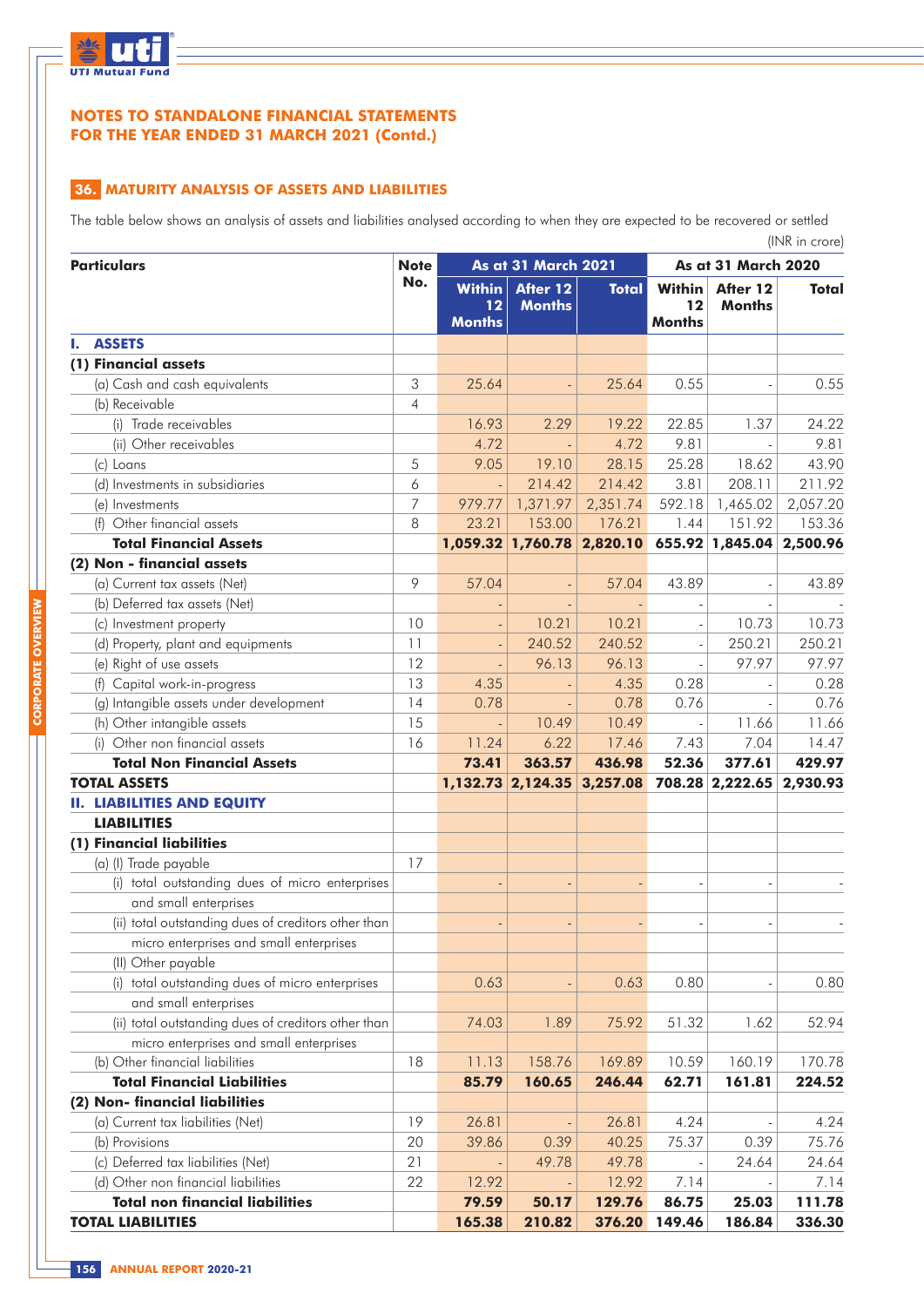### **37.**

- (a) In accordance with the requirements of the Indian Accounting Standard 19 related to Employee Benefits, in regard to any future obligation related to Provident Fund, arising due to interest shortfall (i.e. interest rate prescribed by the government from time to time to be paid on provident fund scheme exceeds rate of interest earned on investment), the amount of shortfall, if any, will be borne by UTI Asset Management Company Limited. However, at present the fund does not have any existing deficit or interest shortfall.
- (b) Principal actuarial assumptions at the Balance Sheet date (expressed as weighted averages):

| <b>Particulars</b>                     | <b>Employee Leave</b>    |          | <b>Employee Company</b> |          | <b>Employees Company</b>     |          |  |
|----------------------------------------|--------------------------|----------|-------------------------|----------|------------------------------|----------|--|
|                                        | <b>Encashment scheme</b> |          | <b>Gratuity Fund</b>    |          | <b>Superannuation scheme</b> |          |  |
|                                        | <b>March</b>             | March    | <b>March</b>            | March I  | <b>March</b>                 | March    |  |
|                                        | 2021                     | 2020     | 2021                    | 2020     | 2021                         | 2020     |  |
| Discount rate (per annum)              | 6.45%                    | 6.65%    | 6.45%                   | 6.65%    | 6.45%                        | 6.65%    |  |
| Salary escalation rate (per annum)     | $6.00\%$                 | $6.00\%$ | $6.00\%$                | $6.00\%$ | $6.00\%$                     | $6.00\%$ |  |
| Withdrawal rate / Leaving Service rate | 3.00%                    | 3.00%    | 3.00%                   | 3.00%    | $3.00\%$                     | 3.00%    |  |

The estimates of future salary increases, considered in actuarial valuation, take into account inflation, seniority, Promotion and other relevant factors, such as supply and demand in the employment market.

#### **Demographic Assumption:**

Mortality in Service: Indian Assured Lives Mortality (2012-14) Ultimate table.

Mortality in Retirement: LIC Buy-out Annuity Rates prevailing as on the valuation date.

(c) As required by the Ind AS19, the discount rate used to arrive at the present value of the defined benefit obligation is based on the Indian government security yields prevailing as at the balance sheet date that have maturity date equivalent to the tenure of the obligation

The expected return on plan assets is based on market expectation, at the beginning of the year, for returns over the entire life of the related obligation. The Gratuity scheme is invested in a Group Gratuity – Cum Life Assurance cash accumulation policy issued by Life Insurance Corporation (LIC) of India.

The investment return earned on the policy comprises bonuses declared by LIC having regard to LIC's investment earning. The information on the allocation of the fund into major asset classes and expected return on each major class are not readily available.

- (d) Re-measurements arising from defined plans comprises of actuarial gains and losses on benefits obligation. As required by the Ind AS19, the UTI Asset Management Company recognizes these items of re-measurements immediately in other comprehensive income and all the other expenses related to defined benefit plan as employee benefit expenses in their profit and loss account
- (e) Ind AS 19 does not require any specific disclosures except where expense resulting from Employee Leave Encashment scheme is of such size, nature or incidence that its disclosure is relevant under another standard.
- (f) The following table sets out the status of the different employee welfare plans, reconciliation of opening and provisional closing balances of the present value of the defined benefit obligation.

#### **(i) Movement in the Present value of Benefit obligations**

|                                        |                                           |               |                                                  | (INR crore)   |
|----------------------------------------|-------------------------------------------|---------------|--------------------------------------------------|---------------|
| <b>Particulars</b>                     | <b>Employee's</b><br><b>Gratuity Fund</b> |               | <b>Employee's Super</b><br><b>Annuation Fund</b> |               |
|                                        | <b>March</b><br>2021                      | March<br>2020 | <b>March</b><br>2021                             | March<br>2020 |
| Opening of defined benefit obligation  | 123.76                                    | 109.70        | 256.58                                           | 188.70        |
| Current Service cost                   | 2.24                                      | 2.45          | 9.50                                             | 7.26          |
| Past Service cost                      |                                           |               |                                                  |               |
| Interest on defined benefit obligation | 7.72                                      | 7.82          | 16.74                                            | 13.83         |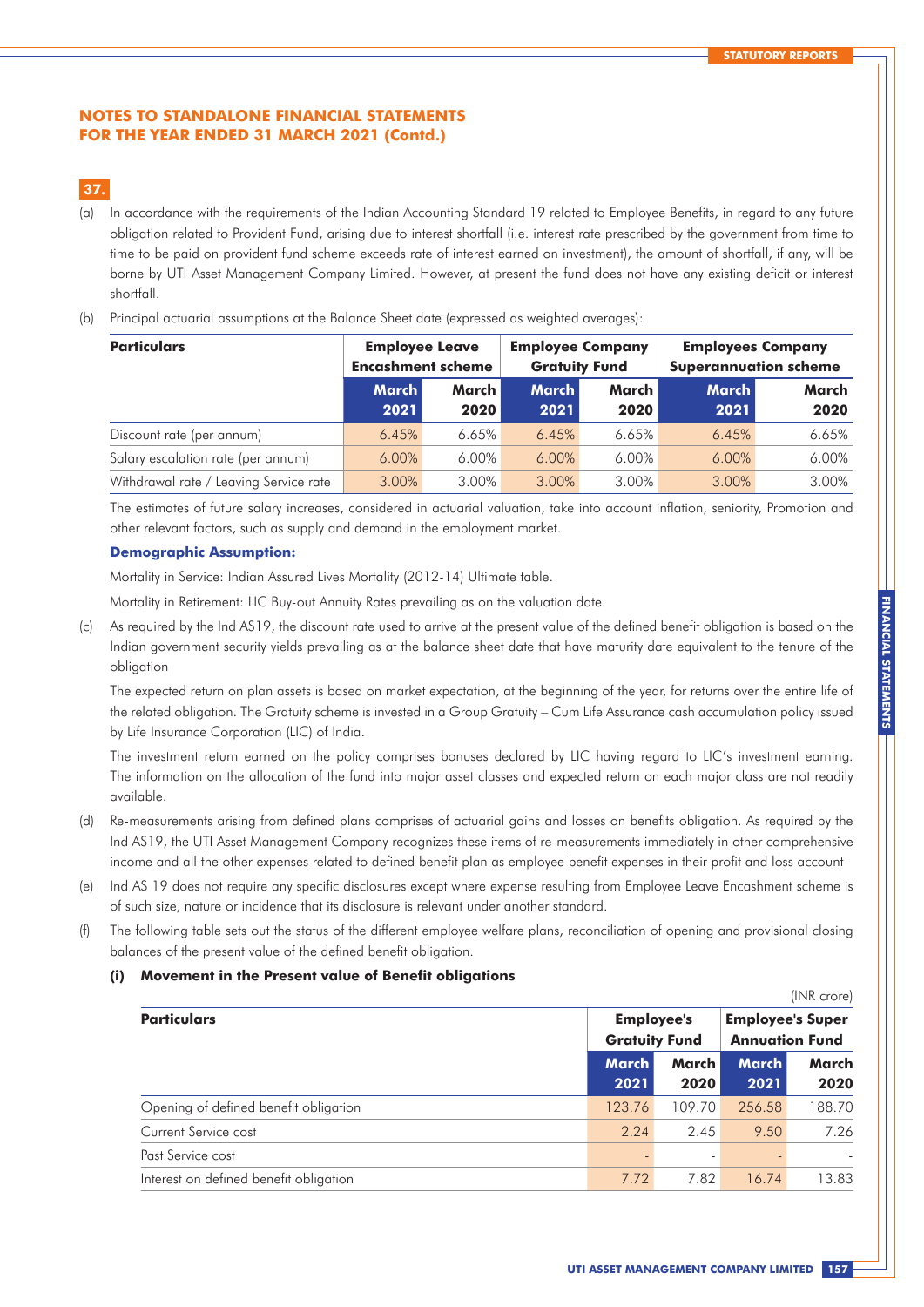

|                                                                       |                                           |               |                                                  | (INR crore)   |
|-----------------------------------------------------------------------|-------------------------------------------|---------------|--------------------------------------------------|---------------|
| <b>Particulars</b>                                                    | <b>Employee's</b><br><b>Gratuity Fund</b> |               | <b>Employee's Super</b><br><b>Annuation Fund</b> |               |
|                                                                       |                                           | March<br>2020 | <b>March</b><br>2021                             | March<br>2020 |
| Remeasurement due to:                                                 |                                           |               |                                                  |               |
| Actuarial loss/ (gain) arising from change in financial assumptions   | 1.24                                      | 5.42          | 4.43                                             | 17.41         |
| Actuarial loss/ (gain) arising from change in demographic assumptions |                                           |               |                                                  |               |
| Actuarial loss/ (gain) arising on account of experience changes       | 0.24                                      | 3.45          | 0.44                                             | 33.40         |
| Benefits paid                                                         | (7.46)                                    | (5.08)        | (9.83)                                           | (4.02)        |
| Liabilities assumed / (settled)*                                      |                                           |               |                                                  |               |
| Liabilities extinguished on settlements                               |                                           |               |                                                  |               |
| Closing present value of defined benefit obligation                   | 127.74                                    | 123.76        | 277.86                                           | 256.58        |

### **(ii) Movement in the Fair value of Plan Assets**

|                                                           |              |                      |                                                  | (INR crore) |
|-----------------------------------------------------------|--------------|----------------------|--------------------------------------------------|-------------|
| <b>Particulars</b>                                        |              | <b>Employee's</b>    | <b>Employee's Super</b><br><b>Annuation Fund</b> |             |
|                                                           |              | <b>Gratuity Fund</b> |                                                  |             |
|                                                           | <b>March</b> | March                | <b>March</b>                                     | March       |
|                                                           | 2021         | 2020                 | 2021                                             | 2020        |
| Opening fair value of plan assets                         | 110.82       | 64.60                | 204.15                                           | 164.92      |
| Employer contributions                                    | 4.55         | 44.74                | 49.41                                            | 25.46       |
| Interest on plan assets                                   | 7.18         | 4.82                 | 13.59                                            | 12.42       |
| Administration expenses                                   |              |                      |                                                  |             |
| <b>Remeasurement due to:</b>                              |              |                      |                                                  |             |
| Actual return on plan assets less interest on plan assets | 0.09         | 1.75                 | (0.93)                                           | 5.37        |
| Benefits paid                                             | (7.46)       | (5.09)               | (9.83)                                           | (4.02)      |
| Assets acquired / (settled)*                              |              |                      |                                                  |             |
| Assets distributed on settlements                         |              |                      |                                                  |             |
| <b>Closing fair value of plan assets</b>                  | 115.18       | 110.82               | 256.39                                           | 204.15      |

### **(iii) Amount recognized in the Balance Sheet**

| (INR crore)                                                         |                      |                   |                                                  |               |
|---------------------------------------------------------------------|----------------------|-------------------|--------------------------------------------------|---------------|
| <b>Particulars</b>                                                  | <b>Gratuity Fund</b> | <b>Employee's</b> | <b>Employee's Super</b><br><b>Annuation Fund</b> |               |
|                                                                     |                      | March<br>2020     | March<br>2021                                    | March<br>2020 |
| Present Value of funded / unfunded obligation                       | 127.74               | 123.76            | 277.86                                           | 256.58        |
| Fair value of Plan Assets                                           | 115.18               | 110.82            | 256.39                                           | 204.15        |
| Net unfunded obligation                                             | 12.56                | 12.94             | 21.47                                            | 52.44         |
| Net defined benefit liability / (Asset) recognized in balance Sheet | 12.56                | 12.94             | 21.47                                            | 52.44         |
| Non-Financial Liabilities                                           | 12.56                | 12.94             | 21.47                                            | 52.44         |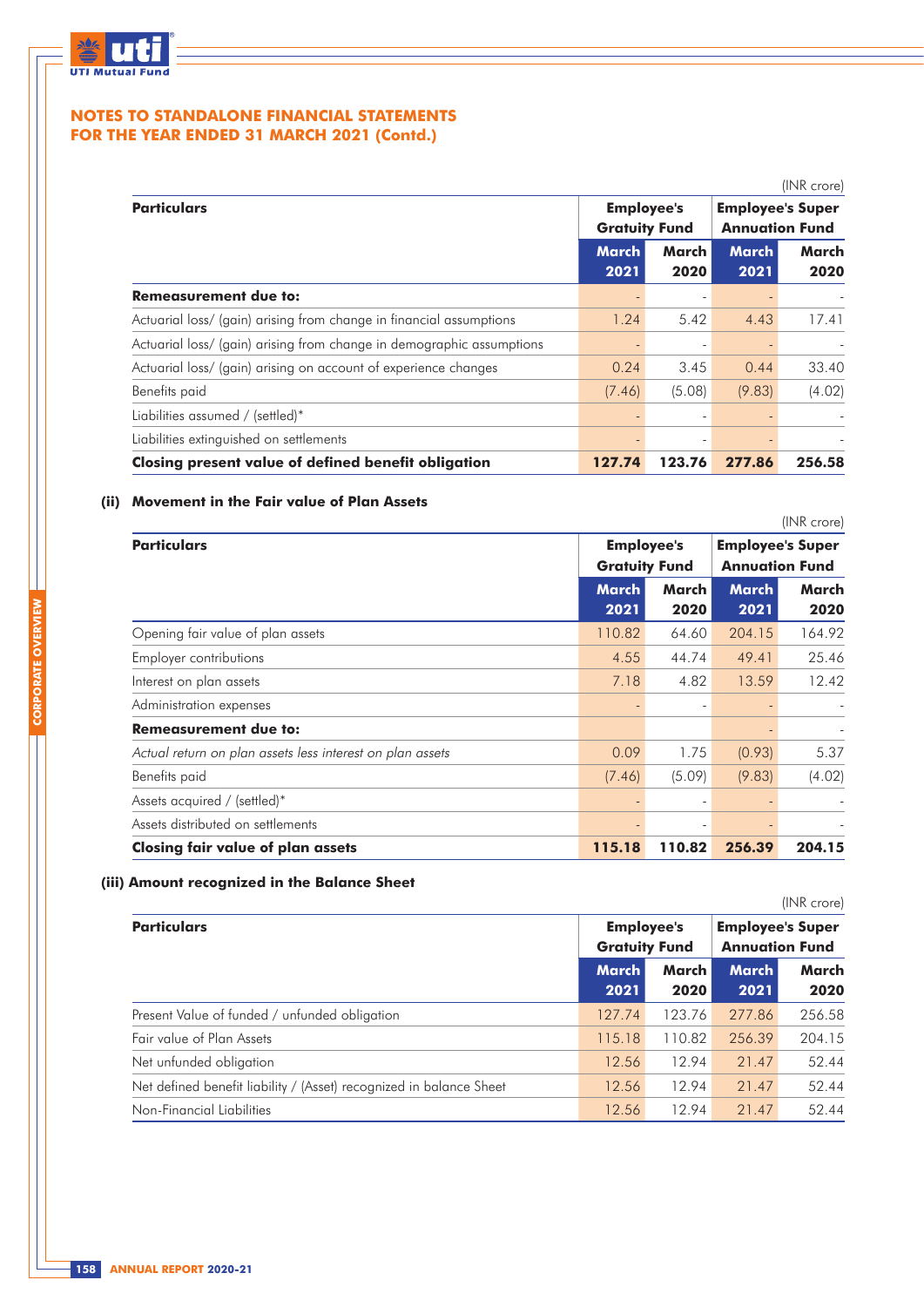#### **(iv) Amount Recorded in Other Comprehensive Income**

|                                                                  |                   |                      |                         | (INR crore) |
|------------------------------------------------------------------|-------------------|----------------------|-------------------------|-------------|
| <b>Particulars</b>                                               | <b>Employee's</b> |                      | <b>Employee's Super</b> |             |
|                                                                  |                   | <b>Gratuity Fund</b> | <b>Annuation Fund</b>   |             |
|                                                                  | March             | March                | <b>March</b>            | March       |
|                                                                  | 2021              | 2020                 | 2021                    | 2020        |
| Opening amount recognized in OCI outside profit and loss account | 21.47             | 14.35                | 107.20                  | 61.76       |
| Re-measurement during the period due to                          |                   |                      |                         |             |
| Changes in financial assumptions                                 | 1.24              | 5.42                 | 4.43                    | 17.40       |
| Changes in demographic assumptions                               |                   |                      |                         |             |
| Experience adjustments                                           | 0.25              | 3.45                 | 0.43                    | 33.40       |
| Actual return on plan assets less interest on plan assets        | (0.09)            | (1.75)               | 0.93                    | (5.36)      |
| Adjustment to recognize the effect of asset ceiling              |                   |                      |                         |             |
| Closing amount recognized in OCI outside profit and loss account | 22.87             | 21.47                | 112.99                  | 107.20      |

### **(v) Components of Profit and Loss Account expense**

|                                                          |                      |                                           |               | (INR crore)                                      |  |
|----------------------------------------------------------|----------------------|-------------------------------------------|---------------|--------------------------------------------------|--|
| <b>Particulars</b>                                       |                      | <b>Employee's</b><br><b>Gratuity Fund</b> |               | <b>Employee's Super</b><br><b>Annuation Fund</b> |  |
|                                                          | <b>March</b><br>2021 | March<br>2020                             | March<br>2021 | March<br>2020                                    |  |
| Current Service cost                                     | 2.24                 | 2.45                                      | 9.50          | 7.26                                             |  |
| Past Service cost                                        |                      |                                           |               |                                                  |  |
| Administration expenses                                  |                      |                                           |               |                                                  |  |
| Interest on net defined benefit liability / (assets)     | 0.52                 | 3.01                                      | 3.16          | 1.41                                             |  |
| (Gains) / losses on settlement                           |                      |                                           |               |                                                  |  |
| <b>Total Expenses charged to profit and loss account</b> | 2.76                 | 5.46                                      | 12.66         | 8.67                                             |  |

### **(vi) Reconciliation of Net Liability/ Asset:**

|                                                   |                   | (INR crore)       |
|---------------------------------------------------|-------------------|-------------------|
| <b>Particulars</b>                                | <b>March 2021</b> | <b>March 2020</b> |
| a) Employee's Gratuity Fund                       |                   |                   |
| Opening net defined benefit liability/ (asset)    | 12.94             | 45.10             |
| Expenses charged to profit and loss account       | 2.76              | 5.46              |
| Amount recognized outside profit and loss account | 1.41              | 7.12              |
| Employer contributions                            | (4.55)            | (44.74)           |
| Impact of liability assumed or (settled)*         |                   |                   |
| Closing net defined benefit liability / (asset)   | 12.56             | 12.94             |
| b) Employee's Super Annuation Fund                |                   |                   |
| Opening net defined benefit liability/ (asset)    | 52.44             | 23.79             |
| Expenses charged to profit and loss account       | 12.66             | 8.67              |
| Amount recognized outside profit and loss account | 5.78              | 45.44             |
| Employer contributions                            | (49.41)           | (25.46)           |
| Impact of liability assumed or (settled)*         |                   |                   |
| Closing net defined benefit liability / (asset)   | 21.47             | 52.44             |

\*Employee benefit of Key managerial personnel are not determined for the above fund & hence, we have not separately disclose the same.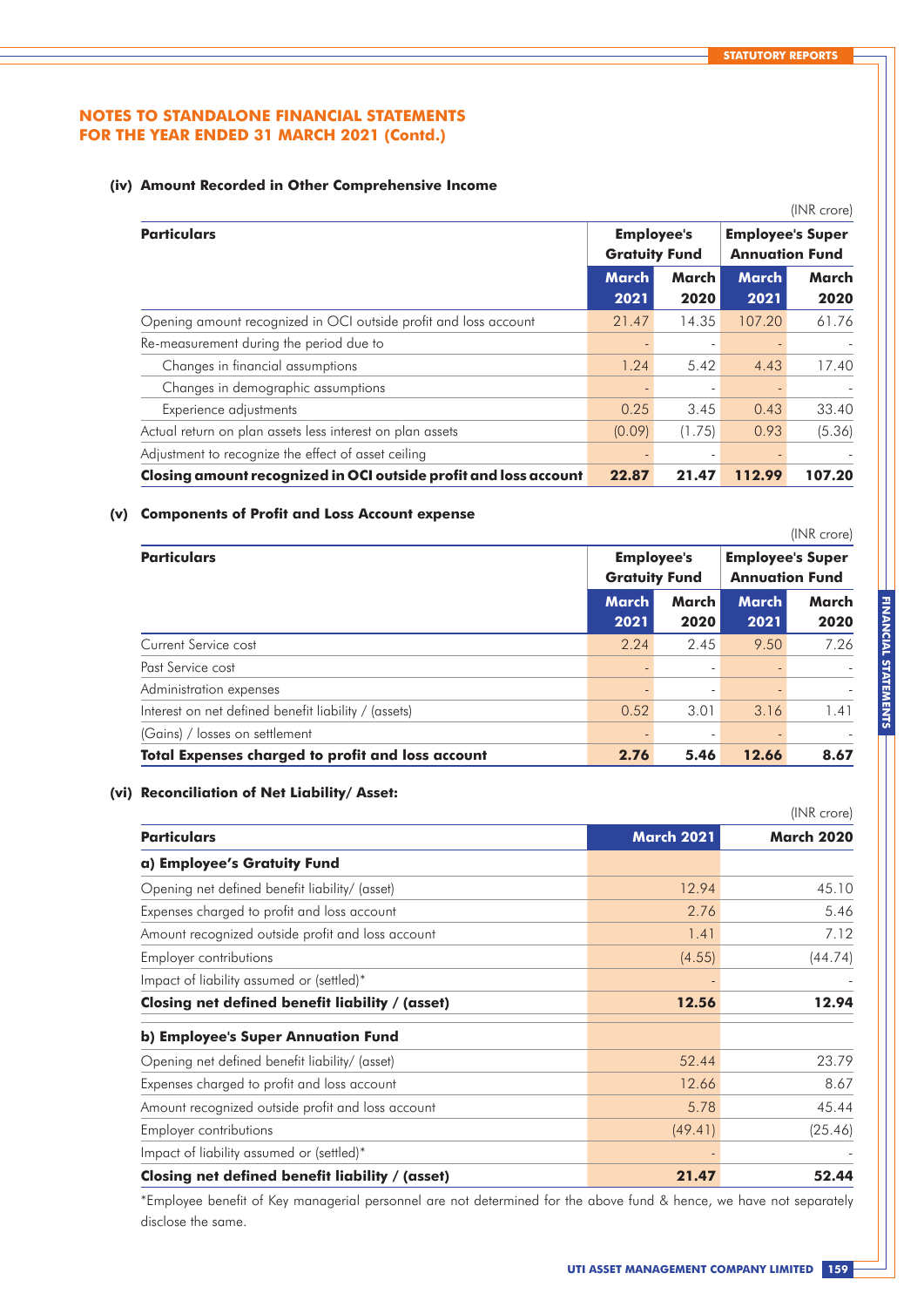

#### **(vii) Projected plan cash flow:**

The table below shows the expected cash flow profile of the benefits to be paid to the current membership of the plan based on past service of the employees as at the valuation date.

 $(1)$ 

|                                         |                   | (IIVA Crore)                    |  |  |
|-----------------------------------------|-------------------|---------------------------------|--|--|
| <b>Maturity Profile</b>                 |                   | <b>Employee's Gratuity Fund</b> |  |  |
|                                         | <b>March 2021</b> | <b>March 2020</b>               |  |  |
| Expected benefits for year 1            | 18.96             | 15.42                           |  |  |
| Expected benefits for year 2            | 16.17             | 13.72                           |  |  |
| Expected benefits for year 3            | 15.68             | 15.31                           |  |  |
| Expected benefits for year 4            | 18.35             | 14.84                           |  |  |
| Expected benefits for year 5            | 21.24             | 17.62                           |  |  |
| Expected benefits for year 6            | 21.20             | 20.76                           |  |  |
| Expected benefits for year 7            | 19.70             | 20.28                           |  |  |
| Expected benefits for year 8            | 15.00             | 18.83                           |  |  |
| Expected benefits for year 9            | 8.75              | 14.44                           |  |  |
| Expected benefits for year 10 and above | 28.38             | 33.90                           |  |  |

The weighted average duration to the payment of these cash flows is 4.91 years for the year ended March 2021 and 5.35 years for the year ended March 2020.

The table below shows the expected cash flow profile of the benefits to be paid to the current membership of the plan (which in case of serving employees, if any, is based on service accrued by employee up to the valuation date).

|                               |                   | (INR crore)                            |  |  |
|-------------------------------|-------------------|----------------------------------------|--|--|
| <b>Maturity Profile</b>       |                   | <b>Employee's Super Annuation Fund</b> |  |  |
|                               | <b>March 2021</b> | <b>March 2020</b>                      |  |  |
| Expected benefits for year 1  | 10.61             | 9.71                                   |  |  |
| Expected benefits for year 2  | 17.03             | 14.23                                  |  |  |
| Expected benefits for year 3  | 17.20             | 16.46                                  |  |  |
| Expected benefits for year 4  | 23.29             | 20.09                                  |  |  |
| Expected benefits for year 5  | 30.12             | 21.57                                  |  |  |
| Expected benefits for year 6  | 28.34             | 28.48                                  |  |  |
| Expected benefits for year 7  | 34.22             | 26.24                                  |  |  |
| Expected benefits for year 8  | 36.33             | 31.36                                  |  |  |
| Expected benefits for year 9  | 39.38             | 33.27                                  |  |  |
| Expected benefits for year 10 | 36.73             | 37.10                                  |  |  |

The weighted average duration to the payment of these cash flows is 8.05 years for the year ended March 2021 and 8.41 years for the year ended March 2020.

#### **Risks associated with Defined Benefit Plan:**

**Interest Rate Risk:** A fall in the discount rate which is linked to the Government Securities Rate will increase the present value of the liability requiring higher provision. A fall in the discount rate generally increases the mark to market value of the assets depending on the duration of asset.

**Salary Risk:** The present value of the defined benefit plan liability is calculated by reference to the future salaries of members. As such, an increase in the salary of the members more than assumed level will increase the plan's liability.

**Investment Risk:** The present value of the defined benefit plan liability is calculated using a discount rate which is determined by reference to market yields at the end of the reporting period on government bonds. If the return on plan asset is below this rate, it will create a plan deficit. Currently, for the plan in India, it has a relatively balanced mix of investments in government securities, and other debt instruments.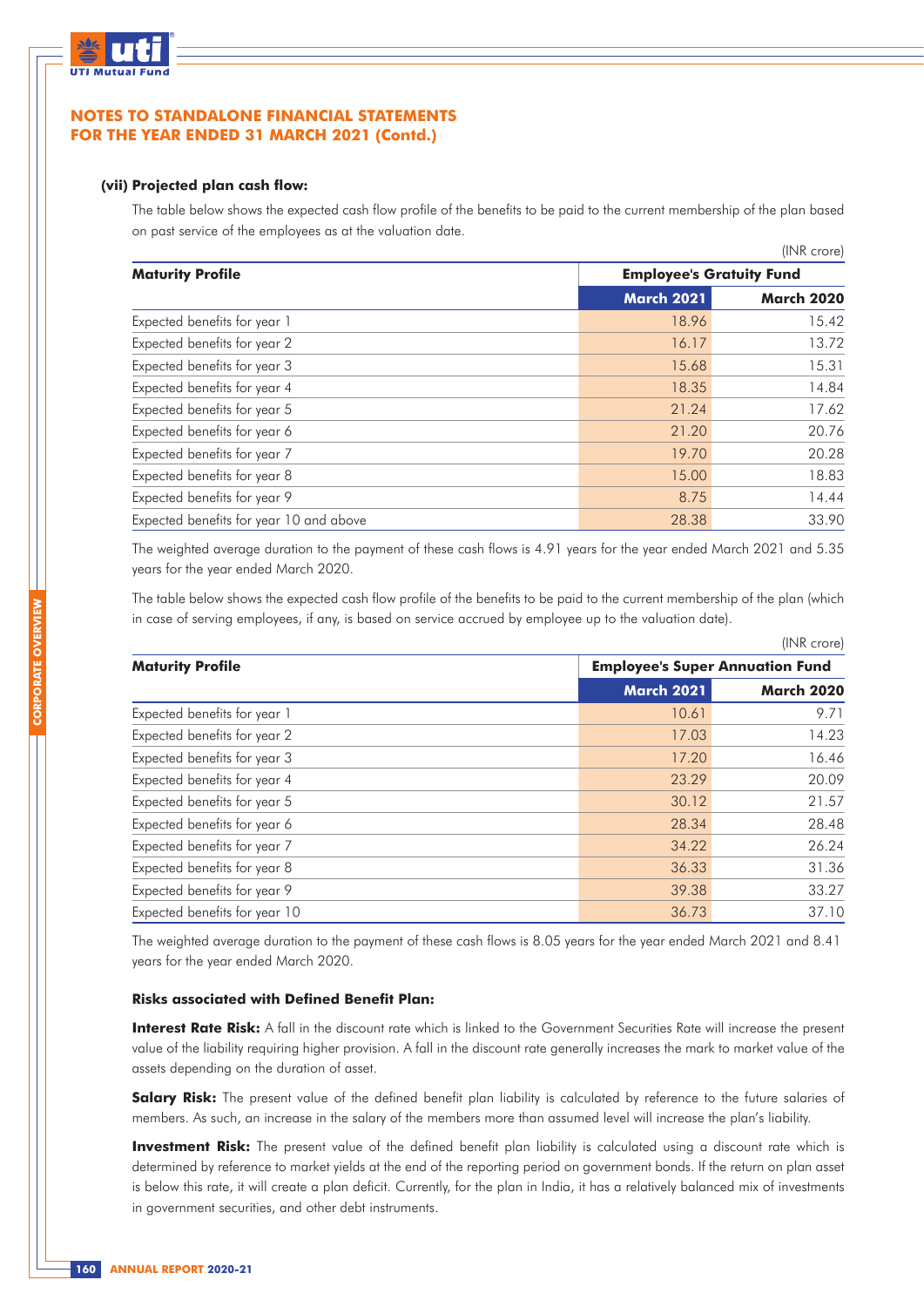**Asset Liability Matching Risk:** The plan faces the ALM risk as to the matching cash flow. Since the plan is invested in lines of Rule 101 of Income Tax Rules, 1962, this generally reduces ALM risk.

**Mortality risk:** Since the benefits under the plan is not payable for life time and payable till retirement age only, plan does not have any longevity risk.

**Concentration Risk:** Plan is having a concentration risk as all the assets are invested with the insurance Company and a default will wipe out all the assets. Although probability of this is very less as insurance companies have to follow regulatory guidelines.

#### **(viii) Sensitivity Analysis:**

The benefit obligation results of pension scheme and gratuity fund are particularly sensitive to discount rate, longevity risk, salary escalation rate and pension increases, if the plan provision do provide for such increases on commencement of pension.

The above table summarized the impact in percentage terms on the reported defined benefit obligation at the end of the reporting year arising on account changes in these three key parameters.

These sensitivities have been calculated to show the movement in defined benefit obligation in isolation and assuming there are no other changes in market conditions at the accounting date. There have been no changes from the previous year in the methods and assumption used in preparing the sensitivity analysis.

#### **a) Employee's Super Annuation Fund**

| <b>Particulars</b>                   | <b>March 2021</b> | <b>March 2020</b> |
|--------------------------------------|-------------------|-------------------|
| <b>Discount rate</b>                 |                   |                   |
| Impact of increase in 50 bps on DBO  | $(3.91)\%$        | (4.04)%           |
| Impact of decrease in 50 bps on DBO  | 4.19%             | 4.32%             |
| <b>Pension increase rate</b>         |                   |                   |
| Impact of increase in 100 bps on DBO | 8.89%             | 8.71%             |
| Impact of decrease in 100 bps on DBO | $(8.89)\%$        | (8.71)%           |
| Life expectancy                      |                   |                   |
| Impact of increase in 1 year on DBO  | 2.19%             | 2.11%             |
| Impact of decrease in 1 year on DBO  | (2.24)%           | $(2.16)\%$        |

#### **b) Employee's Gratuity Fund**

| <b>Particulars</b>                  | <b>March 2021</b> | <b>March 2020</b> |
|-------------------------------------|-------------------|-------------------|
| <b>Discount Rate</b>                |                   |                   |
| Impact of increase in 50 bps on DBO | $(2.41)\%$        | $(2.62)\%$        |
| Impact of decrease in 50 bps on DBO | 2.51%             | 2.73%             |
| <b>Salary Escalation Rate</b>       |                   |                   |
| Impact of increase in 50 bps on DBO | 0.61%             | 0.77%             |
| Impact of decrease in 50 bps on DBO | $(0.63)\%$        | $(0.80)\%$        |

The expected contribution towards the fund for next financial year i.e. 2021-22 cannot be determined as it depends upon various actuarial assumption, discount rate at that point of the time and various other demographic assumptions.

The Company commenced operations from 01/02/2003 and formed a Pension Trust which inherited the Employees Group Superannuation Fund from the erstwhile Unit Trust of India. The Company is making 10% of basic salary and additional pay, wherever applicable, as employer contribution to this trust and any shortfall in the fund size as per the scheme.

The liabilities arising in the Defined Benefit Schemes are determined in accordance with the advice of independent, professionally qualified actuaries, using the projected unit credit method. The Company makes regular contributions to these Employee Benefit Plans. Additional contributions are made to these plans as and when required.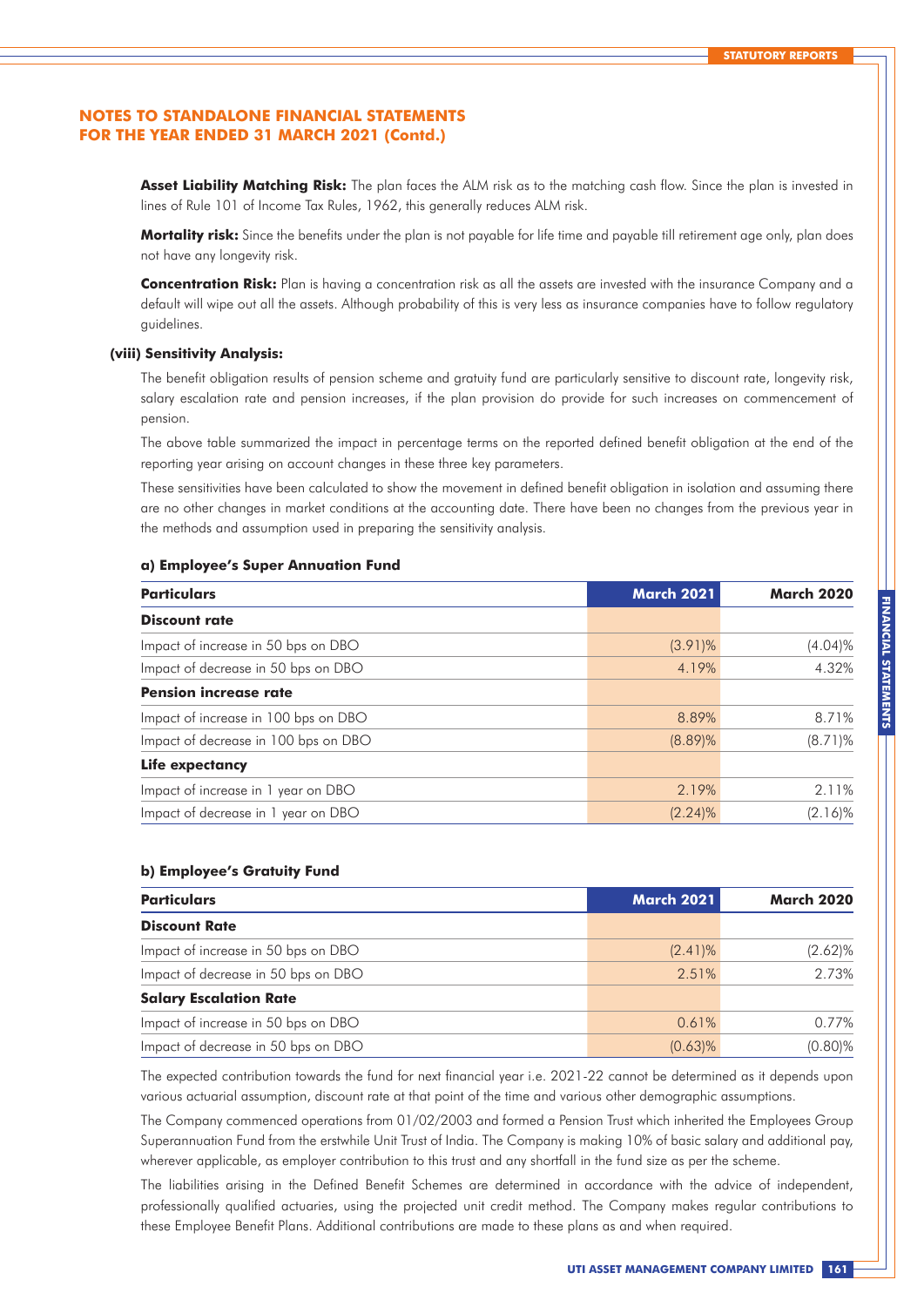

#### **Characteristics of defined benefits plans:**

#### **1. Gratuity Plan:**

The Company operates gratuity plan through a LIC wherein every employee is entitled to the benefit equivalent to fifteen days last salary drawn for each completed year of service. The same is payable on termination of service or retirement whichever is earlier. The benefit vests after five years of continuous service. The Company's scheme is more favorable as compared to the obligation under Payment of Gratuity Act, 1972. There are no minimum funding requirements of these plans. The funding of these plans are based on gratuity funds actuarial measurement framework set out in the funding policies of the plan. These actuarial measurements are similar compared to the assumptions set out above.

#### **2. Pension Plan:**

The Company commenced operations from 01/02/2003 and formed a Pension Trust which inherited the Employees Group Superannuation Fund from the erstwhile Unit Trust of India. The Company is making 10% of basic salary and additional pay, wherever applicable, as employer contribution to this trust and any shortfall in the fund size as per the scheme. A small part of the pension fund is managed by the Company. The actuarial valuation has also duly considered the asset managed by the trustee of the pension fund as well as the fund maintained by LIC. The defined benefit plan for gratuity of the Company is administered by separate pension fund that are legally separate from the Company. The trustees nominated by the Company are responsible for the administration of the plan.

#### **Characteristics of defined contribution plans:**

#### **1. Provident Fund:**

The Company manages provident fund plan through a provident fund trust for its employees which is permitted under the Provident Fund and Miscellaneous Provisions Act, 1952. The plan mandates contribution by employer at a fixed percentage of employee's salary. Employees also contribute to the plan at a fixed percentage of their salary as a minimum contribution. The plan guarantees interest at the rate notified by Employees' Provident Fund Organization. The contribution by employer and employee together with interest are payable at the time of separation from service or retirement whichever is earlier. The benefit under this plan vests immediately on rendering of service. The interest payment obligation of trust-managed provident fund is assumed to be adequately covered by the interest income on long term investments of the fund. The Company voluntarily keeps the interest rate same as the rate declared by EPFO & in this process if & only if, there is any shortfall in the fund the Company bears the same.

#### **38. FINANCIAL RISK MANAGEMENT**

The Company has an exposure to the following risks arising from financial instruments:

- Credit Risk
- Liquidity Risk
- Market Risk

#### **Risk Management Framework:**

The Company's management has the overall responsibility for the establishment and oversight of Company's risk management framework. The Company's risk management policies are established to identify and analyze the risks faced by the Company, to set appropriate risk limits and controls and to monitor risks and adherence to limits. Risk management policies and systems are reviewed regularly to reflect changes in market conditions and Company's activities.

#### **A. Credit Risk:**

Credit risk is the risk of financial loss to the Company if a counterparty to a financial instrument fails to meet its contractual obligations and arises principally from its investment transitions. The Company is exposed to credit risk from its operating activities (mostly trade receivables) and from its financing activities, including deposits with banks and financial institutions, foreign exchange transactions and other financial instruments. The carrying amount of the financial assets represents the maximum credit risk exposure.

Financial services business has a risk management framework that monitors and ensures that the business lines operate within the defined risk appetite and risk tolerance levels as defined by the senior management. The credit risk function independently evaluates proposals based on well-established sector specific internal frameworks, in order to identify, mitigate and allocate risks as well as to enable risk-based pricing of assets. Regulatory and process risks are identified, mitigated and managed by a separate group.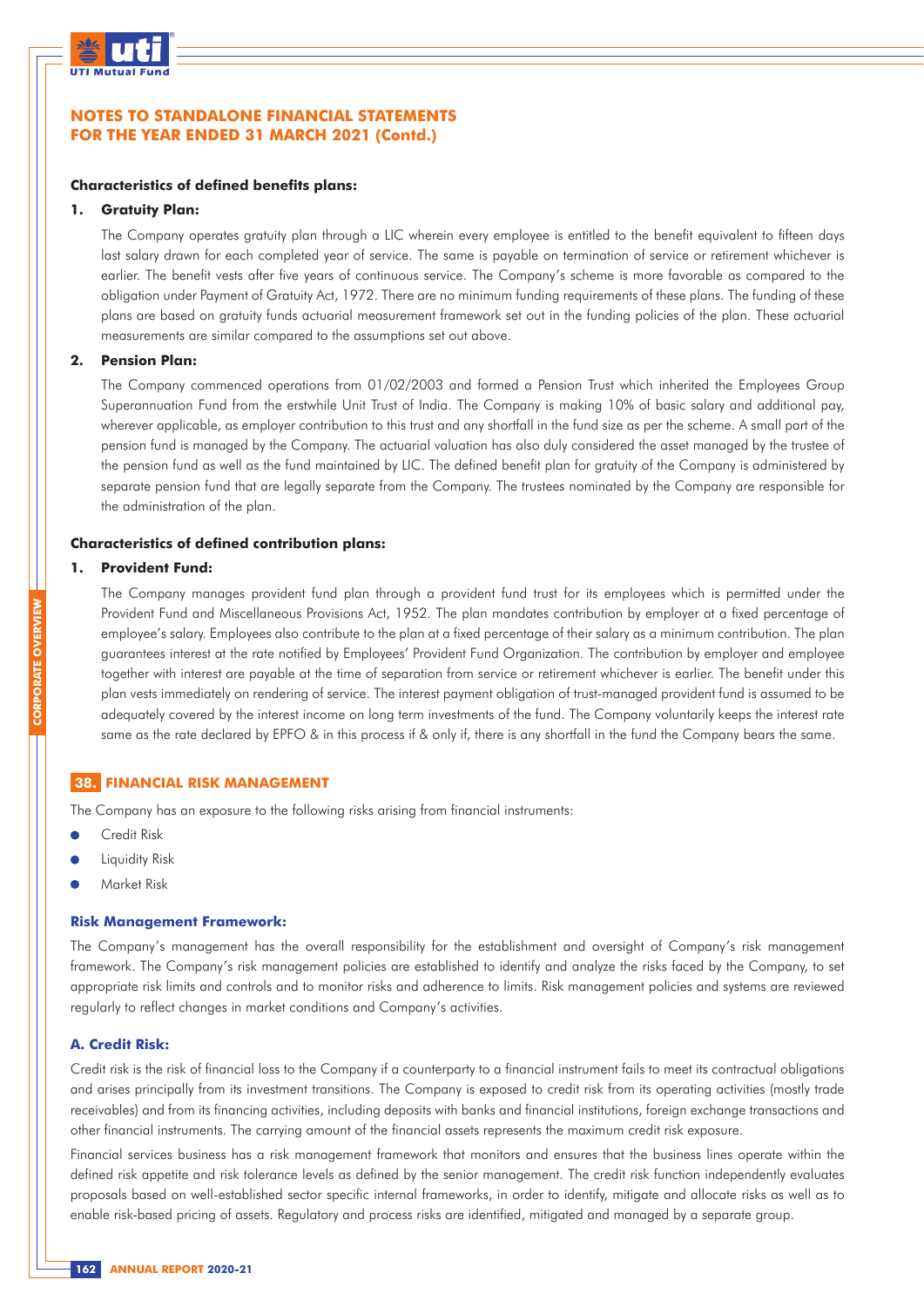#### **Trade receivables:**

Major portion of trade receivables include the AMC fees receivable from UTI Mutual Fund, SUTTI, CMPFO, ESIC,EPFO and amount receivable from PLI & RPLI. Based on the past experience, management expects to receive these amounts without any default.

| <b>Trade Receivables (INR in crore)</b> | <b>March 2021</b> | <b>March 2020</b> |
|-----------------------------------------|-------------------|-------------------|
| 0-90 Days                               | 12.18             | 13.73             |
| 91-180 Days                             | 2.79              | 4.30              |
| 181-270 days                            | 1.10              | 3.46              |
| 271-365 Days                            | 0.86              | 1.37              |
| More than 365 Days                      | 2.29              | 1.36              |
| Total                                   | 19.22             | 24.22             |

Exposures to customers outstanding at the end of each reporting period are reviewed by the Company to determine incurred and expected credit losses. Historical trends of impairment of trade receivables do not reflect any significant credit losses. Given that the macroeconomic indicators affecting customers of the Company have not undergone any substantial change, the Company expects the historical trend of minimal credit losses to continue. Further, management believes that the unimpaired amounts that are past due by more than 365 days are still collectible in full, based on historical payment behavior and extensive analysis of customer credit risk.

#### **Financial Instruments & cash deposits:**

The Investments of the Company are primarily in Mutual Fund schemes.

The Company holds cash & cash equivalents of INR 25.64 crore as on 31st March 2021. The cash and cash equivalents are held with banks which are rated AA- to AA+, based on CRISIL ratings. The Company considers that its cash and cash equivalents have low credit risk based on the external credit ratings of the counterparties.

Following is the exposure of the Company towards credit risk.

| <b>Particulars</b>         | Carrying      | <b>Total</b> | <b>Contractual Cash Flows</b> |             |                          |
|----------------------------|---------------|--------------|-------------------------------|-------------|--------------------------|
|                            | <b>Amount</b> |              | March 2021 (INR in crore)     |             |                          |
|                            |               |              | Less than 1 year              | $1-3$ years | <b>More than 3 years</b> |
| <b>Financial Assets:</b>   |               |              |                               |             |                          |
| Cash and cash equivalents  | 25.64         | 25.64        | 25.64                         |             |                          |
| Receivables                | 23.94         | 23.94        | 21.65                         | 2.29        |                          |
| $Loans*$                   | 28.15         | 28.15        | 9.05                          | 7.00        | 12.10                    |
| Investment in Subsidiaries | 214.42        | 214.42       |                               |             | 214.42                   |
| Investments                | 2,351.74      | 2,351.74     | 979.77                        | 1,056.27    | 315.70                   |
| Other Financial assets     | 176.21        | 176.21       | 23.21                         |             | 153.00                   |
| Total                      | 2,820.10      | 2,820.10     | 1,059.32                      | 1,065.56    | 695.22                   |

| <b>Particulars</b>         | Carrying      | <b>Total</b> |                  | <b>Contractual Cash Flows</b> |                   |
|----------------------------|---------------|--------------|------------------|-------------------------------|-------------------|
|                            | <b>Amount</b> |              |                  | March 2020 (INR in crore)     |                   |
|                            |               |              | Less than 1 year | 1-3 years                     | More than 3 years |
| <b>Financial Assets:</b>   |               |              |                  |                               |                   |
| Cash and cash equivalents  | 0.55          | 0.55         | 0.55             |                               |                   |
| Receivables                | 34.03         | 34.03        | 32.66            | 1.37                          |                   |
| Loans                      | 43.90         | 43.90        | 25.29            | 7.23                          | 11.38             |
| Investment in Subsidiaries | 211.92        | 211.92       |                  |                               | 211.92            |
| Investments                | 2,057.20      | 2.057.20     | 592.18           | 1,147.16                      | 317.86            |
| Other Financial assets     | 153.36        | 153.36       | 1.44             | 1.33                          | 150.59            |
| Total                      | 2,500.96      | 2,500.96     | 652.12           | 1,157.09                      | 691.75            |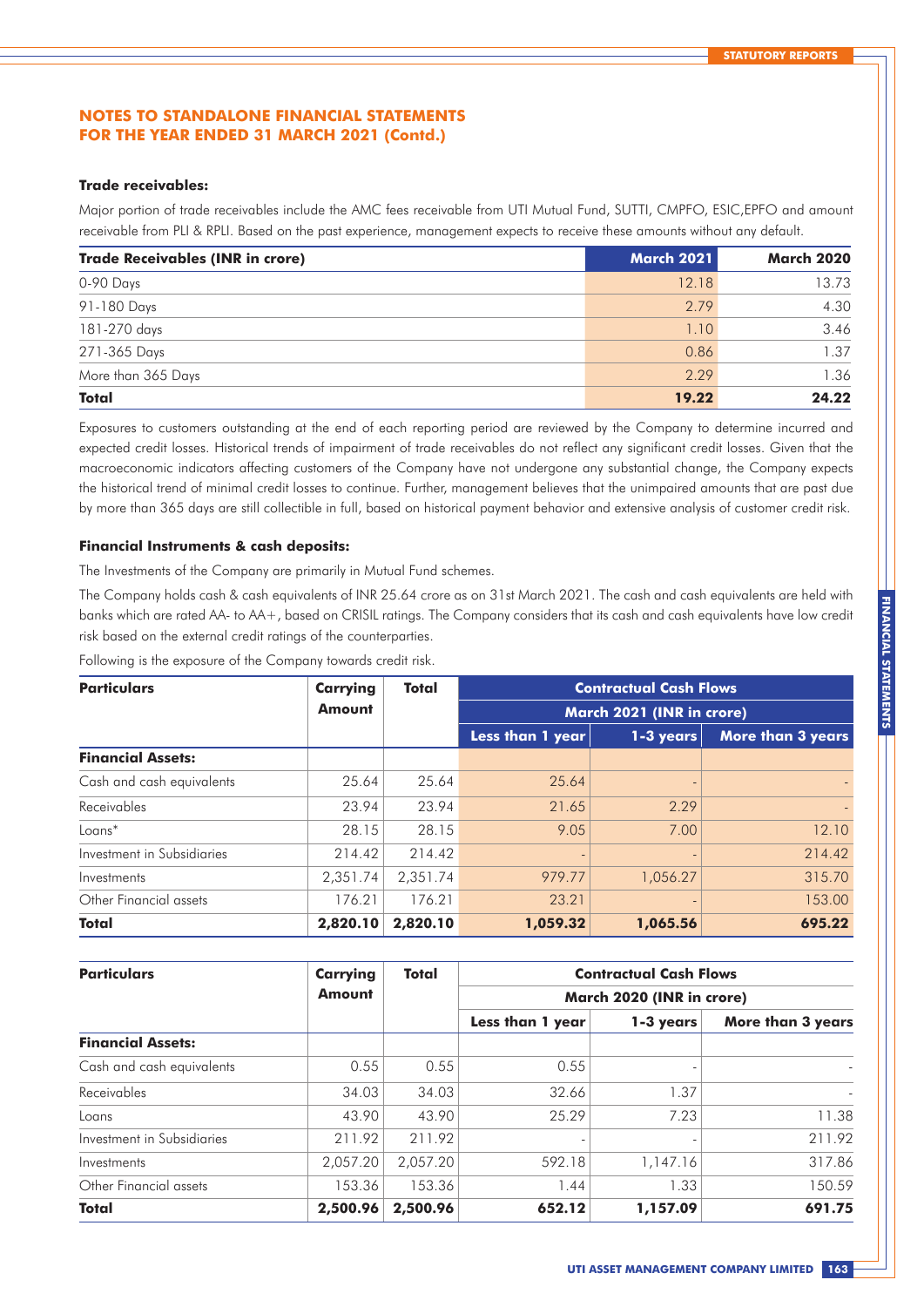

#### **B. Liquidity Risk:**

Liquidity risk is the risk that the Company will encounter difficulty in meeting the obligations associated with its financial liabilities that are settled by delivering cash or financial asset. The Company's approach to managing liquidity is to ensure, as far as possible, that it will have sufficient liquidity to meet its liabilities when they are due, under normal and stressed conditions, without incurring unacceptable losses or risking damage to the Company's reputation.

The Company's investment policy and strategy are focused on preservation of capital and supporting the Company's liquidity requirements. The Company uses a combination of internal and external management to execute its investment strategy and achieve its investment objectives. The Company typically invests in money market funds, large debt funds, equity funds and other highly rated securities under a limits framework which governs the credit exposure to any one issuer as defined in its investment policy. The policy requires investments generally to be investment grade, with the primary objective of minimizing the potential risk of principal loss.

Following is the exposure of the Company towards liquidity risk:

| <b>Particulars</b>                                            | Carrying      | Total  | <b>Contractual Cash Flows</b> |             |                  |  |
|---------------------------------------------------------------|---------------|--------|-------------------------------|-------------|------------------|--|
|                                                               | <b>Amount</b> |        | March 2021 (INR in crore)     |             |                  |  |
|                                                               |               |        | <b>Less than</b>              | $1-3$ years | <b>More than</b> |  |
|                                                               |               |        | 1 year                        |             | 3 years          |  |
| <b>Financial Liabilities:</b>                                 |               |        |                               |             |                  |  |
| VSS Liability Fund.                                           | 27.00         | 27.00  |                               |             | 27.00            |  |
| Investor Education Fund.                                      | 6.06          | 6.06   |                               |             | 6.06             |  |
| Offshore Development Fund.                                    | 30.18         | 30.18  |                               |             | 30.18            |  |
| Payable to SUUTI towards security deposit.                    | 0.08          | 0.08   |                               |             | 0.08             |  |
| Lease liability                                               | 106.57        | 106.57 | 11.13                         | 21.05       | 74.39            |  |
| Payable to Micro enterprises and small enterprises            | 0.63          | 0.63   | 0.63                          |             |                  |  |
| Payable to other than Micro enterprises and small enterprises |               |        |                               |             |                  |  |
| Accrued benefits to employees.                                | 38.00         | 38.00  | 38,00                         |             |                  |  |
| Payable to UTI Mutual Fund.                                   | 0.04          | 0.04   | 0.04                          |             |                  |  |
| Retention Money.                                              | 0.99          | 0.99   |                               | 0.99        |                  |  |
| Other Payables.                                               | 36.89         | 36.89  | 35.99                         |             | 0.90             |  |
| Total                                                         | 246.44        | 246.44 | 85.79                         | 22.04       | 138.61           |  |

| <b>Particulars</b>                                            | Carrying<br><b>Amount</b> | <b>Total</b> | <b>Contractual Cash Flows</b><br>March 2020 (INR in crore) |           |           |  |
|---------------------------------------------------------------|---------------------------|--------------|------------------------------------------------------------|-----------|-----------|--|
|                                                               |                           |              |                                                            |           |           |  |
|                                                               |                           |              | <b>Less than</b>                                           | 1-3 years | More than |  |
|                                                               |                           |              | 1 year                                                     |           | 3 years   |  |
| <b>Financial Liabilities:</b>                                 |                           |              |                                                            |           |           |  |
| VSS Liability Fund.                                           | 25.56                     | 25.56        |                                                            |           | 25.56     |  |
| Investor Education Fund.                                      | 13.46                     | 13.46        |                                                            |           | 13.46     |  |
| Offshore Development Fund.                                    | 26.05                     | 26.05        | ٠                                                          |           | 26.05     |  |
| Payable to SUUTI towards security deposit.                    | 0.08                      | 0.08         |                                                            |           | 0.08      |  |
| Lease liability                                               | 105.63                    | 105.63       | 10.59                                                      | 20.48     | 74.56     |  |
| Payable to Micro enterprises and small enterprises            | 0.80                      | 0.80         | 0.80                                                       |           |           |  |
| Payable to other than Micro enterprises and small enterprises |                           |              |                                                            |           |           |  |
| Accrued benefits to employees.*                               | 42.17                     | 42.17        | 42.17                                                      |           |           |  |
| Payable to UTI Mutual Fund.                                   |                           |              |                                                            |           |           |  |
| Retention Money.                                              | 0.78                      | 0.78         |                                                            | 0.78      |           |  |
| Other Payables.                                               | 9.99                      | 9.99         | 9.15                                                       |           | 0.84      |  |
| Total                                                         | 224.52                    | 224.52       | 62.71                                                      | 21.26     | 140.55    |  |

\* Our non-managerial staff have a recognized trade union with whom we negotiate their compensation periodically. The last settlement signed with them expired on December 31, 2018. Negotiations regarding wage revision and settlement have been completed. Accordingly, an arrear amount of INR 12.17 crore has been charged in the Profit & Loss Account.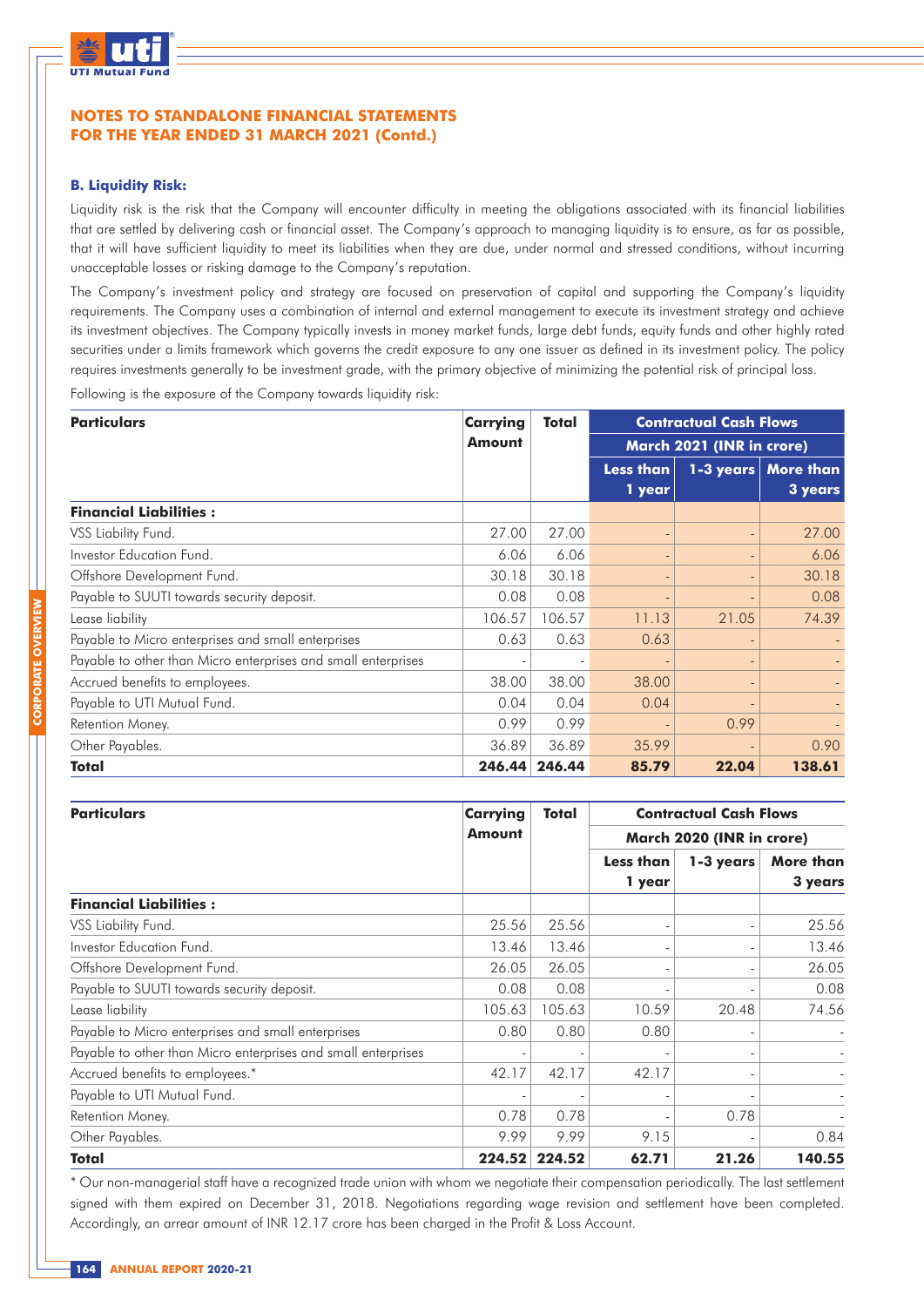#### **C. Market Risk:**

Market risk is the risk that the fair value of future cash flows of a financial instrument will fluctuate because of changes in market prices. Market risk comprises three types of risk: interest rate risk, currency risk and other price risk, such as equity price risk and commodity risk. Financial instruments affected by market risk include loans and borrowings, deposits.

#### **Interest rate risk:**

Interest rate risk is the risk that the fair value or future cash flows of a financial instrument will fluctuate because of changes in market interest rates. The Company's exposure to the risk of changes in market interest rates relates primarily to the Company's financial Instruments. All of the Company's interest rate risk exposure is at a fixed rate. Therefore, a change in interest rates at the reporting date would not affect statement of profit and loss for any of these fixed interest bearing financial instruments. Fair value can change due to change in interest rate.

The interest rate profile of the Company's interest-bearing financial instruments is as follows:

| <b>Particulars</b>            | Carrying amount as on (INR in crore) |                   |  |
|-------------------------------|--------------------------------------|-------------------|--|
|                               | March 2021                           | <b>March 2020</b> |  |
| <b>Fixed Rate Instruments</b> |                                      |                   |  |
| Financial assets              | 2,820.10                             | 2,500.96          |  |
| <b>Financial liabilities</b>  | (246.44)                             | (224.52)          |  |
| Total                         | 2,573.66                             | 2,276.44          |  |

The Company does not have variable rate instruments.

#### **Foreign currency risk:**

Foreign currency risk is the risk that the fair value or future cash flows of an exposure will fluctuate because of changes in foreign exchange rates. The Company's exposure to the risk of changes in foreign exchange rates relates primarily to the Company's operating activities (wherever revenue or expense is denominated in a foreign currency) and the Company's net investments in foreign subsidiaries.

The Company may enter into foreign currency forward and option contracts with financial institutions to protect against foreign exchange risks associated with certain existing assets and liabilities, certain firmly committed transactions, forecasted future cash flows and net investments in foreign subsidiaries. In addition, and may enter in the future, into non-designated foreign currency contracts to partially offset the foreign currency exchange gains and losses on its foreign denominated debt issuances.

#### **Equity price risk:**

Price risk is the risk that the value of the financial instrument will fluctuate as a result of changes in market prices and related market variables including interest rate for investments in debt oriented mutual funds and debt securities, caused by factors specific to an individual investment, its issuer and market. The Company's exposure to price risk arises from diversified investments in mutual funds, preference shares held by the Company and classified in the balance sheet at fair value through profit or loss (note 7).

#### **Sensitivity Analysis**

The table below sets out the effect on profit or loss and equity due to reasonable possible weakening / strengthening in prices of 5%.

| <b>Particulars</b> | <b>Sensitivity of Profit or loss</b><br>(INR in crore) |                   |
|--------------------|--------------------------------------------------------|-------------------|
|                    | <b>March 2021</b>                                      | <b>March 2020</b> |
| NAV - Increase 5%  | 117.59                                                 | 102.86            |
| NAV - Decrease 5%  | (117.59)                                               | 102.86            |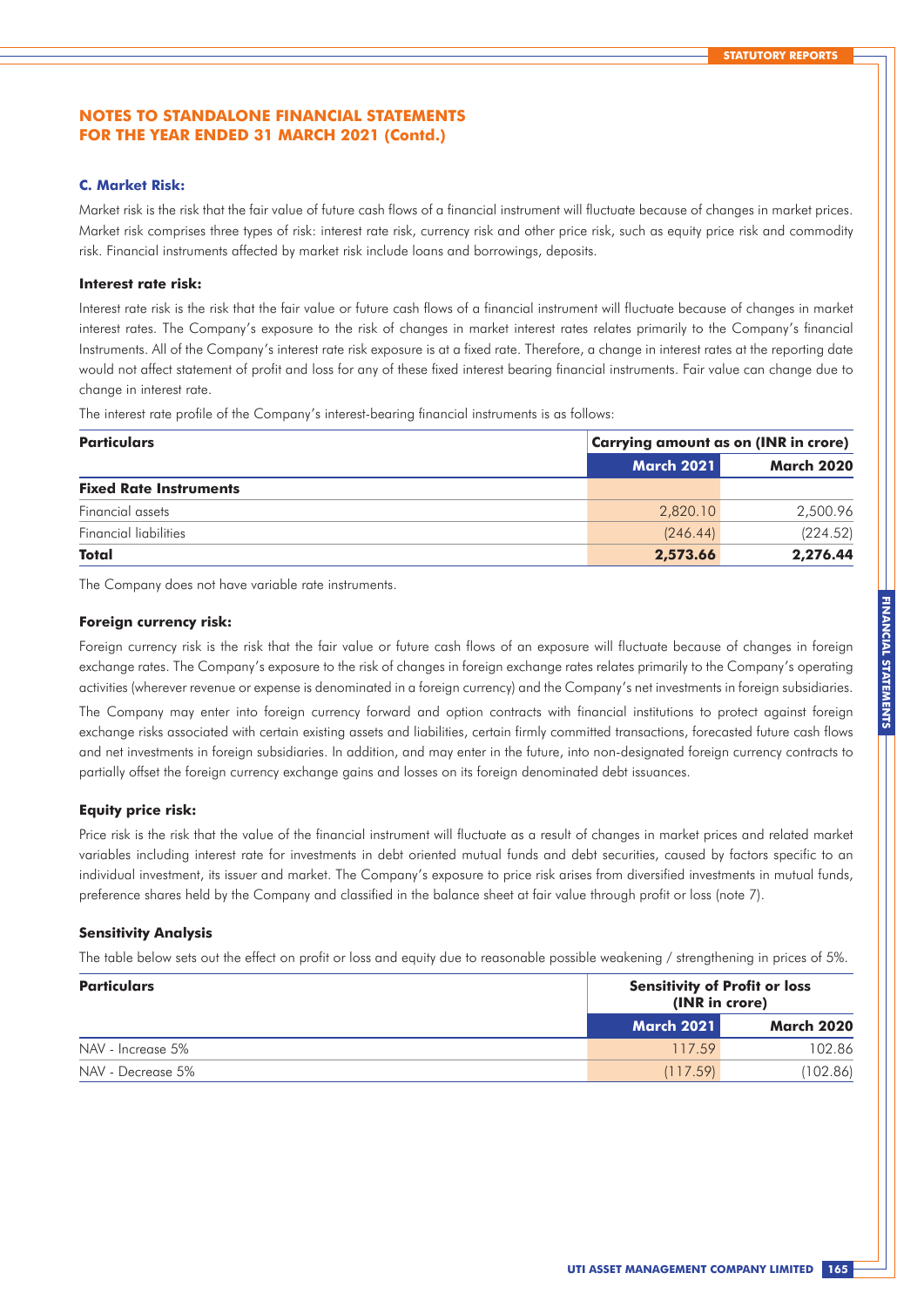

### **39. FAIR VALUE HIERARCHY**

### **A. Accounting classifications & Fair values:**

The Following table shows the carrying amounts and fair values of financial assets and financial liabilities, including their levels in the fair value hierarchy. It does not include fair value information for financial assets and financial liabilities if the carrying amount is a reasonable approximation of fair value.

| March 2021 (INR in crore)     | <b>Carrying Amount</b> |                       |              | <b>Fair Value</b> |                          |           |
|-------------------------------|------------------------|-----------------------|--------------|-------------------|--------------------------|-----------|
|                               | <b>FVTPL</b>           | <b>Amortised Cost</b> | <b>Total</b> | Level 1           | Level 2                  | Level 3   |
| <b>Financial Assets:*</b>     |                        |                       |              |                   |                          |           |
| Other investments             | 2,351.74               |                       | 2,351.74     | 2,349.07          | $\overline{\phantom{m}}$ | $2.67***$ |
| $Loans**$                     |                        | 28.15                 | 28.15        |                   | 28.15                    |           |
| Trade receivables             |                        | 19.22                 | 19.22        |                   |                          |           |
| Cash & cash equivalents       |                        | 25.64                 | 25.64        |                   |                          |           |
| Other Financial assets        |                        | 180.93                | 180.93       |                   |                          |           |
| <b>Total</b>                  | 2,351.74               | 253.94                | 2,605.68     | 2,349.07          | 28.15                    | 2.67      |
| <b>Financial Liabilities:</b> |                        |                       |              |                   |                          |           |
| Other Financial liabilities   |                        | 246.44                | 246.44       |                   |                          |           |
| <b>Total</b>                  |                        | 246.44                | 246.44       |                   | $\blacksquare$           |           |

| March 2020 (INR in crore)     | <b>Carrying Amount</b> |                          |              | <b>Fair Value</b> |                          |                          |
|-------------------------------|------------------------|--------------------------|--------------|-------------------|--------------------------|--------------------------|
|                               | <b>FVTPL</b>           | <b>Amortised Cost</b>    | <b>Total</b> | Level 1           | Level 2                  | Level 3                  |
| <b>Financial Assets:*</b>     |                        |                          |              |                   |                          |                          |
| Other investments             | 2,057.20               | $\overline{\phantom{a}}$ | 2,057.20     | 2,054.56          |                          | $2.64***$                |
| $Loans**$                     |                        | 43.90                    | 43.90        |                   | 43.90                    |                          |
| Trade receivables             |                        | 24.22                    | 24.22        |                   |                          |                          |
| Cash & cash equivalents       |                        | 0.55                     | 0.55         |                   |                          |                          |
| Other Financial assets        |                        | 163.17                   | 163.17       |                   |                          |                          |
| <b>Total</b>                  | 2,057.20               | 231.84                   | 2,289.04     | 2,054.56          | 43.90                    | 2.64                     |
| <b>Financial Liabilities:</b> |                        |                          |              |                   |                          |                          |
| Other Financial liabilities   |                        | 224.52                   | 224.52       |                   | $\overline{\phantom{a}}$ | $\overline{\phantom{a}}$ |
| <b>Total</b>                  | $\,$                   | 224.52                   | 224.52       | ۰                 | ٠                        | $\sim$                   |

\* Investments in subsidiaries which are carried at cost have not been included above.

\*\* Loans are carried at amortized cost which is a reasonable approximation of its fair value.

\*\*\* Investment in Mutual Fund Utilities and IIAS valued at NAV as at 31st March 2021.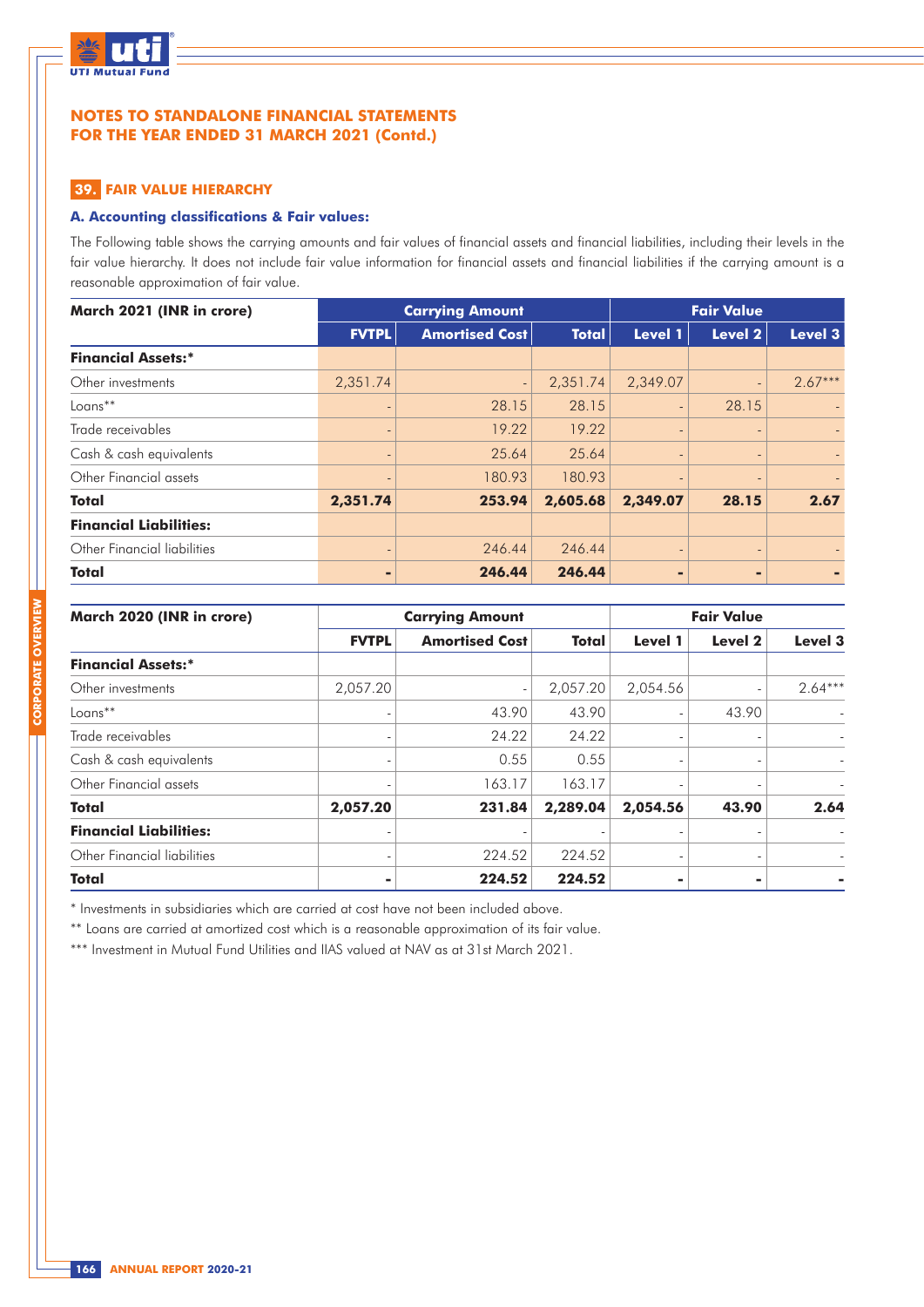**FINANCIAL STATEMENTS**

FINANCIAL STATEMENTS

### **NOTES TO STANDALONE FINANCIAL STATEMENTS FOR THE YEAR ENDED 31 MARCH 2021 (Contd.)**

#### **B. Valuation Techniques and significant unobservable inputs:**

The following table shows the valuation techniques used in measuring level 2 and level 3 fair values for financial instruments measured at fair value in the balance sheet, as well as significant unobservable inputs used.

| <b>Type</b>                                                                                                   | <b>Valuation Technique</b>                                                                                                                                                                                                                                                                                                                                                                                                                                   | <b>Significant Unobservable</b><br>inputs                                                                                                                                                                                                                                                                                                                                                                                                                                                                                                                                         | <b>Interrelation</b><br>between Significant<br>Unobservable<br>inputs & fair value<br>measurement |
|---------------------------------------------------------------------------------------------------------------|--------------------------------------------------------------------------------------------------------------------------------------------------------------------------------------------------------------------------------------------------------------------------------------------------------------------------------------------------------------------------------------------------------------------------------------------------------------|-----------------------------------------------------------------------------------------------------------------------------------------------------------------------------------------------------------------------------------------------------------------------------------------------------------------------------------------------------------------------------------------------------------------------------------------------------------------------------------------------------------------------------------------------------------------------------------|---------------------------------------------------------------------------------------------------|
| Employees<br>to<br>Loans<br>UTI<br>Employee<br>and<br>Credit<br>Cooperative<br>Society, Rental Deposits       | Measured at amortized cost, which<br>is the present value of all future<br>cash flows discounted at prevailing<br>market rates                                                                                                                                                                                                                                                                                                                               | Assumed market rate is 8.50% for<br>loans. the average of last three year's<br>Marginal Cost of Lending Rate of SBI,<br>considering the differential interest<br>rate issued by SBI) (For previous year<br>the market rate is 10%. Which is<br>historical base rate, which varies in<br>between 9% to 10%, management<br>has decided conservatively 10% as<br>the discount rate for loans & 12 %<br>for Rental Deposits. Since the nature<br>of rent deposit is more or less similar<br>to zero coupon bond, hence we<br>have taken a higher rate for rent<br>deposit than loans) |                                                                                                   |
| Investments<br>in<br>Institutional<br>Investor<br>Advisory Services& MF<br>Utilities India Private<br>Limited | The valuation of IIAS has been done<br>on weighted average of Discounted<br>Cash Flow Method and Comparative<br>Transaction Multiple by giving equal<br>weight to both the methods.<br>Net Asset Value (NAV) Method<br>under Cost Approach has been used<br>for the valuation of MFU. Moreover<br>the valuation of IIAS has been<br>using the financial available with<br>management as on 31.03.2021<br>and using the relevant assumption<br>by the valuer. | The Equity value of IIAS was<br>calculated based<br>weighted<br>on<br>Cash<br>average<br>of<br>Discounted<br>Flow Method and Comparative<br>Transaction Multiple by giving equal<br>weight to both the methods, MF<br>Utilities Private Limited based on<br>NAV Method. Since the Company<br>is unlisted, the equity value of<br>the Company is adjusted for an<br>illiquidity discount on account of<br>lack of marketability and restrictions<br>on the transfer of the shares.                                                                                                 |                                                                                                   |

#### **C. Fair value measurement using significant unobservable inputs (level 3)**

The following table shows a reconciliation from the opening balances to the closing balances for Level 3 fair values.

| <b>Particulars</b>                                                                          | <b>Amount (INR in crore)</b> |
|---------------------------------------------------------------------------------------------|------------------------------|
| <b>Balance as at 01 April 2019</b>                                                          | 1.95                         |
| Net gain / (losses) on Financial instruments recognized in the Statement of Profit and Loss | (0.29)                       |
| Purchases of Financial instruments                                                          | 0.98                         |
| Sales of Financial instruments                                                              |                              |
| <b>Balance as at 31 March 2020</b>                                                          | 2.64                         |
| Net gain / (losses) on Financial instruments recognized in the Statement of Profit and Loss | 0.03                         |
| Purchases of Financial instruments                                                          |                              |
| Sales of Financial instruments                                                              |                              |
| Balance as at 31 March 2021                                                                 | 2.67                         |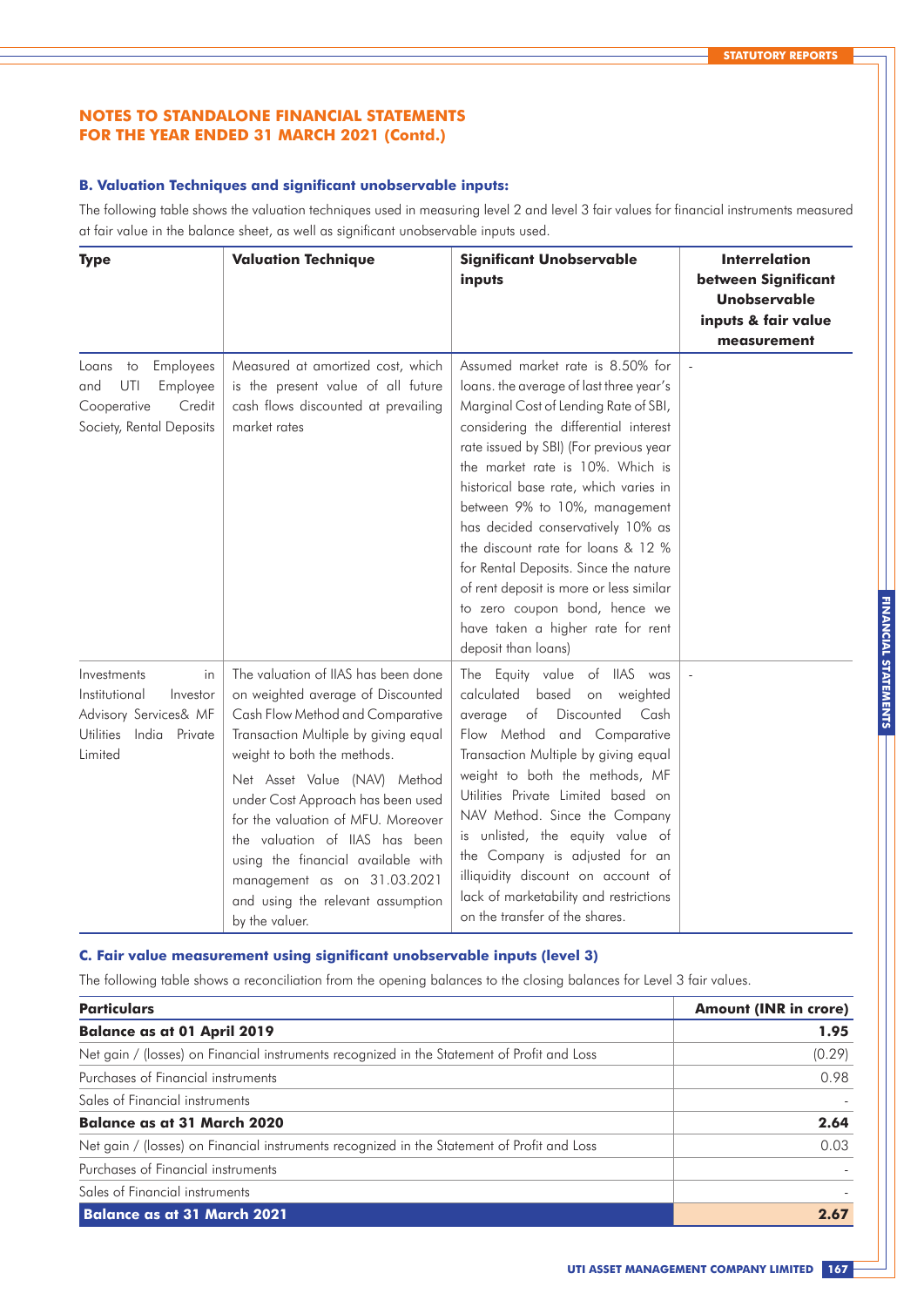

### **40. CAPITAL MANAGEMENT**

The primary objective of the Company's capital management is to maximize the shareholder value as well as to maintain investor, creditor and market confidence and to sustain future development of the Company.

The Company manages its capital structure and makes adjustments in light of changes in economic conditions and the requirements of the financial covenants. To maintain or adjust the capital structure, the Company may adjust the dividend payment to shareholders, return capital to shareholders or issue new shares.

The Company monitors capital using the ratio of 'net adjusted debt' to 'Total equity'. For this purpose, adjusted net debt is defined as total liabilities, comprising interest bearing loans and borrowings and obligations under finance lease (if any), less cash and cash equivalents. Total Equity comprises of share capital and all reserves.

Calculation of this ratio is given below

| <b>Particulars (INR in crore)</b>              | <b>March 2021</b> | <b>March 2020</b> |
|------------------------------------------------|-------------------|-------------------|
| <b>Total Liabilities</b>                       | 376.20            | 336.30            |
| Less: Cash & cash equivalents                  | (25.64)           | (0.55)            |
| <b>Adjusted Net Debt</b>                       | 350.56            | 335.75            |
| <b>Total Equity</b>                            | 2,880.88          | 2,594.63          |
| <b>Adjusted Net Debt to Total Equity Ratio</b> | 0.12              | 0.13              |

### **41. LEASE DISCLOSURES**

#### **Company as a lessee:**

Effective 01 April 2019, the Company adopted Ind AS 116 "Leases" and applied the standard to all lease contracts existing on 1 April 2019 using the modified retrospective method on the date of initial application. Consequently, the Company recorded the lease liability and right of use at the present value of the lease payments discounted at the incremental borrowing rate.

The following is the break-up of current and non-current lease liabilities as at 31 March 2021

| <b>Particulars (INR in crore)</b> | <b>March 2021</b> | <b>March 2020</b> |
|-----------------------------------|-------------------|-------------------|
| Current lease liabilities         | 11 13             | 10.59             |
| Non-current lease liabilities     | 9544              | 95.04             |
| Total                             | 106.57            | 105.63            |

The following is the movement in lease liabilities during the year ended 31 March 2021

| <b>Particulars (INR in crore)</b>    | <b>March 2021</b> | <b>March 2020</b> |
|--------------------------------------|-------------------|-------------------|
| <b>Opening Balance</b>               | 105.63            | 93.71             |
| <b>Additions</b>                     | 13.93             | 21.04             |
| Finance cost accrued during the year | 7.97              | 9.30              |
| Payment of lease liabilities         | (19.45)           | (18.26)           |
| Adjustments                          | (1.51)            | (0.16)            |
| <b>Closing Balance</b>               | 106.57            | 105.63            |

The following is the movement in right-of-use asset during the year ended 31 March 2021

| <b>Particulars (INR in crore)</b>   | <b>March 2021</b> | <b>March 2020</b> |
|-------------------------------------|-------------------|-------------------|
| <b>Opening Balance</b>              | 97.97             | 93.71             |
| <b>Additions</b>                    | 13.93             | 21.04             |
| Depreciation charge during the year | (14.67)           | (16.78)           |
| Adjustments                         | (1.10)            |                   |
| <b>Closing Balance</b>              | 96.13             | 97.97             |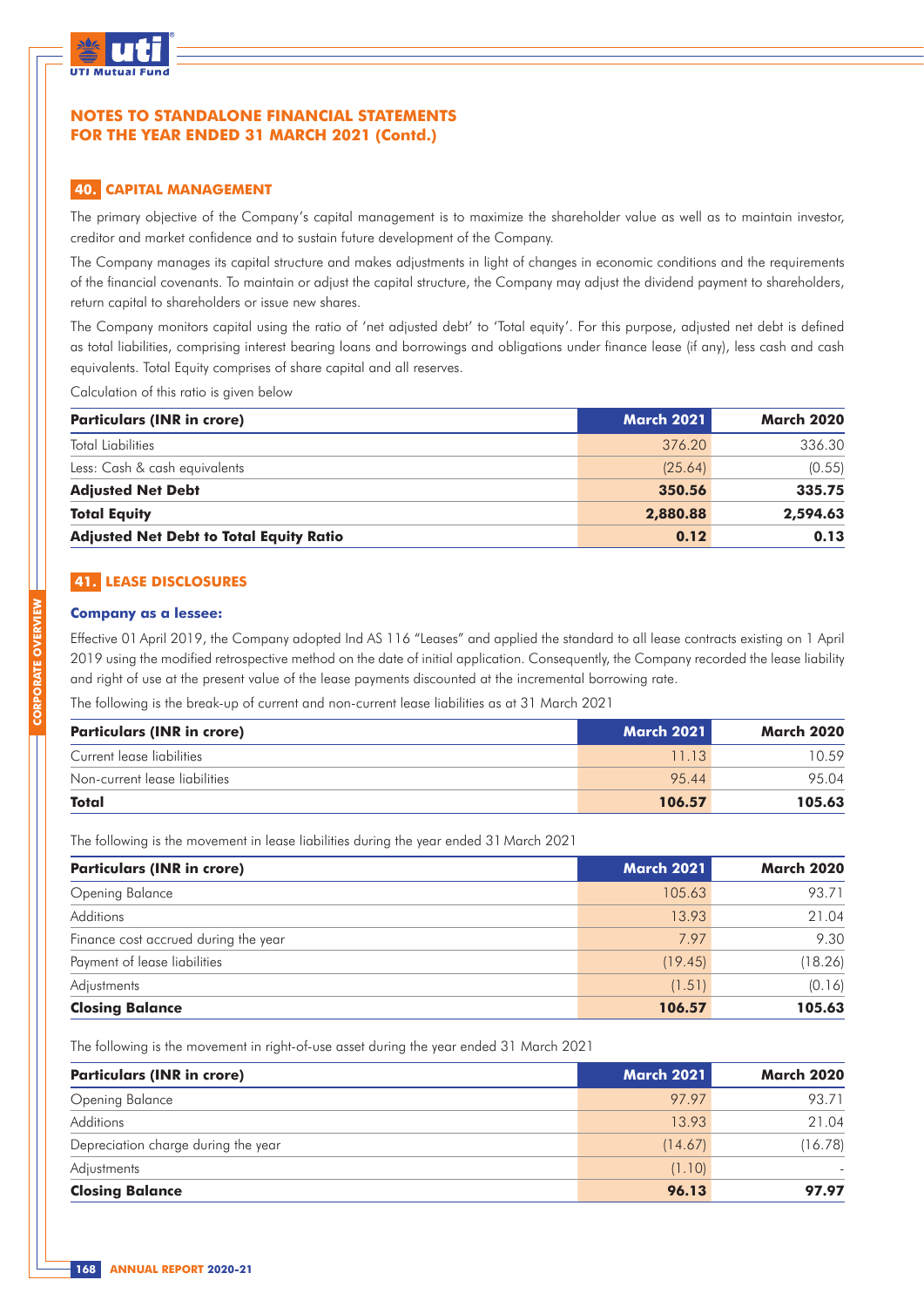The table below provides details regarding the contractual maturities of lease liabilities as at 31<sup>st</sup> March 2021 on an undiscounted basis.

| <b>Particulars (INR in crore)</b> | <b>March 2021</b> | <b>March 2020</b> |
|-----------------------------------|-------------------|-------------------|
| Less than one year                | 1976              | 19.16             |
| One to Five years                 | 65.88             | 64.72             |
| More than Five years              | 84.23             | 83.34             |

The Company does not face a significant liquidity risk with regard to its lease liabilities as the current assets are sufficient to meet the obligations related to lease liabilities as and when they fall due.

Rental expense recorded for short-term leases and low value item was INR 0.22 crore for the year ended 31<sup>st</sup> March 2021.

The weighted average incremental borrowing rate applied to lease liabilities for financial year 2020-21 is 8.50%.

#### **Company as a lessor:**

The Group leases out its properties of which details of the same are as follows:

i) Future minimum lease payments:

The future minimum lease payments receivable under non-cancellable leases are as follows:

|                                  |                   | (INR in crore)    |
|----------------------------------|-------------------|-------------------|
| <b>Particulars</b>               | <b>March 2021</b> | <b>March 2020</b> |
| Receivable in less than one year | 10.70             | 9.07              |
| Receivable in one to two year    | 1.78              | 9.24              |
| Receivable in two to three year  | 1.52              | 2.02              |
| Receivable in three to four year | 1.52              | 1.78              |
| Receivable in four to five year  | 0.51              | 1.78              |
| Receivable after five years      | 0.00              | 0.95              |

ii) Amounts recognized in Profit or Loss:

|                    |                   | (INR in crore)    |
|--------------------|-------------------|-------------------|
| <b>Particulars</b> | <b>March 2021</b> | <b>March 2020</b> |
| Lease Income       | 10.53             | 8.22              |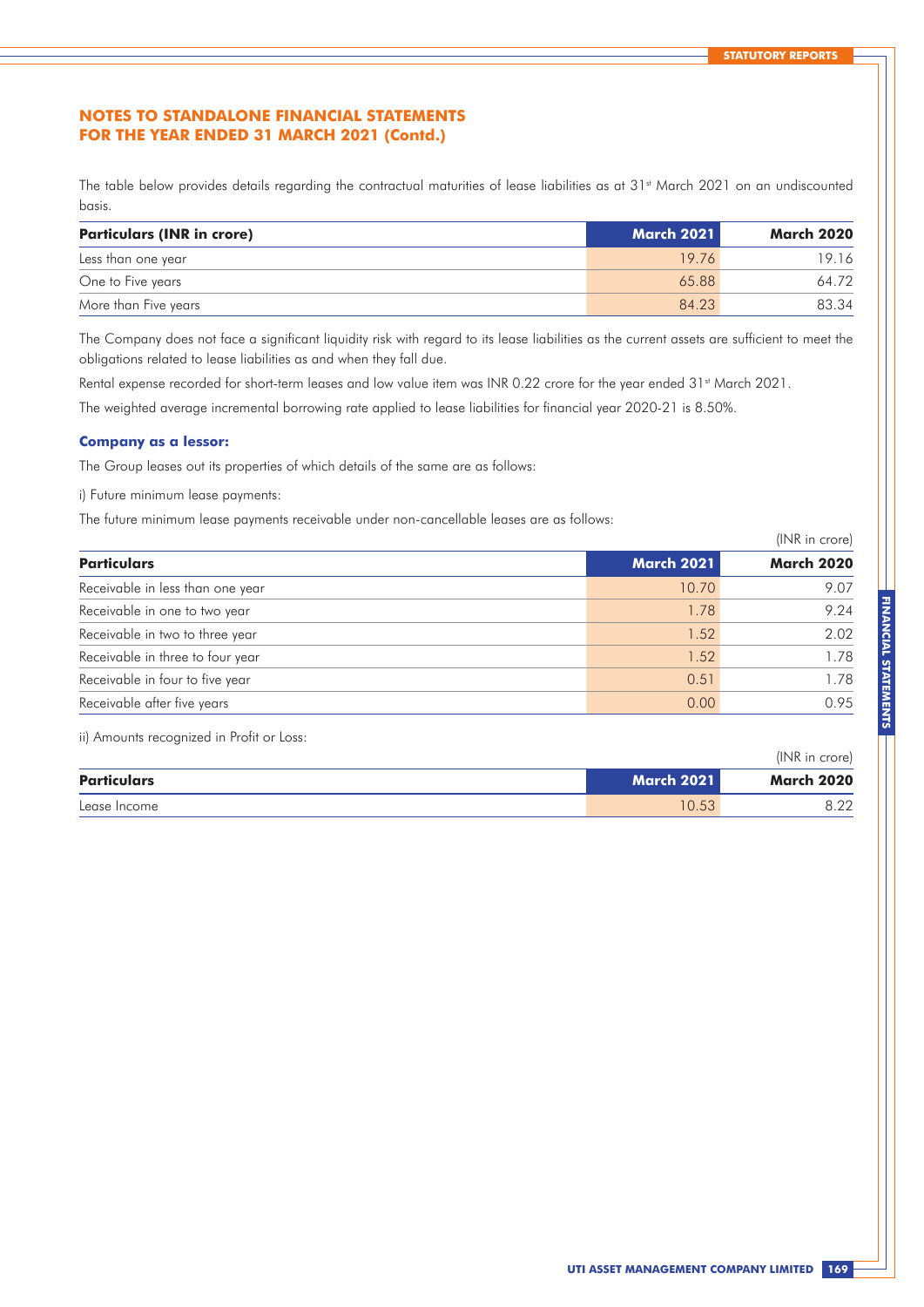

### **42. EMPLOYEE SHARE BASED PAYMENTS**

#### **Employee stock option scheme (Equity settled)**

The Company introduced an Employee Stock Option Scheme called the "UTI AMC Employee Stock Option Scheme -2007. Each Employee on the rolls of the Company as on December 16, 2019 and few Employees from its subsidiaries were granted options. The vesting of the options is from expiry of one year from grant date till four years from grant date as per Plan. Under the scheme, 21,91,544 equity shares have been granted to the eligible employees and each option entitles the holder thereof to apply for and be allotted no of Equity Share granted of the Company having face value of INR 10 each for an exercise price of INR 728/- during the exercise period. Vesting of the options shall take place over a maximum period of 3 years with a minimum vesting period of 1 year from the date of grant i.e. 16 December 2019. The exercise period would be maximum of 3 years from the date of vesting of options.

#### **Details of ESOS 2007**

| <b>Particulars</b>                                                       | <b>ESOS 2007</b>                                      |
|--------------------------------------------------------------------------|-------------------------------------------------------|
| Date of Grant                                                            | 16/12/2019                                            |
| Price of Underlying Stock (In INR)                                       | 728                                                   |
| Exercise / Strike Price (In INR)                                         | 728                                                   |
| The fair value of the options granted was estimated on the date of grant |                                                       |
| using the Black Scholes Model with the following assumptions:            |                                                       |
| <b>Risk Free Interest Rate</b>                                           | 6.33%                                                 |
| <b>Expected Dividend</b>                                                 | INR 5 per share                                       |
| Expected Life (years)                                                    | 4 Years (mid - way between option vesting and expiry) |
| <b>Expected Volatility</b>                                               | 39.78%                                                |
| Weighted Average Fair Value (In INR)                                     | 276                                                   |

### **The information covering stock options granted, exercised, forfeited and outstanding at the year end is as follows:**

| <b>Particulars</b>                       | No. of stock options<br>as at 31 March 2021 | No. of stock options<br>as at 31 March 2020 |
|------------------------------------------|---------------------------------------------|---------------------------------------------|
| Date of Grant                            | 16/12/2019                                  | 16/12/2019                                  |
| Outstanding at the beginning of the year | 0                                           | $\Omega$                                    |
| Granted during the year                  | 21,91,554                                   | 21,91,554                                   |
| Exercised during the year                | 0                                           | $\Omega$                                    |
| Forfeited during the year                | $\Omega$                                    | $\Omega$                                    |
| Lapsed/expired during the year           | 74,593                                      | $\Omega$                                    |
| Outstanding at the end of the year       | 21,16,961                                   | 21,91,554                                   |
| Vested and exercisable                   | 7,53,478                                    | $\Omega$                                    |

#### **Share options outstanding at the end of the year have the following expiry date and exercise prices:**

| <b>Grant date</b> | <b>Expiry date</b> | <b>Exercise price</b> | Outstanding as at<br>31 March 2021 | Outstanding as at<br>31 March 2020 |
|-------------------|--------------------|-----------------------|------------------------------------|------------------------------------|
| 16/12/2019        | 17/12/2022         | 728.                  | 21,16,961                          | 21,91,554                          |

#### **Fair value of options granted**

The fair value at grant date is determined using the Black Scholes Model which takes into account the exercise price, the term of the option, the share price at grant date and expected price volatility of the underlying share, the expected dividend per share and the risk free interest rate for the term of the option.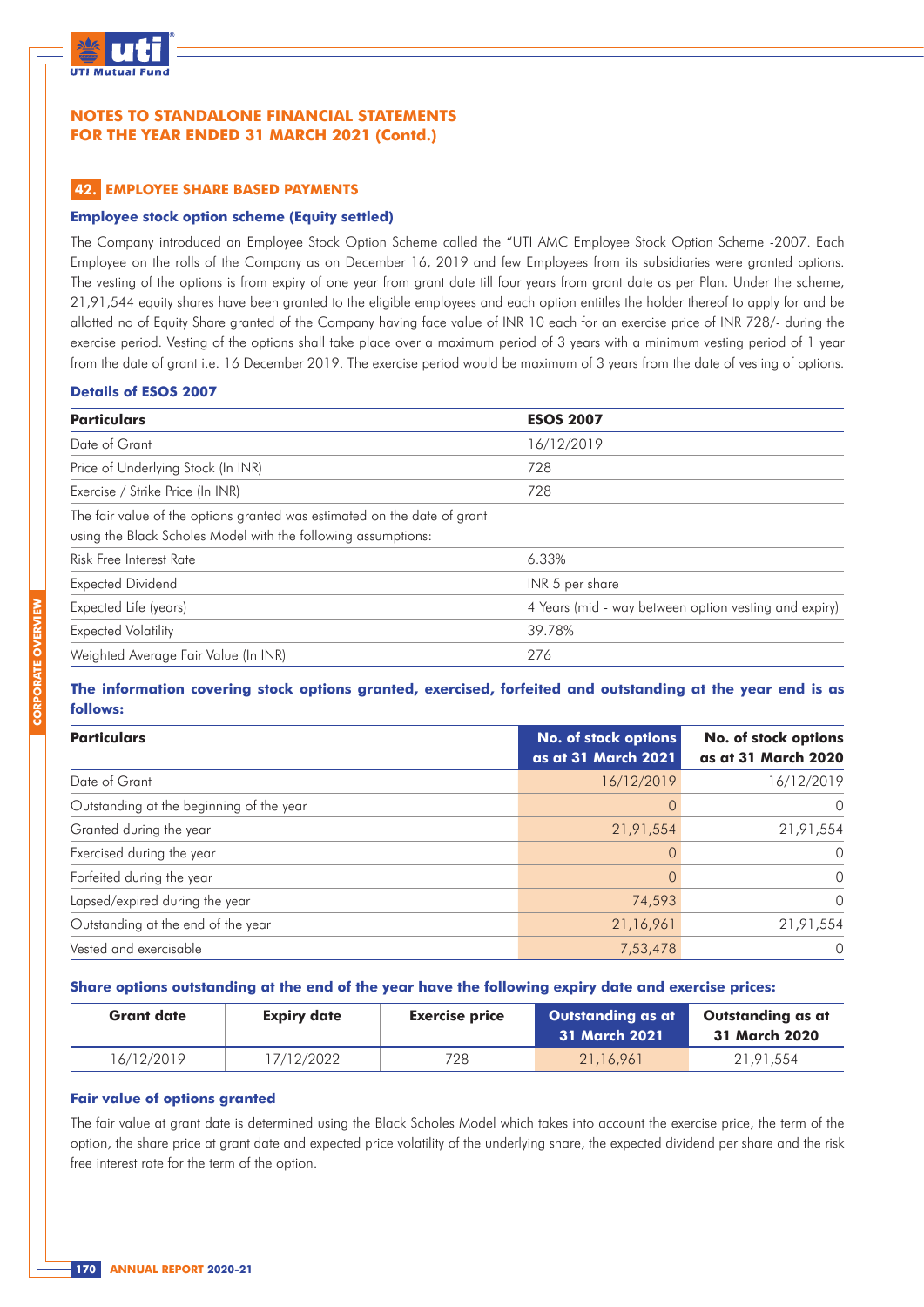#### **The model inputs for options granted during the year ended 31 March 2021 included:**

| <b>Assumptions</b>                     | <b>Year ended 31 March 2021</b>                       |  |
|----------------------------------------|-------------------------------------------------------|--|
| Expected - Weighted average volatility | 39.78%                                                |  |
| Expected dividends                     | INR 5 per share                                       |  |
| Expected term (In years)               | 4 Years (mid - way between option vesting and expiry) |  |
| Risk free rate                         | 6.33%                                                 |  |
| Exercise price                         | 728                                                   |  |
| Market price                           | 728                                                   |  |
| Grant date                             | 16/12/2019                                            |  |
| Expiry date                            | 17/12/2022                                            |  |
| Fair value of the option at grant date | 276                                                   |  |

The expected price volatility is based on the historic volatility (based on the remaining life of the options), adjusted for any expected changes to future volatility due to publicly available information.

#### **Expense arising from share-based payment transactions**

| <b>Assumptions</b>                                           | Year ended l  | Year ended    |
|--------------------------------------------------------------|---------------|---------------|
|                                                              | 31 March 2021 | 31 March 2020 |
| Employee stock option scheme (equity settled) (INR in crore) | 28.08         | 10.50         |

### **43. SEGMENT REPORTING**

The Company is primarily engaged in the investment management business and providing wealth management services. The wealth management services are not a 'reportable segment' as per the definition contained in Ind AS 108 'Operating Segments'. Hence there is no separate reportable segment.

### **44. MANAGERIAL REMUNERATION**

a) The particulars of the remuneration of the key managerial personnel are as under:

|                                                                                 |                   | (INR in crore)    |
|---------------------------------------------------------------------------------|-------------------|-------------------|
| <b>Particulars</b>                                                              | <b>March 2021</b> | <b>March 2020</b> |
| Salary & Allowance (including perquisite & Contribution to Retirement benefits) | 6.58              |                   |
| Total                                                                           | 6.58              | 6.77              |

b) The managerial remuneration paid to key managerial personnel is in accordance with the provision of section 197 of companies Act, 2013.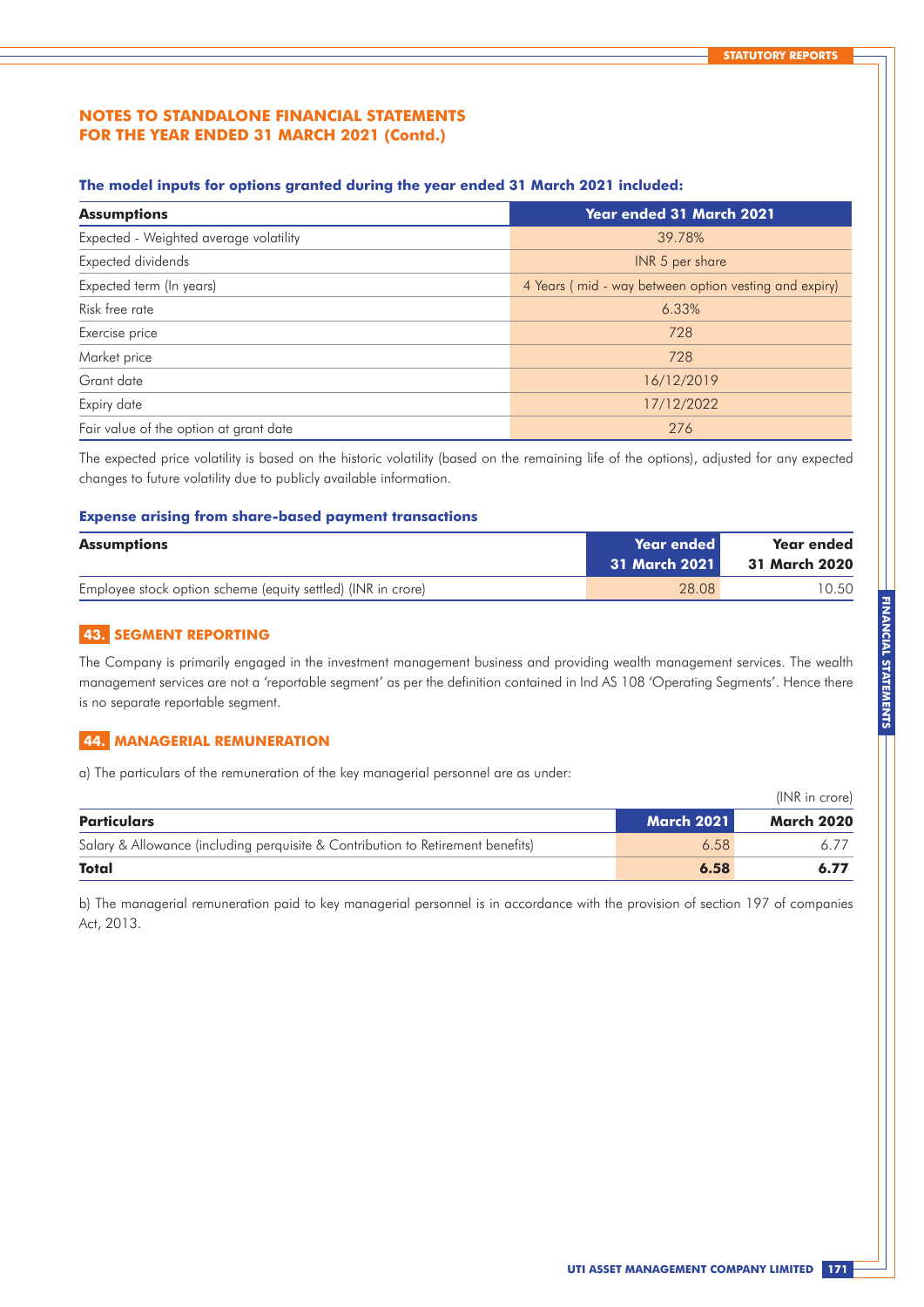

### **45. DIVIDEND DURING THE YEAR**

|                                                                                         |                          | (INR in crore)    |
|-----------------------------------------------------------------------------------------|--------------------------|-------------------|
| <b>Particulars</b>                                                                      | <b>March 2021</b>        | <b>March 2020</b> |
| A. Dividends on equity shares declared and paid during the year                         |                          |                   |
| <b>Final dividend</b>                                                                   |                          |                   |
| Paid for the earlier financial year                                                     | 88.75                    | 63.39             |
| Dividend per share (INR)                                                                | $\overline{7}$           | 5                 |
| <b>Interim dividend</b>                                                                 |                          |                   |
| Paid for the earlier financial year                                                     | ٠                        |                   |
| Dividend per share (INR)                                                                | $\overline{\phantom{a}}$ |                   |
| <b>Total dividend paid</b>                                                              | 88.75                    | 63.39             |
| Dividend on Equity Shares proposed by the Board of Directors for approval               |                          |                   |
| at Annual General Meeting (not recognised as a liability at the respective<br>year end) |                          |                   |
| Final dividend for the same financial year                                              | 215.54                   | 88.75             |
| Dividend per share                                                                      | 17                       | 7                 |
| Dividend Distribution Tax on final dividend                                             | <b>NA</b>                | 5.84              |

### **46. CORPORATE SOCIAL RESPONSIBILITY EXPENSES**

(a) Gross amount required to be spent by the Company during the year

|                                             | (INR in crore)    |                   |
|---------------------------------------------|-------------------|-------------------|
| <b>Particulars</b>                          | <b>March 2021</b> | <b>March 2020</b> |
| Amount required to be spent during the year | 9 37              | 9.15              |
| Total                                       | 9.37              | 9.15              |

(b) Amount of expenditure incurred on Corporate Social Responsibility activities during the year is as follows:

|           |                                       |                   | (INR in crore)    |
|-----------|---------------------------------------|-------------------|-------------------|
| <b>SN</b> | Particulars                           | <b>March 2021</b> | <b>March 2020</b> |
|           | Construction/acquisition of any asset | NIL.              | <b>NIL</b>        |
| ( ii )    | On purposes other than (i) above      | $14.40*$          | 5.41              |
|           | Total                                 | 14.40             | 5.41              |

**\***The Company has complied with the Companies (Corporate Social Responsibility Policy) Amendment Rules, 2021 issued by way of notification dated 22<sup>nd</sup> January 2021. An amount of INR 14.40 crore has been accounted as CSR expense for 2020-21, which includes an unspent amount of INR 5.48 crore attributable to identified CSR projects approved by the CSR committee which has been duly transferred to special bank account.